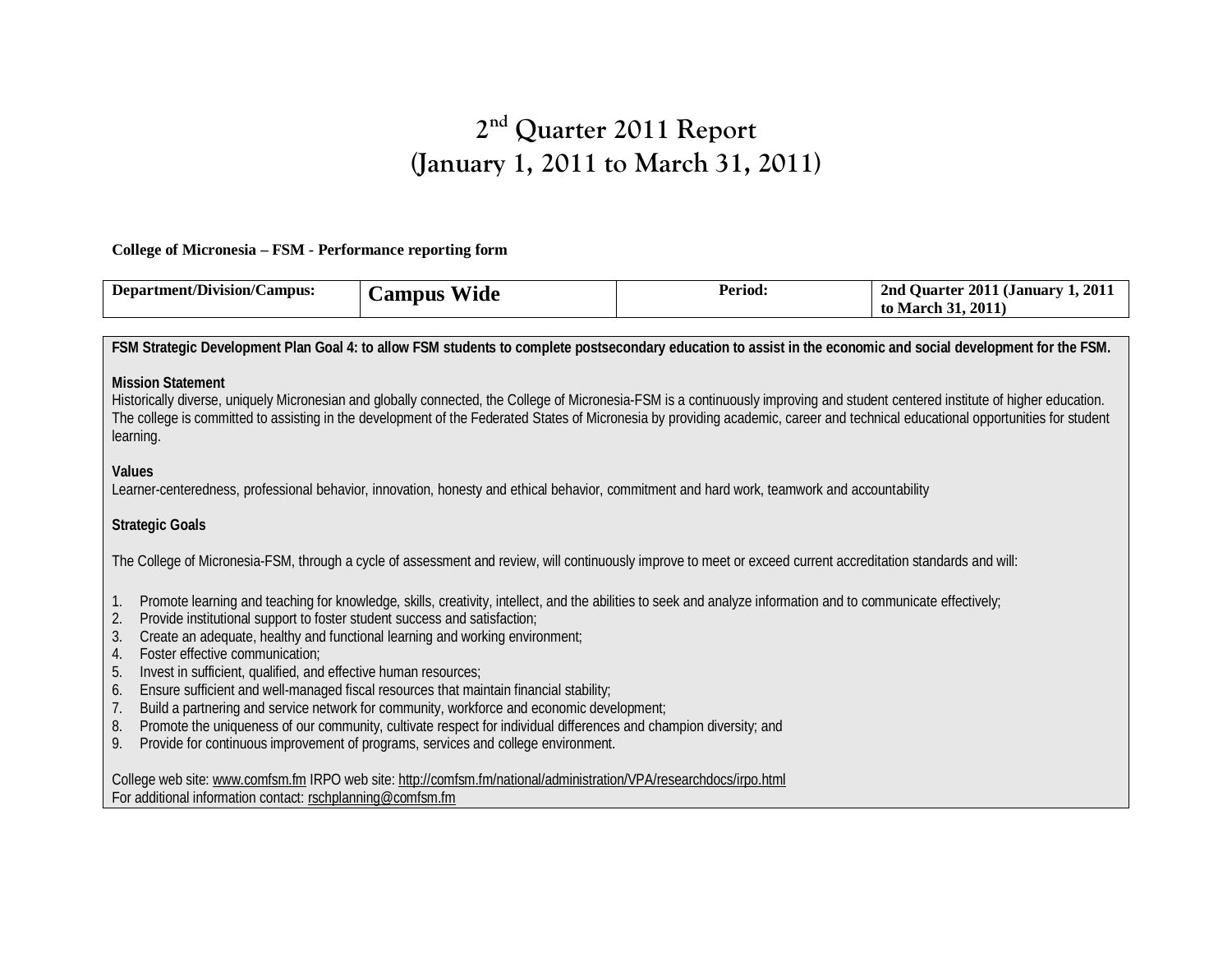Strategic goal 1: Promote learning and teaching for knowledge, skills, creativity, intellect, and the abilities to seek and analyze information and to communicate effectively

| <b>Objectives</b>            | <b>Accomplishments</b>                                                                                                     | <b>Comments/additional detail</b> |
|------------------------------|----------------------------------------------------------------------------------------------------------------------------|-----------------------------------|
| 1A: Promote quality teaching | [FMI YAP CAMPUS] Recruitment of a Marine Engineering                                                                       |                                   |
| and learning-centered        | Instructor whose position has been vacant for more than a year                                                             |                                   |
| behaviors and environments   | due to unavailability of qualified person.                                                                                 |                                   |
| for the six campuses         |                                                                                                                            |                                   |
|                              | [KOSRAE CAMPUS DIRECTOR OFFICE] Spring Semester                                                                            |                                   |
|                              | <b>Courses offered</b>                                                                                                     |                                   |
|                              |                                                                                                                            |                                   |
|                              | [VPSS] The office of Admissions and Records of Pohnpei Campus in                                                           |                                   |
|                              | support of student centeredness produced and submitted the following                                                       |                                   |
|                              | to appropriate offices:                                                                                                    |                                   |
|                              |                                                                                                                            |                                   |
|                              | Certificate of attendance to FSM Social Security Office<br>9                                                               |                                   |
|                              | $\overline{2}$<br>Change of Major to NCOAR                                                                                 |                                   |
|                              | $\overline{12}$<br>Readmission applications<br>$\overline{37}$                                                             |                                   |
|                              | Transcript requests                                                                                                        |                                   |
|                              | 357<br>Students reported on the mid-term deficiency list<br>Students withdrew from their classes by instructors due<br>164 |                                   |
|                              | to excessive absences                                                                                                      |                                   |
|                              | Students completely withdrew from the College<br>$\overline{4}$                                                            |                                   |
|                              |                                                                                                                            |                                   |
|                              | [VPIA] Course sections offered Spring 2011                                                                                 |                                   |
|                              | Total of 474 course sections offered (excluding FMI)                                                                       |                                   |
|                              | 182 course sections offered for Spring 11 at National Campus                                                               |                                   |
|                              | 88 courses sections for Chuuk Campus                                                                                       |                                   |
|                              | 48 course sections for Kosrae Campus                                                                                       |                                   |
|                              | 109 course sections for Pohnpei Campus                                                                                     |                                   |
|                              | 47 course sections for Yap                                                                                                 |                                   |
|                              |                                                                                                                            |                                   |
|                              | <b>COMET Testing Sp 11</b>                                                                                                 |                                   |
|                              | 1,715 test takers                                                                                                          |                                   |
|                              | Degree admit students $= 447$                                                                                              |                                   |
|                              | ACE developmental level students=489                                                                                       |                                   |
|                              | Tech/Vocational certificate=416                                                                                            |                                   |
|                              | Non-admit = $363$                                                                                                          |                                   |
|                              |                                                                                                                            |                                   |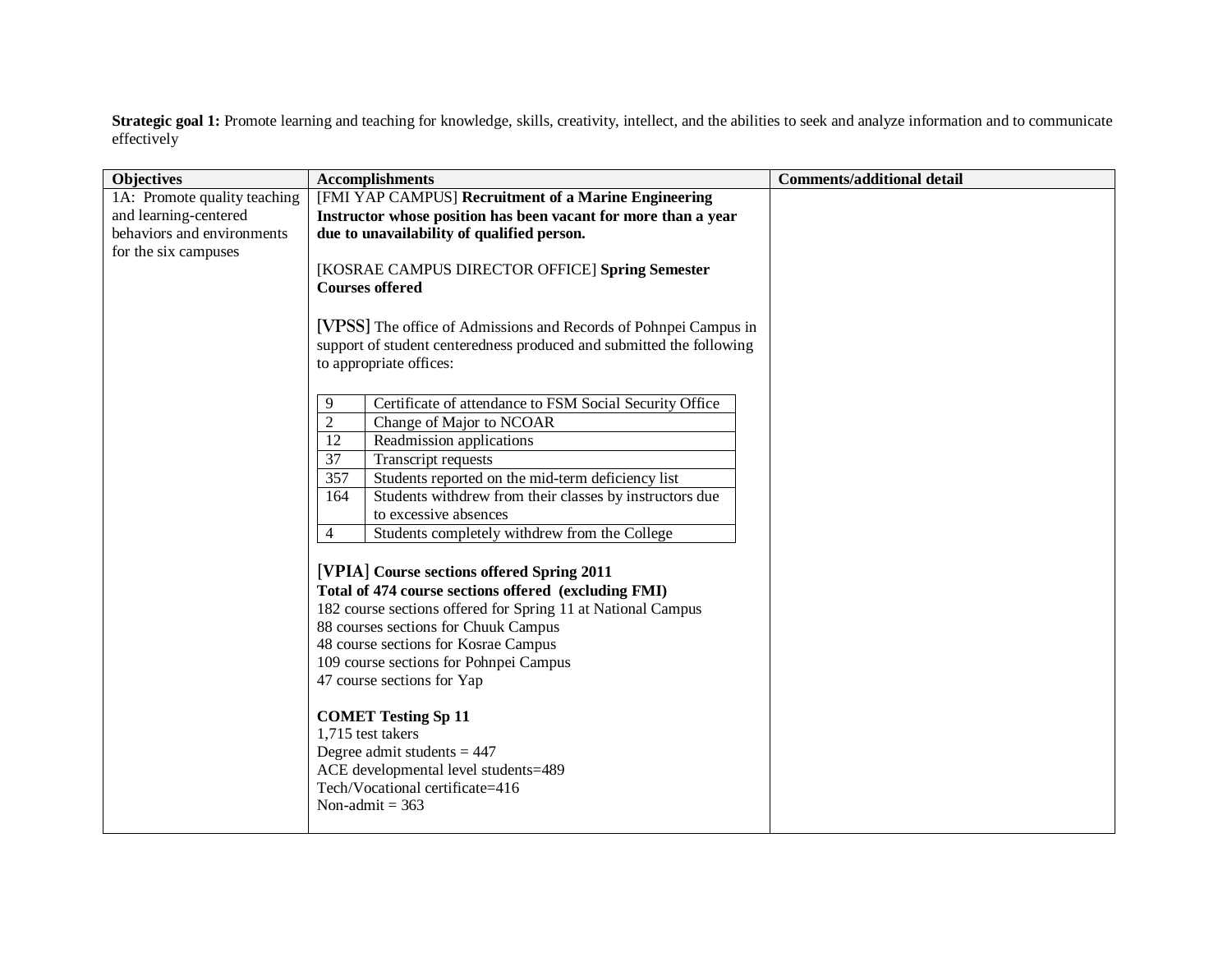|  | LRC Activities (January-March 2011) |
|--|-------------------------------------|
|--|-------------------------------------|

**Programs/Services**

| $= 20$ masses to the value of |    |            |      |      |        |      |
|-------------------------------|----|------------|------|------|--------|------|
|                               | CC | <b>FMI</b> | KC   | PC   | NC     | YC   |
| Patrons                       |    | 1713       | 1291 | 7922 | 63,984 | 6742 |
| usage                         |    |            |      |      |        |      |
| Reserved                      |    |            |      | 19   | 523    | 350  |
| materials                     |    |            |      |      |        |      |
| Materials                     |    | 0          | 159  | 288  | 5271   | 2111 |
| circulated                    |    |            |      |      |        |      |
| $\text{(all)}$                |    |            |      |      |        |      |
| <b>Visitors</b>               |    | 129        |      | 6    | 45     | 10   |
| using                         |    |            |      |      |        |      |
| computers                     |    |            |      |      |        |      |

#### **LRC computer usage (January-March 2011)**

|                         | $\overline{\phantom{a}}$ |     |     |      |       |      |
|-------------------------|--------------------------|-----|-----|------|-------|------|
|                         | CC                       | FMI | KС  | PC   | NC    | YC   |
| General<br>application  |                          |     | 102 | 1936 | 5,300 | 1285 |
| Reference               |                          | 85  | 371 |      | 9,675 | 608  |
| Email                   |                          |     |     |      | 4,455 | 1222 |
| Technical<br>assistance |                          |     |     | 107  | 497   | 82   |

#### **LRC Reference Encounters (January-March 2011)**

|            | $\sim$<br>$\sim$ | <b>EMI</b> | 17 C | DΩ<br>◡ | $\sqrt{ }$ | $\sqrt{ }$ |
|------------|------------------|------------|------|---------|------------|------------|
| Reference  |                  | oε<br>ບບ   | ر_ر  | - -     | 380<br>202 | െ<br>◡∠    |
| encounters |                  |            |      |         |            |            |

## **Curriculum Committee**

Five curriculum committee meetings conducted. Results are:

- Three new PH courses recommended for approval
- Three new ESS courses recommended for approval
- Three course modifications- SC 120, MR 201, MR 210
- One course revised in new format
- Change name of AA in Teacher Preparation to AA in Pre-Teacher Preparation
- Approval for Math/Science division to hire new science instructor rather than a math instructor.

## **Marine Science Program**

Marine Science students in Aquaculture participated in a Reef Tank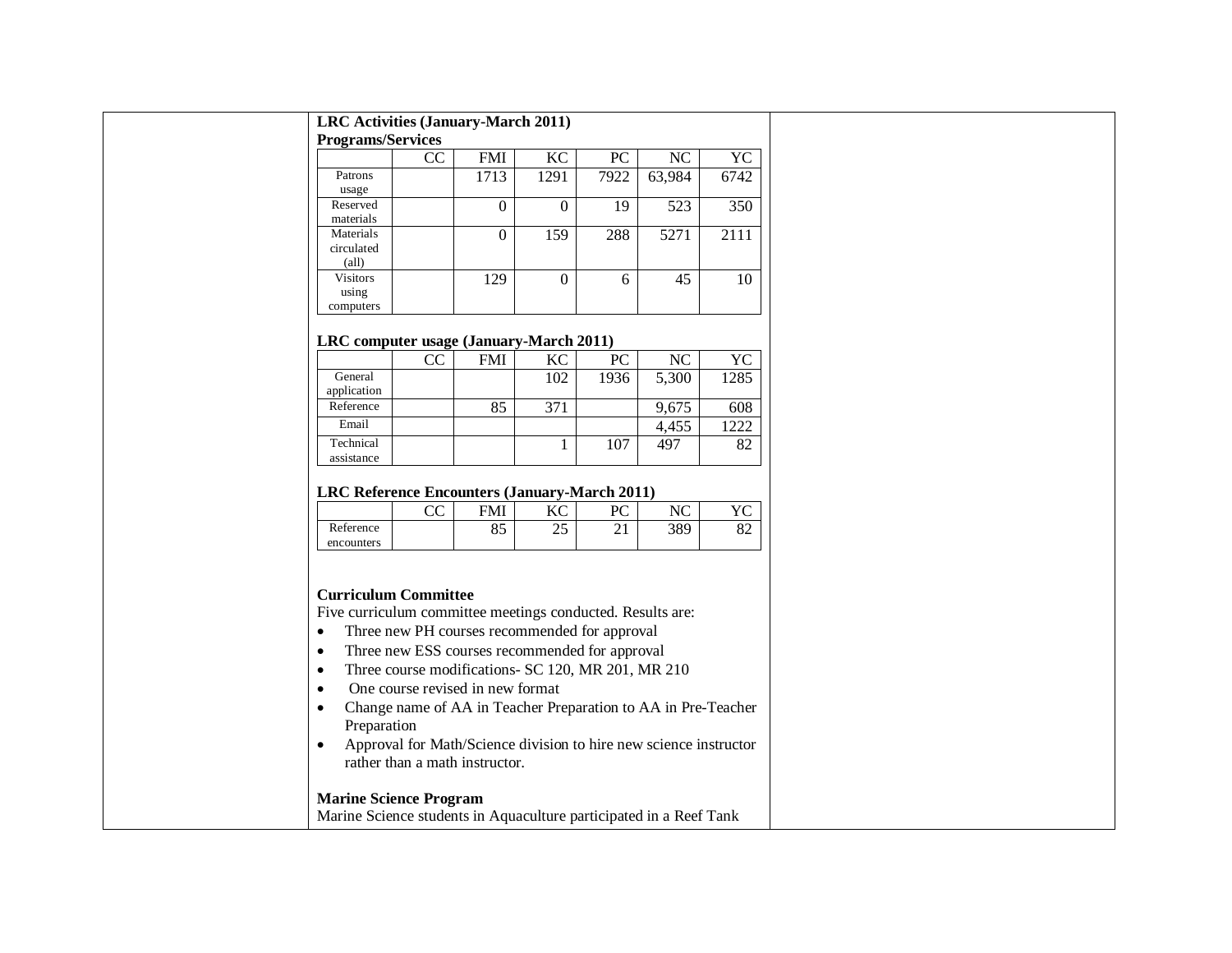|                                                                | Training and A103 lab now has 4 saltwater aquariums set up for<br>student projects.<br>Marine Science students visit UmiTaka Maru, a Japanese research<br>vessel, on Feb. 22. The Japanese students then gave short<br>presentations at COM-FSM, toured campus and visited with students<br>on Feb. 23.<br><b>Nursing Program-</b><br>1 Coordinator/nursing instructor and 1 nursing program consultant<br>hired.<br>Hospital equipment for clinical training lab classroom arrived.<br><b>Area Health Education Centers</b><br>25 high school juniors from each state for Kosrae, and Pohnpei<br>campuses completed the Health Career Awareness Camp as pipeline<br>activity to recruit young people into health workforce. |                                                                                                                                                                                            |
|----------------------------------------------------------------|------------------------------------------------------------------------------------------------------------------------------------------------------------------------------------------------------------------------------------------------------------------------------------------------------------------------------------------------------------------------------------------------------------------------------------------------------------------------------------------------------------------------------------------------------------------------------------------------------------------------------------------------------------------------------------------------------------------------------|--------------------------------------------------------------------------------------------------------------------------------------------------------------------------------------------|
|                                                                | 20 Pohnpei early responders enrolled and began the Emergency<br>Medical Technician program.<br>[VPCRE]                                                                                                                                                                                                                                                                                                                                                                                                                                                                                                                                                                                                                       | [VPCRE]                                                                                                                                                                                    |
|                                                                | Spring Semester Agriculture and natural Resources course at Pohnpei<br>Campus.                                                                                                                                                                                                                                                                                                                                                                                                                                                                                                                                                                                                                                               | CRE staff assisted in teaching of 2 sections of<br>Swine and Poultry Production.                                                                                                           |
|                                                                | CRE Coordinator completed teaching two section of Swine and<br>Poultry Production at Pohnpei Campus during Spring Semester                                                                                                                                                                                                                                                                                                                                                                                                                                                                                                                                                                                                   | CRE Coordinator completed teaching two<br>A total of 50 students attending.                                                                                                                |
| 1B: Make developmental<br>courses an institutional<br>priority | [KOSRAE CAMPUS DIRECTOR OFFICE] ACE developmental<br>classes continue into second semester<br>X students are enrolled in these classes.                                                                                                                                                                                                                                                                                                                                                                                                                                                                                                                                                                                      |                                                                                                                                                                                            |
|                                                                | [VPIA] ACE developmental classes continue into second semester at<br>Chuuk, Kosrae, Pohnpei, and Yap Campus.                                                                                                                                                                                                                                                                                                                                                                                                                                                                                                                                                                                                                 | [VPIA] Enrollment for spring 2011 - Chuuk-<br>53; Kosrae 6; Pohnpei 54; Yap11. Preliminary<br>data from fall semester shows a 47% success<br>rate. This is not the 60% hoped for, but many |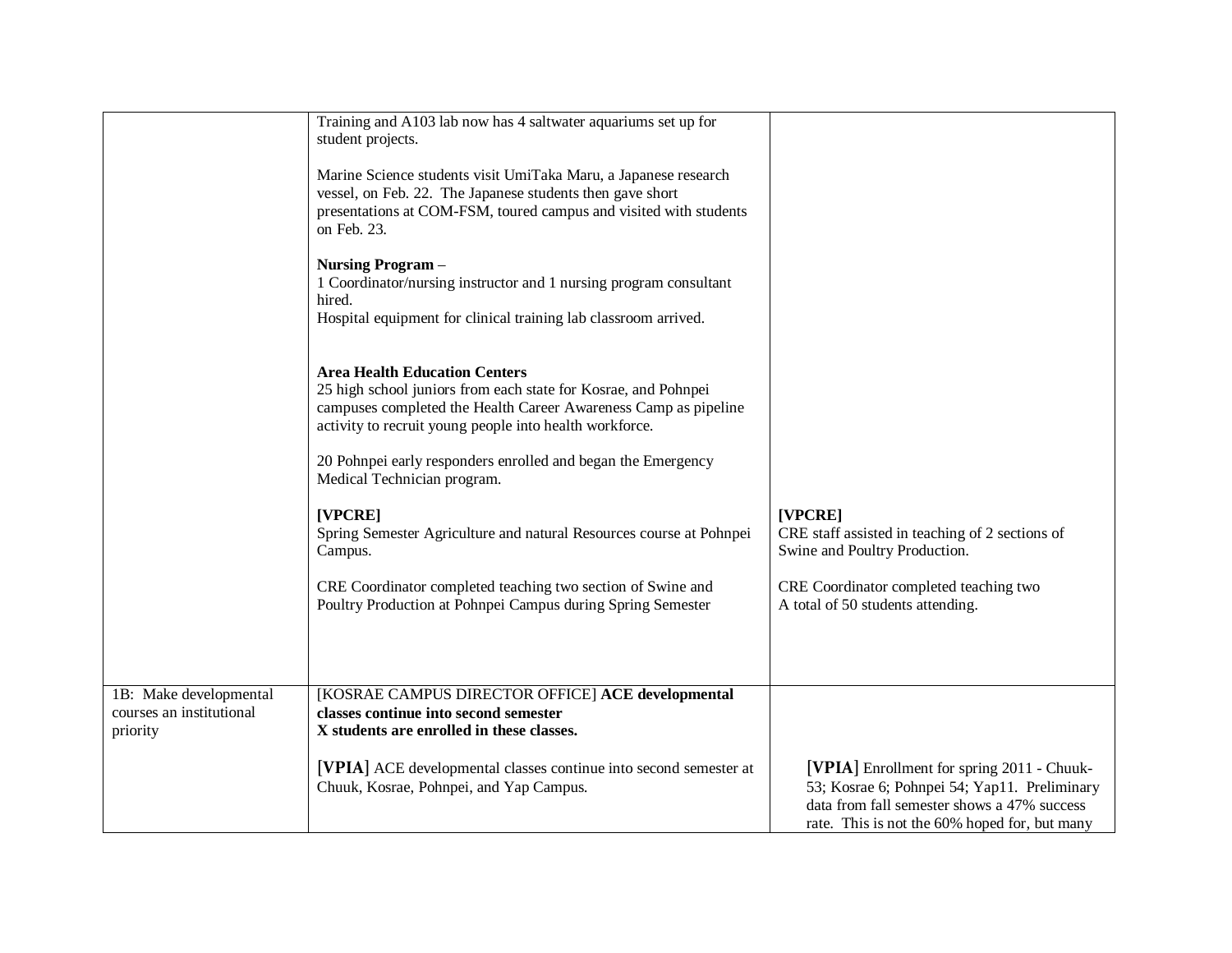|                            |                                                                          | factors such as lower entrance criteria used, and<br>difficulties in implementation at several<br>campuses. |
|----------------------------|--------------------------------------------------------------------------|-------------------------------------------------------------------------------------------------------------|
| 1C: Enhance faculty        | [POHNPEI CAMPUS] The Upward Bound Junior Class had their                 |                                                                                                             |
| involvement in the college | cultural trip to Nan Madol on January 22th, 2011 as a part of their      |                                                                                                             |
|                            | social studies class with their instructor, Mr. Taylor Elidok one of the |                                                                                                             |
|                            | Pohnpei campus faculty.                                                  |                                                                                                             |

**Strategic goal 2:** Provide institutional support to foster student success and satisfaction

| <b>Objectives</b>                                                       | <b>Accomplishments</b> |                                                          |            |         |                    |  | <b>Comments/additional</b><br>detail |
|-------------------------------------------------------------------------|------------------------|----------------------------------------------------------|------------|---------|--------------------|--|--------------------------------------|
| 2A: Promote<br>strategic<br>enrollment<br>management for<br>the college |                        | [IPRO] Provided critical enrollment data for Spring 2011 |            |         |                    |  |                                      |
|                                                                         |                        | Headcount                                                | <b>FTE</b> | Credits | Average<br>Credits |  |                                      |
|                                                                         | Chuuk                  | 433                                                      | 440.1      | 5281.0  | 12.2               |  |                                      |
|                                                                         | Kosrae                 | 219                                                      | 185.3      | 2223.0  | 10.2               |  |                                      |
|                                                                         | National               | 984                                                      | 1025.7     | 12308.5 | 12.5               |  |                                      |
|                                                                         | Pohnpei                | 561                                                      | 556.9      | 6682.5  | 11.9               |  |                                      |
|                                                                         | Yap                    | 195                                                      | 187.3      | 2247.0  | 11.5               |  |                                      |
|                                                                         | Total                  | 2392                                                     | 2395.2     | 28742.0 | 12.0               |  |                                      |
|                                                                         |                        |                                                          |            |         |                    |  |                                      |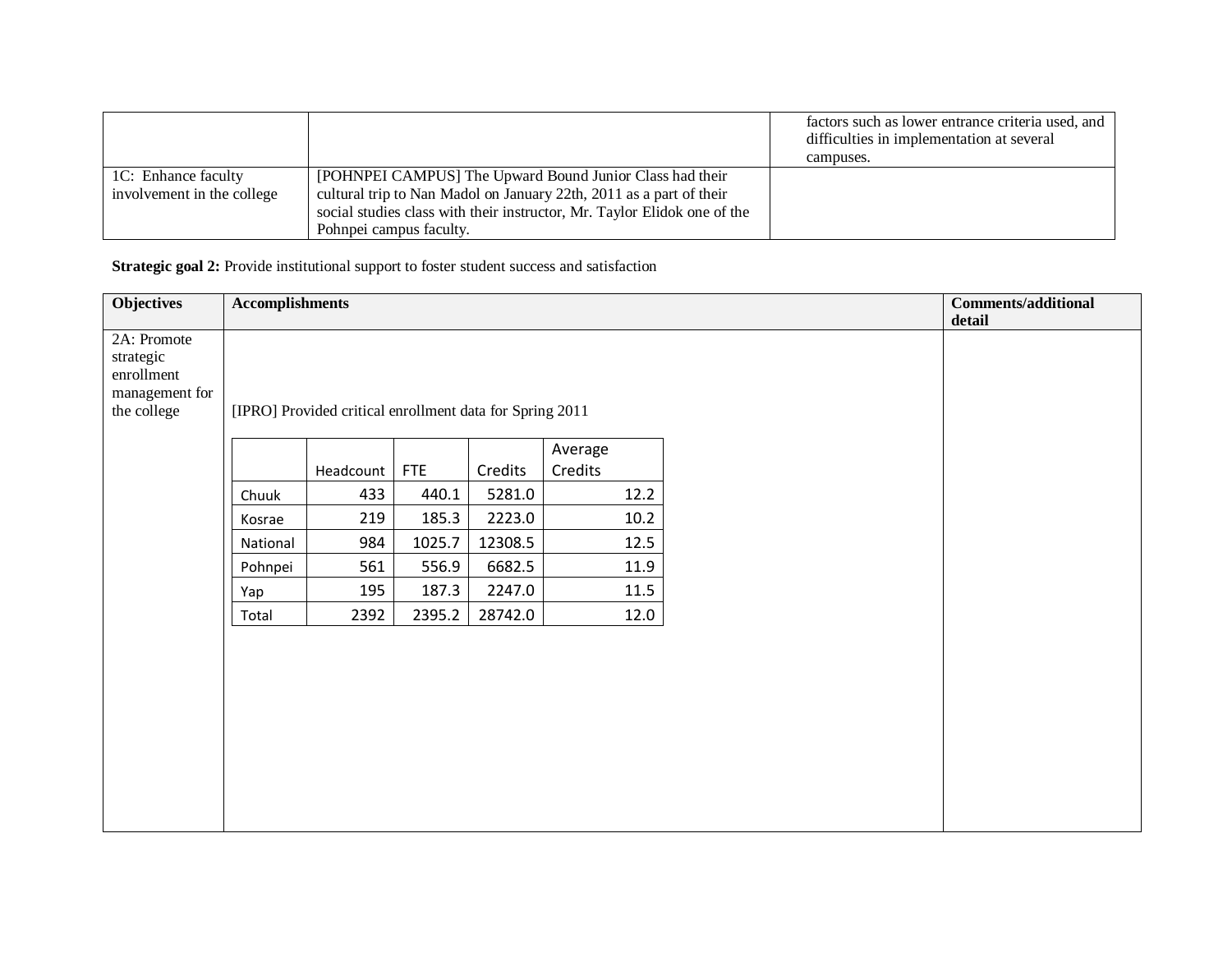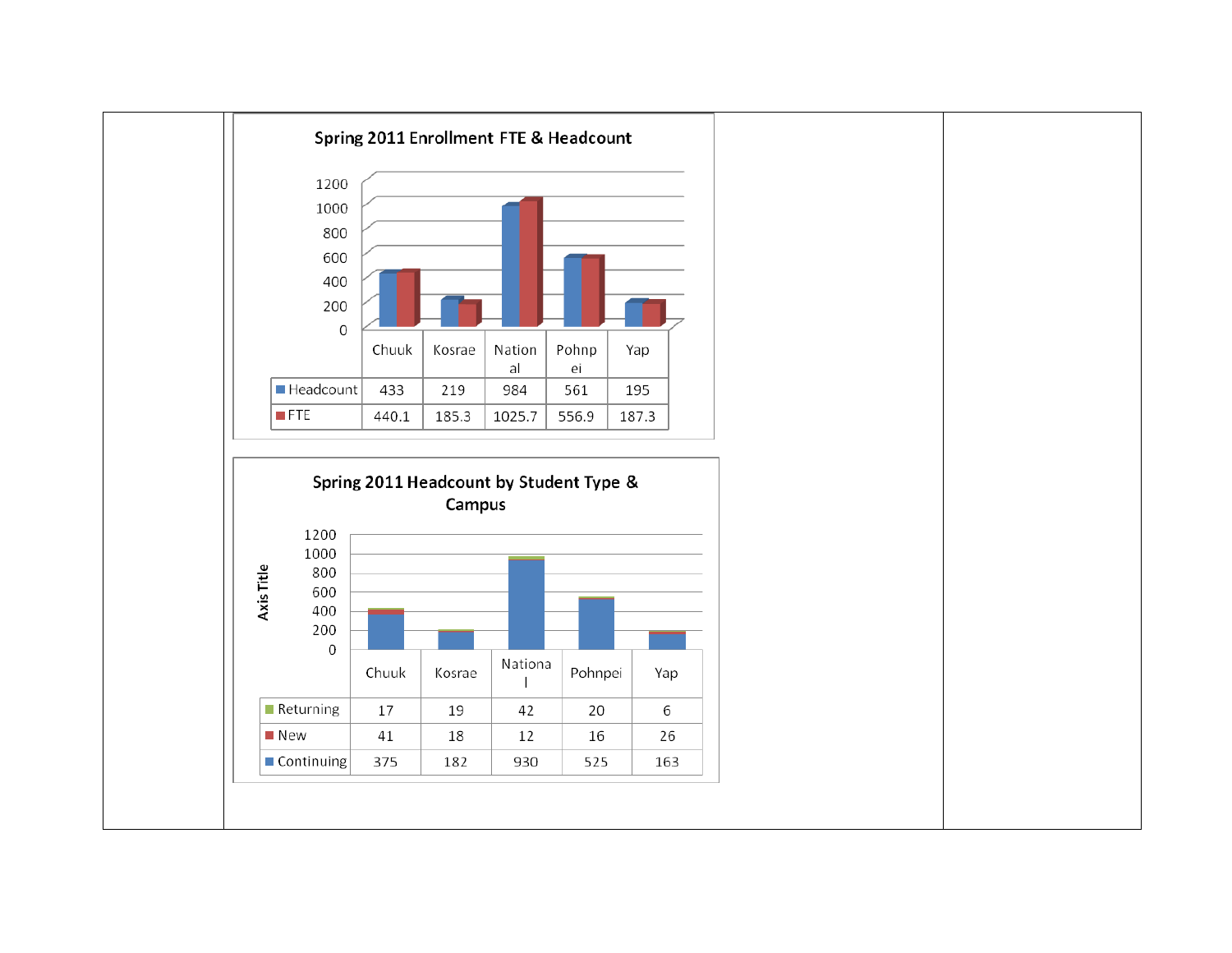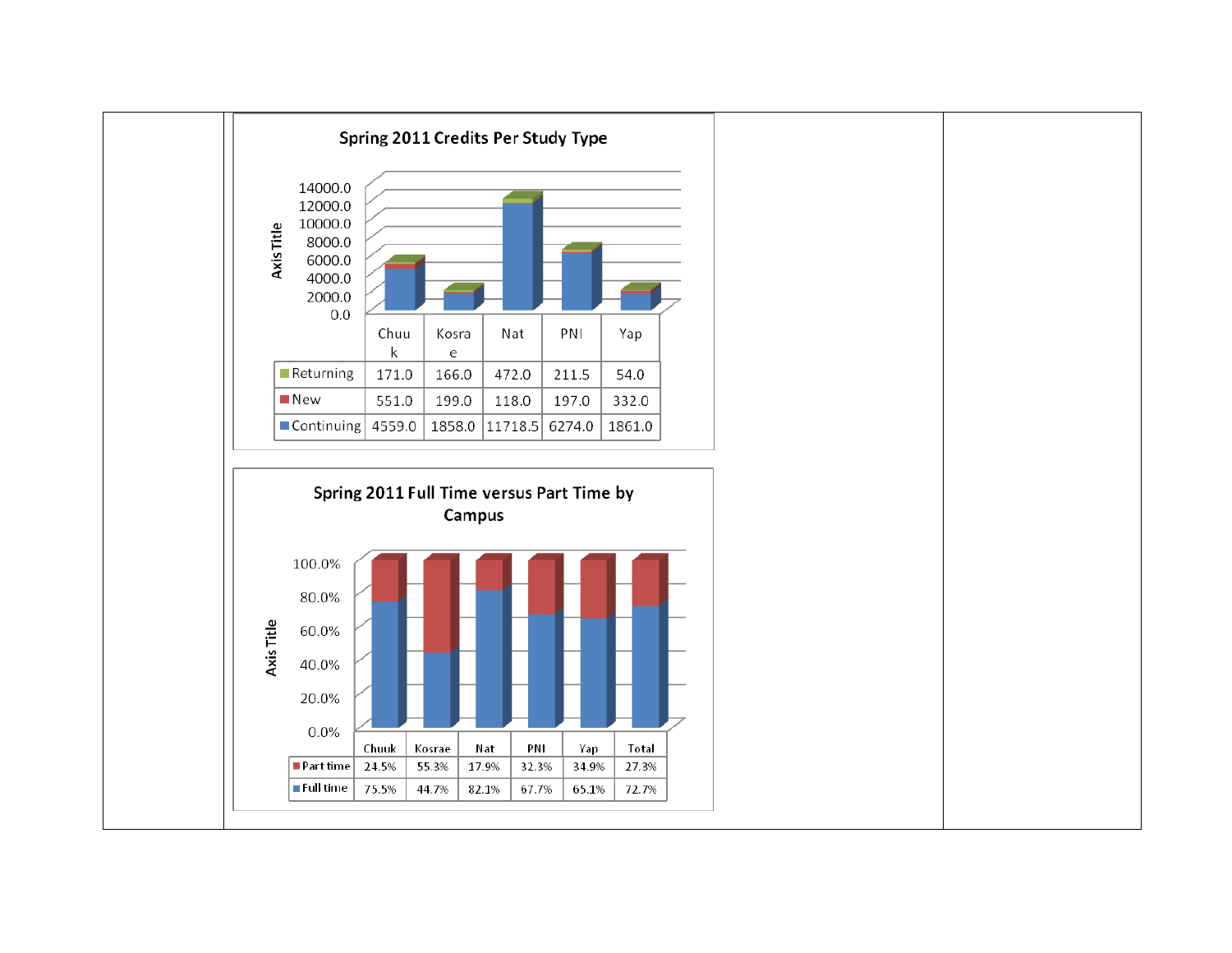| <b>Spring Enrollment 2011(final)</b> |  |                           |                        |  |
|--------------------------------------|--|---------------------------|------------------------|--|
|                                      |  | $\mathbf{K}$ $\mathbf{C}$ | $\mathbf{P}\mathbf{C}$ |  |
| VI                                   |  |                           |                        |  |
|                                      |  |                           |                        |  |
|                                      |  |                           |                        |  |

[POHNPEI CAMPUS] 10 UB Alumni's were graduated from their respective college/institution during spring semester. Out of ten, eight received AS/AA degree from the college of Micronesia-FSM, and two received Bachelor's degree from Fiji School of Medicine in Suva, Fiji.

# **[VPSS]**

1. Table 1 below shows the Spring 2011 enrollment statistics by campus as distributed in terms of (a) headcounts, (b) total registered credits, and (c) headcount in full-time equivalent students:

|               |                                                                                                                  | Spring 2011 Enrollment Statistics |             |
|---------------|------------------------------------------------------------------------------------------------------------------|-----------------------------------|-------------|
| <b>Campus</b> | <b>Headcount</b>                                                                                                 | <b>Credits</b>                    | <b>FTEs</b> |
| National      | 987                                                                                                              | 12,358.5                          | 1,029.88    |
| Pohnpei       | 559                                                                                                              | 6,651.5                           | 554.29      |
| Chuuk         | 432                                                                                                              | 5,272.0                           | 439.33      |
| Yap**         | 203                                                                                                              | 2,292.0                           | 191.00      |
| Kosrae        | 219                                                                                                              | 2,211.0                           | 184.25      |
| <b>TOTAL</b>  | 2,400                                                                                                            | 28,785.0                          | 2,398.75    |
|               | **Yap Campus' 2011 Spring enrollment figures include those who registered during its February 11 to 14, 2011 spe |                                   |             |

ecial Spring 2011 registration (Trial Counselors Program).

Table 1

- 2. The foregoing Spring 2011 enrollment figures show that:
	- (a) **National Campus** has surpassed its Spring 2011 headcount projection by 22% (or 178 headcounts). Similarly, it also has exceeded its Spring 2011 total credits and FTE projections by 20.52% (2,104.5 credits) and 20.41% (or 174.38 FTEs), respectively.
	- (b) **Pohnpei Campus** has surpassed its Spring 2011 headcount projection by 2.57% (or 14 headcounts). Additionally, it has also exceeded its Spring 2011 total credits projections by 1.79% (or 117 credits). However, the campus is below its Spring 2011 FTE projection by only 0.04% (or 0.21 FTE).
	- (c) **Chuuk Campus** has surpassed its Spring 2011 headcount and total credits projections by 2.85% (12 headcounts) and 9% (or 435.5 credits). Additionally, the campus also exceeded its Spring 2011 FTE projection by 9.01% (or 36.33 FTEs).

[POHNPEI CAMPUS] Special Luncheon was organized by the Upward Bound Program @ the Village Hotel to congratulate and remind them that their roles as UB alumni and their success stories will be reported to the US Department of Education.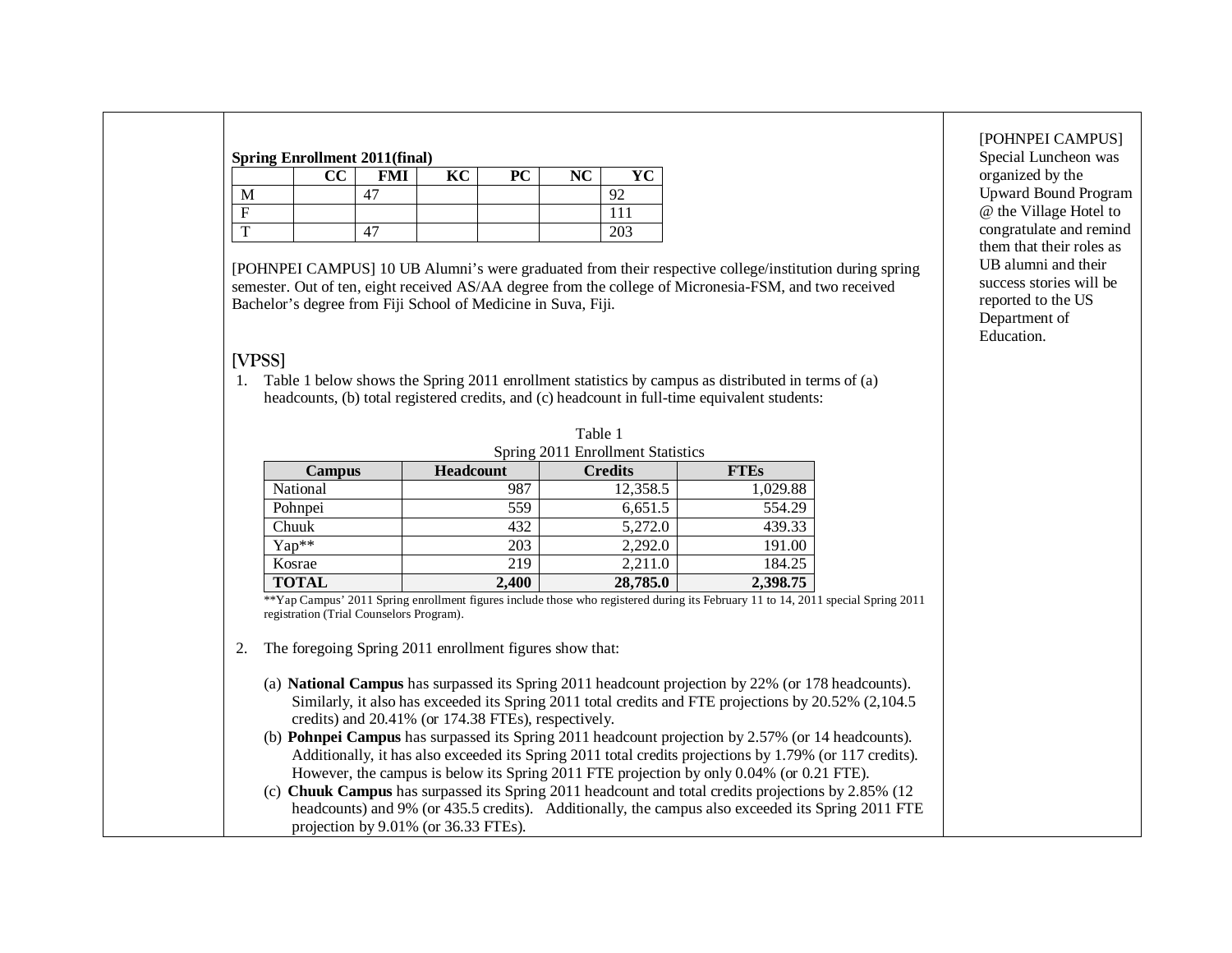|    |                                                                                                                                                             |               |                   |              |                                                                                |           | (d) Yap Campus has surpassed its Spring 2011 headcount, total credits, and FTE projections by 0.99% (or       |  |
|----|-------------------------------------------------------------------------------------------------------------------------------------------------------------|---------------|-------------------|--------------|--------------------------------------------------------------------------------|-----------|---------------------------------------------------------------------------------------------------------------|--|
|    |                                                                                                                                                             |               |                   |              | 2 headcounts), 8.06% (or 171 credits), and 8.03% (or 14.2 FTEs), respectively. |           |                                                                                                               |  |
|    |                                                                                                                                                             |               |                   |              |                                                                                |           | (e) Kosrae Campus is below its Spring 2011 headcount, total credits, and FTE projections by 2.23% (5)         |  |
|    |                                                                                                                                                             |               |                   |              | headcounts), 1.91% (54 credits), and 1.89% (or 3.55 FTEs), respectively.       |           |                                                                                                               |  |
|    |                                                                                                                                                             |               |                   |              |                                                                                |           |                                                                                                               |  |
|    |                                                                                                                                                             |               |                   |              |                                                                                |           | 3. Overall Spring 2011 registration shows that the college has surpassed its Spring 2011 projections in terms |  |
|    | of headcounts (9.14%), total registered credits (10.71%), and FTEs (10.71%).                                                                                |               |                   |              |                                                                                |           |                                                                                                               |  |
|    |                                                                                                                                                             |               |                   |              |                                                                                |           |                                                                                                               |  |
| 4. | Table 2 below shows the Spring 2011 statistics of open, closed and cancelled sections by campus:                                                            |               |                   |              |                                                                                |           |                                                                                                               |  |
|    |                                                                                                                                                             |               |                   |              |                                                                                |           |                                                                                                               |  |
|    |                                                                                                                                                             |               |                   |              | Table 2                                                                        |           |                                                                                                               |  |
|    |                                                                                                                                                             |               |                   |              | Spring 2011 Open, Closed, and Cancelled Sections                               |           |                                                                                                               |  |
|    |                                                                                                                                                             |               |                   |              | By Campus                                                                      |           |                                                                                                               |  |
|    | Campus                                                                                                                                                      | Open          | Closed            |              | Cancelled                                                                      | Total     |                                                                                                               |  |
|    | National                                                                                                                                                    | 64            | 129               |              | 8                                                                              | 201       |                                                                                                               |  |
|    | Pohnpei                                                                                                                                                     | 54            | 55                |              | 10                                                                             | 119       |                                                                                                               |  |
|    | Chuuk                                                                                                                                                       | 88            | 15                |              | 15                                                                             | 103       |                                                                                                               |  |
|    | Yap                                                                                                                                                         | 41            | 6                 |              | 5                                                                              | 52        |                                                                                                               |  |
|    | Kosrae                                                                                                                                                      | 48            | $\Omega$          |              | 10                                                                             | 58        |                                                                                                               |  |
|    |                                                                                                                                                             |               |                   |              |                                                                                |           |                                                                                                               |  |
| 5. | degree program, and (c) admissions into the third-year certificate of achievement programs during the<br>period beginning January 1, 2011 to March 30, 2011 |               |                   |              |                                                                                |           | Table 3 below shows the number of students who sought (a) readmissions, (b) admissions into a second-         |  |
|    |                                                                                                                                                             |               |                   | Table 3      |                                                                                |           |                                                                                                               |  |
|    |                                                                                                                                                             |               |                   |              |                                                                                |           | Applicants for readmissions, admissions into a second-degree, and admissions into the TYC program             |  |
|    |                                                                                                                                                             |               |                   | In headcount |                                                                                |           |                                                                                                               |  |
|    |                                                                                                                                                             | Type          |                   |              | Headcount                                                                      |           |                                                                                                               |  |
|    |                                                                                                                                                             | Readmission   |                   |              | 36                                                                             |           |                                                                                                               |  |
|    |                                                                                                                                                             | Second-Degree |                   |              | 16                                                                             |           |                                                                                                               |  |
|    |                                                                                                                                                             | TYC Admission |                   |              | 9                                                                              |           |                                                                                                               |  |
|    |                                                                                                                                                             |               |                   |              |                                                                                |           |                                                                                                               |  |
| 6. |                                                                                                                                                             |               |                   |              |                                                                                |           | The Director of OARR/Registrar who is the designated U.S. VA school certifying official (Facility 147-04-     |  |
|    | 116) had certified the Spring 2011 enrollments of the following students, as shown in Table 4 below:                                                        |               |                   |              |                                                                                |           |                                                                                                               |  |
|    |                                                                                                                                                             |               |                   |              |                                                                                |           |                                                                                                               |  |
|    |                                                                                                                                                             |               |                   | Table 4      |                                                                                |           |                                                                                                               |  |
|    |                                                                                                                                                             |               |                   |              | U.S. VA students under 147-04-116 Facility                                     |           |                                                                                                               |  |
|    |                                                                                                                                                             |               |                   |              |                                                                                |           |                                                                                                               |  |
|    | Campus<br>National                                                                                                                                          | Chapter<br>33 | Post 9/11 GI-Bill | Description  |                                                                                | Headcount |                                                                                                               |  |
|    |                                                                                                                                                             |               |                   |              |                                                                                | 4         |                                                                                                               |  |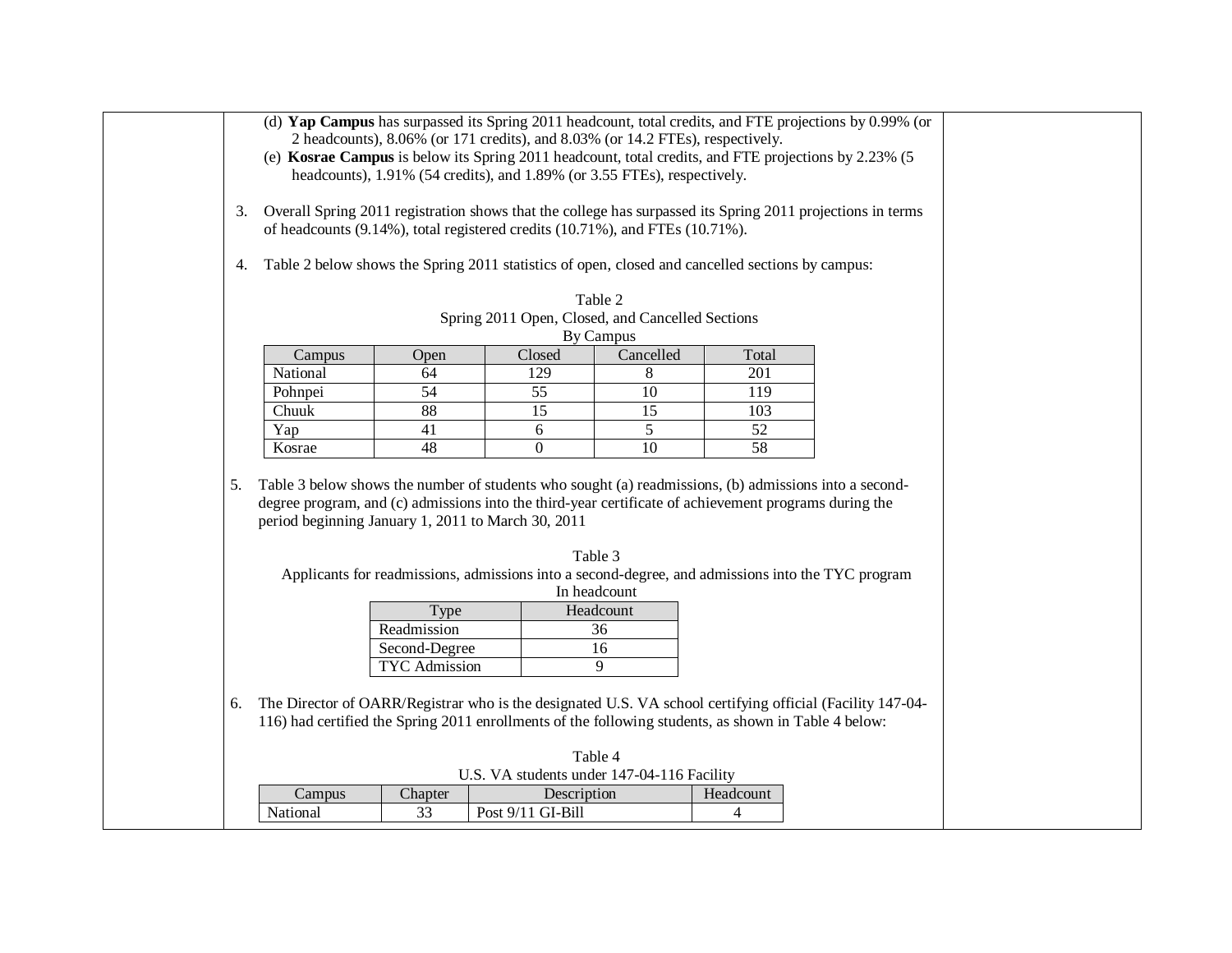| Pohnpei |    | Post 9/11 GI-Bill     |  |
|---------|----|-----------------------|--|
| Kosrae  |    | Montgomery GI Bill    |  |
| Kosrae  | 35 | Dependent Educational |  |
|         |    | Assistance Program    |  |

7. OARR has issued the following documents to students in support of their applications for scholarships and others:

|                                | Table 5                  |
|--------------------------------|--------------------------|
|                                | <b>Type of Documents</b> |
| Type                           | Count                    |
| <b>Enrollment Verification</b> | 31                       |
| Certificate for Social         |                          |
| Security Claim                 | 43                       |

- 8. From January 1 to March 30, 2011, OARR has processed and/or released 362 academic transcripts to support applications for scholarships, employments, admissions to other higher education institutions, and other purposes.
- 9. COM-FSM entrance test (COMET) was administered at the state campuses and selected private and public high schools in the FSM including from January 24 to February 11, 2011.
- 10. April 6, 2011, the members of the RAR Committee reviewed the scores of the 2011 COMET administered to 1,715 students at the state campuses and private/public high schools in the FSM, as shown:

| 2011 COM-FSM Entrance Test<br>by State and Admission Type<br>Pohnpei<br>Chuuk<br>Category<br>Yap<br>Kosrae<br>87<br>220<br>73<br>67<br>Degree<br>78<br>ACE<br>286<br>74<br>52 |
|-------------------------------------------------------------------------------------------------------------------------------------------------------------------------------|
|                                                                                                                                                                               |
|                                                                                                                                                                               |
|                                                                                                                                                                               |
|                                                                                                                                                                               |
| Certificate<br>204<br>120<br>65<br>26                                                                                                                                         |
| 89<br>226<br>40<br>Non-Admit<br>8                                                                                                                                             |
| 799<br>153<br><b>TOTAL</b><br>497<br>266                                                                                                                                      |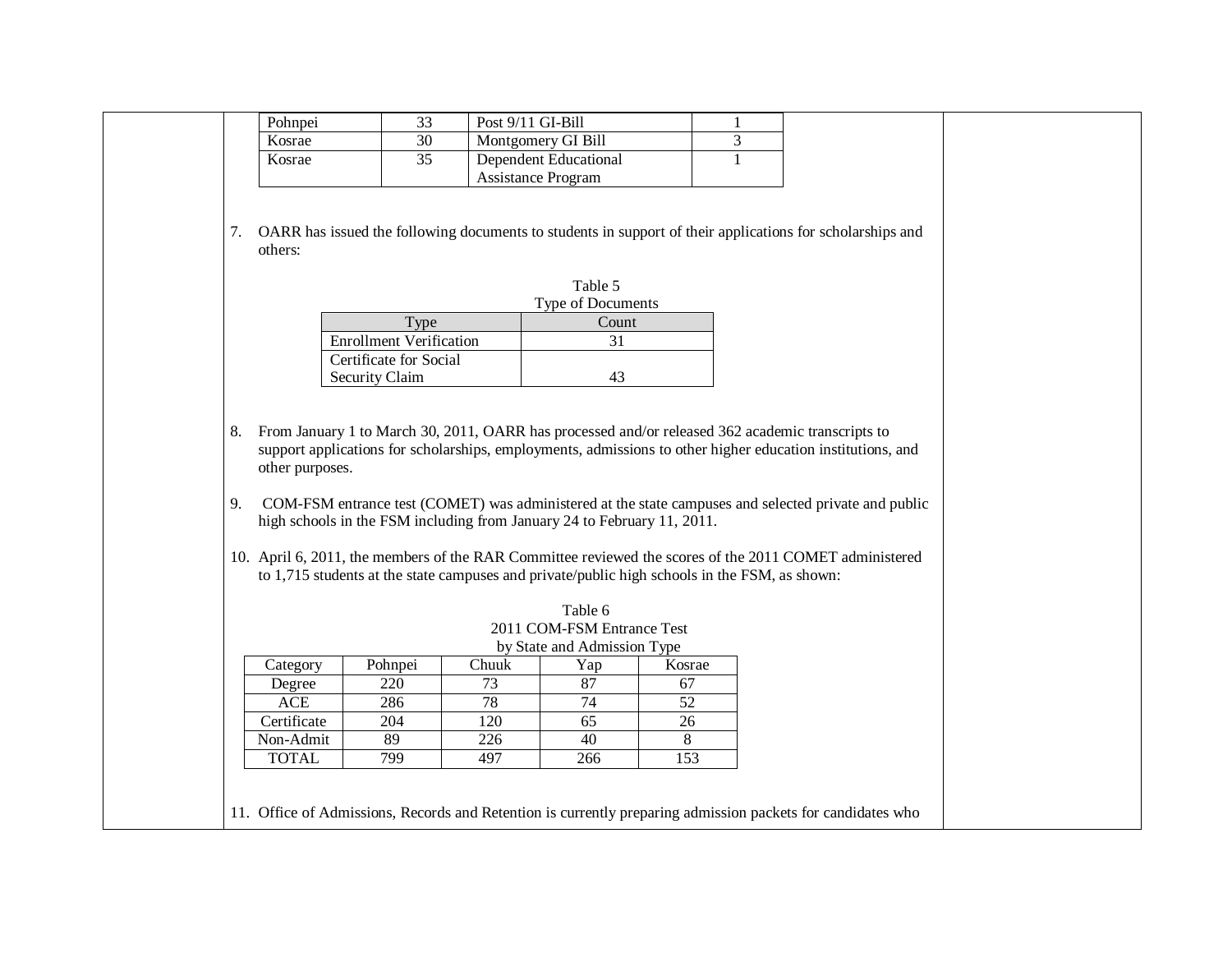|                 |                    |                  | Table 7<br>Schedule of the Recruitment                                                                         |                 |                                                                                                                                                                                                                                   |
|-----------------|--------------------|------------------|----------------------------------------------------------------------------------------------------------------|-----------------|-----------------------------------------------------------------------------------------------------------------------------------------------------------------------------------------------------------------------------------|
| Pohnpei         | Chuuk              |                  | Yap                                                                                                            | Kosrae          |                                                                                                                                                                                                                                   |
| April 18-30     | <b>April 19-20</b> |                  | April 25-26                                                                                                    | April 18        |                                                                                                                                                                                                                                   |
| 2011, as shown: |                    |                  |                                                                                                                |                 | 12. Office of Admissions, Records and Retention facilitated early registration for Summer 2011, March 28-30,                                                                                                                      |
|                 |                    |                  | Table 8                                                                                                        |                 |                                                                                                                                                                                                                                   |
|                 |                    |                  | 2011 Summer Early Registration                                                                                 |                 |                                                                                                                                                                                                                                   |
|                 |                    |                  | In headcount, registered credits, and FTE by campus                                                            |                 |                                                                                                                                                                                                                                   |
| <b>Campus</b>   | Headcount          |                  | <b>Credits</b>                                                                                                 | <b>FTE</b>      |                                                                                                                                                                                                                                   |
| National        | 525                |                  | 2,929.5                                                                                                        | 488.25          |                                                                                                                                                                                                                                   |
| Pohnpei         | 175                |                  | 839                                                                                                            | 139.83          |                                                                                                                                                                                                                                   |
| Chuuk           | 25                 |                  | 149                                                                                                            | 24.83           |                                                                                                                                                                                                                                   |
| Yap             | $\overline{75}$    |                  | 431                                                                                                            | 71.83           |                                                                                                                                                                                                                                   |
| Kosrae          | 13                 |                  | 73                                                                                                             | 12.17           |                                                                                                                                                                                                                                   |
| <b>Campus</b>   | Open               | <b>Closed</b>    | Table 9<br>2011 Summer Early Registration<br>Open, Closed and Cancelled Sections by Campus<br><b>Cancelled</b> | <b>Total</b>    |                                                                                                                                                                                                                                   |
| National        | 61                 | 16               | $\overline{c}$                                                                                                 | 79              |                                                                                                                                                                                                                                   |
| Pohnpei         | 29                 | $\boldsymbol{0}$ | 1                                                                                                              | $\overline{30}$ |                                                                                                                                                                                                                                   |
| Chuuk           | 44                 | $\mathbf{0}$     | 3                                                                                                              | $\overline{47}$ |                                                                                                                                                                                                                                   |
| Kosrae          | $\overline{22}$    | $\boldsymbol{0}$ | $\boldsymbol{0}$                                                                                               | $\overline{22}$ |                                                                                                                                                                                                                                   |
| Yap             | 32                 | $\overline{0}$   | $\boldsymbol{0}$                                                                                               | 32              |                                                                                                                                                                                                                                   |
| 2011, as shown: |                    |                  | certificate programs, Counselor Cindy Edwin helped administer the COMET at PICS High School and Pohnpei        |                 | 13. Office of Admissions, Records and Retention facilitated early registration for Summer 2011, March 28-30,<br><b>[VPSS]</b> To assist with the first step of enrolling at the college and continued enrollment for those in the |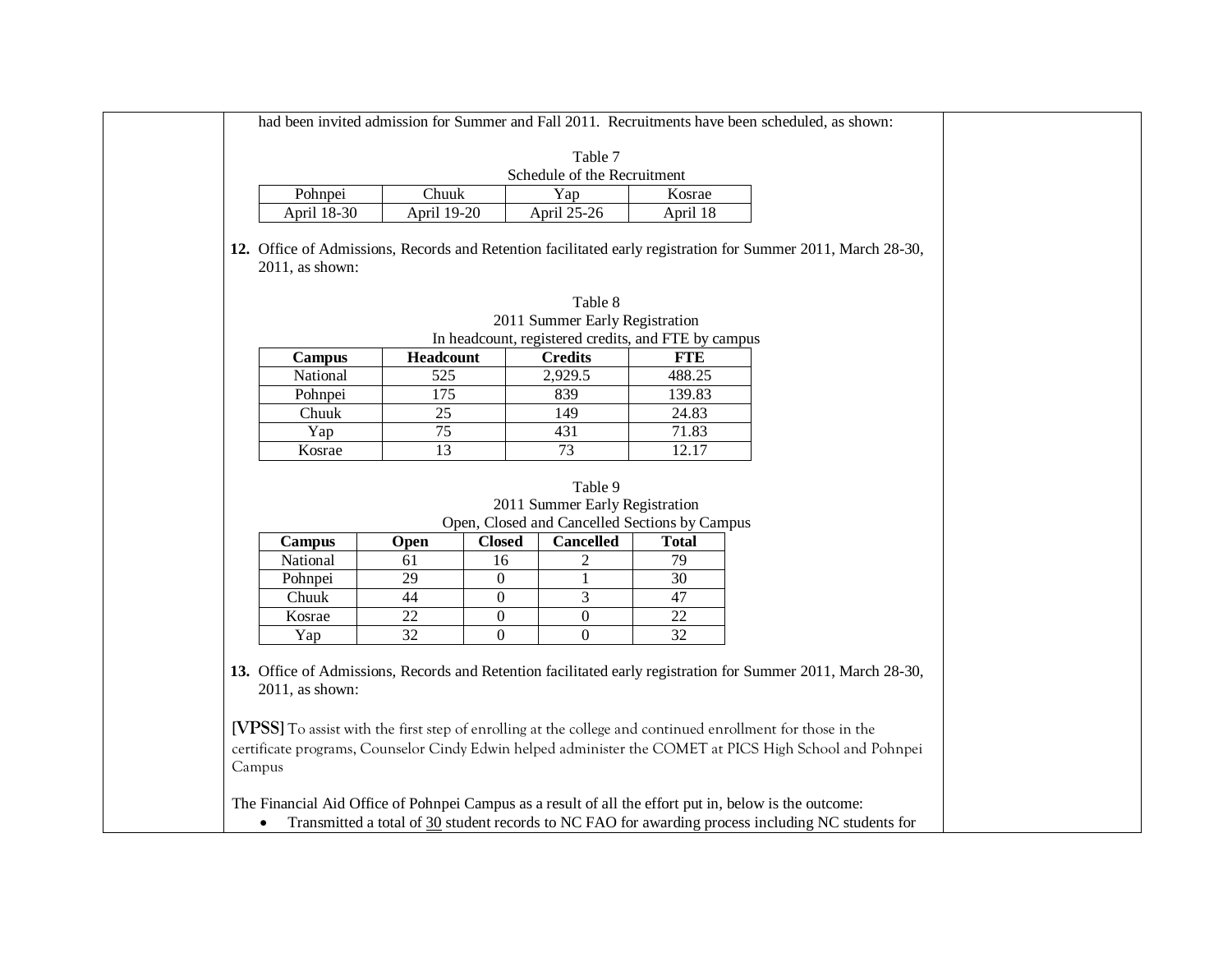| Spring 2011. Transmittal of student documents were for new and returning only. Continuing students |  |  |  |
|----------------------------------------------------------------------------------------------------|--|--|--|
| have submitted their documents in Summer and Fall 2010.                                            |  |  |  |

- Received  $\frac{4}{5}$  pell grant transfers awarding  $\frac{538}{538}$  students with total revenue of \$260,154.
- 764 student visited financial aid office for financial aid related matters.
- Conducted 2-week FAFSA Renewal workshop for SY 2011-2012 during the weeks of March 07 and March 14. A total of 126 students participated and filed their FAFSA renewals.
- Turned in 16 financial aid contracts to NC FAO for review and approval.
- 194 students are working under work-study program for this semester.

# **PROGRAMS**

| <b>Degree</b>                   |     | <b>Sex</b>           |                |       |
|---------------------------------|-----|----------------------|----------------|-------|
| Agriculture                     | 1   | Male                 | 92             |       |
| <b>Business Admin.</b>          | 15  | Female               | 111            |       |
| <b>CIS</b>                      | 18  | Total                | 203            |       |
| Const/Electricity-<br>Adv.Cert. |     | <b>Status</b>        |                |       |
| Electronics-AAS                 |     | New                  | 28             |       |
| Elem. Ed.                       | 19  | Continuing           | 163            |       |
| Hotel Management                | 1   | Returning            | 12             |       |
| LA Media                        |     | Total                | 203            |       |
| LA-HCOP                         | 4   |                      |                |       |
| LA-Special Ed.                  | 1   | <b>Registration</b>  |                |       |
| Liberal Arts                    | 29  | Certificate          | 81             |       |
| Marine Science                  |     | Freshmen             | 60             |       |
| Micro.Studies                   | 1   | Sophomores           | 59             |       |
| <b>Teacher Prep</b>             | 30  | Unclassified         | 1              |       |
|                                 |     | Audit (undeclared)   | $\overline{2}$ |       |
| Subtotal                        | 119 | Total                | 203            |       |
| <b>Certificate</b>              |     |                      |                |       |
| Agriculture & Food              |     | <b>Enrollment</b>    |                |       |
| Tech.                           | 17  | <b>Status</b>        |                |       |
| Bookkeeping                     | 4   | Audit<br>0           | $\overline{2}$ | 0.99% |
| Carpentry                       | 1   | less 1/2 time<br>(1- | 10             | 4.93% |

| Sex                 |     |
|---------------------|-----|
| Male                | 92  |
| Female              | 111 |
| Total               | 203 |
| <b>Status</b>       |     |
| New                 | 28  |
| Continuing          | 163 |
| Returning           | 12  |
| Total               | 203 |
|                     |     |
| <b>Registration</b> |     |
| Certificate         | 81  |
| Freshmen            | 60  |
| Sophomores          | 59  |
| Unclassified        | 1   |
| Audit (undeclared)  | 2   |
| Total               | 203 |
|                     |     |

**[VPSS]** Only two students are yet to receive their pell awards for this semester.

## **[VPSS]**

Out of these 194 students, 75 already used up their hours.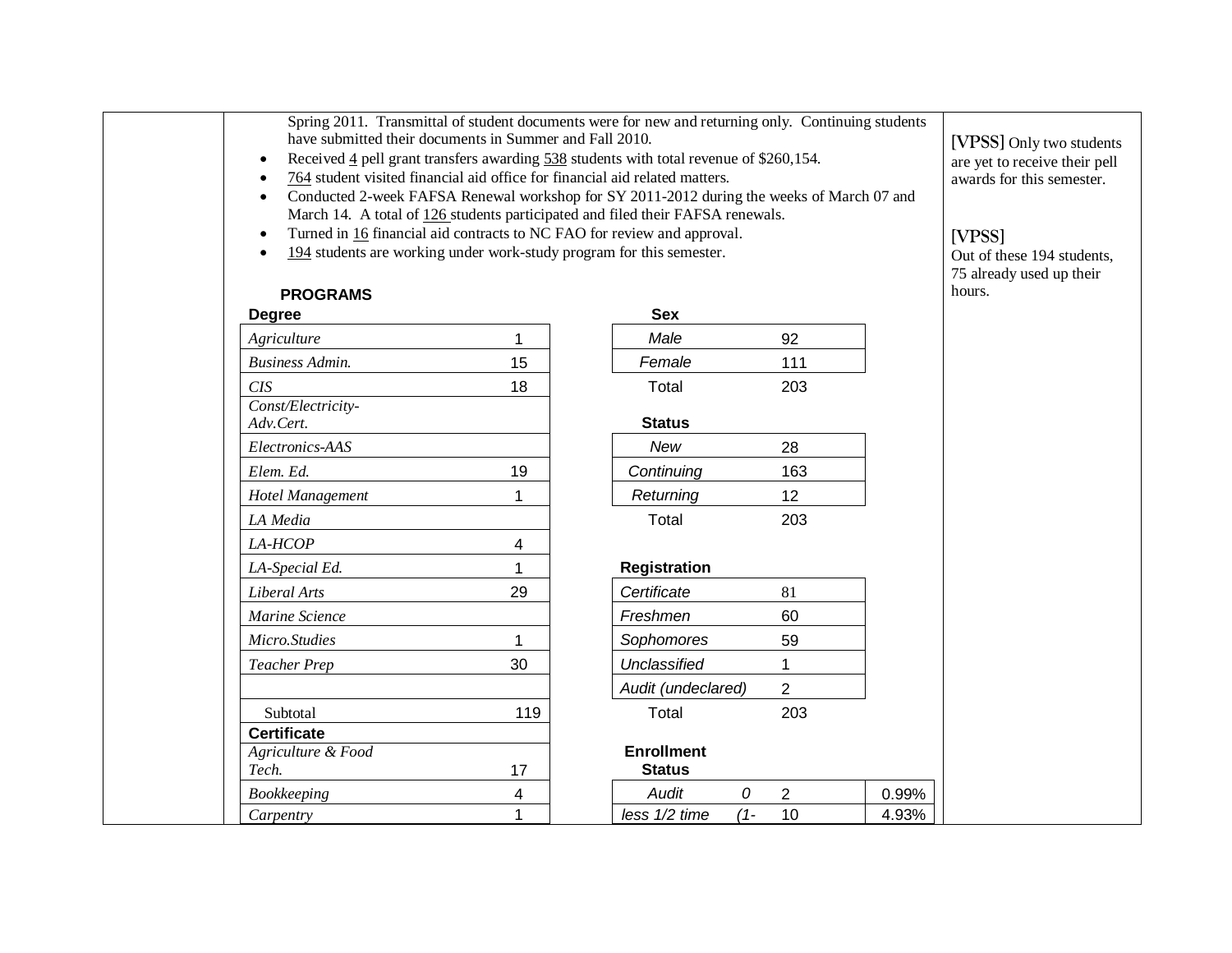|                  |                                                                                                                 |                |            | 5cr)                |        |                      |
|------------------|-----------------------------------------------------------------------------------------------------------------|----------------|------------|---------------------|--------|----------------------|
|                  |                                                                                                                 |                |            |                     |        |                      |
|                  |                                                                                                                 |                |            | $(6-$               |        |                      |
|                  | Const./Electricity-Cert.                                                                                        | 1              | $1/2$ time | 8cr)<br>32          | 15.76% |                      |
|                  |                                                                                                                 | 14             | 3/4 time   | $(9-$<br>32<br>11cr |        |                      |
|                  | Electonics-Cert.                                                                                                |                |            |                     | 15.76% |                      |
|                  | <b>General Studies</b>                                                                                          | 16             | full time  | $(12+)$<br>127      | 62.56% |                      |
|                  | <b>Health Assistant</b>                                                                                         |                |            |                     |        |                      |
|                  | Training Prog.                                                                                                  | 12             | Total      | 203                 | 100%   |                      |
|                  | <b>Secretarial Science</b>                                                                                      | 4              |            |                     |        |                      |
|                  | <b>Trial Counselor</b>                                                                                          | 12             |            |                     |        |                      |
|                  | Subtotal                                                                                                        | 81             |            |                     |        |                      |
|                  | <b>Audit</b>                                                                                                    | $\overline{2}$ |            |                     |        |                      |
|                  | <b>Unclassified</b>                                                                                             | 1              |            |                     |        |                      |
|                  | <b>TOTAL</b>                                                                                                    | 203            |            |                     |        |                      |
|                  |                                                                                                                 |                |            |                     |        |                      |
|                  | 1) In addition to original count of enrollment (191), 12 additional students registered under CA-Trial          |                |            |                     |        |                      |
|                  | Counselors. This added up to 203 students enrolled in Spring 2011.                                              |                |            |                     |        |                      |
|                  |                                                                                                                 |                |            |                     |        |                      |
|                  | 2) COMET was administered to 266 students at: YHS-109; OIHS-49; YSDA-14; NICHS-32; YSC-18 and FMI-              |                |            |                     |        |                      |
|                  | 44                                                                                                              |                |            |                     |        |                      |
|                  |                                                                                                                 |                |            |                     |        |                      |
|                  | 3) Have established a working relationship with Yap High School to plan activities through out the school year. |                |            |                     |        |                      |
|                  | Activities like COMET, FAFSA workshop, meeting with students and parents and etc.                               |                |            |                     |        |                      |
|                  | 4) Continue to work closely with UB students and parents.                                                       |                |            |                     |        |                      |
|                  |                                                                                                                 |                |            |                     |        |                      |
|                  | 5) Continue to work closely with DOE and Hospital.                                                              |                |            |                     |        |                      |
|                  |                                                                                                                 |                |            |                     |        |                      |
| 2B: Become       | [CHUUK CAMPUS] (Chuuk Campus Internal Stakeholder Management): Met with a still                                 |                |            |                     |        | [CHUUK CAMPUS]       |
| more student-    | and focus group to identify immediate priority areas of needs and concerns for students.                        |                |            |                     |        | The following areas  |
| centered in the  |                                                                                                                 |                |            |                     |        | of needs and         |
| development of   | [FMI YAP CAMPUS] The second year marine engineering students have completed another period of sea duty          |                |            |                     |        | concerns were        |
| specific college | aboard the Yap State ship, MV Hapilmogol when it returned from the outer islands in mid-March 2011. This        |                |            |                     |        | identified to be     |
| system policies  | type of training has given the FMI students a highly commendable hands-on training which greatly helps them     |                |            |                     |        | priority by the      |
| and procedures   | to be competent in their works.                                                                                 |                |            |                     |        | student focus        |
|                  |                                                                                                                 |                |            |                     |        | group: respect and   |
|                  | [VPAS] Continue to help promote customer service attitudes among the department's staff to                      |                |            |                     |        | care for one another |
|                  |                                                                                                                 |                |            |                     |        | and our place.       |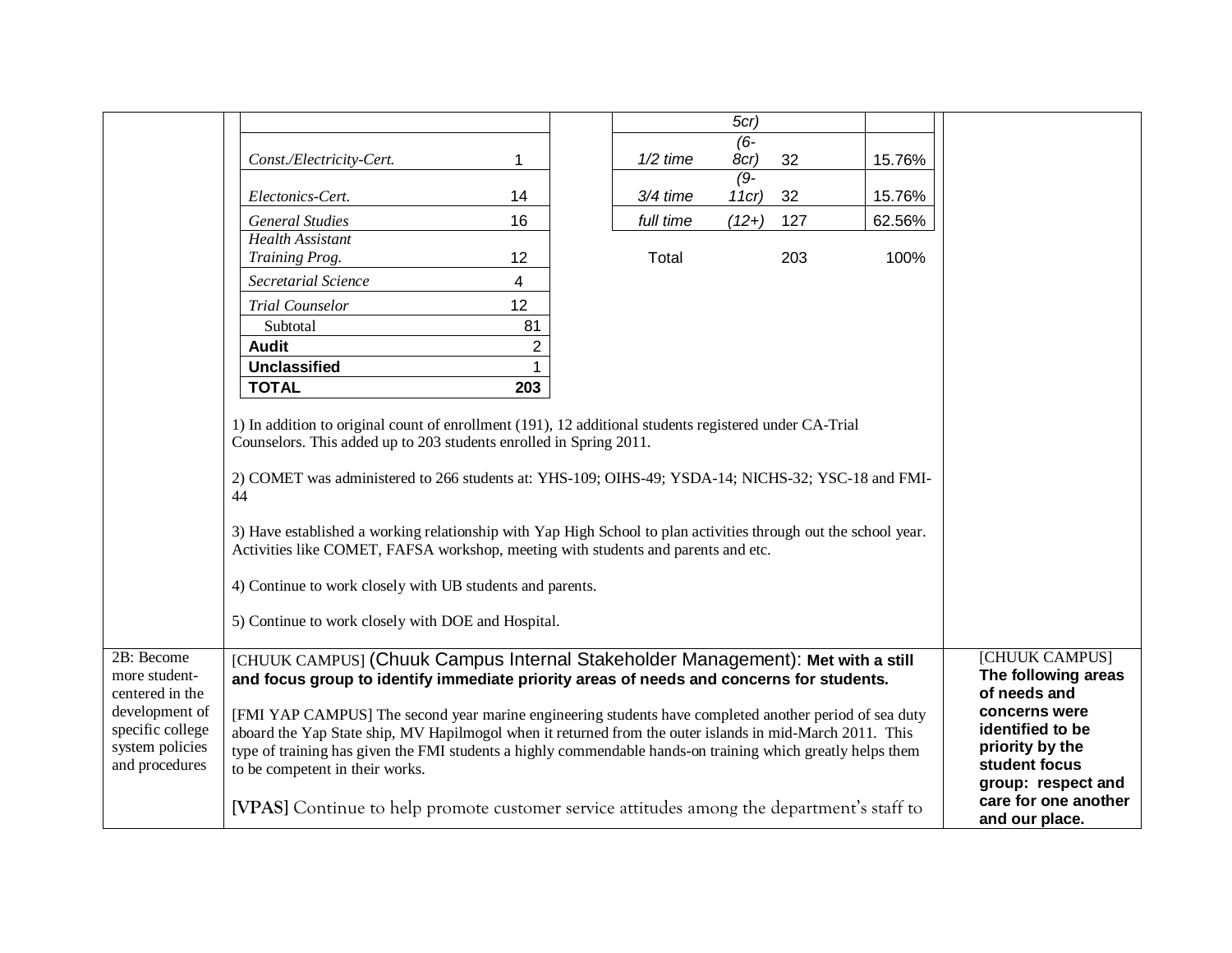| help students in addressing their needs. Have requested a customer service presentation        |                         |
|------------------------------------------------------------------------------------------------|-------------------------|
| through the staff development day for all to attend. All departments' staff were encouraged to |                         |
|                                                                                                |                         |
| attend.                                                                                        |                         |
|                                                                                                |                         |
| [VPSS]                                                                                         | [VPAS] More work is     |
| * Intramural 2010 Results of the Ball Games that have completed:                               | needed in addressing    |
| - Women's Volleyball -                                                                         | the student-centered    |
| - Nukap - Champions                                                                            | concept on campus       |
| - Mwoahroak – 1 <sup>st</sup> runner up<br>- Mortloks – 2 <sup>nd</sup> runner up              |                         |
|                                                                                                | especially to have      |
| - Outstanding Player -                                                                         | everyone plan toward a  |
| - Madlene Ludwig                                                                               | real student centered   |
| - Men's Volleyball                                                                             |                         |
| - Mwoaroak - Champions                                                                         | institution. How, we    |
| - Bows and Arrows $-1st$ runner up                                                             | need to practice it not |
| - Ah Ah Ke Mehlel! $-2^{nd}$ runner up                                                         | talk and write about it |
| - Outstanding Player -                                                                         | more.                   |
| - Benneth Edmund                                                                               |                         |
|                                                                                                |                         |
| - Women's Basketball -                                                                         |                         |
| - Chuuk - Champions                                                                            |                         |
| - PNI National $-1st$ runner up                                                                |                         |
| - Nukap $-2^{nd}$ runner up                                                                    |                         |
| - Outstanding Player-                                                                          |                         |
| - Nainoth Roby                                                                                 |                         |
| - Men's Basketball -                                                                           |                         |
| - Staff - Champions                                                                            |                         |
| - Hakuna Matada - 1 <sup>st</sup> runner up                                                    |                         |
| - YSO $1 - 2nd$ runner up                                                                      |                         |
| - Outstanding Player -                                                                         |                         |
| - Lloyd Yamada                                                                                 |                         |
|                                                                                                |                         |
| - Women's Softball                                                                             |                         |
| - Nukap - Champion                                                                             |                         |
| - PingMoak $-1st$ runner up                                                                    |                         |
| - Chuuk $-2^{nd}$ runner up                                                                    |                         |
| - Outstanding Player -                                                                         |                         |
| - Abileen Lickie                                                                               |                         |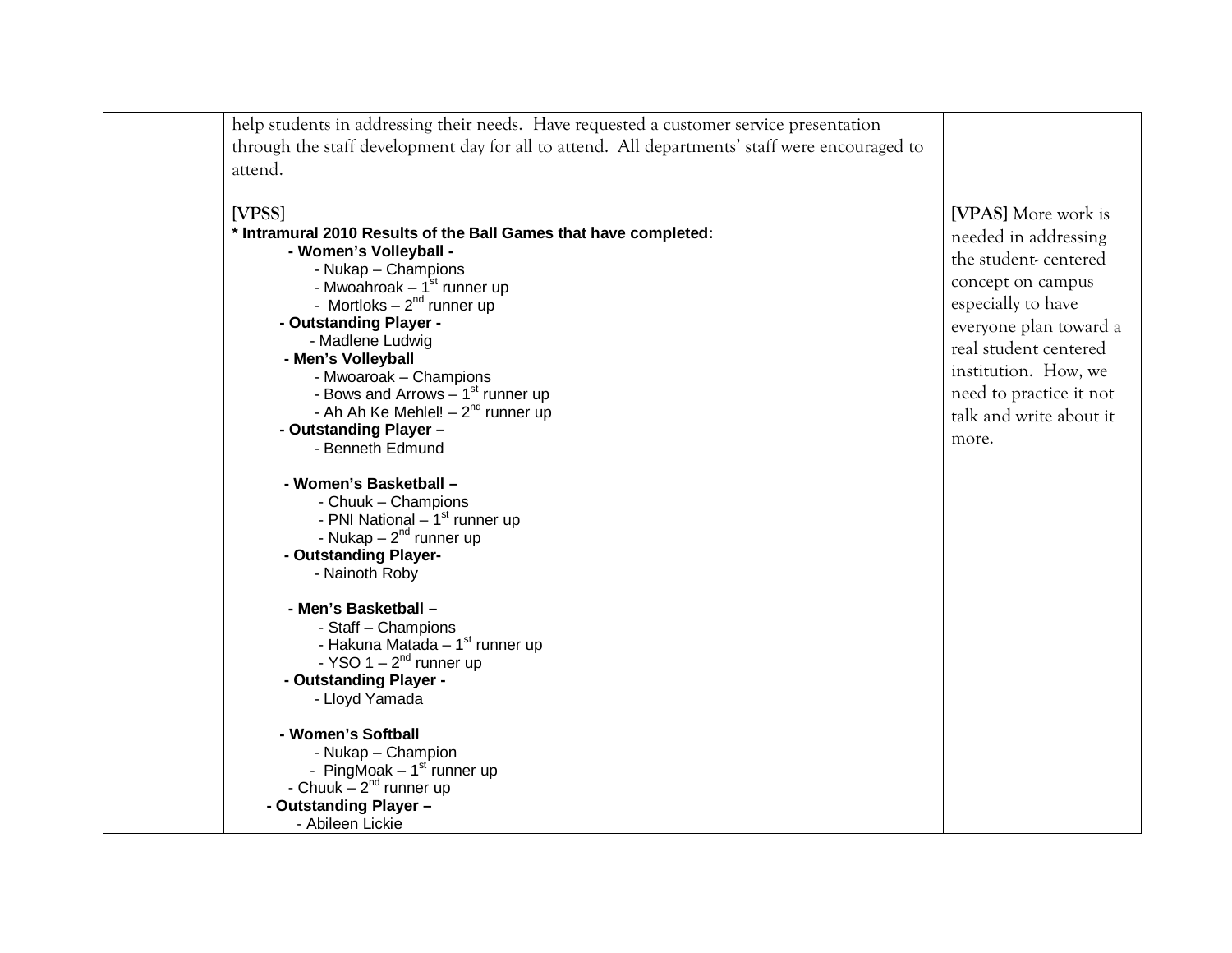| - Men's Softball                                                                   |  |
|------------------------------------------------------------------------------------|--|
| - Ah Ah Ke Mehlel - Champion                                                       |  |
| - Hakuna Matada $-1st$ runner up                                                   |  |
| - Staff $-2^{nd}$ runner up                                                        |  |
| - Outstanding Player -                                                             |  |
| - Quinston Lawrence                                                                |  |
|                                                                                    |  |
| * Pool (billiard) Tournament                                                       |  |
| - Danzel Etse - Champion                                                           |  |
| - BJ Thomas $-1st$ runner up                                                       |  |
| - Harry Welbur $-2^{nd}$ runner up                                                 |  |
| Total number of games accomplished in each of the sport including play offs double |  |
| elimination and the champion games:                                                |  |
| ** Basketball -                                                                    |  |
| - men's $-54$                                                                      |  |
| - women's - 32                                                                     |  |
| * * Volleyball -                                                                   |  |
| - men's $-52$                                                                      |  |
| $-$ women's $-62$                                                                  |  |
| * * Softball -                                                                     |  |
| $-$ men's $-63$                                                                    |  |
| - women's - 35                                                                     |  |
| <b>Logging Statistics:</b>                                                         |  |
| - Students utilized the sports equipments -                                        |  |
| * * Males - 352                                                                    |  |
| $*$ Females - 107                                                                  |  |
| - Visitors coming by just to hang out                                              |  |
| * * Males $-583$                                                                   |  |
| * * Females $-454$                                                                 |  |
| - Students Utilized the Weight Room                                                |  |
| * * Males $-546$                                                                   |  |
| * * Females $-59$                                                                  |  |
| Activities Took place at the venue and were monitored by the staff                 |  |
| 1. Tuna Commission - over 300 participants                                         |  |
| 2. Fund Raising Dinner for FSM President - over 300 people                         |  |
| 3. Graduation - over 900 people                                                    |  |
| 4. Fund Raising Dinner for FSM President - over 300 people                         |  |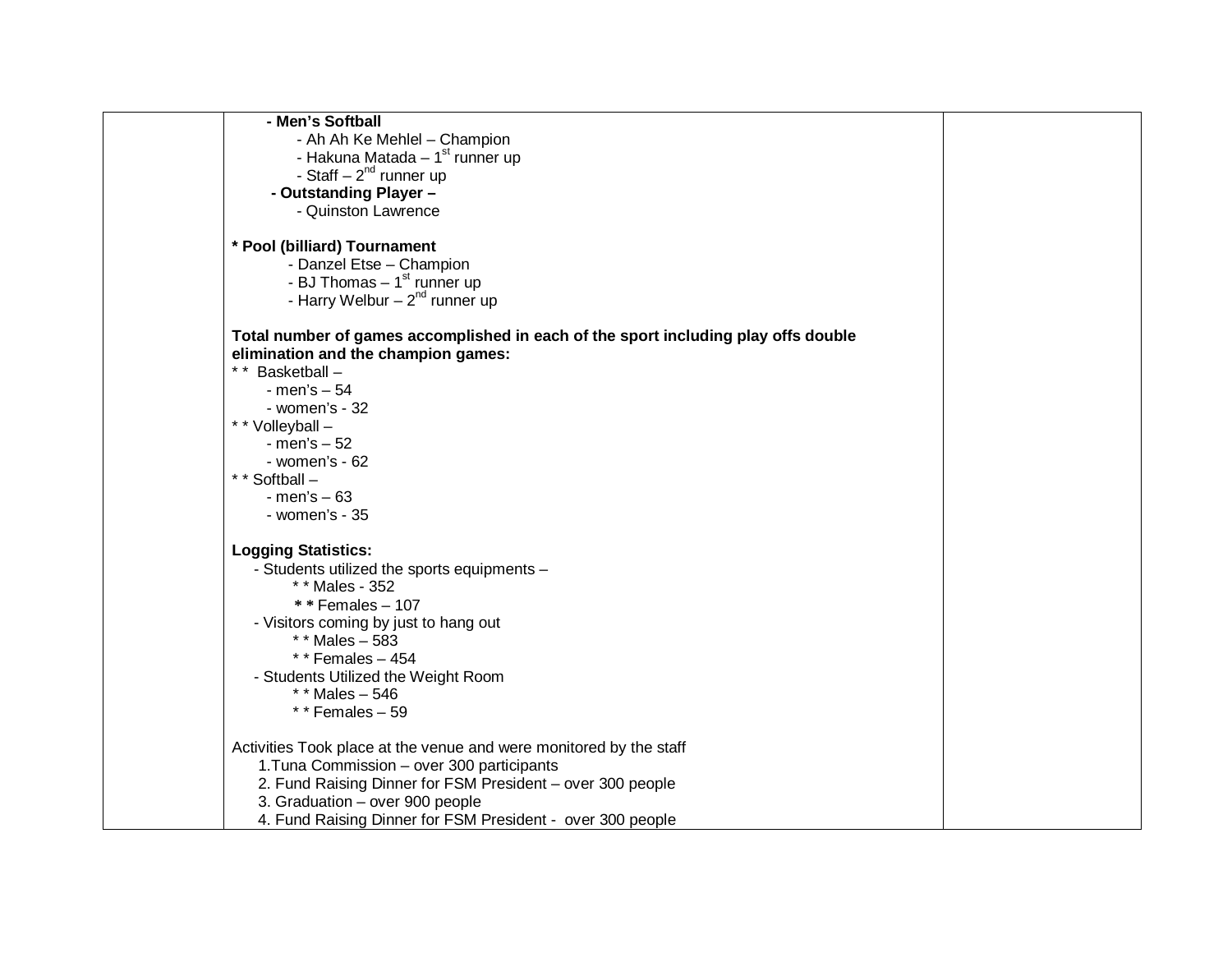| 5. Ess classes and other classes - over 200 people                                                    |  |
|-------------------------------------------------------------------------------------------------------|--|
| 6. 4 <sup>th</sup> High School Basketball Tournament Championship Games<br>over 200 people            |  |
| *** Besides the daily log, about 2,200 people were utilizing the gym on different days and occasions. |  |
|                                                                                                       |  |
| ** FOUNDING DAY BALL GAME RESULTS ***                                                                 |  |
| - Women's Volleyball -                                                                                |  |
| - Pohnpei National - Champions                                                                        |  |
| - NuKap-1 <sup>st</sup> runner up                                                                     |  |
| - Kosrae- $2^{nd}$ runner up                                                                          |  |
| - Outstanding Player -                                                                                |  |
| - Mary Jean Miquel                                                                                    |  |
| - Men's Volleyball                                                                                    |  |
| - Pohnpei National - Champions                                                                        |  |
| - Pohnpei Campus - 1 <sup>st</sup> runner up                                                          |  |
| - Sapwuafik – $2^{nd}$ runner up                                                                      |  |
| - Outstanding Player -                                                                                |  |
| - Benneth Edmund                                                                                      |  |
| - Women's Basketball -                                                                                |  |
| - Chuuk - Champions                                                                                   |  |
| - Pohnpei Campus - 1 <sup>st</sup> runner up                                                          |  |
| - Pohnpei National $-2^{nd}$ runner up                                                                |  |
| - Outstanding Player-                                                                                 |  |
| - Jeanette simram                                                                                     |  |
| - Men's Basketball -                                                                                  |  |
| - Yap - Champions                                                                                     |  |
| - Mochu $-1st$ runner up                                                                              |  |
| - PingMwoak $-2^{nd}$ runner up                                                                       |  |
| - Outstanding Player -                                                                                |  |
| - John Thinom Jr.                                                                                     |  |
| - Women's Softball                                                                                    |  |
| - Pohnpei National - Champion                                                                         |  |
| - NuKap-1 <sup>st</sup> runner up                                                                     |  |
| - Pohnpei Campus- 2 <sup>nd</sup> runner up                                                           |  |
| - Outstanding Player -                                                                                |  |
| - Ericka Reyes                                                                                        |  |
| - Men's Softball                                                                                      |  |
| - Pohnpei National - Champion                                                                         |  |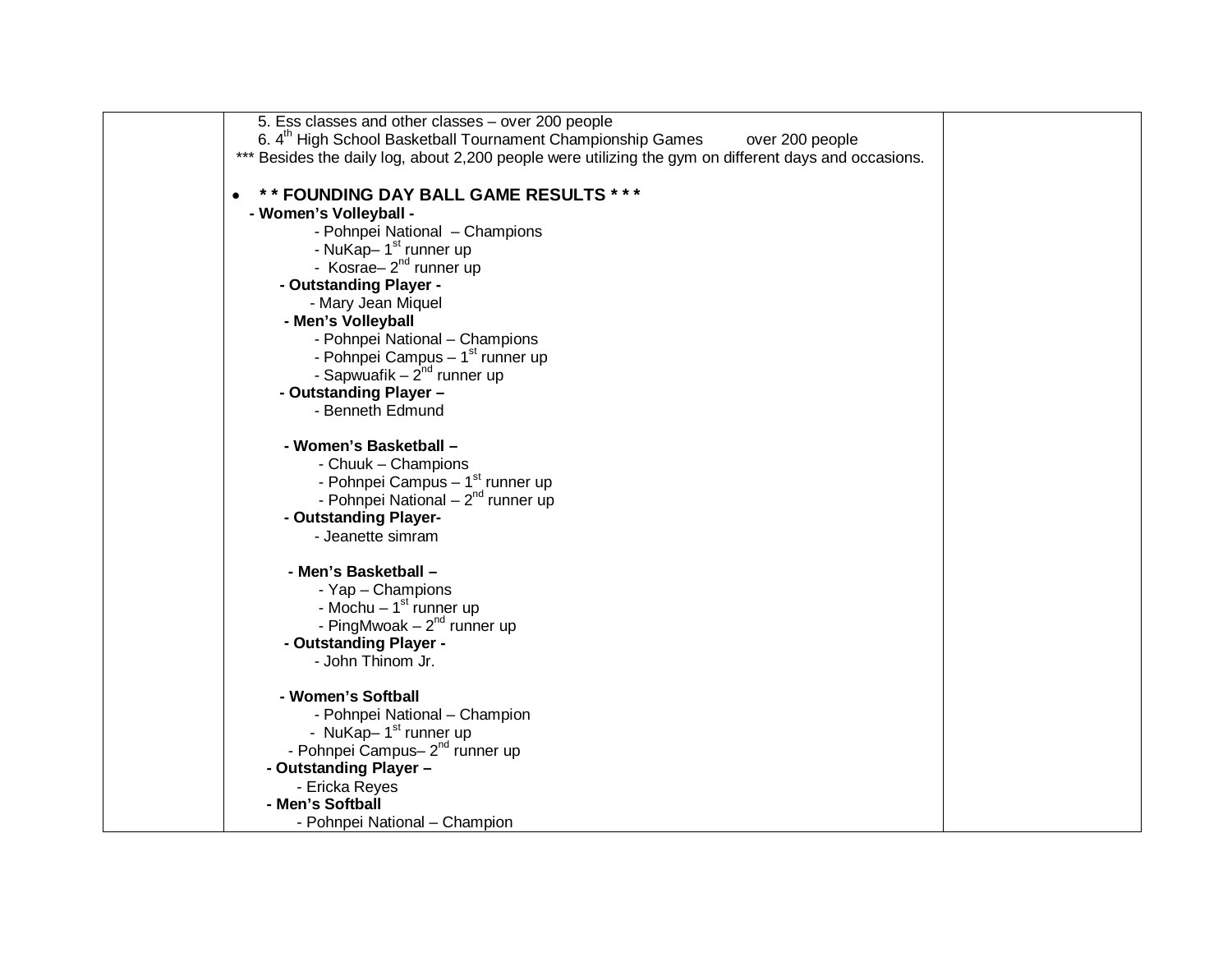|                                                                         |                                  | - Kosrae – $2^{nd}$ runner up | - PingMwoak $-1st$ runner up                |                                                                                      |  |
|-------------------------------------------------------------------------|----------------------------------|-------------------------------|---------------------------------------------|--------------------------------------------------------------------------------------|--|
| - Outstanding Player -                                                  |                                  |                               |                                             |                                                                                      |  |
|                                                                         | - Nelsin Pelep                   |                               |                                             |                                                                                      |  |
| elimination and the champion games:<br>** Basketball -<br>- men's $-48$ |                                  |                               |                                             | Total number of games accomplished in each of the sport including play offs double   |  |
| - women's - 28                                                          |                                  |                               |                                             |                                                                                      |  |
| * * Volleyball -<br>$-$ men's $-48$                                     |                                  |                               |                                             |                                                                                      |  |
| - women's - 48                                                          |                                  |                               |                                             |                                                                                      |  |
| * * Softball -<br>$-$ men's $-35$                                       |                                  |                               |                                             |                                                                                      |  |
|                                                                         |                                  |                               |                                             |                                                                                      |  |
| - women's - 28                                                          | * * Males - 706<br>**Females-374 |                               | - Students utilized the sports equipments - | Logging Statistics: Game rooms including the weight room                             |  |
| Feb.                                                                    | 9                                | 11                            |                                             | *** Activities Took place at the venue and were monitored by the staff<br>PRELL/PIRC |  |
| Feb.                                                                    |                                  | 18                            | 8am - 5pm<br>8am - 5pm                      | Staff Development                                                                    |  |
| Feb.                                                                    |                                  | 23                            | 1pm-2pm                                     | Peer Counseling Workshop                                                             |  |
| Feb.                                                                    |                                  | 5                             | 6pm-10pm                                    | Chu-Chok Chuuk Party                                                                 |  |
| March                                                                   |                                  | 8                             | 8am-6pm                                     | Women's Day                                                                          |  |
| March                                                                   |                                  | 16                            | 1pm-2pm                                     | Health Promotion (students)                                                          |  |
| March                                                                   |                                  | 18                            | 1pm-2pm                                     | SBA Awarding(founding day theme)                                                     |  |
| <b>March</b>                                                            |                                  | 23                            |                                             | <b>Social Security Presentation</b>                                                  |  |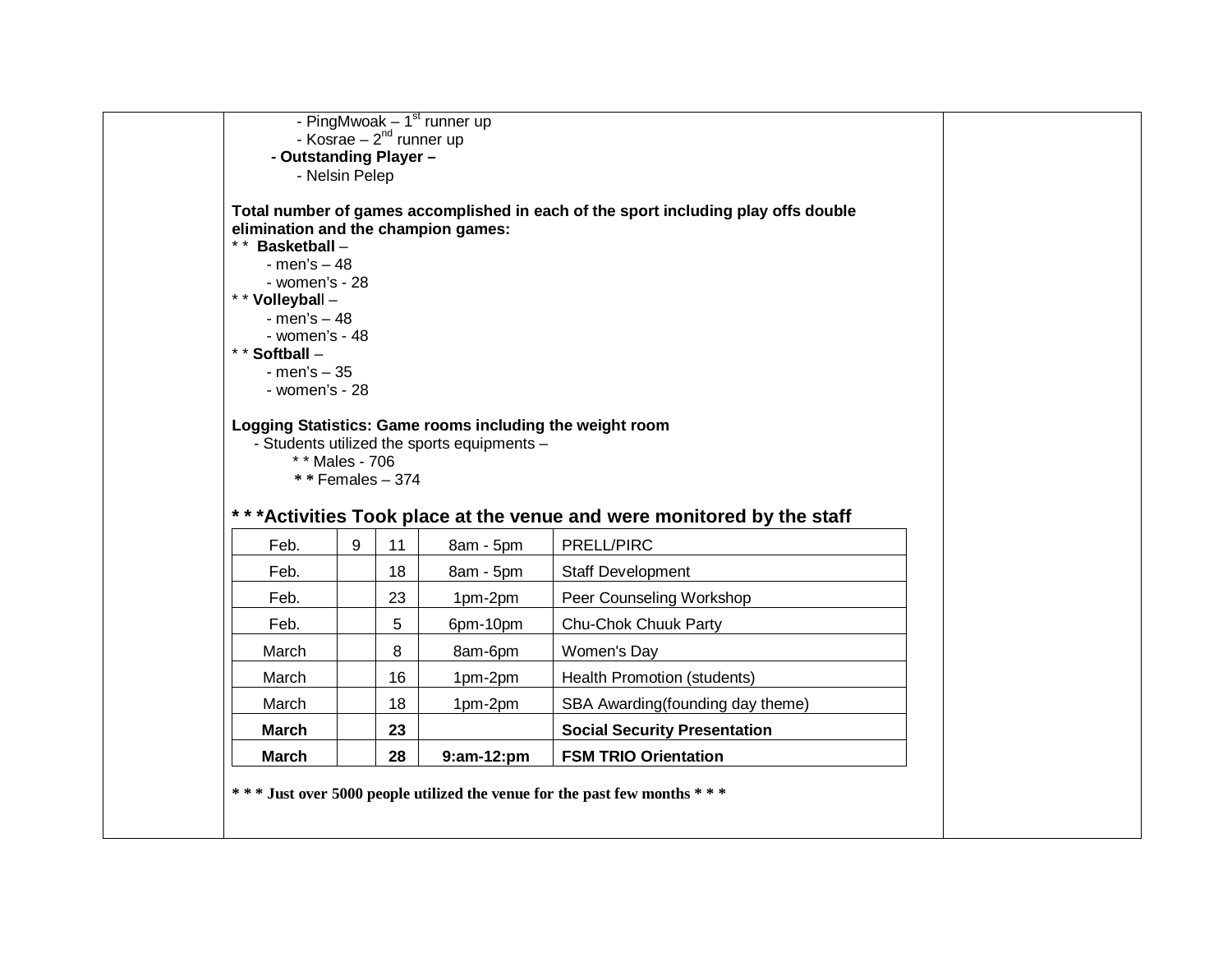| 2C: Promote<br>timely college<br>tenure and<br>graduation of<br>students with<br>mastery of array<br>of core learning<br>objectives,<br>including civic-<br>mindedness and<br>self-value | [PRESIDENT'S OFFICE] Interim President (IP) welcomed the UB students and staff from Yap and Kosrae<br>Campuses to National Campus. The annual visit promotes the college's recruitment efforts. All the participants<br>observed different classes and stayed in the resident halls in order to get some glimpse of college day-to-day<br>life.<br>[CHUUK CAMPUS] Interim President (IP) welcomed the UB students and staff from Yap and Kosrae<br>Campuses to National Campus. The annual visit promotes the college's recruitment efforts. All the participants<br>observed different classes and stayed in the resident halls in order to get some glimpse of college day-to-day<br>life.<br>[VPSS] (IP) welcomed the UB students and staff from Yap and Kosrae Campuses to National Campus. The<br>annual visit promotes the college's recruitment efforts. All the participants observed different classes and stayed<br>in the resident halls in order to get some glimpse of college day-to-day life.<br>[VPSS] Counseling office<br>To be able to provide extra help to students who may not be passing their classes, three tutors were hired for<br>the semester.<br>To become aware of the services offered by counseling and tutorial, and to understand how their grades affect<br>$\bullet$<br>their financial aid eligibility, counselor Cindy Edwin visited Gary Bloom's EN 123 class.<br>To be aware of their current grades one month into the semester, Counselor Cindy Edwin compiled the early<br>$\bullet$<br>warning deficiency report, and sent to advisors, a list of their advisees on the report.<br>To help them do better on assignments and improve their grades, one hundred thirty-five visits were made for<br>$\bullet$<br>tutorial.<br>To answer questions regarding academics, transfer, and other related matters regarding their attendance this<br>$\bullet$<br>semester, two hundred nine visits were made to the counselor.<br>To be more familiar with the services offered by Student Services and the library, know how to manage test<br>$\bullet$ |                                                                                                                           |
|------------------------------------------------------------------------------------------------------------------------------------------------------------------------------------------|-------------------------------------------------------------------------------------------------------------------------------------------------------------------------------------------------------------------------------------------------------------------------------------------------------------------------------------------------------------------------------------------------------------------------------------------------------------------------------------------------------------------------------------------------------------------------------------------------------------------------------------------------------------------------------------------------------------------------------------------------------------------------------------------------------------------------------------------------------------------------------------------------------------------------------------------------------------------------------------------------------------------------------------------------------------------------------------------------------------------------------------------------------------------------------------------------------------------------------------------------------------------------------------------------------------------------------------------------------------------------------------------------------------------------------------------------------------------------------------------------------------------------------------------------------------------------------------------------------------------------------------------------------------------------------------------------------------------------------------------------------------------------------------------------------------------------------------------------------------------------------------------------------------------------------------------------------------------------------------------------------------------------------------------------------------------------------------------------|---------------------------------------------------------------------------------------------------------------------------|
|                                                                                                                                                                                          | anxiety and test taking tips, Friday ACE activities were conducted by Counselor Cindy Edwin to include these<br>topics.<br>To be aware of their grades half way through the semester, and to improve their current grades, three<br>$\bullet$<br>hundred thirty-two students were informed of their mid term deficiencies through memos sent from the<br>counselor.                                                                                                                                                                                                                                                                                                                                                                                                                                                                                                                                                                                                                                                                                                                                                                                                                                                                                                                                                                                                                                                                                                                                                                                                                                                                                                                                                                                                                                                                                                                                                                                                                                                                                                                             | [VPSS] 2011 Graduation<br>Candidates Breakdown<br>Associate of Applied<br>Science Degree<br>$5 -$<br>BuildingTechnology   |
|                                                                                                                                                                                          | <b>OAR</b><br><b>Spring Semester 2011 Graduation Candidates</b><br>KC<br>YC<br>cc<br><b>FMI</b><br><b>PC</b><br><b>NC</b><br>16<br>M<br>$\mathbf{F}$<br>$\mathbf{1}$                                                                                                                                                                                                                                                                                                                                                                                                                                                                                                                                                                                                                                                                                                                                                                                                                                                                                                                                                                                                                                                                                                                                                                                                                                                                                                                                                                                                                                                                                                                                                                                                                                                                                                                                                                                                                                                                                                                            | $2 -$<br>ElectronicsTechnology<br>2-Telecommunication<br>Technology<br>Associate of Science Degree<br>1 - Hospitality and |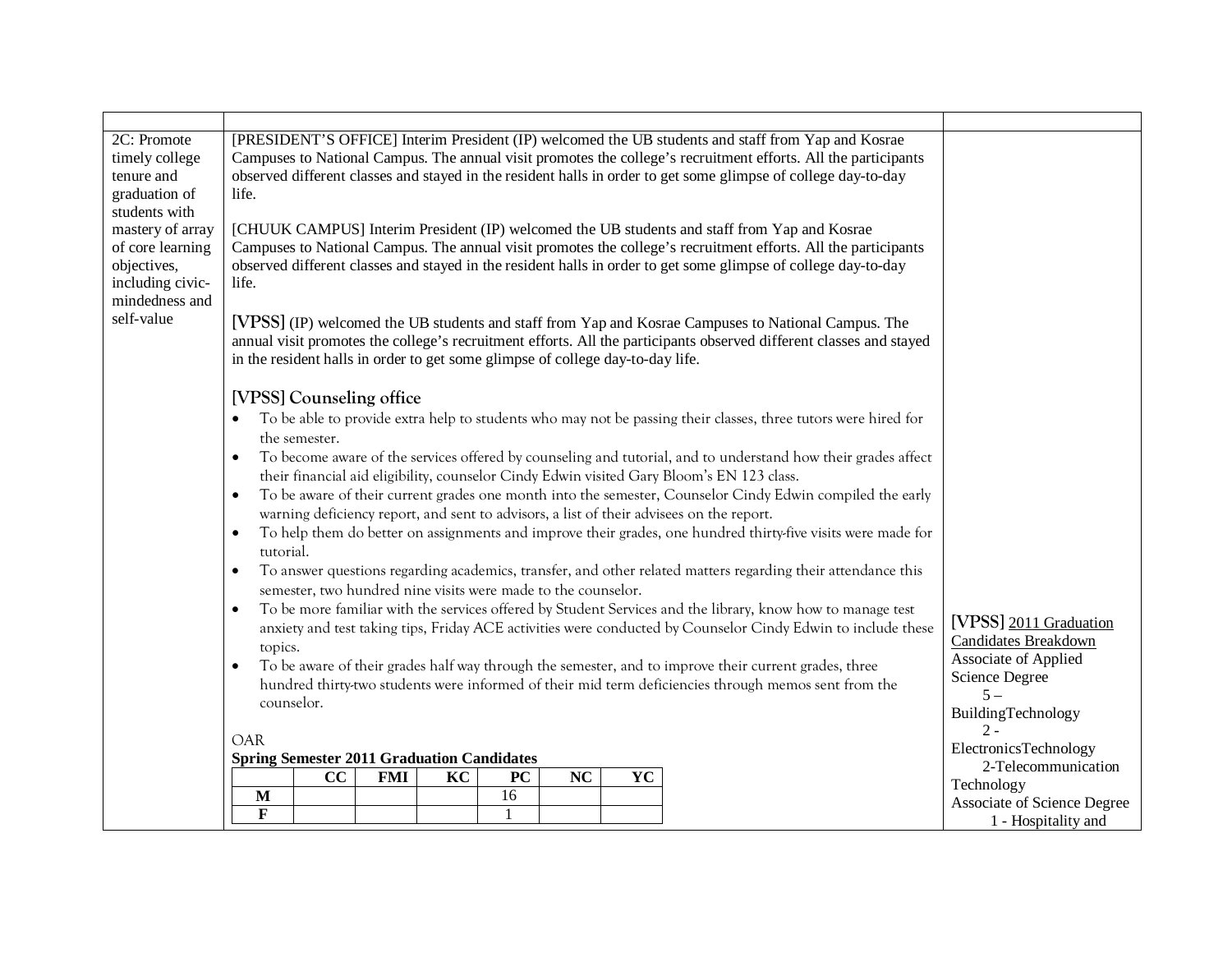|--|

College total: Male/Female Ratio

**[VPSS]**

#### **January-March 2011# of Counseling Contacts**

|   | CC | FMI | KC | PC             | NC           | $\mathbf{V}$<br>1 U |
|---|----|-----|----|----------------|--------------|---------------------|
| M |    |     |    | 89             | 122<br>1 J J | 95                  |
|   |    |     |    | Q <sub>7</sub> | 145          | 119                 |
| m |    | O   |    | 186            | 270<br>210   | 214                 |

College Total:

#### **SEG SEOG/CWS Spring 2011 (#/Amount)**

|   | $\mathbf{CC}$ | <b>FMI</b> | KC | PC | NC | $\mathbf{v}$<br>- • |
|---|---------------|------------|----|----|----|---------------------|
| M |               | 46/250     |    |    |    |                     |
| г |               |            |    |    |    |                     |
| m |               | 46/250     |    |    |    |                     |

#### **[VPSS]**

#### **Tutorial services January-March 2011**

|   | $\overline{\mathbf{c}}$ | <b>FMI</b> | KC | PC  | NC                       | $\mathbf{V}$<br>* ∪ |
|---|-------------------------|------------|----|-----|--------------------------|---------------------|
| M |                         |            |    | 49  | $\overline{\phantom{a}}$ | 363                 |
| D |                         |            |    | 86  | 42                       |                     |
| m |                         |            |    | 135 | 119                      | 790                 |

[VPSS] Student Services Yap Campus

- 1) All advisors met with their advisees during the beginning of the semester. The meeting was to break the ice between advisors and advisees, "POW WOW".
- 2) During the  $2<sup>nd</sup>$  week of instruction, the instructors identified at-risk students to refer them to tutoring program. There were 78 students.
- 3) There were 86 (42%) students placed on early warning and 87 (43%) students placed on mid-term deficiency list.
- 4) Rising Star Club (RSC) was formed to help students successfully pass their classes. This club is aligned with tutoring program. Members have to be tutored once a week. Ninety seven (97) students signed up for RSC and we divided them into 6 groups.
- 5) The tutors are working closely with faculty in the ACE program and progress reports for all students. This will help students know their progress in their classes.
- 6) We are anticipated to graduate 28 students provided they meet all requirements. We are planning to

Tourism Management Certificate of Achievement 1 – Agriculture and Food Technology  $3 -$ Building Maintenance and Repair 2 – Construction electricity 1 – Refrigeration and Air Conditioning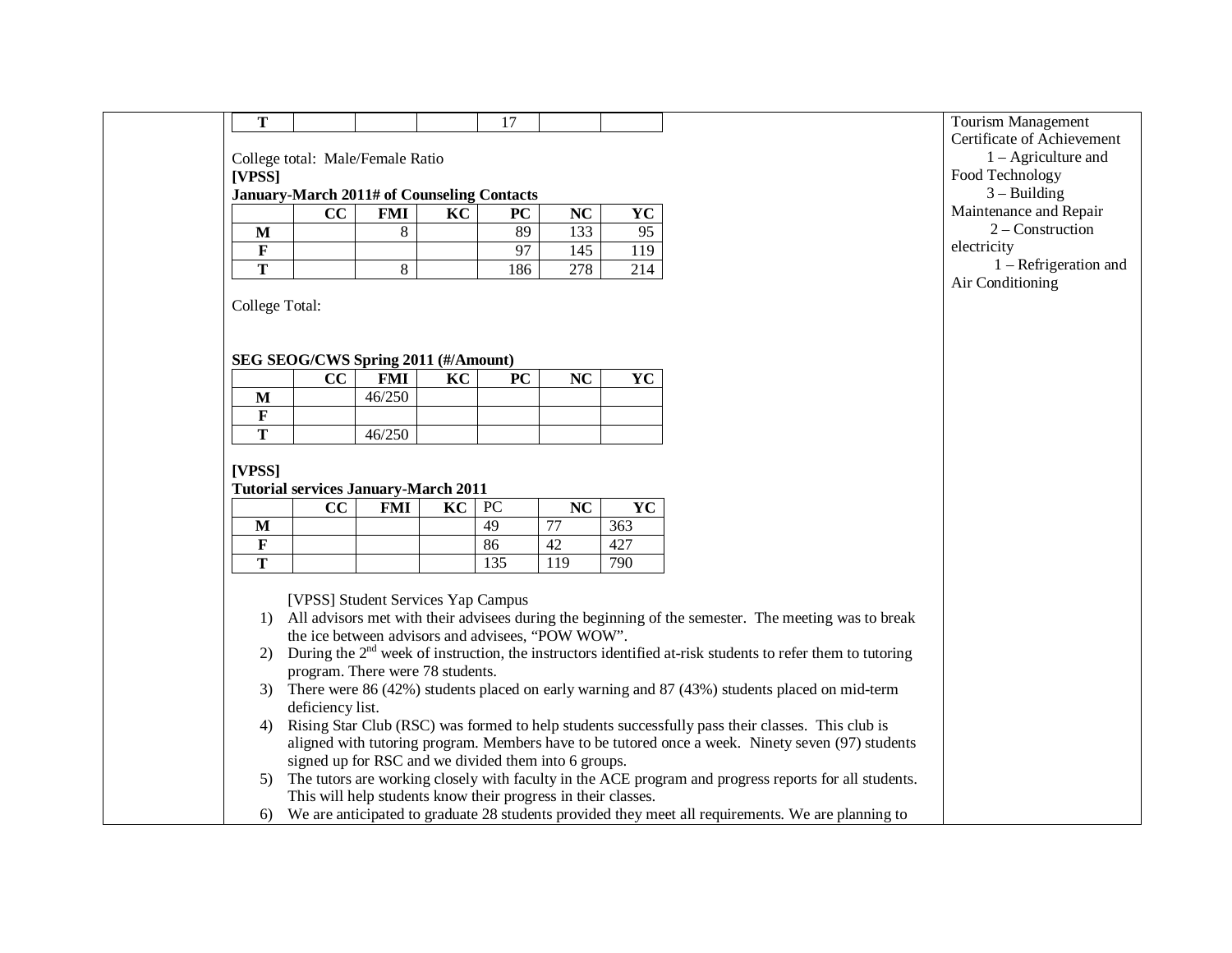|                                                                                                                                                                                                                                                                                                                                                                                                                                                                                                               | 7)                                                                              | have the graduation ceremony on May 13, 2011.<br>Yap Campus Student Life Coordinator along with Yap Sport Complex, Yap High School, Yap SDA,<br>and FMI organized two (2) sport events that took place this semester, basketball and volleyball. Yap<br>Campus students won the $1st$ place for basketball and won $3rd$ place for volleyball.<br>• 3/4/11-Ice Cream Social with fun games.<br>• 3/25/11-Movie Night at Yap Community Center. Public were invited. |                                                                  |                |                  |                  |                                                                                                                                                                                                                                                                                                          |                                                                                                                   |  |
|---------------------------------------------------------------------------------------------------------------------------------------------------------------------------------------------------------------------------------------------------------------------------------------------------------------------------------------------------------------------------------------------------------------------------------------------------------------------------------------------------------------|---------------------------------------------------------------------------------|--------------------------------------------------------------------------------------------------------------------------------------------------------------------------------------------------------------------------------------------------------------------------------------------------------------------------------------------------------------------------------------------------------------------------------------------------------------------|------------------------------------------------------------------|----------------|------------------|------------------|----------------------------------------------------------------------------------------------------------------------------------------------------------------------------------------------------------------------------------------------------------------------------------------------------------|-------------------------------------------------------------------------------------------------------------------|--|
|                                                                                                                                                                                                                                                                                                                                                                                                                                                                                                               | [VPSS]                                                                          |                                                                                                                                                                                                                                                                                                                                                                                                                                                                    |                                                                  |                |                  |                  |                                                                                                                                                                                                                                                                                                          |                                                                                                                   |  |
|                                                                                                                                                                                                                                                                                                                                                                                                                                                                                                               |                                                                                 | SEG SEOG/CWS Spring 2011 (#/Amount)                                                                                                                                                                                                                                                                                                                                                                                                                                |                                                                  |                |                  |                  |                                                                                                                                                                                                                                                                                                          |                                                                                                                   |  |
|                                                                                                                                                                                                                                                                                                                                                                                                                                                                                                               |                                                                                 | CC                                                                                                                                                                                                                                                                                                                                                                                                                                                                 |                                                                  |                |                  |                  |                                                                                                                                                                                                                                                                                                          |                                                                                                                   |  |
|                                                                                                                                                                                                                                                                                                                                                                                                                                                                                                               | $\mathbf{M}$                                                                    | 22/4,785                                                                                                                                                                                                                                                                                                                                                                                                                                                           | <b>FMI</b><br>49/13,720                                          | KC<br>11/2,269 | PC<br>106/21,117 | NC<br>154/26,848 | YC<br>$14/$ \$3,500                                                                                                                                                                                                                                                                                      |                                                                                                                   |  |
|                                                                                                                                                                                                                                                                                                                                                                                                                                                                                                               | $22/$ \$5,500<br>$\mathbf F$<br>38/9,115<br>11/2,200<br>91/18,115<br>245/41,655 |                                                                                                                                                                                                                                                                                                                                                                                                                                                                    |                                                                  |                |                  |                  |                                                                                                                                                                                                                                                                                                          |                                                                                                                   |  |
|                                                                                                                                                                                                                                                                                                                                                                                                                                                                                                               | T                                                                               |                                                                                                                                                                                                                                                                                                                                                                                                                                                                    |                                                                  |                |                  |                  |                                                                                                                                                                                                                                                                                                          |                                                                                                                   |  |
| 2D: Develop a                                                                                                                                                                                                                                                                                                                                                                                                                                                                                                 |                                                                                 |                                                                                                                                                                                                                                                                                                                                                                                                                                                                    | [Retreat Problem Statement #4]<br>[Retreat Problem Statement #5] |                |                  |                  | 36/9,000                                                                                                                                                                                                                                                                                                 |                                                                                                                   |  |
| [PRESIDENT'S OFFICE] Interim President (IP) gave opening remarks during the 2011 Health Fair hosted by<br>student-friendly<br>student services department (College Nurse, Counseling, and Peer Counseling). Over 20 professionals from the<br>FSM and Pohnpei Public Health Services and other health NGOs and private health clinics were on hand<br>campus<br>orienting students on healthy life-styles. IP message to the students was to "keep healthy".<br>environment<br>that encourages<br>and enables |                                                                                 |                                                                                                                                                                                                                                                                                                                                                                                                                                                                    |                                                                  |                |                  |                  |                                                                                                                                                                                                                                                                                                          |                                                                                                                   |  |
| students to be<br>health<br>conscious                                                                                                                                                                                                                                                                                                                                                                                                                                                                         |                                                                                 |                                                                                                                                                                                                                                                                                                                                                                                                                                                                    |                                                                  |                |                  |                  | [CHUUK CAMPUS] Interim President (IP) gave opening remarks during the 2011 Health Fair hosted by<br>FSM and Pohnpei Public Health Services and other health NGOs and private health clinics were on hand<br>orienting students on healthy life-styles. IP message to the students was to "keep healthy". | student services department (College Nurse, Counseling, and Peer Counseling). Over 20 professionals from the      |  |
|                                                                                                                                                                                                                                                                                                                                                                                                                                                                                                               |                                                                                 |                                                                                                                                                                                                                                                                                                                                                                                                                                                                    |                                                                  |                |                  |                  | [VPSS] gave opening remarks during the 2011 Health Fair hosted by student services department (College<br>Nurse, Counseling, and Peer Counseling). Over 20 professionals from the FSM and Pohnpei Public Health                                                                                          | Services and other health NGOs and private health clinics were on hand orienting students on healthy life-styles. |  |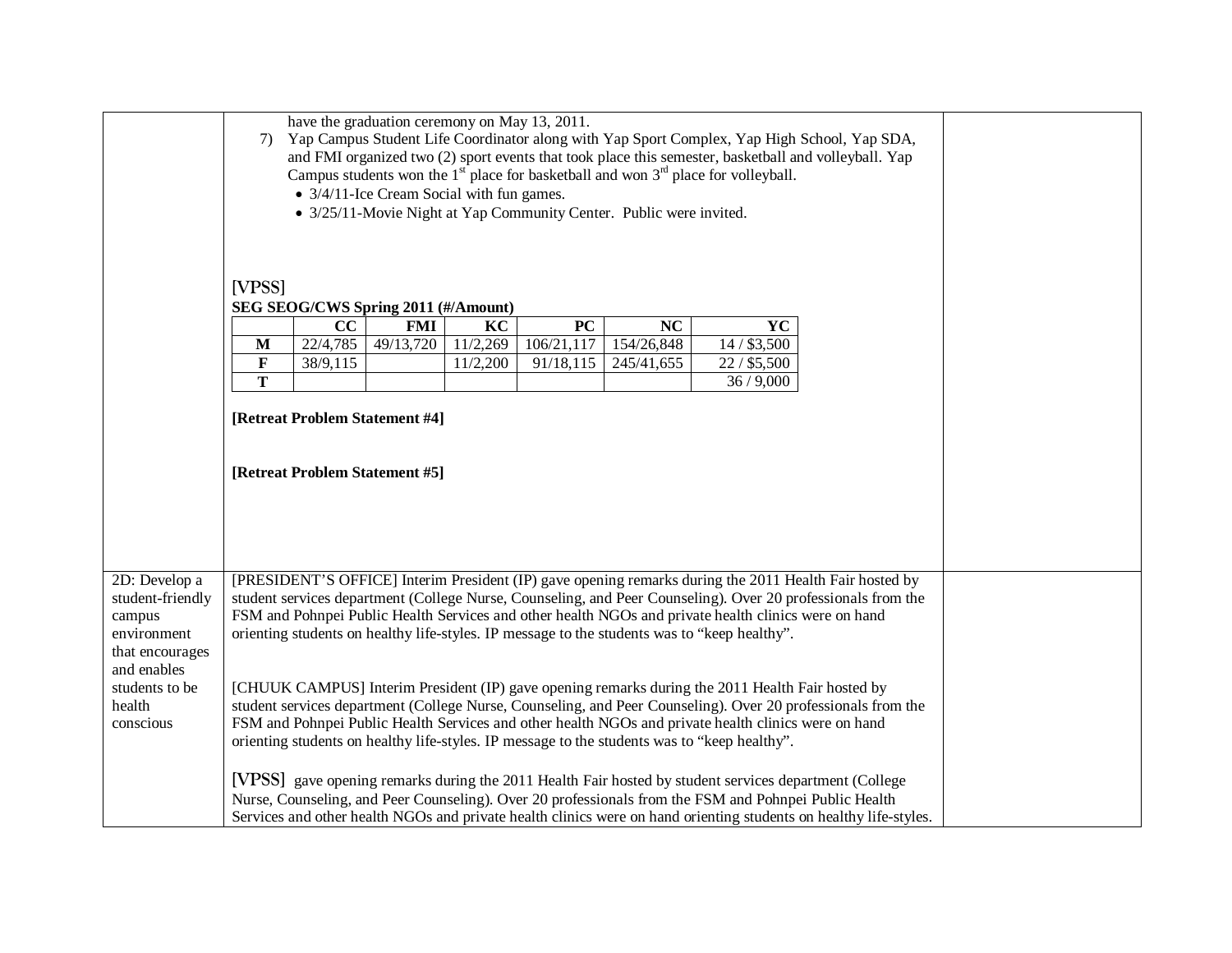| health conscious. |                                          |                                                              |    |     |     |    | The Dorm Manager continued to work with dorm staff and students to encourage students to remain                                                                                                           |                                                                                                                                                                                                                                                                                                                 |                                                                                                                                           |
|-------------------|------------------------------------------|--------------------------------------------------------------|----|-----|-----|----|-----------------------------------------------------------------------------------------------------------------------------------------------------------------------------------------------------------|-----------------------------------------------------------------------------------------------------------------------------------------------------------------------------------------------------------------------------------------------------------------------------------------------------------------|-------------------------------------------------------------------------------------------------------------------------------------------|
|                   | [VPSS] Health services<br>care.<br>well. | Nurse assisted 200 clients for family planning               |    |     |     |    | Nurse assisted total of 434 students including staff and faculty. The visits were for flu symptoms,<br>Assisted vocational department for first aid kit request and provided kits to other departments as | wound dressings, mild to moderate body aches/pain, arm and leg injuries, stomach trouble and pain<br>and minor dental problems. Others visit were for health counseling, information regarding various<br>health issues and student referrals to health agencies to specific health problem including emergency | Dispensary visits:<br>Male 50<br>Jan.<br>Female 62<br>Feb. Male 69<br>Female 66<br>Mar. Male 91<br>Female 96<br>Breakdown on FP visits to |
| [VPSS]            |                                          |                                                              |    |     |     |    |                                                                                                                                                                                                           |                                                                                                                                                                                                                                                                                                                 | clinic;<br>Jan. 52<br>Feb. 66<br>Mar. 82                                                                                                  |
|                   | CC                                       | January-December 2011 # Visits to Dispensaries<br><b>FMI</b> | KC | PC  | NC  | YC |                                                                                                                                                                                                           |                                                                                                                                                                                                                                                                                                                 |                                                                                                                                           |
| M                 |                                          |                                                              |    | 210 | 573 | 13 |                                                                                                                                                                                                           |                                                                                                                                                                                                                                                                                                                 |                                                                                                                                           |
| F                 |                                          |                                                              |    | 224 | 814 | 20 |                                                                                                                                                                                                           |                                                                                                                                                                                                                                                                                                                 | Sports and Recreation Visits<br>Month<br>Male Female<br>Total                                                                             |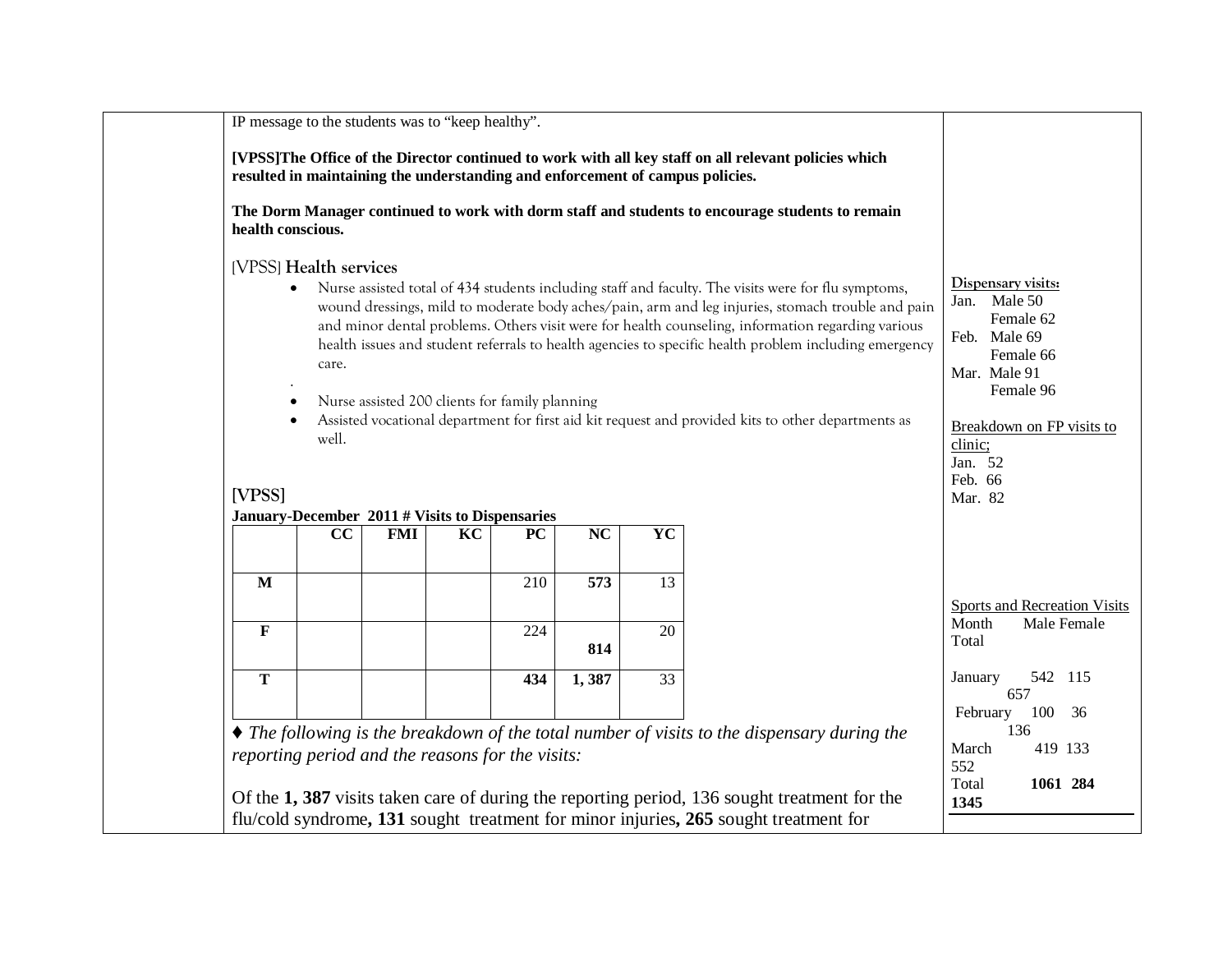generalized aches/pains/headaches, **28** sought treatment for eye/ear/nose-related problems, **73** sought treatment for skin diseases/infections, **26** sought treatment for gastro-intestinal (GI) related problems**, 10** sought treatment for genitor-urinary related problems, **1** Personal/Family Problem Counseling**, 183** were counseled and provided information on reproductive health/family planning and other health- related issues/problems, **59** requested usage of family planning/contraceptive methods,**37** were screened, counseled and/or referred for STIs**, 4** received the seasonal influenza vaccines, **0** received the H1N1 influenza vaccines, **0** received other immunization updates.**122** were screened for non-Communicable diseases such as diabetes, hypertension and obesity etc**., 0** were screened, counseled and provided information on Communicable diseases such as Leprosy, TB, Chickenpox/Herpes Zoster etc**., 1** were for the Mumps and follow-up visits, **200** sought treatment for health maintenance and/or for prophylaxes, **10** requested prescription fills/refills, **55** were referred to other health clinics/agencies and **54** were for various reasons.

# Sports & Recreation:

- **GYM:** Students have access to the PC gym from Mondays to Fridays 10:00 am to 4:00 pm.
- Total number of visits to the PC gym: **1345 students**

#### **Pohnpei Campus Gymnasium**

|   | PC   |  |  |  |
|---|------|--|--|--|
| M | 1061 |  |  |  |
|   | 284  |  |  |  |
| — | 1345 |  |  |  |

- Basketball scheduled to start at 10pm to 3pm on every Tuesday and Thursday.
- Volleyball scheduled every Monday, Wednesday and Friday.

#### **January-March 2011# Visits to Dispensaries**

|  | $\sim$<br>u | <b>FML</b><br><b>TATE</b> | $\mathbf{r} \times \mathbf{r}$<br>n | $n \alpha$<br>* ∼ | <b>NIC</b><br>$\sim$ | $\sim$<br>$\mathbf{r}$ |
|--|-------------|---------------------------|-------------------------------------|-------------------|----------------------|------------------------|
|  |             | $\sim$ $\sim$<br>ر ر      |                                     | 200               |                      |                        |
|  |             |                           |                                     |                   |                      |                        |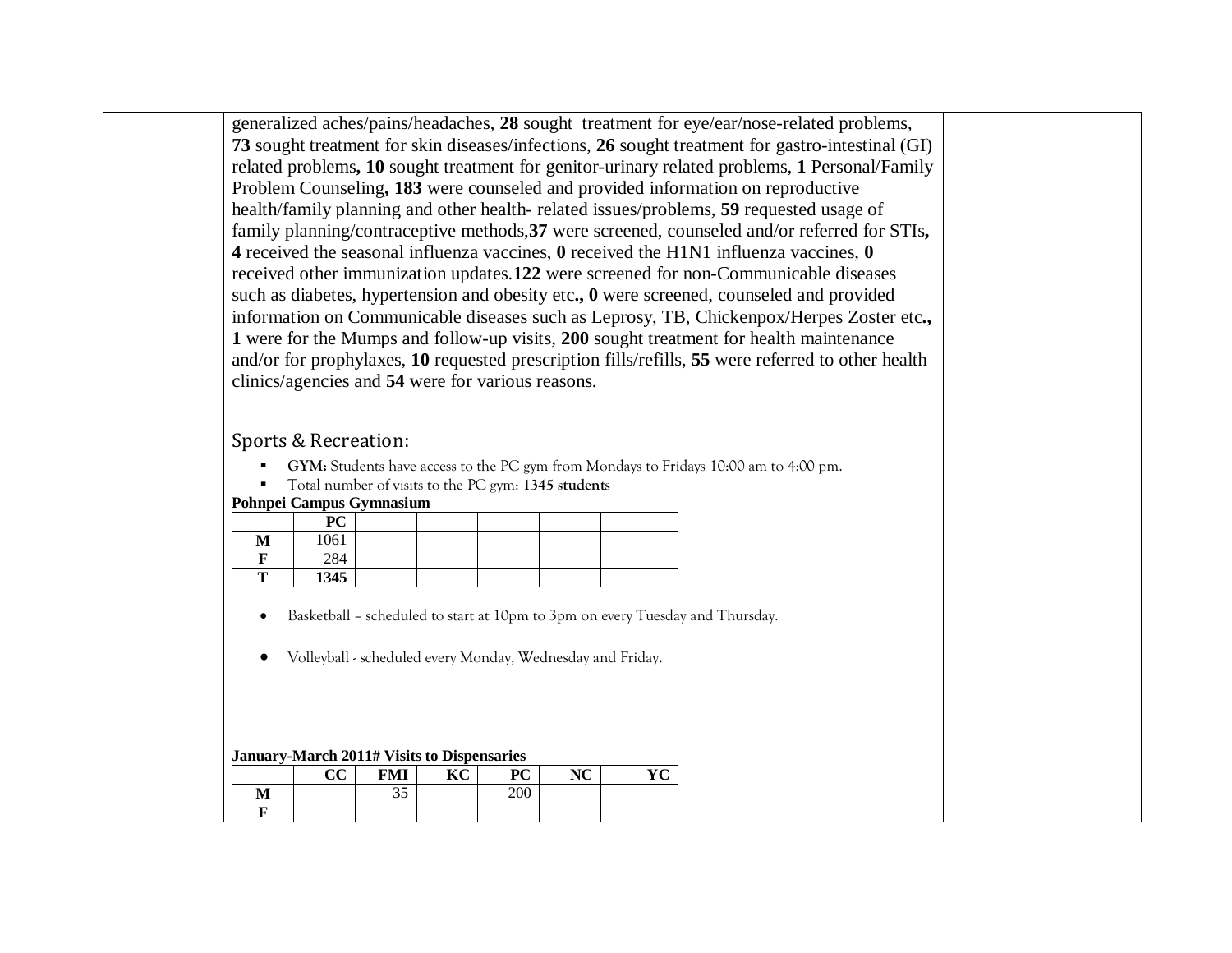|                                                                                                                                                                                                                                                                                                                                                                                                                                                                                                                                      |                                                             | 35             |    |                          |                        |                  |  |  |  |
|--------------------------------------------------------------------------------------------------------------------------------------------------------------------------------------------------------------------------------------------------------------------------------------------------------------------------------------------------------------------------------------------------------------------------------------------------------------------------------------------------------------------------------------|-------------------------------------------------------------|----------------|----|--------------------------|------------------------|------------------|--|--|--|
| T                                                                                                                                                                                                                                                                                                                                                                                                                                                                                                                                    |                                                             |                |    |                          |                        |                  |  |  |  |
|                                                                                                                                                                                                                                                                                                                                                                                                                                                                                                                                      |                                                             |                |    |                          |                        |                  |  |  |  |
| [VPSS]                                                                                                                                                                                                                                                                                                                                                                                                                                                                                                                               |                                                             |                |    |                          |                        |                  |  |  |  |
|                                                                                                                                                                                                                                                                                                                                                                                                                                                                                                                                      | January-March 2011 Counseling Activities by Campus # Visits |                |    |                          |                        |                  |  |  |  |
|                                                                                                                                                                                                                                                                                                                                                                                                                                                                                                                                      | CC                                                          | <b>FMI</b>     | KC | PC                       | NC                     | YC               |  |  |  |
| Academic                                                                                                                                                                                                                                                                                                                                                                                                                                                                                                                             |                                                             | $\overline{2}$ |    | 128                      | 97                     | $\overline{123}$ |  |  |  |
| Discipline                                                                                                                                                                                                                                                                                                                                                                                                                                                                                                                           |                                                             | $\overline{4}$ |    |                          | 3                      |                  |  |  |  |
| Personal                                                                                                                                                                                                                                                                                                                                                                                                                                                                                                                             |                                                             |                |    | $\Omega$                 |                        |                  |  |  |  |
| Career                                                                                                                                                                                                                                                                                                                                                                                                                                                                                                                               |                                                             |                |    | $\boldsymbol{0}$         | 62                     |                  |  |  |  |
| Transfer                                                                                                                                                                                                                                                                                                                                                                                                                                                                                                                             |                                                             |                |    | $\overline{\mathcal{A}}$ | 95                     |                  |  |  |  |
| Other                                                                                                                                                                                                                                                                                                                                                                                                                                                                                                                                |                                                             |                |    | 76                       | 20                     | 436              |  |  |  |
|                                                                                                                                                                                                                                                                                                                                                                                                                                                                                                                                      |                                                             |                |    |                          |                        |                  |  |  |  |
|                                                                                                                                                                                                                                                                                                                                                                                                                                                                                                                                      | January-March 2011# visits to Peer Counseling               |                |    |                          |                        |                  |  |  |  |
|                                                                                                                                                                                                                                                                                                                                                                                                                                                                                                                                      | $\overline{cc}$                                             | <b>FMI</b>     | KC | $\overline{PC}$          | $\overline{\text{NC}}$ | <b>YC</b>        |  |  |  |
| Family<br>$\overline{80}$<br>17<br><b>Planning</b>                                                                                                                                                                                                                                                                                                                                                                                                                                                                                   |                                                             |                |    |                          |                        |                  |  |  |  |
| <b>Financial</b><br>Aid                                                                                                                                                                                                                                                                                                                                                                                                                                                                                                              |                                                             |                | 15 |                          | 27                     |                  |  |  |  |
| <b>Substance</b><br>Abuse                                                                                                                                                                                                                                                                                                                                                                                                                                                                                                            |                                                             |                | 20 |                          | 45                     | 3                |  |  |  |
| <b>Personal</b>                                                                                                                                                                                                                                                                                                                                                                                                                                                                                                                      |                                                             |                |    |                          |                        | $\mathbf{1}$     |  |  |  |
| Other                                                                                                                                                                                                                                                                                                                                                                                                                                                                                                                                |                                                             |                |    |                          |                        |                  |  |  |  |
|                                                                                                                                                                                                                                                                                                                                                                                                                                                                                                                                      |                                                             |                |    |                          |                        |                  |  |  |  |
| 5<br>8<br>$\overline{6}$<br>70<br>234<br>[VPSS] Student Services Yap Campus<br>Health Related Activities (excluding Peer Counseling):<br>1/24/11-Hygiene-Body Odor presentation<br>2/14/11-Local Nutrition presented by Antonia Tinngig from Yap State, Div. of Agriculture<br>2/23/11-Oral Cancer Presentation conducted by Martina R. from Yap State, Cancer Program.<br>3/18/11-Health Fair conducted by Yap Hosp, Yap Community Health Center, Yap Dept. of Education, Special<br>Ed. Yap Cancer Program and Early Childhood Ed. |                                                             |                |    |                          |                        |                  |  |  |  |

# **Strategic goal 3:** Create an adequate, healthy and functional learning and working environment

| <b>Objectives</b>                       | <b>Accomplishments</b>                                                                             | Comments/additional detail |
|-----------------------------------------|----------------------------------------------------------------------------------------------------|----------------------------|
| adequate<br>Provide<br>$+ \sim$<br>1.VI | <b>IRPO</b><br>- Dlo∍<br>development that<br>Overall<br>. Master<br>l coordination<br>- OT<br>-ian |                            |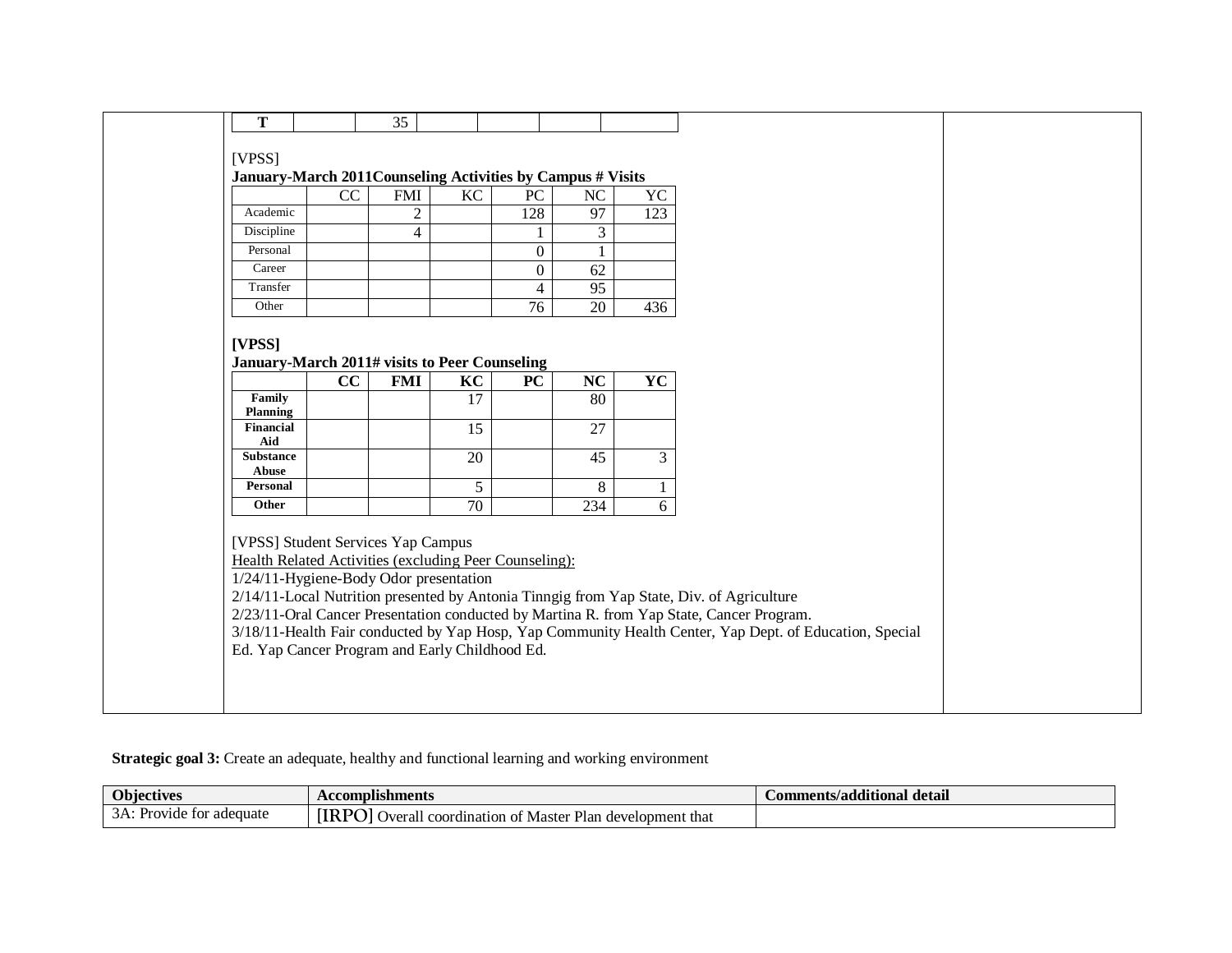| facilities to support a learning | included a Faculties and Campus Environment component that                                                                                                                                                                                                                                                                                                                                                                                                                                                                                                                                                                                          |                                                                                                                                                                                                                                                                             |
|----------------------------------|-----------------------------------------------------------------------------------------------------------------------------------------------------------------------------------------------------------------------------------------------------------------------------------------------------------------------------------------------------------------------------------------------------------------------------------------------------------------------------------------------------------------------------------------------------------------------------------------------------------------------------------------------------|-----------------------------------------------------------------------------------------------------------------------------------------------------------------------------------------------------------------------------------------------------------------------------|
| community                        | focuses on new construction, total cost of ownership and cost benefit                                                                                                                                                                                                                                                                                                                                                                                                                                                                                                                                                                               |                                                                                                                                                                                                                                                                             |
|                                  | analysis as well as providing for maintenance                                                                                                                                                                                                                                                                                                                                                                                                                                                                                                                                                                                                       |                                                                                                                                                                                                                                                                             |
|                                  | [IRPO] Director participated in JEMCO meeting in San<br>Francisco to provide information regarding the JEMCO<br>resolution on hold up of facilities construction. US<br>JEMCO appears to understand that the original basis of<br>the hold due to their perception of accreditation<br>requirements was an incorrect interpretation of<br>accreditation requirements - however, US JEMCO has<br>shifted the bar and is now questioning college<br>infrastructure need on other issues – cost, number of<br>graduates being benefited, feasibility to support 5<br>campuses after 2023 and other issues not specified in the<br>original resolution. |                                                                                                                                                                                                                                                                             |
|                                  | [CHUUK CAMPUS] (Chuuk Campus External<br>Stakeholder Management): work with local<br>construction company to continue working on the<br>drainage for campus ground.                                                                                                                                                                                                                                                                                                                                                                                                                                                                                 | [CHUUK CAMPUS] Campus ground<br>improvement project is now 80%<br>complete.                                                                                                                                                                                                 |
|                                  | [POHNPEI CAMPUS] The Upward Bound Saturday Classes<br>resume its normal schedule on January 8, 2011 at Pohnpei Campus<br>from 8:15am to 4:30pm.                                                                                                                                                                                                                                                                                                                                                                                                                                                                                                     | [POHNPEI CAMPUS] Three Classrooms<br>were reserved for the instructional services, RM#<br>6, 7 & 8 and the Nahs during lunch hour.                                                                                                                                          |
|                                  | [VPAS] New Chuuk campus access road has already<br>reached the top of the hill where the construction will<br>take place. Corals have been dropped at the access roads.<br>While we still have no words yet to move ahead with any<br>construction at the property, we are recommending that<br>we think of other possible options to do. One option is to<br>build a fence around the property and a building to house                                                                                                                                                                                                                             | [VPAS] Two watchmen are being hired to<br>look after the excavator still located at the<br>construction site.<br>We will be sending someone from<br>Pohnpei to fix the excavator in Chuuk in<br>order to begin work on the coral<br>spreading and landscaping at the top of |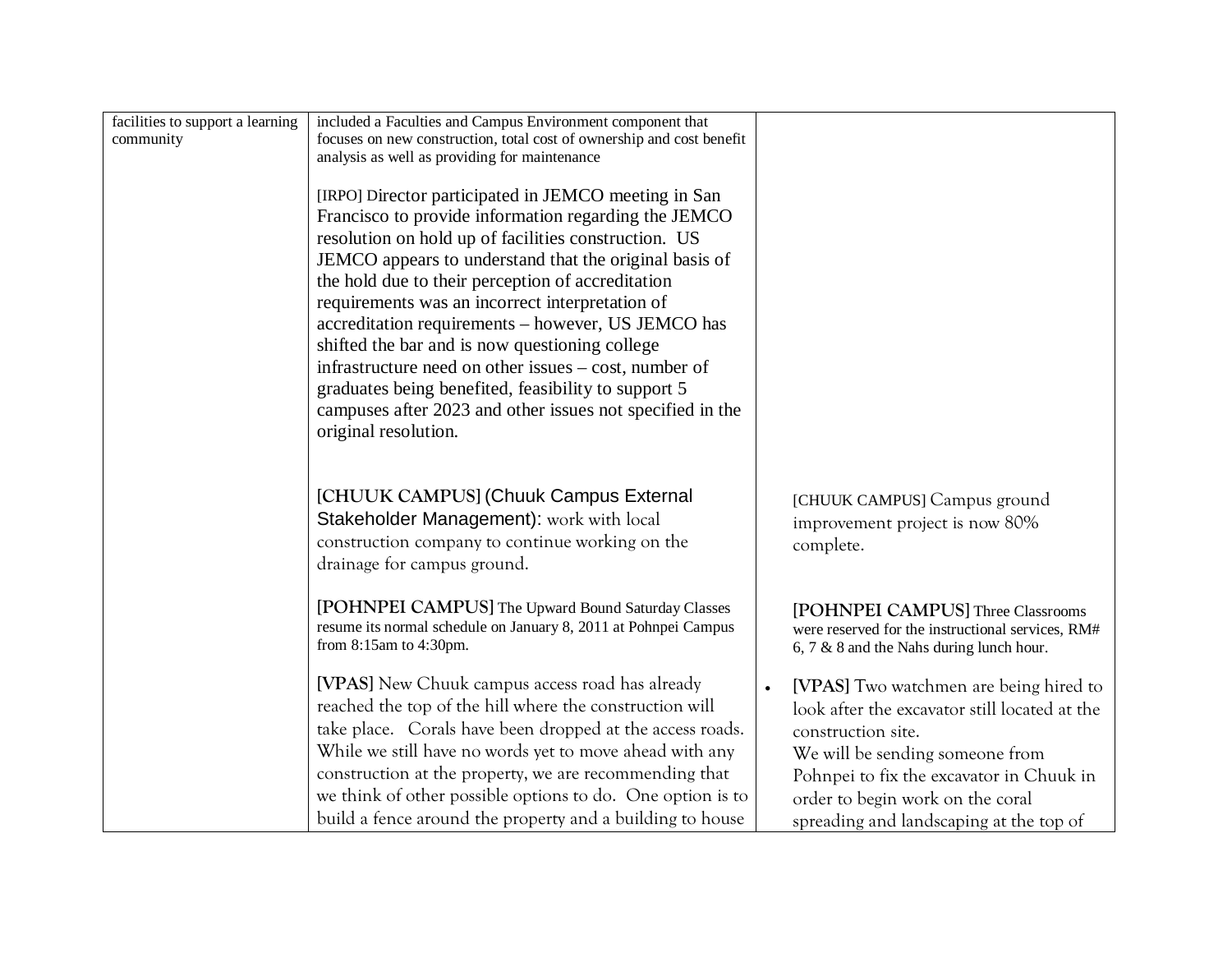| one of the offices we have at Chuuk Campus. It seems to                                                          | the Nandaku campus site. |
|------------------------------------------------------------------------------------------------------------------|--------------------------|
| us that the cost of facilities ownership is going to be a                                                        |                          |
| major obstacles in our planning to move new projects                                                             |                          |
| ahead. The board need to provide us with new direction                                                           |                          |
| they see fit especially with the resolutions from JEMCO.                                                         |                          |
| Just recently in the last March Board of Regent                                                                  |                          |
| Meeting in Guam, the board approved 1 million                                                                    |                          |
| dollars to continue the construction of the Chuuk                                                                |                          |
| new campus. Preparation of the site will commence                                                                |                          |
| immediately.                                                                                                     |                          |
| Chuuk campus power generators are still working<br>$\bullet$                                                     |                          |
| properly. The 90kw generator still need to be                                                                    |                          |
| converted to three phase connections.                                                                            |                          |
|                                                                                                                  |                          |
| Secured the cost estimate for the proposed National<br>$\bullet$                                                 |                          |
| Campus covered side walk.                                                                                        |                          |
| The National Campus Standby Generator is now<br>$\bullet$<br>ready for use. The Administration, LRC, and the old |                          |
| Faculty Buildings are now connected to the backup                                                                |                          |
| generator.                                                                                                       |                          |
| The VPAS office in conjunction with the Facilities                                                               |                          |
| committee is taking steps to secure funds to put up signs                                                        |                          |
| at a total of twenty two locations at the National campus                                                        |                          |
| to improve campus directory for newcomers.                                                                       |                          |
|                                                                                                                  |                          |
| <b>Status Report Major Projects By Campus (Maintenance)</b><br><b>Chuuk Campus</b>                               |                          |
|                                                                                                                  |                          |
| <b>Kosrae Campus</b>                                                                                             |                          |
| <b>FMI</b>                                                                                                       |                          |
| <b>National campus</b>                                                                                           |                          |
|                                                                                                                  |                          |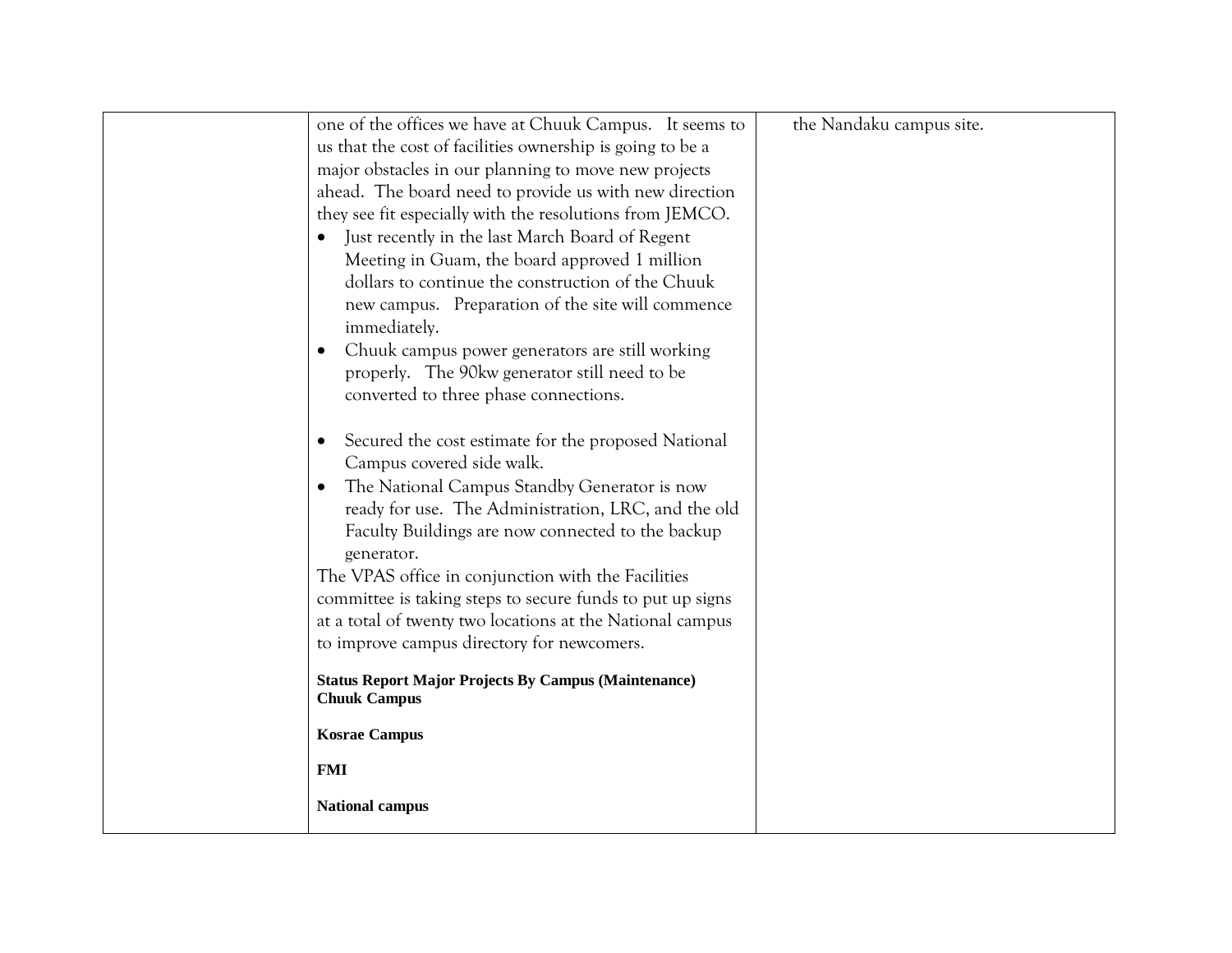|                                                                                    | <b>Pohnpei Campus</b>                                                                                                                                                                                                                                                                                                                                                                                                                                                                                                                                                                                                                                                                                                                                                                                                                                              |                                                                                                                                                                                                                                                                                                       |
|------------------------------------------------------------------------------------|--------------------------------------------------------------------------------------------------------------------------------------------------------------------------------------------------------------------------------------------------------------------------------------------------------------------------------------------------------------------------------------------------------------------------------------------------------------------------------------------------------------------------------------------------------------------------------------------------------------------------------------------------------------------------------------------------------------------------------------------------------------------------------------------------------------------------------------------------------------------|-------------------------------------------------------------------------------------------------------------------------------------------------------------------------------------------------------------------------------------------------------------------------------------------------------|
|                                                                                    | <b>Yap Campus</b>                                                                                                                                                                                                                                                                                                                                                                                                                                                                                                                                                                                                                                                                                                                                                                                                                                                  |                                                                                                                                                                                                                                                                                                       |
|                                                                                    |                                                                                                                                                                                                                                                                                                                                                                                                                                                                                                                                                                                                                                                                                                                                                                                                                                                                    |                                                                                                                                                                                                                                                                                                       |
|                                                                                    |                                                                                                                                                                                                                                                                                                                                                                                                                                                                                                                                                                                                                                                                                                                                                                                                                                                                    |                                                                                                                                                                                                                                                                                                       |
| 3B: Provide for maintenance<br>and upkeep of grounds,<br>facilities, and equipment | [VPAS] Provided overall oversight to the Maintenance<br>division. Schedule of maintenance of the ground has<br>been done on a regular basis. All of our campuses have<br>prepared Preventative Maintenance Plans to follow on a<br>regular basis. This include buildings, grounds and other<br>infrastructures beneath the wing of the division.                                                                                                                                                                                                                                                                                                                                                                                                                                                                                                                   | [VPAS] Continue to sign off on all special<br>contracts for the divisions and campuses.<br>We have been very careful in reviewing<br>special services contracts to ensure there is<br>good justification of having such request.<br>This is in response to the directives by the<br>Board of Regents. |
| 3C: Provide for a safe, secure<br>and effective college<br>environment             | [VPAS] Status Report Major Projects By Campus<br>(Maintenance)                                                                                                                                                                                                                                                                                                                                                                                                                                                                                                                                                                                                                                                                                                                                                                                                     | [VPAS] The timeline for completing all of<br>these plans will be before the end of 2011.                                                                                                                                                                                                              |
|                                                                                    | All proposed college's CIP funded project are on hold<br>Completed the Physical Resources Master Pan.<br>Facilities committee adopted Total Cost of Ownership<br>(TCO) and Cost Benefit Analysis (CBA) in Physical<br>Resources request.<br>BOR Approved \$50,000 for PNI Camus CRE Building.<br>Funds are being proposed for matching with Rural<br>Development Grant.<br>BOR Approved 194,677 for National Campus covered<br>walkways and bids are due April 25, 2011.<br>Board approved \$1.0 Million for Chuuk Nantaku Phase-I.<br>Completed underground conduit for fiber optic cable from<br>dorm the gym.<br><b>National Campus:</b><br>Complete hook-up of LRC and Faculty to the 150 KW<br>generator.<br><b>Ground Maintenance:</b><br>Complete cutting grass entire campus $(2x)$<br>Provided 9 Sea Transportation & 23 land transportation<br>requests. |                                                                                                                                                                                                                                                                                                       |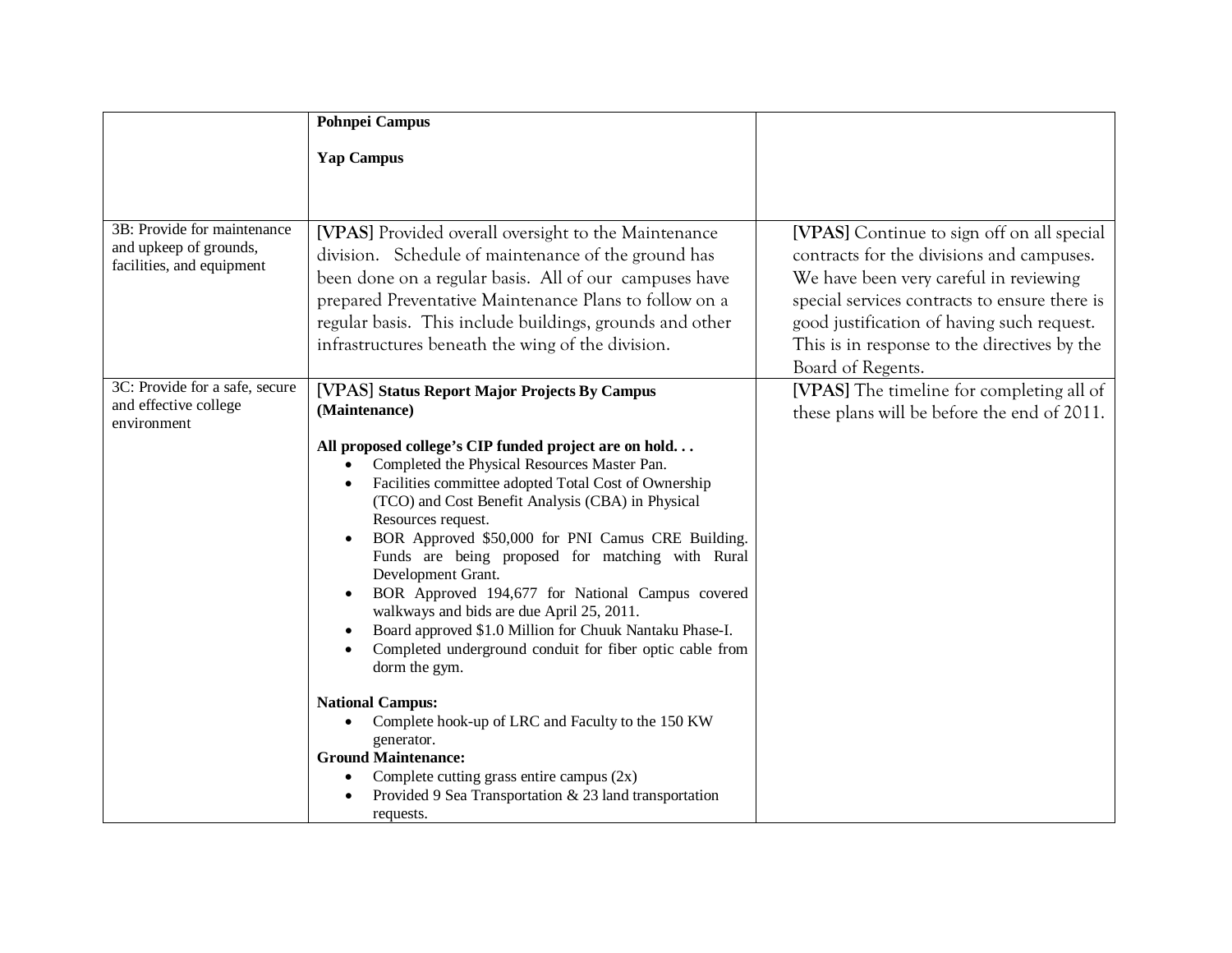| <b>AC &amp; Electrical:</b> |  |
|-----------------------------|--|
|-----------------------------|--|

- Completed 111 work orders
- Completed 100% of scheduled maintenance program
- •

### **Building Maintenance**

- Completed sewer system inspection for National Campus
- 73 work orders completed
- •

### **Vehicle Maintenance:**

- Completed all vehicle maintenance schedule
- Replaced riding mower cutting deck
- •

### **Mail/Cargo:**

– Continued with daily mail/cargo services

#### **Janitorial Services:**

- Pressure wash concrete sidewalks at the LRC, new faculty, Cafeteria,.
- Scrub porch at A+Center
- Strip and Wax LRC, MITC & Bookstore

## **Transportation Support:**

- Implemented inter campus transportation system and transporting over 80 students between Pohnpei Campus and National Campus during school days.
- Accommodated 9 sea and 23 land transportation requests.

## **Fuel consumption:**

- **Used 1,927 gallons of fuel**
- **[VPSS]** \* \* \*Provide continuous janitorial services to maintain a safe and neatly environment for all facility users. Both Dorm staff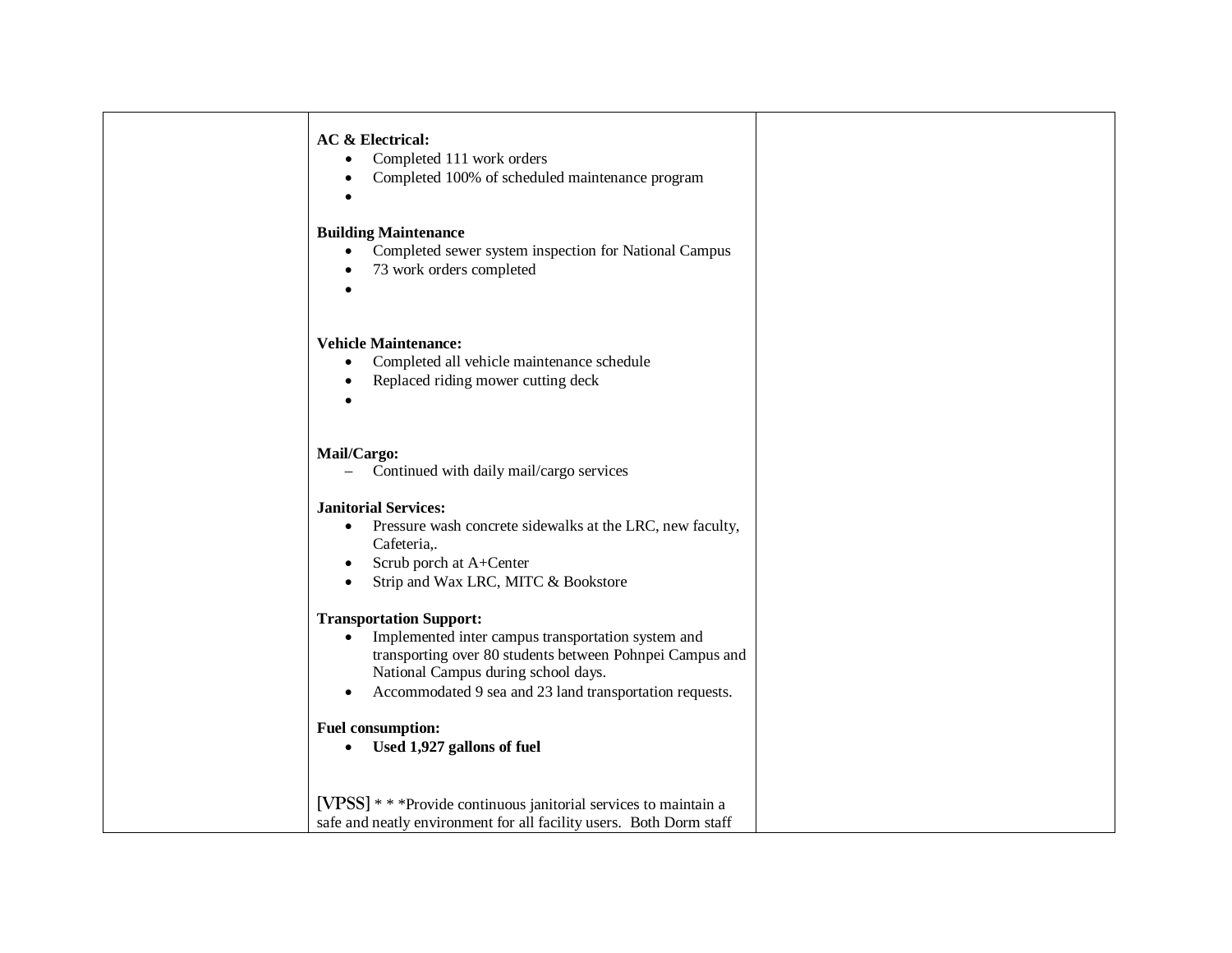| and Sports & Recreation continued to maintain the upkeep of the<br>grounds, facilities and equipments. |  |
|--------------------------------------------------------------------------------------------------------|--|
|                                                                                                        |  |

# **Strategic goal 4:** Foster effective communication

| <b>Objectives</b>                      | <b>Accomplishments</b>                                                                                                                                                                                                                                                                                                                                                                                                                                                                                   | <b>Comments/additional detail</b>                                                                                                                                                                                                                |
|----------------------------------------|----------------------------------------------------------------------------------------------------------------------------------------------------------------------------------------------------------------------------------------------------------------------------------------------------------------------------------------------------------------------------------------------------------------------------------------------------------------------------------------------------------|--------------------------------------------------------------------------------------------------------------------------------------------------------------------------------------------------------------------------------------------------|
| 4A: Enhance communications<br>pathways | [IRPO][Governance Policy Evaluation] Completed the Governance<br>Policy evaluation, presented to cabinet and posted on IRPO web site<br>at http://www.comfsm.fm/irpo/ under What's New. Copy attached. [<br>[CHUUK CAMPUS] (Chuuk Campus Internal<br>Stakeholder Management): Our management<br>Council continued to meet and deliberate on issues<br>important to the campus and ensure good<br>communication among the college campus<br>community.<br>[KOSRAE CAMPUS DIRECTOR OFFICE] Involved in the | [FMI YAP CAMPUS] The internet connection at FMI is<br>too slow for VOIP and any other forms of communication and<br>programs that are being used by the college community.<br>Therefore, there is much dependent on land line<br>teleconference. |
|                                        | implementation of the College Restructuring.<br>[VPAS] Continue to send cabinet meeting information to                                                                                                                                                                                                                                                                                                                                                                                                   | [VPAS] Encourage directors to pass<br>information on to their subordinates by                                                                                                                                                                    |
|                                        | the program directors beneath the department.<br>Continue to facilitate the work of the division's staff on                                                                                                                                                                                                                                                                                                                                                                                              | posting information on the bulletin, holding<br>retreats to update staff on current issues                                                                                                                                                       |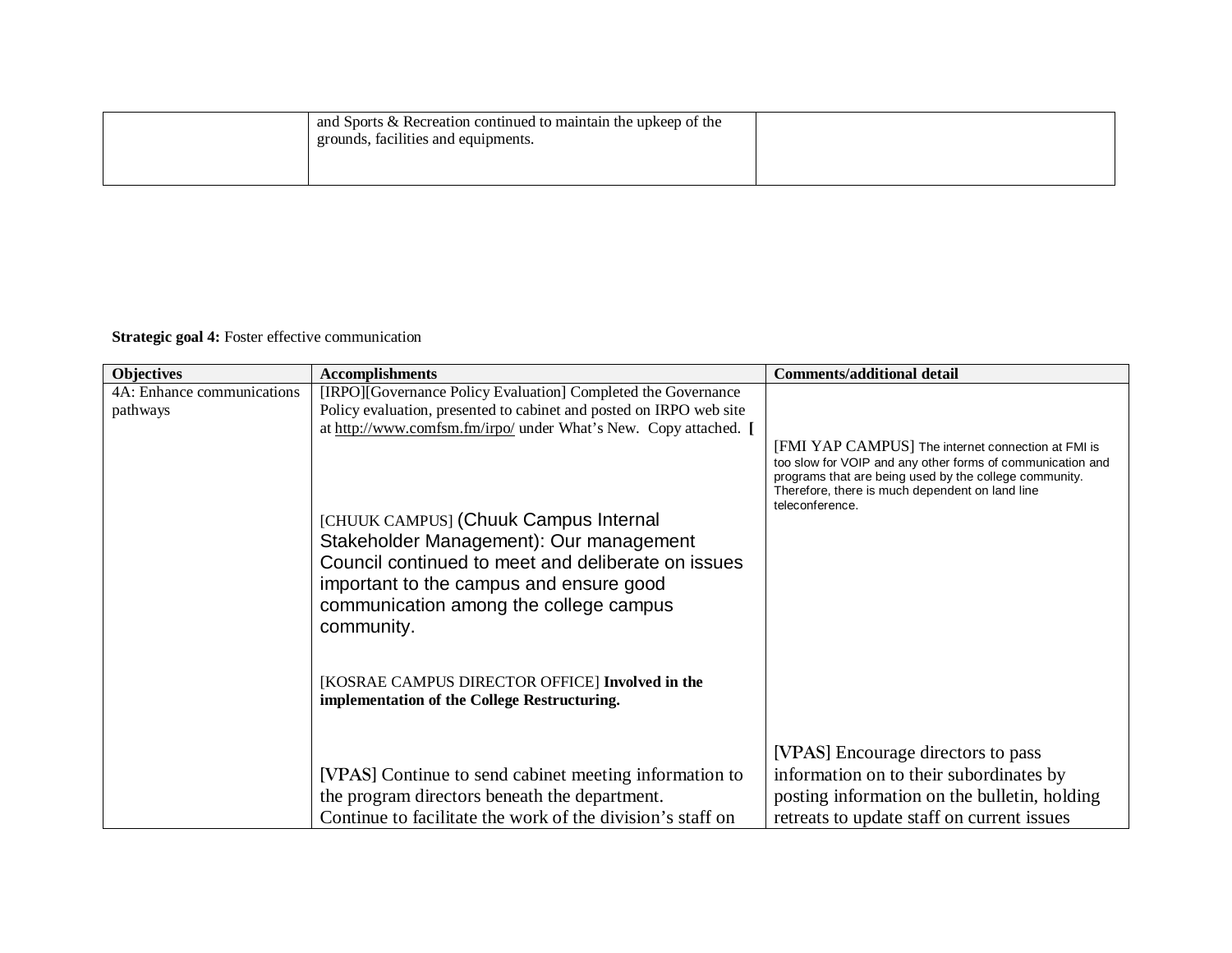|                                                                                   | the different master plans to link to all other plans being<br>created for the college.                                                                 | affecting the college.                                                                                                                                                                                                                                                                                                                        |
|-----------------------------------------------------------------------------------|---------------------------------------------------------------------------------------------------------------------------------------------------------|-----------------------------------------------------------------------------------------------------------------------------------------------------------------------------------------------------------------------------------------------------------------------------------------------------------------------------------------------|
|                                                                                   | [VPSS] The Office of the Director continued to work with Key Staff<br>on daily basis to ensure communication pathways are complied to.                  |                                                                                                                                                                                                                                                                                                                                               |
|                                                                                   | [VPCRE]<br>Uploaded on-line reports                                                                                                                     | [VPCRE]<br>Research and Extension activity reports were<br>prepared and uploaded on the College of<br>Micronesia Reporting website.                                                                                                                                                                                                           |
|                                                                                   | Submitted other reports                                                                                                                                 | Monthly, quarterly, ADAP workshop, WSARE                                                                                                                                                                                                                                                                                                      |
|                                                                                   | <b>Retreat Problem Statement #3]</b>                                                                                                                    | progress reports were prepared and submitted<br>through e-mail attachment to appropriate<br>authorities. Annual reports for three research<br>projects were prepared and uploaded on CRIS-<br>USDA website. A consolidated annual report 2010<br>for Small Island Agricultural Systems for KCRE<br>was prepared and submitted through e-mail. |
| 4B: Provide communications<br>infrastructure to support<br>communication pathways | [FMI YAP CAMPUS] The FMI website has been upgraded for easier<br>access. However, it has not been really completed yet due to some missing<br>contents. | [FMI YAP CAMPUS] As of now FMI is way behind<br>on all means of communications. There is a lack of<br>equipment and tools to enhance communication<br>pathways.                                                                                                                                                                               |
|                                                                                   | [VPAS] Secure funding for purchase of towers and other                                                                                                  |                                                                                                                                                                                                                                                                                                                                               |
|                                                                                   | hardware for upgrading the wireless or WiFi connection.<br>This new capability will greatly connect the classrooms                                      |                                                                                                                                                                                                                                                                                                                                               |
|                                                                                   | and students to the internet via wireless mode. All                                                                                                     |                                                                                                                                                                                                                                                                                                                                               |
|                                                                                   | equipment needed for the wireless upgrade have been                                                                                                     |                                                                                                                                                                                                                                                                                                                                               |
|                                                                                   | secured and ready to be installed at all campuses. on<br>island.                                                                                        |                                                                                                                                                                                                                                                                                                                                               |
|                                                                                   | Worked with the IT and divisions to ensure all websites                                                                                                 |                                                                                                                                                                                                                                                                                                                                               |
|                                                                                   | under the department are being updated with live links.                                                                                                 |                                                                                                                                                                                                                                                                                                                                               |
|                                                                                   | Ongoing process. The ADSL connection is completed.                                                                                                      |                                                                                                                                                                                                                                                                                                                                               |
|                                                                                   | We have now increased the bandwidth from 1 kilobytes to                                                                                                 |                                                                                                                                                                                                                                                                                                                                               |
|                                                                                   | 7 kilobytes at the national campus. The campuses are<br>now at 1 megabytes from 500kbytes.                                                              |                                                                                                                                                                                                                                                                                                                                               |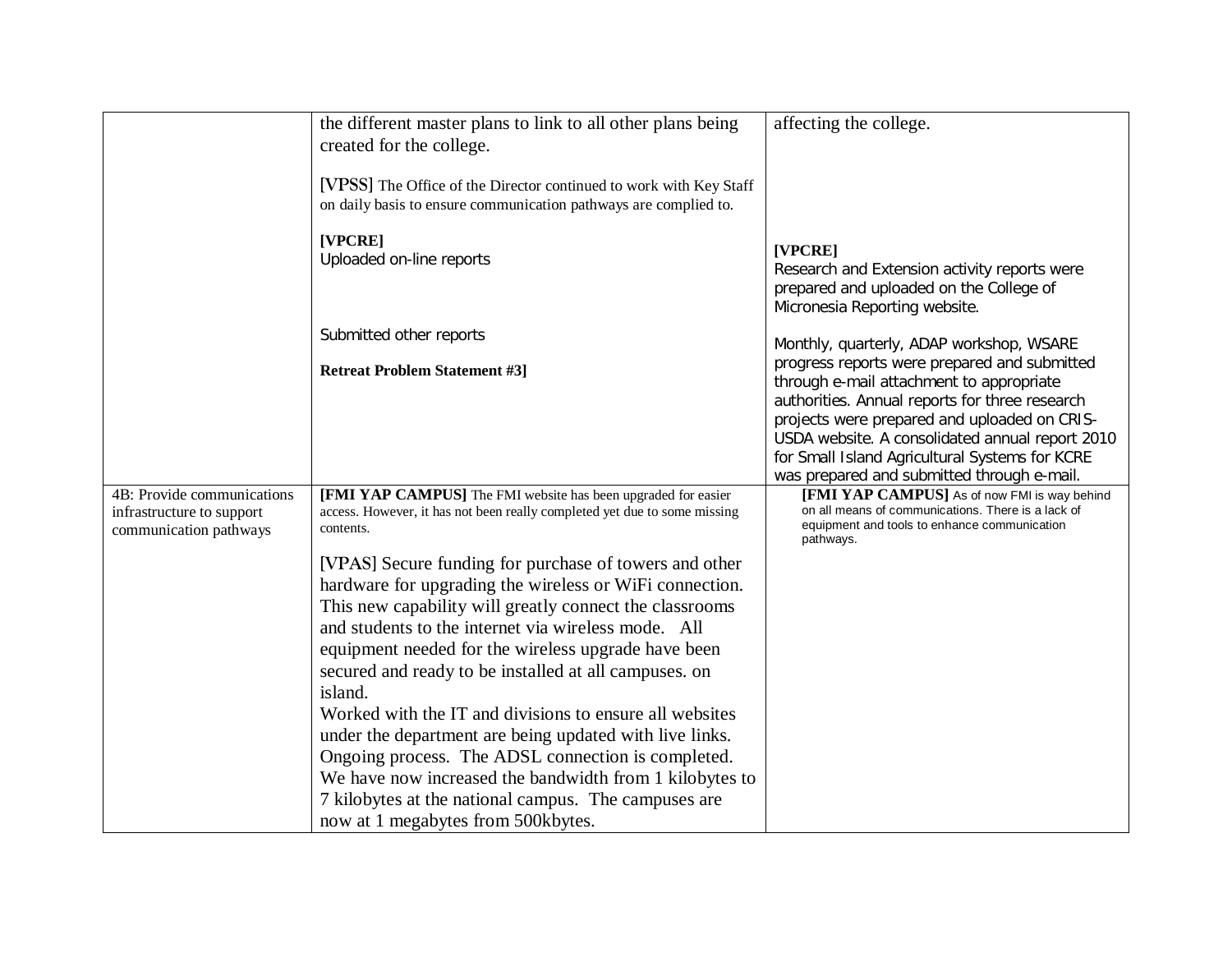| 4C: Enhance the college | [PRESIDENT'S OFFICE] VPSS Ringlen was appointed Interim               | <b>[DEVELOPMENT &amp; COMMUNITY</b>                    |
|-------------------------|-----------------------------------------------------------------------|--------------------------------------------------------|
| community's ability to  | President effective March 17, 2011. The BOR opted not to renew        | <b>RELATIONS1</b>                                      |
| communicate effectively | President James' contract beyond March 31, 2011.                      | News Releases:                                         |
|                         | [PRESIDENT'S OFFICE] IP Ringlen called a cabinet meeting to           | College Mourns the Passing of Professor Emeritus       |
|                         | review the WASC Visiting Team's schedule and shared the Actions       | Segal                                                  |
|                         | and Directives and To Do List from the March 14-15, 2011 Board of     | (http://www.comfsm.fm/news/releases/0111-              |
|                         | Regents Meeting. This is to enhance communication among the           | 01.html                                                |
|                         | cabinet members.                                                      | COM-FSM Board of Regents to Hold Next<br>$\bullet$     |
|                         |                                                                       | Meeting in Yap                                         |
|                         | [DEVELOPMENT & COMMUNITY RELATIONS] Enhance the                       | (http://www.comfsm.fm/news/releases/0211-              |
|                         | College community's ability to communicate effectively through the    | 01.html                                                |
|                         | writing and dissemination of press releases, newsletters and updating | $\bullet$<br>FSM AHEC to Receive Year Two Operations   |
|                         | of the social networking sites.                                       | Funding                                                |
|                         |                                                                       | (http://www.comfsm.fm/news/releases/0211-              |
|                         |                                                                       | $02.html$ )                                            |
|                         | [CHUUK CAMPUS] VPSS Ringlen was appointed Interim                     | First Strategic Learning Community Training            |
|                         | President effective March 17, 2011. The BOR opted not to renew        | Takes Place in Pohnpei                                 |
|                         | President James' contract beyond March 31, 2011.                      | (http://www.comfsm.fm/news/releases/0211-              |
|                         | IP Ringlen called a cabinet meeting to review the WASC Visiting       | 03.html)                                               |
|                         | Team's schedule and shared the Actions and Directives and To Do       | Commission Team to Visit College in April<br>$\bullet$ |
|                         | List from the March 14-15, 2011 Board of Regents Meeting. This is     | (http://www.comfsm.fm/news/releases/0311-              |
|                         | to enhance communication among the cabinet members.                   | 01.html                                                |
|                         |                                                                       | Board Accepts COM-FSM President's<br>$\bullet$         |
|                         |                                                                       | Resignation                                            |
|                         | [KOSRAE CAMPUS DIRECTOR OFFICE] Advising divisions                    | (http://www.comfsm.fm/news/releases/0311-              |
|                         | and offices to follow the reporting/communication channels as         | $02.html$ )                                            |
|                         | indicated on the new organization chart.                              |                                                        |
|                         |                                                                       | College to Implement Job Audit/ Streamlining           |
|                         |                                                                       | Recommendations                                        |
|                         |                                                                       | (http://www.comfsm.fm/news/releases/0311-              |
|                         |                                                                       | 03.html)                                               |
|                         |                                                                       |                                                        |
|                         |                                                                       | College Delays Job Audit/ Streamlining                 |
|                         |                                                                       | Recommendations Implementation                         |
|                         |                                                                       | (http://www.comfsm.fm/news/releases/0311-              |
|                         |                                                                       | 04.html)                                               |
|                         |                                                                       |                                                        |
|                         |                                                                       | <b>COM-FSM Sharks newsletter:</b>                      |
|                         |                                                                       | Volume 4 Issue 1                                       |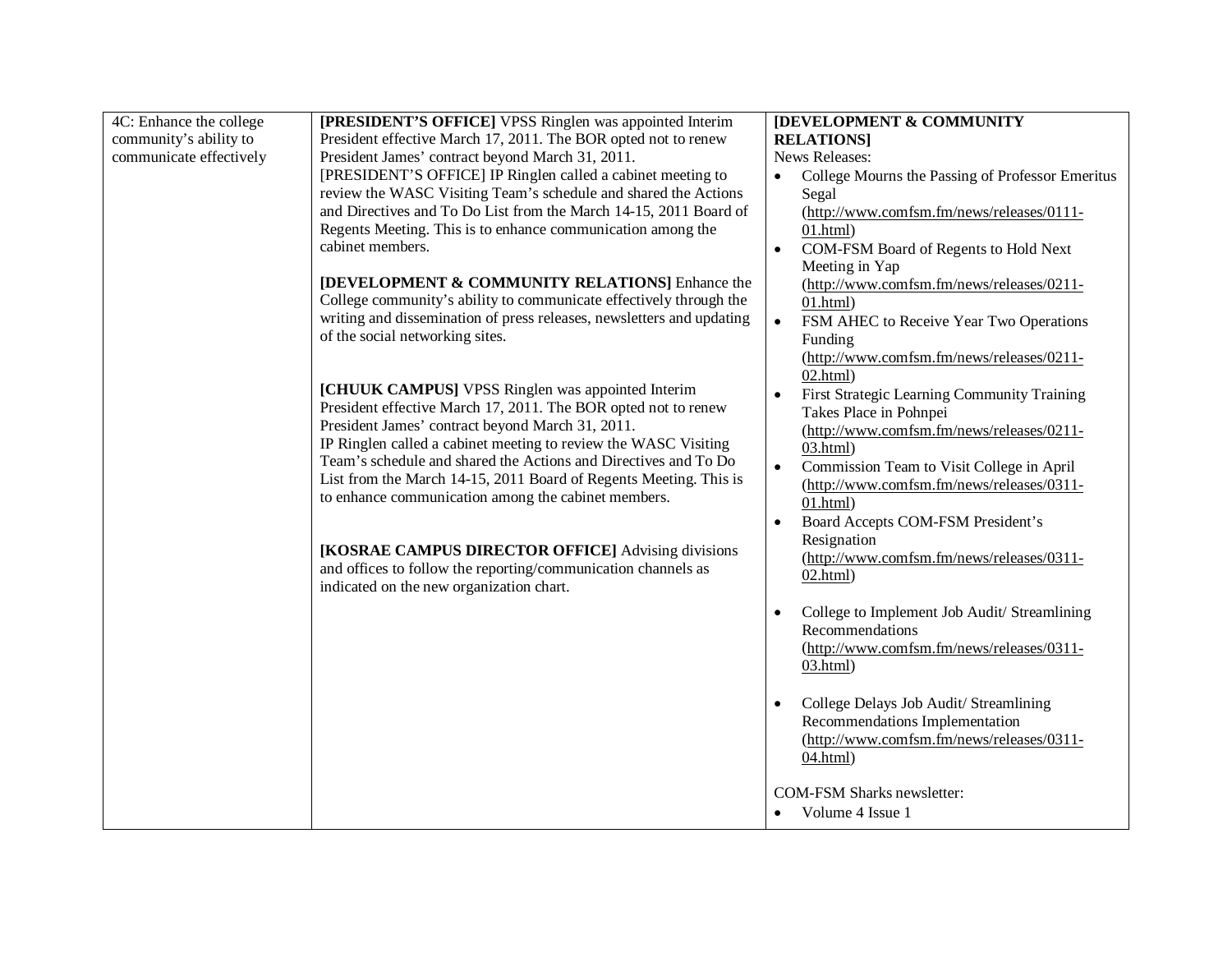|                                                                                                                                                                                                                                                                                                                                                                                                                                                                                                                                          | Volume 4 Issue 2<br>$\bullet$                                                                                                                                                                                                                   |
|------------------------------------------------------------------------------------------------------------------------------------------------------------------------------------------------------------------------------------------------------------------------------------------------------------------------------------------------------------------------------------------------------------------------------------------------------------------------------------------------------------------------------------------|-------------------------------------------------------------------------------------------------------------------------------------------------------------------------------------------------------------------------------------------------|
|                                                                                                                                                                                                                                                                                                                                                                                                                                                                                                                                          | Social networking sites and blogs<br>Facebook: College of Micronesia Alumni<br>Facebook: College of Micronesia - FSM<br>(OFFICIAL)<br>Twitter<br>$\bullet$<br>Blogger: http://com-fsm.blogspot.com/<br>[FMI YAP CAMPUS] There are some programs |
|                                                                                                                                                                                                                                                                                                                                                                                                                                                                                                                                          | recommended by different committees and groups that we<br>cannot use due to our very slow bandwidth here at the<br>Institute.                                                                                                                   |
| [VPAS] We continue to work toward improving the overall<br>COM-FSM communication system by providing options<br>and acting to make better use of new technologies as they<br>become available.                                                                                                                                                                                                                                                                                                                                           | [VPAS] Developing plan to improve and guide<br>internal and external communication at the<br>college. (Ongoing)                                                                                                                                 |
| With the assistance from the VPIA and VPCRE thru use<br>of CaraPac funds as well as assistance from the VPA,<br>work has now completed as far as pulling single mode f a<br>fiber optic cable to the National Campus with the goal of<br>improving online services hosted at the National Campus<br>to all its constituents. FSMTC however continues to have<br>issues with the Fiber connection from National to the<br>FSMTC HQ building, we await the resolution of this<br>problem to complete this project and sign a new contract. |                                                                                                                                                                                                                                                 |
| State Campus bandwidth connections are now double<br>what they were previously without having to change the<br>contract. After we sign a new contract, the figures will<br>be monitored to ensure we are getting what we are paying<br>for as well as make changes when necessary.                                                                                                                                                                                                                                                       |                                                                                                                                                                                                                                                 |
| IT wireless expansion project update: A pilot setup is                                                                                                                                                                                                                                                                                                                                                                                                                                                                                   |                                                                                                                                                                                                                                                 |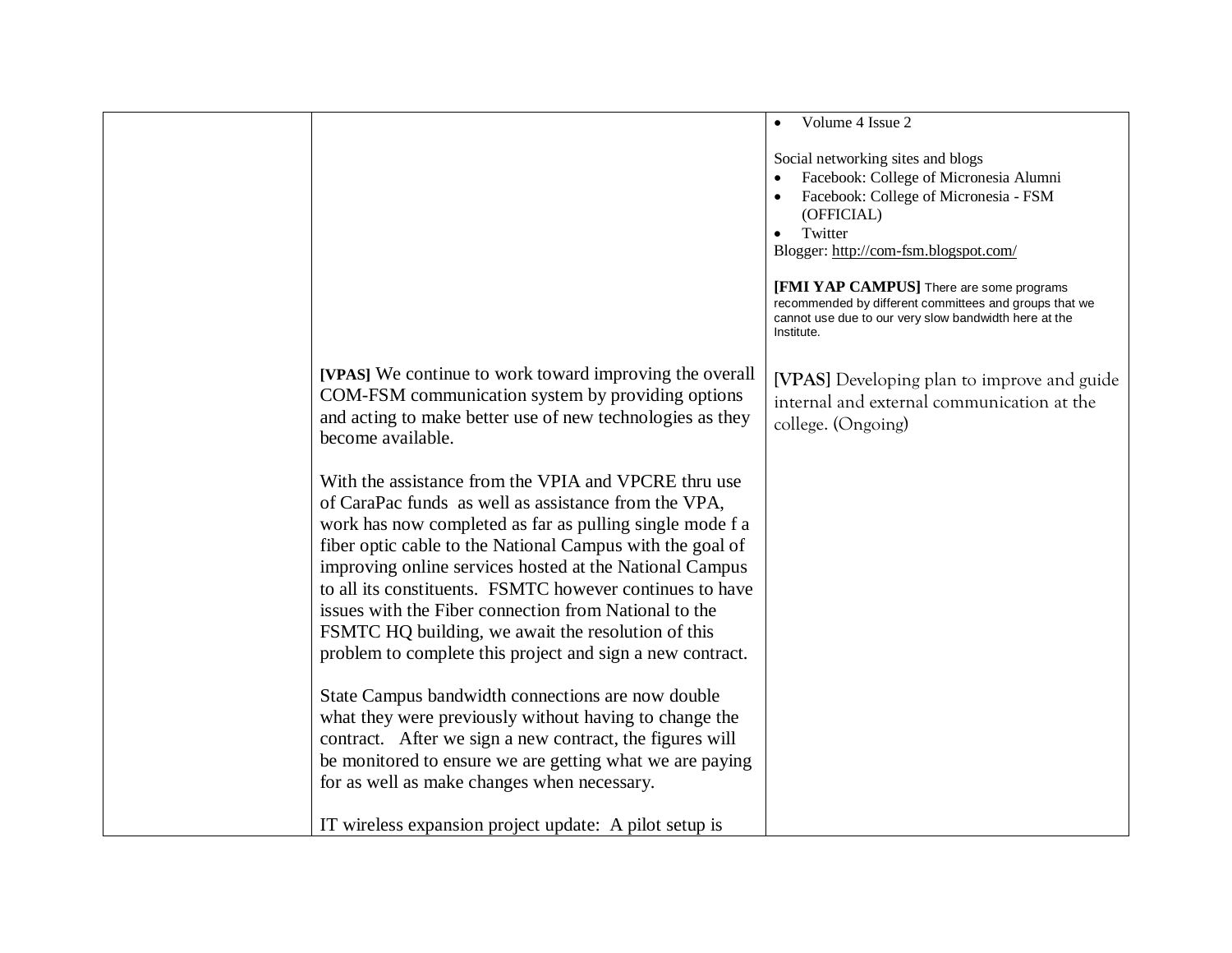| now in place at the National campus and a site selected at<br>Kosrae Campus after a site visit there. Following will be<br>assessments and site selections for installations at all<br>campuses. We hope that the new service can dramatically<br>expand our wireless capabilities to be better able to serve<br>our growing wireless network COM-FSM community at<br>all campuses.                                            |  |
|--------------------------------------------------------------------------------------------------------------------------------------------------------------------------------------------------------------------------------------------------------------------------------------------------------------------------------------------------------------------------------------------------------------------------------|--|
| IT is complete in the process of replacing our main rack<br>which supports our main network system servers, the new<br>servers are up and running primarily addressing our needs<br>for wireless expansion, battery monitoring, traffic<br>monitoring and web-services.                                                                                                                                                        |  |
| [VPSS] Ringlen was appointed Interim President effective March<br>17, 2011. The BOR opted not to renew President James' contract<br>beyond March 31, 2011.<br>[VPSS] as IP called a cabinet meeting to review the WASC Visiting<br>Team's schedule and shared the Actions and Directives and To Do<br>List from the March 14-15, 2011 Board of Regents Meeting. This is<br>to enhance communication among the cabinet members. |  |
| [VPSS] Nurse meets with Public health TB department<br>staff regarding communicable diseases protocol on<br>campus.                                                                                                                                                                                                                                                                                                            |  |
| Nurse met with Ms. Artina George task force Coordinator<br>for Mumps prevention and control in Pohnpei. The<br>purpose of the meeting is to seek support and assistance due<br>to the recent mumps outbreak on the island.                                                                                                                                                                                                     |  |
| Meet with public health immunization staff for the plan of<br>mass immunization. The immunization is for all those<br>students that have not completed the MMR (measles,<br>mumps and rubella) vaccine                                                                                                                                                                                                                         |  |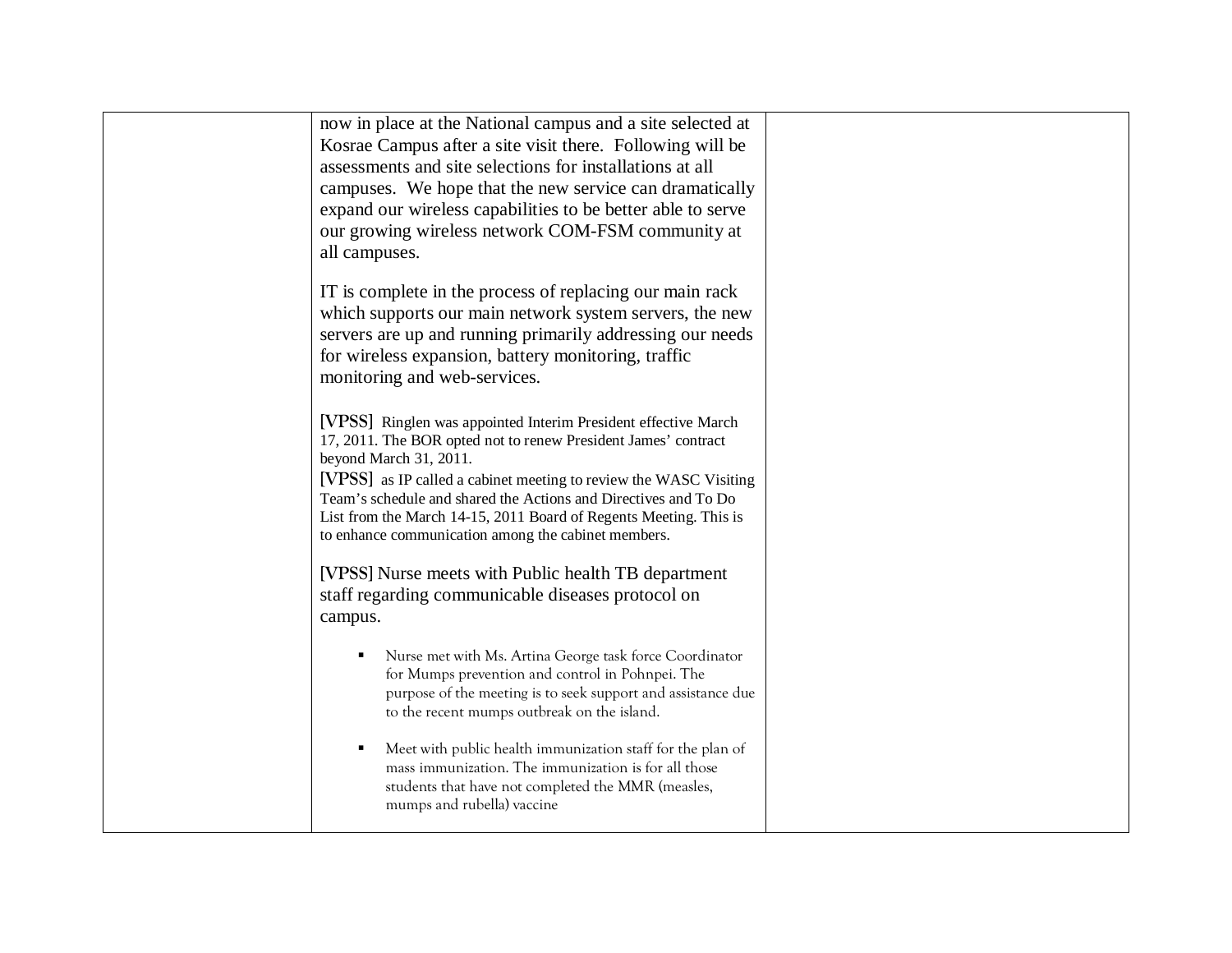**Strategic goal 5:** Invest in sufficient, qualified, and effective human resources

| <b>Objectives</b>                                   | <b>Accomplishments</b>                                                                                                                                                                                                                                              | <b>Comments/additional detail</b>                                                                                                                                                                                                                                                                                                                                     |
|-----------------------------------------------------|---------------------------------------------------------------------------------------------------------------------------------------------------------------------------------------------------------------------------------------------------------------------|-----------------------------------------------------------------------------------------------------------------------------------------------------------------------------------------------------------------------------------------------------------------------------------------------------------------------------------------------------------------------|
| 5A: Provide on-going<br>professional development of | [IRPO] Raleigh Welly, Grant Writer, attended the Pacific Island<br>Chapter Conference, University of Washington TRIO Training and                                                                                                                                   | [IRPO] As a result of the Workshops and Conference<br>staff was able to establish relationship with members                                                                                                                                                                                                                                                           |
| faculty and staff                                   | <b>WESTOP Conference.</b>                                                                                                                                                                                                                                           | of the TRIO community. TRIO representatives, staff<br>and Faculty were the trainers and spoke persons for<br>the 2 week Training and Conference. Tips on grant<br>development and techniques, New Federal<br>Regulations and Requirements for TRIO programs<br>under the Higher Education Act of 1965 as amended<br>in 2008 to HEOA Higher Education Opportunity Act. |
|                                                     | [IRPO] Administrative Specialist attended all the Student Services<br>Committee meetings regarding the College's Founding Day.                                                                                                                                      | [IRPO] Administrative Specialist, all Founding Day<br>activities were successful.                                                                                                                                                                                                                                                                                     |
|                                                     | [IRPO] Provided training sessions for IRPO staff on Harvard<br>Graduate School of Education on Policy Research and Analysis.                                                                                                                                        |                                                                                                                                                                                                                                                                                                                                                                       |
|                                                     | [VPSS] January 31-February 3 at 9am-4pm at sea breeze, Nurse<br>joined the Family planning title X conference<br>Edwin received a certificate of Achievement in coaching after<br>٠<br>taking and passing the test for coaching coordinated by<br>Oceania Coaching. |                                                                                                                                                                                                                                                                                                                                                                       |
|                                                     | <b>Summary Major Professional Development Activities by</b><br>Campus:                                                                                                                                                                                              |                                                                                                                                                                                                                                                                                                                                                                       |
|                                                     | [VPIA]<br><b>Chuuk Campus</b>                                                                                                                                                                                                                                       |                                                                                                                                                                                                                                                                                                                                                                       |
|                                                     | Annual Staff Development Day activities conducted<br>Misty Nokar continues in master program on line for math education                                                                                                                                             |                                                                                                                                                                                                                                                                                                                                                                       |
|                                                     | with UH/Manoa/PREL MACMISE project.                                                                                                                                                                                                                                 |                                                                                                                                                                                                                                                                                                                                                                       |
|                                                     | Danny Mamangon continues in PhD program on line for math<br>education with UH/Manoa/PREL MACMISE project                                                                                                                                                            |                                                                                                                                                                                                                                                                                                                                                                       |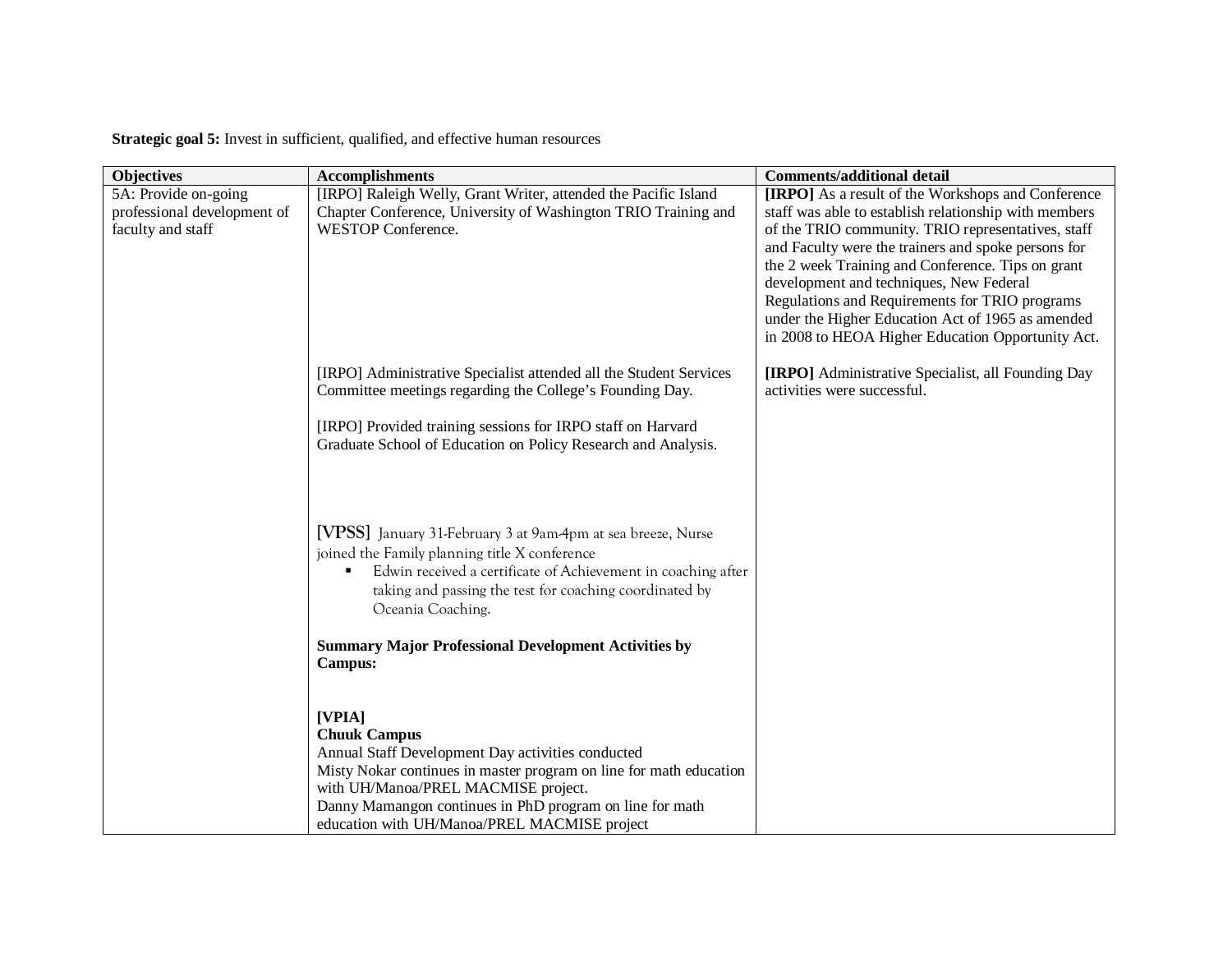| [VPIA]<br><b>National campus</b><br>Faculty participated in Annual Staff Development Day workshops/<br>activities conducted.<br>National campus document librarian, J. Martin attends UN<br>government documents collection training workshop in Australia<br>MITC Media technician, Karleen Manual participates in Pacific<br>Digital Library development/collection workshop with PREL<br>Two female faculty and DAP participated in workshop on recruiting<br>and supporting women in STEM careers. |                                                                                                                                                                                                                                                                                                                                                                             |
|--------------------------------------------------------------------------------------------------------------------------------------------------------------------------------------------------------------------------------------------------------------------------------------------------------------------------------------------------------------------------------------------------------------------------------------------------------------------------------------------------------|-----------------------------------------------------------------------------------------------------------------------------------------------------------------------------------------------------------------------------------------------------------------------------------------------------------------------------------------------------------------------------|
| [VPIA]<br><b>Pohnpei Campus</b><br>All faculty involved in annual staff development day activities<br>Staylor Elidok participated in PPEC/WASC workshop for asessemtn<br>and accreditation reporting<br>Deeleeann Daniel enrolled in PhD program with UH/Manoa/PREL<br>math education online degree<br>Stanley Etse enrolled in MA program with UH/Manoa/PREL math<br>education on line degree                                                                                                         |                                                                                                                                                                                                                                                                                                                                                                             |
| [VPCRE]<br><b>Pohnpei Campus</b><br>-Paravet training<br>-FAO training to one Extension staff<br>-Livestock Presentation<br>-Tomato propagation workshop<br>[VPIA]<br><b>Yap Campus</b><br>Held Staff Development Day<br>Robert Yangerluo completing MA Theseis this semester.<br>[VPAS] Continue to work with the staff on the                                                                                                                                                                        | [VPCRE]<br>-4 Extension agents completed a week training on<br>livestock production and post mortem specimen<br>collection.<br>-this training is to enable the staff to coordinate a<br>Climate Change project funded by FAO.<br>-Best practices in swine husbandry and herbal<br>plants as alternative medicine for livestock<br>-Tomato propagation presented by Dr. Muru |
| Masters Program on line with SDSU. Total of 18<br>students out of the 22 completed their Masters<br>Program requirements from SDSU and ready for<br>graduation. The college has five staff graduating in<br>May 2011 graduation. We are working on the final                                                                                                                                                                                                                                           |                                                                                                                                                                                                                                                                                                                                                                             |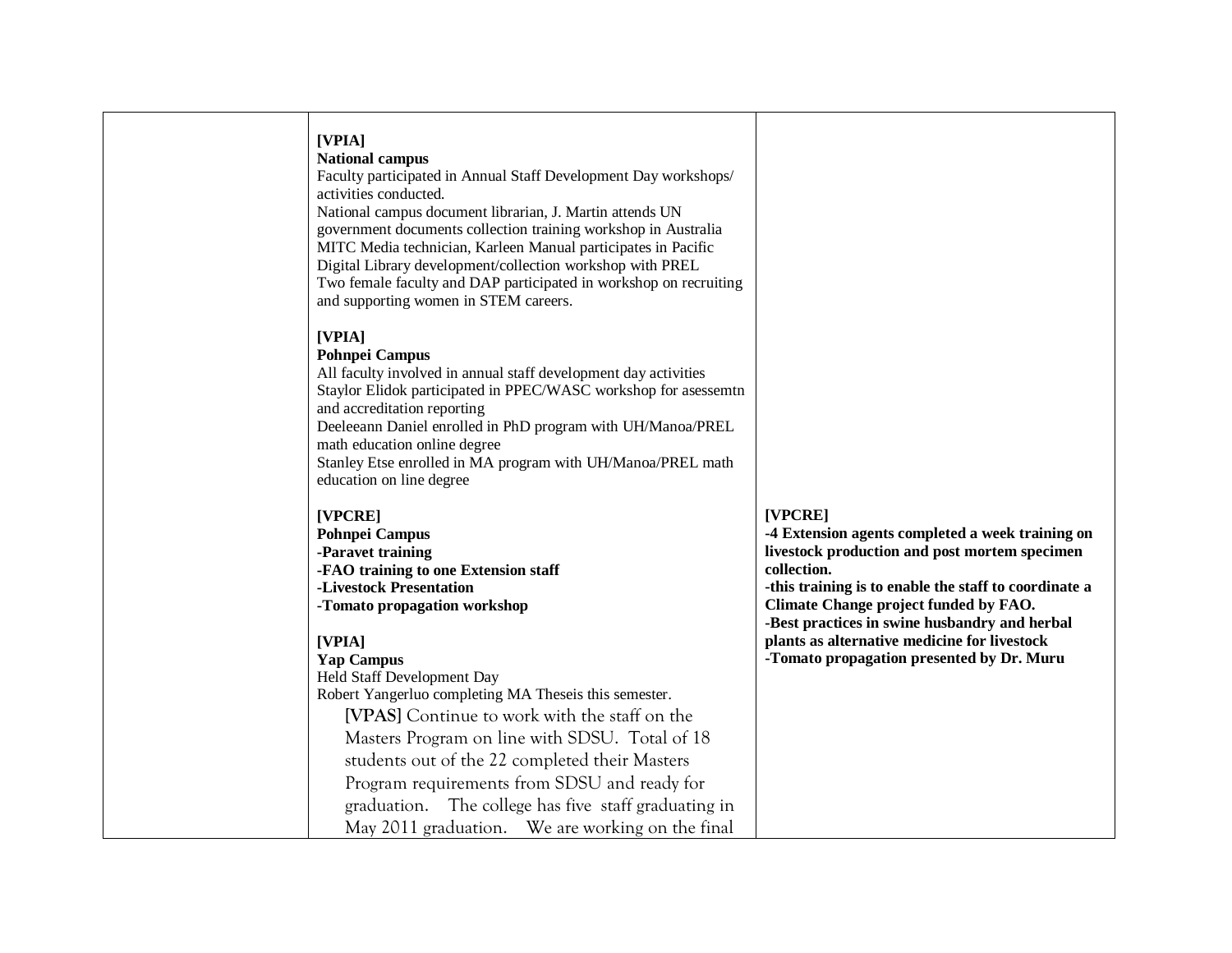| gowns before the May graduation.<br>$\bullet$<br>the next Masters Degree in Post Secondary<br>degree program.<br><b>HR OFFICE:</b><br>$\bullet$<br>18,2011<br>the job. | payment of tuition and other items like their caps and<br>CONGRATULATIONS TO OUR FIVE STAFF.<br>A total of 47 students from Pohnpei, Chuuk, Yap, and<br>Kosrae have signed up to make up the new cohort for<br>Educational Leadership to begin in July 2011. The<br>new cohort is getting ready to file applications on line<br>and get ready for the next round of online master<br>Pohnpei and National Campuses held a joint staff<br>development day at the Practice Gym on February<br>a. There were 25 workshops held for each<br>department. The results of the assessment<br>were positive; participants learned new<br>skills/information that will help them on | [VPAS]<br>Xavier Yarofmal<br>Arthur Jonas<br>$\bullet$<br>Pelma Palik<br>Lucy Donre<br>Gordon Segal<br>$\bullet$                                                                  |
|------------------------------------------------------------------------------------------------------------------------------------------------------------------------|---------------------------------------------------------------------------------------------------------------------------------------------------------------------------------------------------------------------------------------------------------------------------------------------------------------------------------------------------------------------------------------------------------------------------------------------------------------------------------------------------------------------------------------------------------------------------------------------------------------------------------------------------------------------------|-----------------------------------------------------------------------------------------------------------------------------------------------------------------------------------|
| areas.<br>Policy 003.                                                                                                                                                  | The program provided financial support to<br>individuals who traveled out of the island for<br>conferences and trainings in their respective job<br>There are a number of employees taking classes at<br>the College for professional development per<br>All instructors meet minimum degree requirements in                                                                                                                                                                                                                                                                                                                                                              | A total of 148 faculty and staff<br>attended the staff development day.<br>Six students were part of a panel<br>discussion on "customer services"<br>from students point of view. |
| degree requirement.                                                                                                                                                    | their positions except one new hire during fall 2009.<br>There is a developmental plan for her regarding the                                                                                                                                                                                                                                                                                                                                                                                                                                                                                                                                                              | The clerk from FAO was funded to attend the<br>annual WASFAA conference to held in<br>Honolulu during the month of April.                                                         |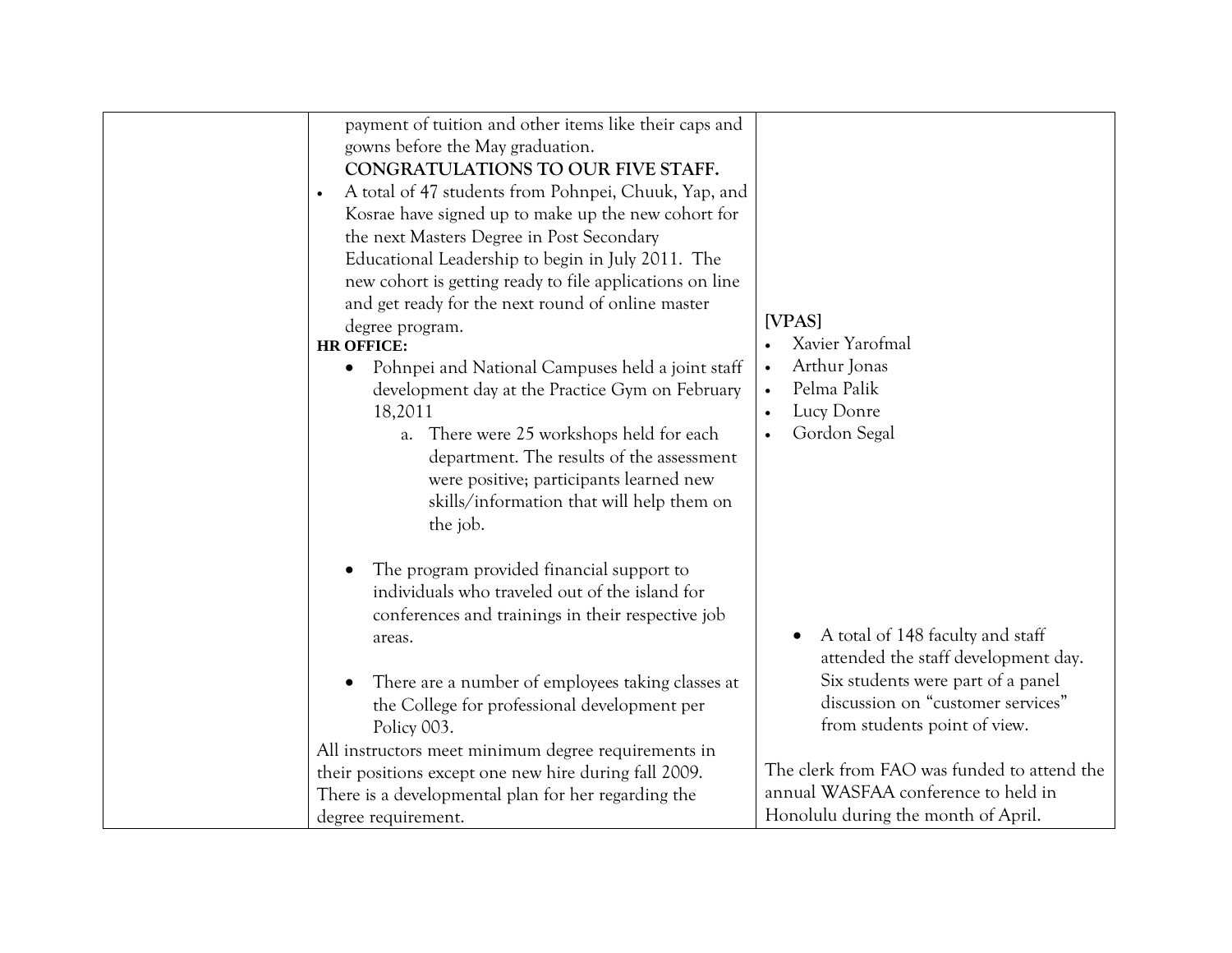| 5B: Recruit and retain<br>qualified personnel to allow<br>delivery of quality services | Specialist                |                                               |                     | [IRPO] Administrative Specialist III position filled. IRPO staff fully<br>staffed with Director, Researcher, Grant Writer and Administrative                                                                                                                                                                                                                                                                                                                                                                                                                                                                               | [IRPO] Francis Kioni Alex selected for<br>Administrative Specialist position.                                         |  |                                                                                      |
|----------------------------------------------------------------------------------------|---------------------------|-----------------------------------------------|---------------------|----------------------------------------------------------------------------------------------------------------------------------------------------------------------------------------------------------------------------------------------------------------------------------------------------------------------------------------------------------------------------------------------------------------------------------------------------------------------------------------------------------------------------------------------------------------------------------------------------------------------------|-----------------------------------------------------------------------------------------------------------------------|--|--------------------------------------------------------------------------------------|
|                                                                                        | week of February.<br>fee. |                                               |                     | [POHNPEI CAMPUS] SAT workshop was provided by Student<br>Service Specialist-Stephan Yarofalig to UB seniors during the first<br>A total of thirty-one UB seniors submitted their registration<br>application for SAT test. These applications will put in one<br>package and sent before the deadline along with the registration<br>Another workshop was provided by the UB Project Director, Mr.<br>Diaz Joseph on STUDENT HABIT on February 5, 2011.<br>[VPAS] Monitored contracts for staff to be sure they<br>are renewed at the end of their contract. Evaluated<br>the Director of Chuuk campus, Director of Kosrae | [VPAS] All instructors at Kosare, Pohnpei,<br>and FMI Campuses meet the minimum<br>qualifications in their job areas. |  |                                                                                      |
|                                                                                        |                           | campus, and Director of HR.                   |                     |                                                                                                                                                                                                                                                                                                                                                                                                                                                                                                                                                                                                                            |                                                                                                                       |  |                                                                                      |
|                                                                                        | HRO:<br>$\bullet$         | <b>Full Time Retention Vs. Turnover Rates</b> |                     |                                                                                                                                                                                                                                                                                                                                                                                                                                                                                                                                                                                                                            |                                                                                                                       |  | Chuuk and National Campus each has only<br>one more remaining instructor without the |
|                                                                                        | Campus                    | Employee #                                    | Retenti             | <b>Turnover Rate</b>                                                                                                                                                                                                                                                                                                                                                                                                                                                                                                                                                                                                       |                                                                                                                       |  | master's degree requirement.                                                         |
|                                                                                        |                           |                                               | on<br>Rate          |                                                                                                                                                                                                                                                                                                                                                                                                                                                                                                                                                                                                                            |                                                                                                                       |  |                                                                                      |
|                                                                                        | CC                        | 50                                            | 94%                 | 3 or 6%                                                                                                                                                                                                                                                                                                                                                                                                                                                                                                                                                                                                                    |                                                                                                                       |  | At Yap Campus, one instructor is without a                                           |
|                                                                                        | <b>FMI</b>                | 16                                            | 100%                | $\mathcal{O}$                                                                                                                                                                                                                                                                                                                                                                                                                                                                                                                                                                                                              |                                                                                                                       |  | master's degree still but working on the final                                       |
|                                                                                        | $\overline{KC}$           | $\overline{35}$                               | 100%                | $\mathcal{O}$                                                                                                                                                                                                                                                                                                                                                                                                                                                                                                                                                                                                              |                                                                                                                       |  | thesis.                                                                              |
|                                                                                        | $\overline{PC}$           | 69                                            | 97.2%               | 2 or 2.8%                                                                                                                                                                                                                                                                                                                                                                                                                                                                                                                                                                                                                  |                                                                                                                       |  |                                                                                      |
|                                                                                        | <b>NC</b>                 | 175<br>100%<br>$\mathcal{O}$                  |                     |                                                                                                                                                                                                                                                                                                                                                                                                                                                                                                                                                                                                                            |                                                                                                                       |  |                                                                                      |
|                                                                                        | $\overline{Y}C$           | 28                                            | 89.3%<br>3 or 10.7% |                                                                                                                                                                                                                                                                                                                                                                                                                                                                                                                                                                                                                            |                                                                                                                       |  |                                                                                      |
|                                                                                        | College-                  | 373                                           | 8 or 1.8%<br>98.2%  |                                                                                                                                                                                                                                                                                                                                                                                                                                                                                                                                                                                                                            |                                                                                                                       |  |                                                                                      |
|                                                                                        | Wide                      |                                               |                     |                                                                                                                                                                                                                                                                                                                                                                                                                                                                                                                                                                                                                            |                                                                                                                       |  |                                                                                      |
|                                                                                        |                           |                                               |                     |                                                                                                                                                                                                                                                                                                                                                                                                                                                                                                                                                                                                                            |                                                                                                                       |  |                                                                                      |
|                                                                                        | Campus                    | $# \circ f$<br>Instructors                    | <b>FSM</b>          | Non-FSM                                                                                                                                                                                                                                                                                                                                                                                                                                                                                                                                                                                                                    |                                                                                                                       |  |                                                                                      |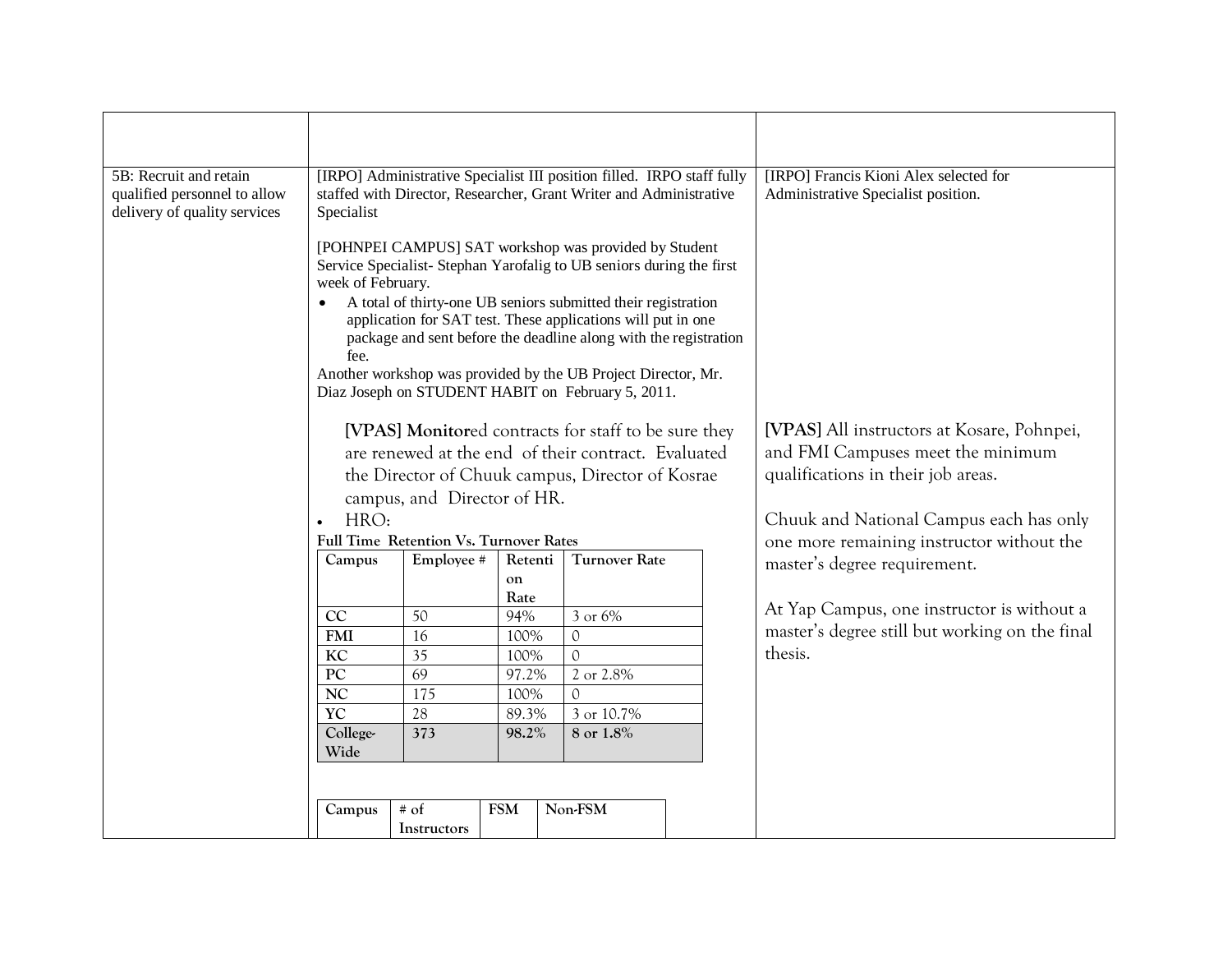|                               | National                                                               | 42                | 16             | 26             |                                                       |    |                                             |                                            |
|-------------------------------|------------------------------------------------------------------------|-------------------|----------------|----------------|-------------------------------------------------------|----|---------------------------------------------|--------------------------------------------|
|                               | Pohnpei                                                                | 21                | 11             | 10             |                                                       |    |                                             |                                            |
|                               | Chuuk                                                                  | 15                | 9              | 6              |                                                       |    |                                             |                                            |
|                               | Yap                                                                    | 5                 | $\mathbf{1}$   | $\overline{4}$ |                                                       |    |                                             |                                            |
|                               | Kosrae                                                                 | $\overline{7}$    | 3              | $\overline{4}$ |                                                       |    |                                             |                                            |
|                               | <b>FMI</b>                                                             | $\overline{5}$    | $\overline{4}$ | $\mathbf{1}$   |                                                       |    |                                             |                                            |
|                               | <b>TOTAL</b>                                                           | 95                | 44             | 51             |                                                       |    |                                             |                                            |
|                               | Spring Semester 2011 Full Time vs. Part Time Personnel                 | reporting period. |                |                | 16 new employees were hired and began work during the |    |                                             |                                            |
|                               |                                                                        | CC                | <b>FMI</b>     | KC             | <b>PC</b>                                             | NC | YC                                          |                                            |
|                               | <b>Total</b>                                                           |                   | 7              |                |                                                       |    |                                             |                                            |
|                               | Full                                                                   |                   | 5              |                | 33                                                    |    |                                             |                                            |
|                               | <b>Time</b>                                                            |                   |                |                |                                                       |    |                                             |                                            |
|                               | Part                                                                   |                   | $\sqrt{2}$     |                | 11                                                    |    |                                             |                                            |
|                               | <b>Time</b>                                                            |                   |                |                |                                                       |    |                                             |                                            |
|                               | $\frac{0}{0}$                                                          |                   | $\overline{7}$ |                | 69%                                                   |    |                                             |                                            |
|                               | <b>Full</b>                                                            |                   |                |                |                                                       |    |                                             |                                            |
|                               | <b>Time</b>                                                            |                   |                |                |                                                       |    |                                             |                                            |
|                               |                                                                        |                   |                |                |                                                       |    |                                             |                                            |
|                               |                                                                        |                   |                |                |                                                       |    |                                             |                                            |
|                               |                                                                        |                   |                |                |                                                       |    |                                             |                                            |
|                               |                                                                        |                   |                |                |                                                       |    |                                             |                                            |
| 5C: Update personnel policies | [POHNPEI CAMPUS] On January 11 <sup>th</sup> , there were a total of 7 |                   |                |                |                                                       |    |                                             |                                            |
| and procedures to meet on-    | faculty and 2 staff that enrolled or made changes to their retirement  |                   |                |                |                                                       |    |                                             |                                            |
| going human resources needs   | plan.                                                                  |                   |                |                |                                                       |    |                                             |                                            |
|                               |                                                                        |                   |                |                |                                                       |    |                                             |                                            |
|                               |                                                                        |                   |                |                |                                                       |    |                                             | [VPAS] 15 countries outside of the FSM are |
|                               | [VPAS] Continue to work with HRO office on                             |                   |                |                |                                                       |    | represented in the workforce at the College |                                            |
|                               | needs for updating of personnel policies.                              |                   |                |                |                                                       |    |                                             |                                            |
|                               | Facilitated the conversion of staff and faculty on<br>$\bullet$        |                   |                |                |                                                       |    |                                             | [see next column].                         |
|                               |                                                                        |                   |                |                | the salary adjustment from the approved directives    |    |                                             |                                            |
|                               |                                                                        |                   |                |                | of the Board of Regent. This is still ongoing by      |    |                                             | New Employee orientation includes          |
|                               |                                                                        |                   |                |                |                                                       |    |                                             |                                            |
|                               |                                                                        |                   |                |                | the staff. We hope we can complete that soon.         |    |                                             | cultural information and awareness.        |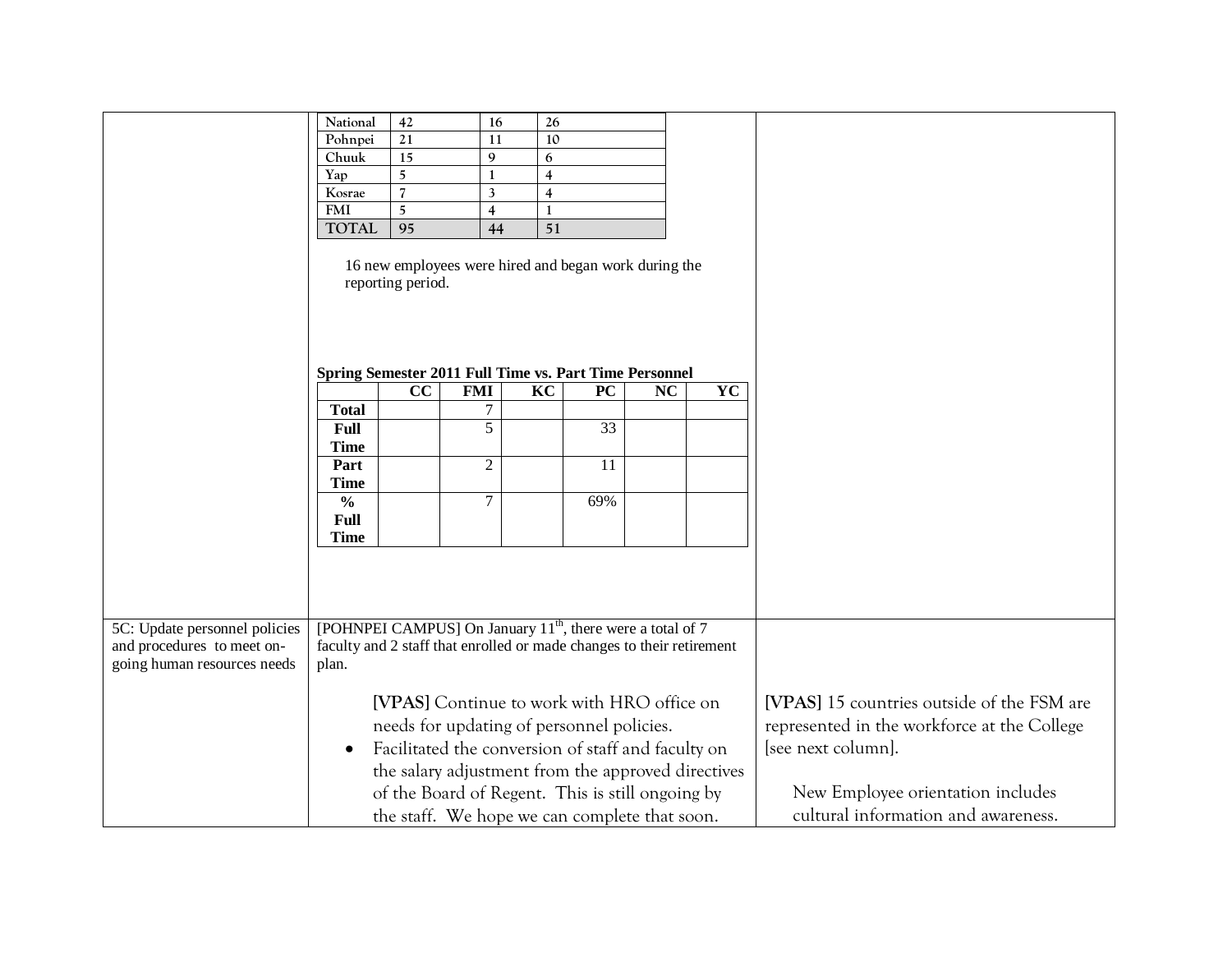| Facilitate the ongoing work on the implementation of the  |  |
|-----------------------------------------------------------|--|
| newly approved salary adjustment and conversion plan.     |  |
| HR office has cut PA to migrate all to the new schedule.  |  |
| This new schedule is the $10th$ percentile for supporting |  |
| staff and 20 <sup>th</sup> percentile for faculty.        |  |

**Strategic goal 6:** Ensure sufficient and well-managed fiscal resources that maintain financial stability

| <b>Objectives</b>             | <b>Accomplishments</b>           |                                                                      |           | <b>Comments/additional detail</b>   |                  |                                                |               |                        |
|-------------------------------|----------------------------------|----------------------------------------------------------------------|-----------|-------------------------------------|------------------|------------------------------------------------|---------------|------------------------|
| 6A: Enhance new and           |                                  | [DEVELOPMENT & COMMUNITY RELATIONS]                                  |           | [DEVELOPMENT & COMMUNITY RELATIONS] |                  |                                                |               |                        |
| existing revenue resources to | <b>January-March 2011 Monday</b> |                                                                      |           |                                     |                  | <b>Received from</b>                           | <b>Amount</b> | <b>Payment for</b>     |
| promote growth and increase   |                                  |                                                                      | $2rd$ Qtr | $\frac{0}{0}$                       | <b>Year to</b>   | SSSP - Staff &                                 |               |                        |
| cost effectiveness            | Committee                        | <b>Annual Target</b>                                                 |           |                                     | Date             | Students                                       | 100.00        | Donation               |
|                               | International                    | \$<br>7,250.00                                                       |           |                                     | 0                |                                                |               | Christmas              |
|                               | Government                       | \$<br>7,250.00                                                       |           |                                     | $\boldsymbol{0}$ | <b>DCR</b>                                     | 10.50         | Cards                  |
|                               | Alumni                           | $\boldsymbol{\mathsf{S}}$<br>7,250.00                                |           |                                     | $\Omega$         | COM-FSM Pohnpei                                |               | Fund                   |
|                               | Kosrae                           | \$<br>5,500.00                                                       | 60        | 25                                  | 1,369.50         | Campus                                         | 284.75        | Raising                |
|                               | Pohnpei                          | \$<br>10,000.00                                                      | 513.35    | 20                                  | 2,051.46         | <b>Bonster Fredrick</b>                        | 900.00        | Bid - Green<br>Flatbed |
|                               | National                         | \$<br>47,250.00                                                      | 1,898.90  | 11                                  | 5,394.90         | Nukuoro Black Pearl,                           |               | 10% of Sale            |
|                               | Chuuk                            | \$<br>10,000.00                                                      | 366       | $\tau$                              | 678.50           | Inc.                                           | 105.40        | on Campus              |
|                               | Yap                              | \$<br>2,750.00                                                       | 222       | 15                                  | 407              | COM-FSM Pohnpei                                |               | Fund                   |
|                               | <b>FSM-FMI</b>                   | \$<br>2,750.00                                                       | 60        | 4                                   | 110              | Campus                                         | 168.60        | Raising                |
|                               |                                  |                                                                      |           |                                     |                  |                                                |               |                        |
|                               |                                  |                                                                      |           |                                     |                  | Mr. Kasio E. Mida                              | 100.00        | Pledge                 |
|                               |                                  |                                                                      |           |                                     |                  | Merlein Johnny                                 | 25.00         | Doors                  |
|                               |                                  |                                                                      |           |                                     |                  |                                                |               | 10% of sale            |
|                               |                                  |                                                                      |           |                                     |                  | Enipein Pwilidak                               |               | - Health               |
|                               |                                  |                                                                      |           |                                     |                  | Community Group                                | 3.00          | Fair Day               |
|                               |                                  |                                                                      |           |                                     |                  |                                                |               |                        |
|                               |                                  |                                                                      |           |                                     |                  |                                                | 1,697.25      |                        |
|                               |                                  |                                                                      |           |                                     |                  |                                                |               |                        |
|                               |                                  |                                                                      |           |                                     |                  |                                                |               |                        |
|                               |                                  |                                                                      |           |                                     |                  |                                                |               |                        |
|                               |                                  | [IRPO] (grant writer) provided technical assistance for completion   |           |                                     |                  | [IRPO] college has completed and submitted its |               |                        |
|                               |                                  | and submission of grants under rural development (transportation for |           |                                     |                  | Formal application to Rural Development Branch |               |                        |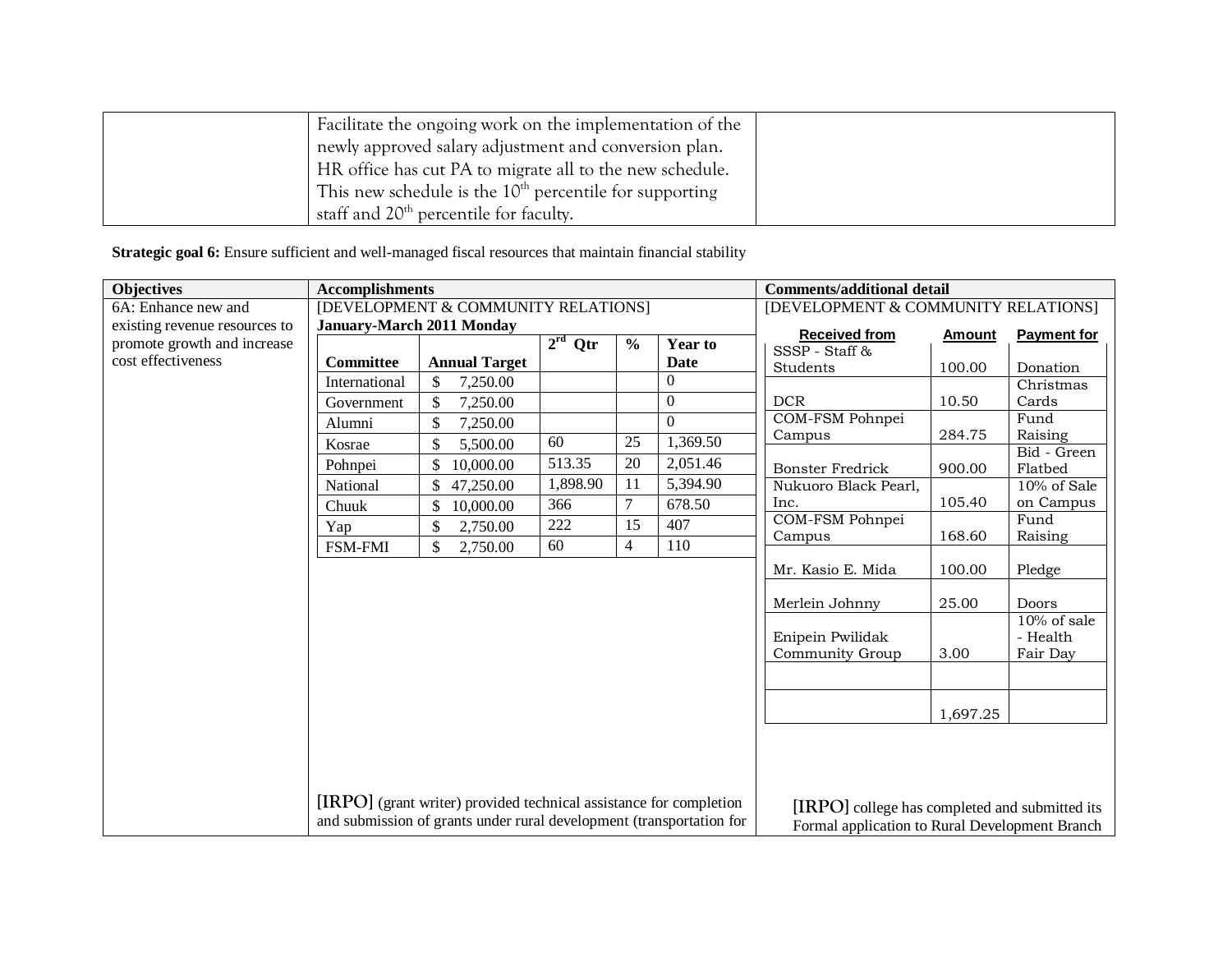| student services vans at the national campus) and CRE, USDA<br>continuation grant for Yap campus, and assisting Upward Bound<br>with development of a process for continuation grant development.<br>[IRPO] has received approval of the college's application for<br>designation under the Title III and V programs.<br>[IRPO] disseminated information on grant openings to Department<br>Heads. Grant Openings are as follows<br>AANAPISI Grant deadline (May 15, 2011)                                                                                                                                                                                                                                                                                                                                                                                                                                                                                                                                                                                                                                                                                                                                                | Office in Pohnpei. Application will be filed<br>awaiting new funding opportunities.                                                                                                                     |
|---------------------------------------------------------------------------------------------------------------------------------------------------------------------------------------------------------------------------------------------------------------------------------------------------------------------------------------------------------------------------------------------------------------------------------------------------------------------------------------------------------------------------------------------------------------------------------------------------------------------------------------------------------------------------------------------------------------------------------------------------------------------------------------------------------------------------------------------------------------------------------------------------------------------------------------------------------------------------------------------------------------------------------------------------------------------------------------------------------------------------------------------------------------------------------------------------------------------------|---------------------------------------------------------------------------------------------------------------------------------------------------------------------------------------------------------|
| [POHNPEI CAMPUS] The 26-seater bus which was partially<br>funded by USDA Rural Development Office was officially turned<br>over in a ceremony held at Pohnpei Campus on Wednesday February<br>23, 2011. USDA funded 55% of the \$81,300 cost of the bus, the<br>other 45% of funding came from the Campus FY 2010 budget. The<br>main purpose of the bus was to transport students on class field trips<br>and other activities.<br>A used 4X4 Toyota Pick-up was donated to Pohnpei Campus by<br>the USDA Rural Development Office. The donation was<br>received on February 25, 2011. The truck will be a teaching tool<br>and therefore, it is in the care of the Division of Technology $\&$<br>Trade's Auto Mechanics program.<br>PSBDC received 2 <sup>nd</sup> Quarter Drawdown for FY '11<br>$\bullet$<br>(\$12,500) and submitted it to National Campus Business<br>Office<br>PSBDC Coordinator and staff testified before Executive<br>Budget Review Committee on PSBDC Proposed Budget for<br>2012.<br>PSBDC submit request for $3rd$ Quarter Drawdown for FY<br>$\bullet$<br>'11<br>PSBDC finalized RBOG proposal, signed by PNI Campus<br>$\bullet$<br>Director and submitted to Cheryl at Rural Development | [CHUUK CAMPUS] A draft of an MOU is<br>now being reviewed by the Department of<br>Education to provide over \$200,000 over the next<br>three years to address the need for training for this<br>cohort. |
| [CHUUK CAMPUS] (Chuuk Campus External                                                                                                                                                                                                                                                                                                                                                                                                                                                                                                                                                                                                                                                                                                                                                                                                                                                                                                                                                                                                                                                                                                                                                                                     |                                                                                                                                                                                                         |
| Stakeholder Management): Work with the Department                                                                                                                                                                                                                                                                                                                                                                                                                                                                                                                                                                                                                                                                                                                                                                                                                                                                                                                                                                                                                                                                                                                                                                         |                                                                                                                                                                                                         |
| of Education to identify funding to address the need of                                                                                                                                                                                                                                                                                                                                                                                                                                                                                                                                                                                                                                                                                                                                                                                                                                                                                                                                                                                                                                                                                                                                                                   |                                                                                                                                                                                                         |
| the 180 teachers who need to get on the degree program                                                                                                                                                                                                                                                                                                                                                                                                                                                                                                                                                                                                                                                                                                                                                                                                                                                                                                                                                                                                                                                                                                                                                                    |                                                                                                                                                                                                         |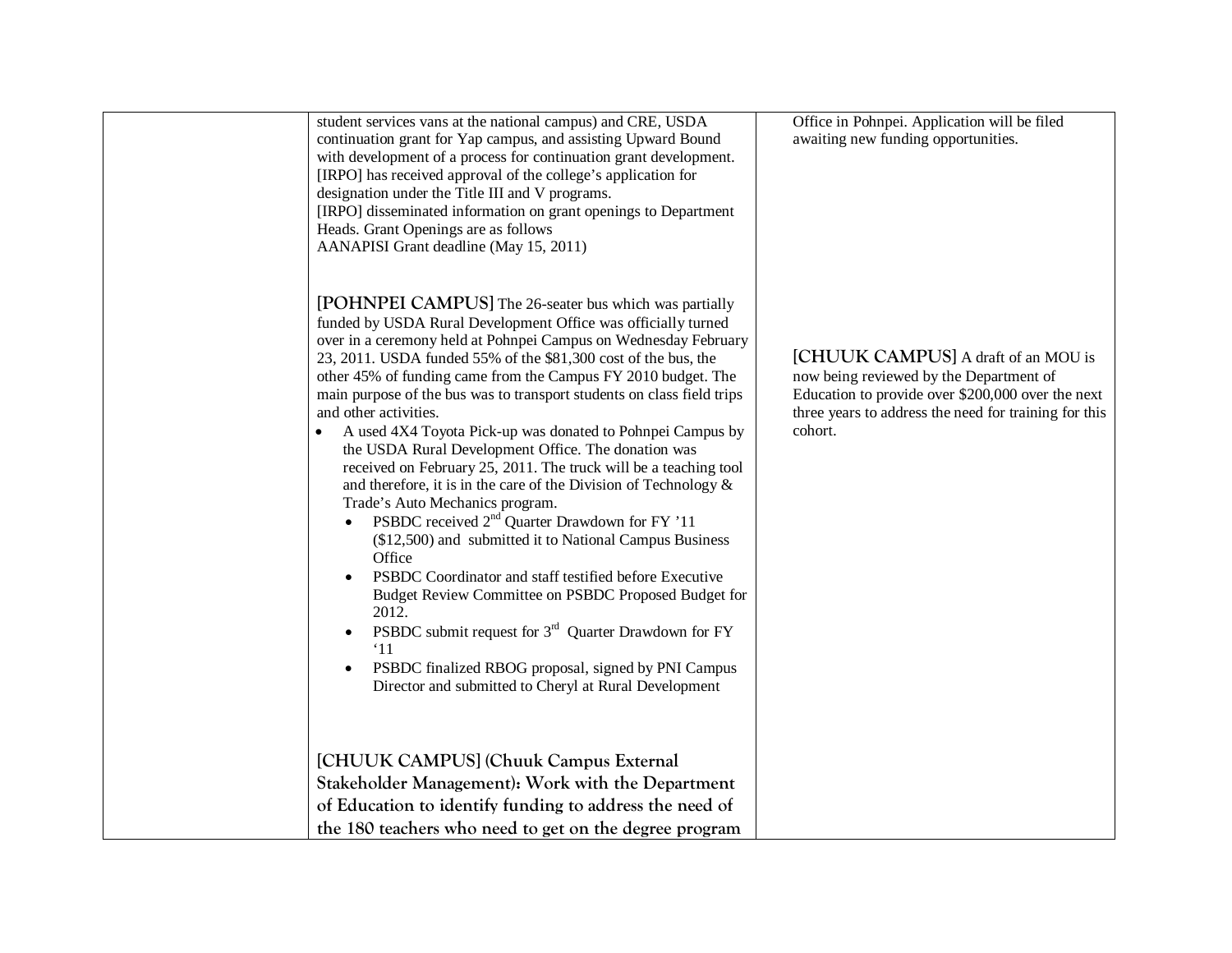|                                           | before June 2011 per the JEMCO resolution from the<br>recent meeting.<br>[VPAS] Continue with the promotion of energy<br>conservation at all campuses.                                                                                                                                                                                                                                                                                                                                                                                             |                                                                                                                                                                                                                                                                                                                                                              |
|-------------------------------------------|----------------------------------------------------------------------------------------------------------------------------------------------------------------------------------------------------------------------------------------------------------------------------------------------------------------------------------------------------------------------------------------------------------------------------------------------------------------------------------------------------------------------------------------------------|--------------------------------------------------------------------------------------------------------------------------------------------------------------------------------------------------------------------------------------------------------------------------------------------------------------------------------------------------------------|
| 6B: Diversify resources of the<br>College | [VPAS] Nothing to report under this category.<br>Represented the President and appeared in front of the<br>FSM EBRC to help justify the 2012 regular budget for<br>whole college. This includes the Board of Regent and<br>FSM-FMI budget.<br>[VPIA] FSM AHEC receives additional \$8,000 from Year 1 carry<br>over funds from AHEC Guam Micronesia AHEC program office to<br>support project activities<br>[VPCRE]<br>Approval for Caripac award for Resident Instruction for the Insular<br>Entities.<br>Approval for Distance Education Program | [VPCRE]<br>\$99,500 for RI<br>\$87,500 for Distance Ed                                                                                                                                                                                                                                                                                                       |
|                                           | Completion of College of Micronesia 2012 Plan of Work (POW) and                                                                                                                                                                                                                                                                                                                                                                                                                                                                                    |                                                                                                                                                                                                                                                                                                                                                              |
|                                           | Completion of 2010 Annual Report to USDA                                                                                                                                                                                                                                                                                                                                                                                                                                                                                                           | This POW will enable USDA funding for 7 Planned<br>Programs 5 of which were NIFA priority areas<br>This report includes accomplishments in terms of the<br>following Outcome Measures: Awareness,<br>Action/Adoption, and Change in Condition for<br>clients. USDA funding for fy2011 depends on the                                                         |
|                                           | PASAP, Pacific Adaptation of Sustainable Agriculture Project                                                                                                                                                                                                                                                                                                                                                                                                                                                                                       | approval of the annual report.<br>Allocation of funds for COM-FSM CRE include<br>\$4,000 and \$8,000 per site for Researcher and<br>Research Assistant as well as funds available for<br>CRE National Office based on request to SPC. This<br>program is funded by Australia. It is an International<br>Climate Change Initiative with a 3-year \$150M funds |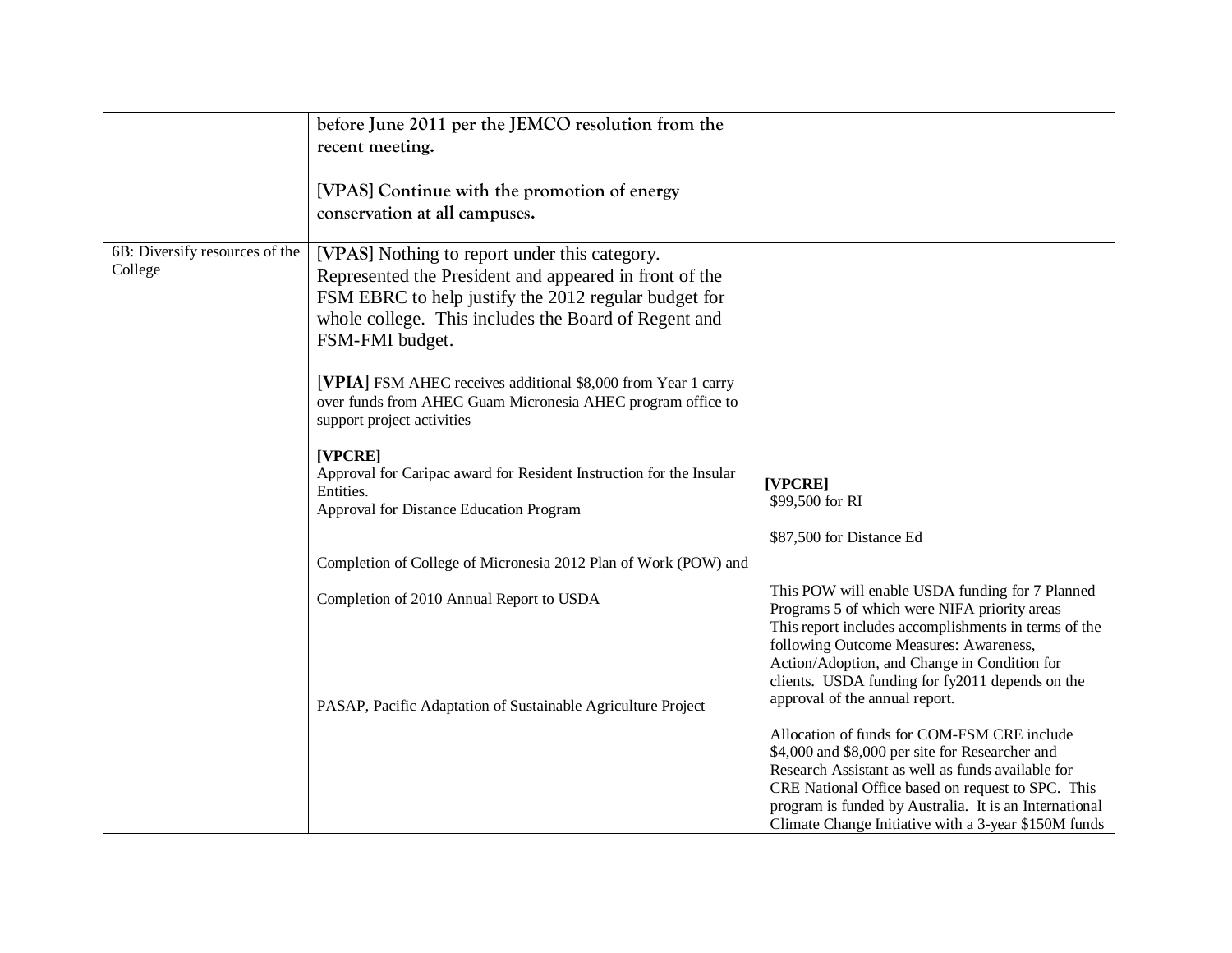|                                          |                                                                                                                                                                                                                                                                                                                                                                                                                                                  | for vulnerable countries in the Asia-Pacific.                                                                                                                                                                                                                              |
|------------------------------------------|--------------------------------------------------------------------------------------------------------------------------------------------------------------------------------------------------------------------------------------------------------------------------------------------------------------------------------------------------------------------------------------------------------------------------------------------------|----------------------------------------------------------------------------------------------------------------------------------------------------------------------------------------------------------------------------------------------------------------------------|
|                                          | Regional Water Quality award                                                                                                                                                                                                                                                                                                                                                                                                                     | A little over \$23,000 is being awarded to COM-FSm<br>CRE Water Quality project.                                                                                                                                                                                           |
|                                          | FSM National Economic Summit                                                                                                                                                                                                                                                                                                                                                                                                                     |                                                                                                                                                                                                                                                                            |
|                                          |                                                                                                                                                                                                                                                                                                                                                                                                                                                  | VP CRE represented the College to the summit.                                                                                                                                                                                                                              |
|                                          | NEL Community project [Yap]                                                                                                                                                                                                                                                                                                                                                                                                                      | \$53,000 Japanese Grassroots project for swine<br>production improvement.                                                                                                                                                                                                  |
| 6C: Budgeting and resource<br>allocation | [IRPO] IRPO compiled the college's performance budget for 2012<br>for submission to FSM President as well as preparing documents for<br>the FSM Executive Budget Review Committee.<br>[VPAS] The budget ceiling for FY2012, needs to be set<br>based on realistic plans so we will allocate resources<br>accurately. For now we are setting the budget at 2011<br>budget level. The college has maintain the same level of<br>budget since 2009. | [IRPO] PEC 2011 will be hosted by the PDOE,<br>COM-FSM and NDOE and will be held on the<br>college's national campus.                                                                                                                                                      |
|                                          | [VPAS] 6C1. The Statement of Revenues and<br>Expenditures (SRE) for Unrestricted Fund (UF) for the<br>three months ended December 31, 2010 indicate a<br>positive fund balance change of \$1.428 Million,<br>consisting of \$485k for National campus and \$943k for<br>state campuses.                                                                                                                                                          | [VPAS] 6C1. Below is the breakdown per<br>campus of the UF - FB change of \$1.428<br>Million:<br>• National operations<br>$-$ \$ 485 $k$<br>Pohnpei campus<br>523k<br>Chuuk campus<br>268k<br>Kosrae campus<br>107k<br>Yap campus<br>126k<br>$\bullet$ FSM-FMI<br>$-(81k)$ |
|                                          | The SRE for Restricted Fund (RF) for the three months<br>ended December 31, 2010 shows a negative FB change<br>of $$27k$ .                                                                                                                                                                                                                                                                                                                       | The negative fund balance change for FSM -<br>FMI is due to timing of recording<br>expenditures.                                                                                                                                                                           |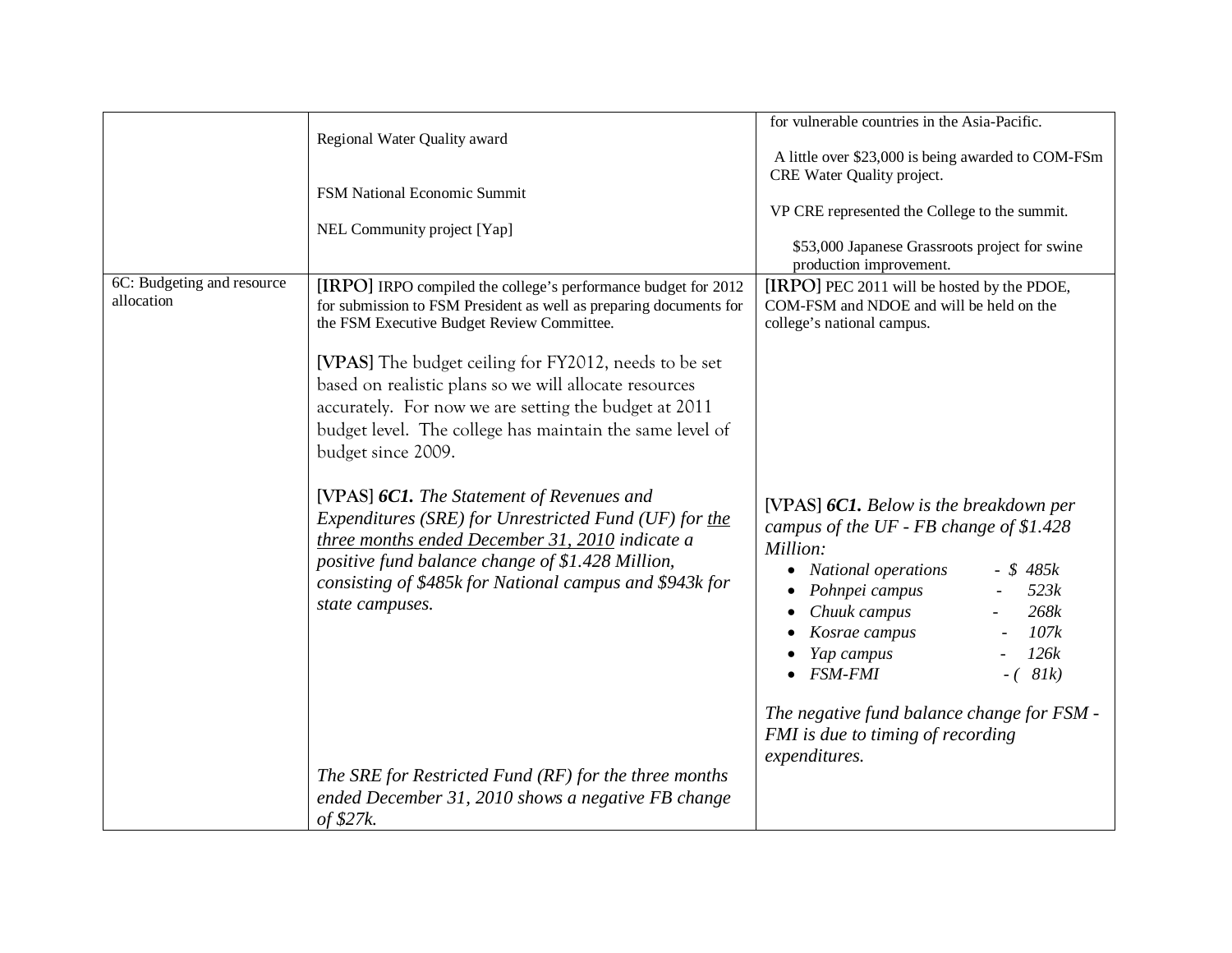| 6C2. The comparison of actual revenue against budgeted<br>revenue from tuition and fees for fall 2010 and Spring<br>2011 indicate an increase by 3% or \$116k and 16% or<br>\$429k, respectively or a total of \$545k.                                                                                                                                   | spring $2011$ :                                                                                  |                                                                                | campus of the actual revenue, number of<br>projection for 2 semesters (fall 2010 and | <b>6C2.</b> Below are details of the comparison per<br>students and number of credits as against the |
|----------------------------------------------------------------------------------------------------------------------------------------------------------------------------------------------------------------------------------------------------------------------------------------------------------------------------------------------------------|--------------------------------------------------------------------------------------------------|--------------------------------------------------------------------------------|--------------------------------------------------------------------------------------|------------------------------------------------------------------------------------------------------|
|                                                                                                                                                                                                                                                                                                                                                          | Revenue:<br><b>National</b><br>Pohnpei<br><b>Chuuk</b><br><b>Kosrae</b><br>Yap                   | Actual<br>$-$ \$ 2.659M<br>1.726M<br>1.265M<br>500k<br>523k<br><u>\$6.673M</u> | <b>Projection</b><br>\$2.448M<br>1.519M<br>1.220M<br>463k<br>478k<br><b>\$6.128M</b> | Over(Short)<br>\$211k<br>207k<br>45k<br>37k<br>45k<br>\$545k                                         |
| The comparison of the number of students as against<br>projection indicates a shortfall by 2% or 59 students for<br>fall 2010 and an increase by 9% or 193 students for<br>spring 2011 or a net increase by 3% or 134 students.<br>National and Pohnpei campuses have positive results<br>while Chuuk, Kosrae and Yap campuses have negative<br>results. | <b>Number of Students:</b><br><b>National</b><br>Pohnpei<br><b>Chuuk</b><br><b>Kosrae</b><br>Yap | Actual<br>2,039<br>1,303<br>912<br>437<br>402<br>5.093                         | Projection<br>1,815<br>1,258<br>1,000<br>457<br>429<br>4,959                         | Over(Short)<br>224<br>45<br>(88)<br>(20)<br>27)                                                      |
| The comparison of the number of credits as against<br>projection indicates an increase by 4% or 1,398 credits<br>and by $10\%$ or 2,729 credits for fall 2010 and spring<br>2011, respectively or a total increase by 7% or 4,127<br>credits.                                                                                                            | <b>Number of Credits:</b><br><b>National</b><br>Pohnpei<br><b>Chuuk</b><br><b>Kosrae</b><br>Yap  | Actual<br>25,300<br>15,788<br>11,125<br>4,687<br>4,746<br><u>61.645</u>        | Projection<br>22,305<br>14,571<br>11,429<br>4,519<br>4,694<br>$-57,518$              | Over(Short)<br>2,995<br>1,217<br>(304)<br>168<br>52<br>4.127                                         |
|                                                                                                                                                                                                                                                                                                                                                          |                                                                                                  |                                                                                |                                                                                      |                                                                                                      |

Т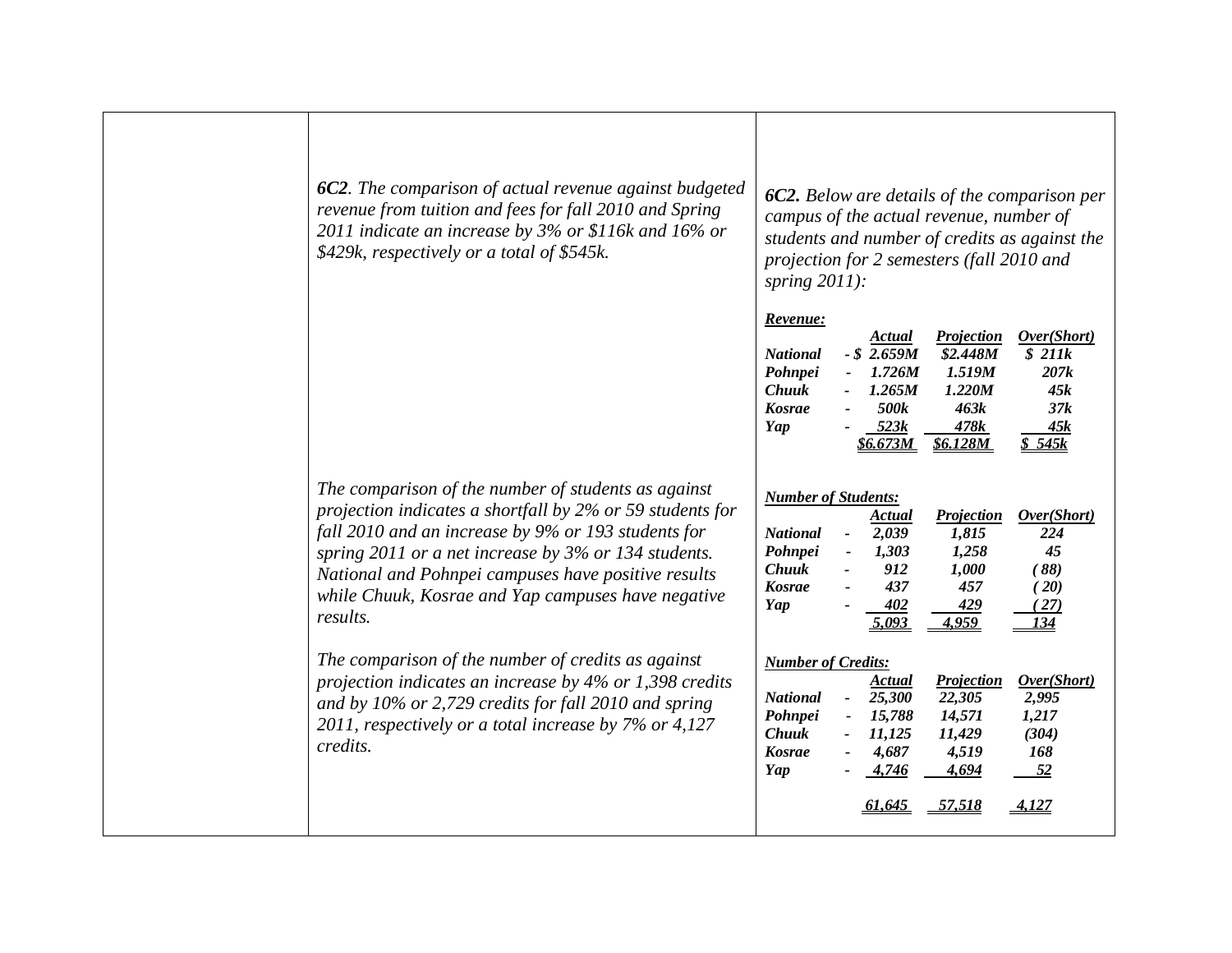| <b>6C3.</b> The gross receivable from students showed a<br>reduction by \$1.736 Million or by 28%, from \$6.131<br>Million as of September 30, 2010 to \$4.394 Million as of<br>December 31, 2010.<br>The reduction is from the receipt of scholarship awards<br>for students from PELL grant. | <b>6C3.</b> The breakdown of receivables per<br>campus as of September 2010 and<br>December 2010 are as follows:<br><b>Sept 2010</b><br><b>Dec</b> 2010<br>Inc(Dec)<br>$-$ \$ 2.021M<br>\$1.528M<br>\$(492k)<br><b>National</b><br>Pohnpei<br>1.507M<br>981M<br>526k)<br><b>Chuuk</b><br>1.322M<br>345k<br>1.667M<br>518k<br>387k<br>131k<br><b>Kosrae</b><br>Yap<br>418k<br>242k<br>176k<br><u>\$6.131M</u><br><u>\$4.394M</u><br>(\$1.736M) |
|------------------------------------------------------------------------------------------------------------------------------------------------------------------------------------------------------------------------------------------------------------------------------------------------|-----------------------------------------------------------------------------------------------------------------------------------------------------------------------------------------------------------------------------------------------------------------------------------------------------------------------------------------------------------------------------------------------------------------------------------------------|
|                                                                                                                                                                                                                                                                                                | The breakdown per semester are as follows:<br>Dec 2010<br>Inc(Dec)<br><b>Sept 2010</b><br>$-$ \$1.920M<br>367M<br>Fall 10<br>\$<br>$$$ (1.553M)<br>209k<br>96k<br>113k)<br>Summer 10 -<br>258k<br>Spring 10<br>285k<br>27k<br>$\blacksquare$<br><b>Prior Sem -</b><br>3.717M<br>3.673M<br>44k)<br>6.131M<br>S 4.395M<br>736M.                                                                                                                 |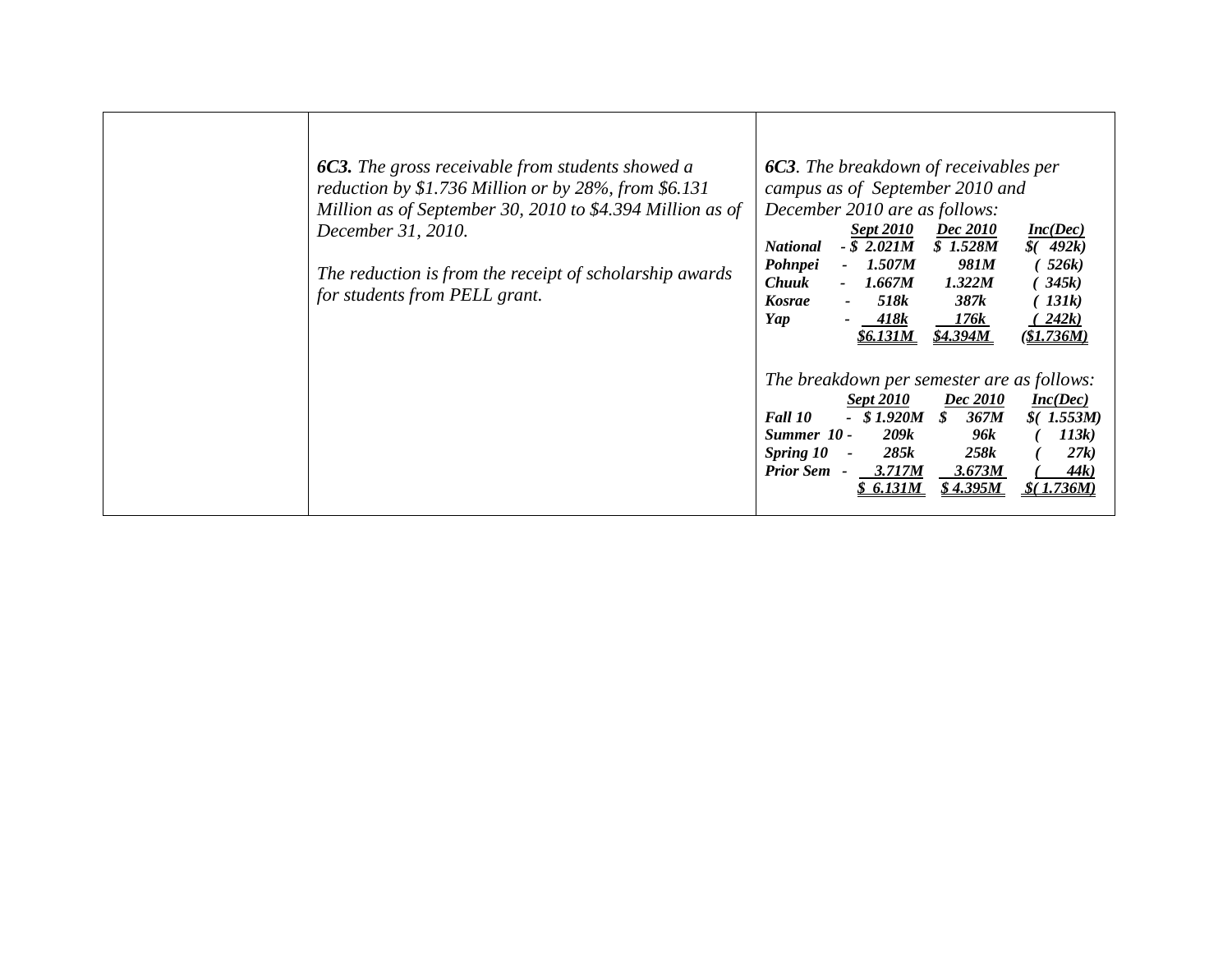| 6D: Develop and implement                                 | [PRESIDENT'S OFFICE] IP signed on April 6, 2011 the lay-                                                                                   |                                          |
|-----------------------------------------------------------|--------------------------------------------------------------------------------------------------------------------------------------------|------------------------------------------|
| college sustainability plans                              | off letters to all 17 full time employees as a result of the job audit                                                                     |                                          |
| that will lead to the careful                             | and streamlining process. Additional 7 letters were signed and                                                                             |                                          |
| stewardship of natural and                                | forwarded to special contract employees informing them that their                                                                          |                                          |
| man-made resources, saving                                | contract will not be extended beyond the expiration date on or before                                                                      |                                          |
| of revenue, and enhancement<br>of the college experience; | September 30, 2011.                                                                                                                        |                                          |
| serves as a model for the                                 |                                                                                                                                            |                                          |
| nation                                                    |                                                                                                                                            |                                          |
|                                                           | [CHUUK CAMPUS] IP signed on April 6, 2011 the lay-off                                                                                      |                                          |
|                                                           | letters to all 17 full time employees as a result of the job audit and                                                                     |                                          |
|                                                           | streamlining process. Additional 7 letters were signed and forwarded                                                                       |                                          |
|                                                           | to special contract employees informing them that their contract will<br>not be extended beyond the expiration date on or before September |                                          |
|                                                           | 30, 2011.                                                                                                                                  |                                          |
|                                                           | (Chuuk Campus Internal Stakeholder Management): Campus                                                                                     |                                          |
|                                                           | Director and HR specialists met with four employees and their                                                                              |                                          |
|                                                           | immediate supervisors who were targeted for to lay off as a result of                                                                      |                                          |
|                                                           | the streamlining efforts by the college. We continue to work with the                                                                      |                                          |
|                                                           | employees to apply for vacancies if they choose to remain with the                                                                         |                                          |
|                                                           | college.                                                                                                                                   |                                          |
|                                                           |                                                                                                                                            |                                          |
|                                                           | [VPAS] The plan is to prepare ourselves for the second                                                                                     | [VPAS] The project from Japan for        |
|                                                           | phase of the EU funding which will be the EDF10 which                                                                                      | Introduction of Clean Energy by Solar    |
|                                                           | will include COM-FSM portion of the renewable energy                                                                                       | Electricity Generation has been endorsed |
|                                                           | fund for trainings and curriculum development in this                                                                                      |                                          |
|                                                           | area. No word received as to the commitment of fund for                                                                                    | by FSM for COM-FSM to be the recipient.  |
|                                                           |                                                                                                                                            | The college has signed the MOU with the  |
|                                                           | this funding year. We are waiting for the FSM to give us                                                                                   | National Government, Japan               |
|                                                           | the green light. This is still being worked on and awaiting                                                                                | Government, and Pohnpei PUC to go        |
|                                                           | help.                                                                                                                                      | ahead with the project.                  |
|                                                           | Met with each director from the department of                                                                                              |                                          |
|                                                           | administrative services to discuss the 2012 budget.                                                                                        | The college met with the FSM and         |
|                                                           | It is challenging to continue to cut the budget                                                                                            |                                          |
|                                                           | when the system is still set up as status quo.                                                                                             | the Japanese counterpart and             |
|                                                           |                                                                                                                                            | discuss construction timelines.          |
|                                                           | Quality services will be comprised due to the                                                                                              | The new timeline for construction        |
|                                                           | expansion in every areas.                                                                                                                  | of this project is beginning of next     |
|                                                           | Recommend that the Board of Regent pursue the fund                                                                                         |                                          |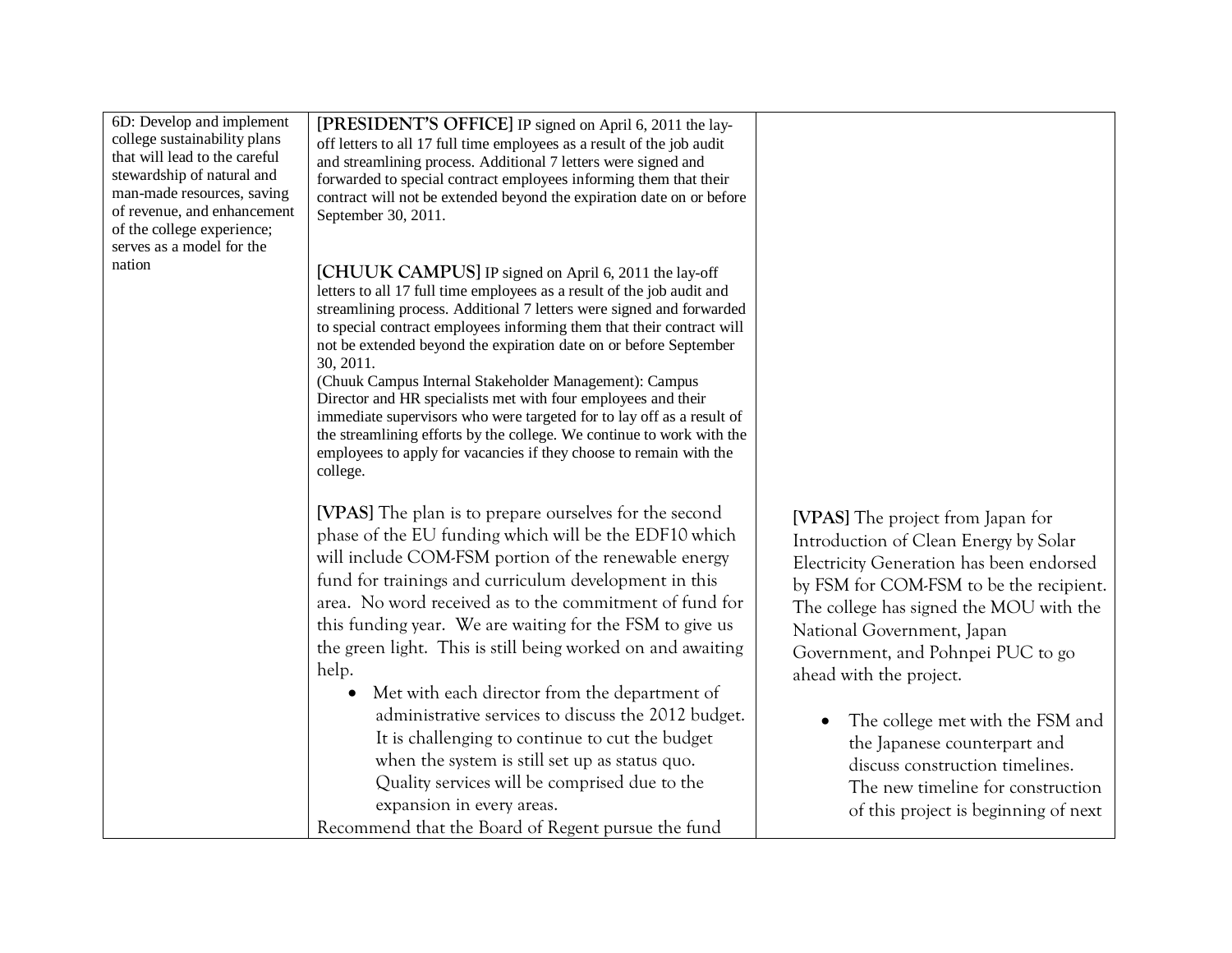|                                                            | being collected from the Captive Insurance Scheme to<br>supplement funding for operation of the college. It will<br>help sustain the college in the long run.<br>[VPSS] as Interim President signed on April 6, 2011 the lay-off                                                                                                                              |          |                                                                                                                                                                                                                                                                   | year. It will take approximately 5<br>months to complete the<br>construction.<br>The college need to plan the next phase of the<br>project and that is to avail funding to<br>purchase batteries to make it available to |    |           |    |                                                                                                                                                                                                                                                                                                                                                                                                                                                                              |  |  |  |
|------------------------------------------------------------|---------------------------------------------------------------------------------------------------------------------------------------------------------------------------------------------------------------------------------------------------------------------------------------------------------------------------------------------------------------|----------|-------------------------------------------------------------------------------------------------------------------------------------------------------------------------------------------------------------------------------------------------------------------|--------------------------------------------------------------------------------------------------------------------------------------------------------------------------------------------------------------------------|----|-----------|----|------------------------------------------------------------------------------------------------------------------------------------------------------------------------------------------------------------------------------------------------------------------------------------------------------------------------------------------------------------------------------------------------------------------------------------------------------------------------------|--|--|--|
|                                                            | letters to all 17 full time employees as a result of the job audit and<br>streamlining process. Additional 7 letters were signed and forwarded<br>to special contract employees informing them that their contract will<br>not be extended beyond the expiration date on or before September<br>30, 2011.<br><b>January-March 2011 Power Consumption (Kw)</b> |          |                                                                                                                                                                                                                                                                   |                                                                                                                                                                                                                          |    |           |    | power other buildings so when the island<br>power is off, we can use the backup batteries.<br>The capabilities of the backup is at the level of<br>140 kilowatt.                                                                                                                                                                                                                                                                                                             |  |  |  |
|                                                            | <b>Total</b>                                                                                                                                                                                                                                                                                                                                                  | $\bf CC$ | <b>FMI</b><br>34,320<br>Fresh water = $532,830$ gals = \$2,373.27                                                                                                                                                                                                 | KC                                                                                                                                                                                                                       | PC | <b>NC</b> | YC |                                                                                                                                                                                                                                                                                                                                                                                                                                                                              |  |  |  |
| 6E: Managing and<br>administration of fiscal<br>resources. | [VPAS] 6E1. The conduct of financial and single audit of                                                                                                                                                                                                                                                                                                      |          | the college's financial statements by Deloitte and Touche<br>as of September 30, 2010 is ongoing.                                                                                                                                                                 |                                                                                                                                                                                                                          |    |           |    | [VPAS] 6E1. The audit is expected to be completed<br>on time on or before the June 30, 2011.                                                                                                                                                                                                                                                                                                                                                                                 |  |  |  |
| 6G: College meets annual<br>endowment targets.             | from September 2010 to December 2010. Accordingly,                                                                                                                                                                                                                                                                                                            |          | [VPAS] 6G1. The market value of Endowment Fund<br>reflected a gain by 8% or \$263k for the last three months,<br>the market value of endowment fund has increased from<br>\$3.100 Million as of September 30, 2010 to \$3.363<br>Million as of December 30, 2010. |                                                                                                                                                                                                                          |    |           |    | [VPAS] 6G1. Below are the details of asset<br>allocations as of December 31, 2010:<br>Mkt Value<br>Percent<br>Met West (LC Value)<br>$-$ \$ 831 $k$<br>25%<br>Renaissance (LC Growth) -<br>449k<br>13%<br>Atlantic (S/M Cap Growth) -<br>309k<br>9%<br>SEIX (Fixed Income)<br>797k<br>24%<br>Brandes (Mature market) -<br>19%<br>636k<br>Emerging markets<br>341k<br>10%<br>\$3.363M<br>100%<br>The above asset allocations are in accordance with the<br>investment policy. |  |  |  |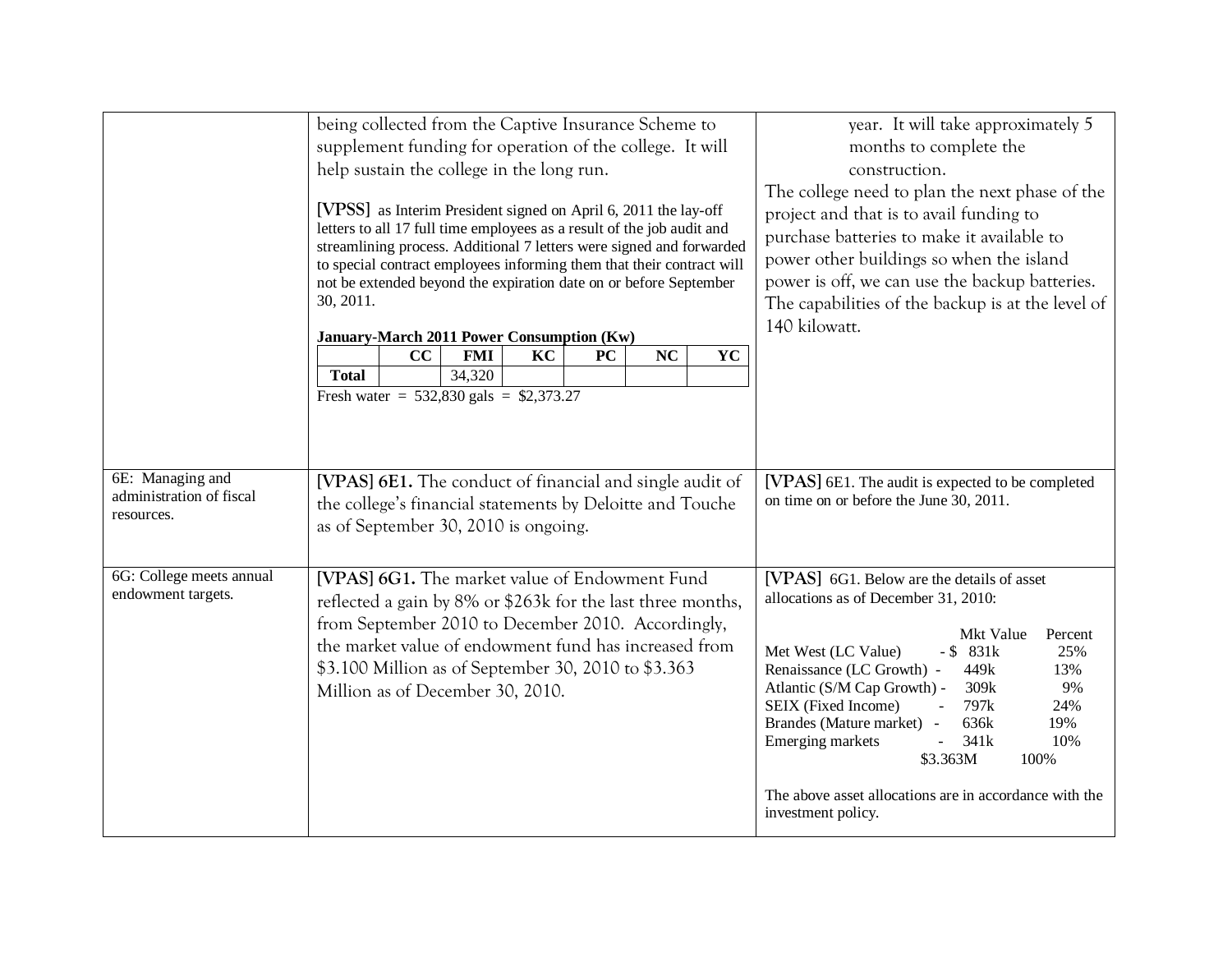| 6G2. Fund raising receipt for the first quarter of 2011 is<br>\$9k. Compared with the target of \$25k per quarter or | 6G2. Below is the breakdown of the fund raising<br>receipts for the first quarter of 2011:<br>National campus  | Amount<br>$-$ \$2,510                                                                                        | Percent<br>25%                         |
|----------------------------------------------------------------------------------------------------------------------|----------------------------------------------------------------------------------------------------------------|--------------------------------------------------------------------------------------------------------------|----------------------------------------|
| \$100k for one year, the total fund raising receipt is short<br>by \$15k or 60% for first quarter.                   | Pohnpei campus<br>Chuuk campus<br>Kosrae campus<br>Yap campus<br>Interest/others<br>Employees cont.<br>\$9,978 | 1,488<br>$\sim$<br>$\overline{\phantom{a}}$<br>1,260<br>3,000<br>$\sim$ 10 $\,$<br>141<br>$\sim$<br>$-1,580$ | 15%<br>13%<br>30%<br>1%<br>16%<br>100% |

**Strategic goal 7:** Build a partnering and service network for community, workforce and economic development

| <b>Objectives</b>                                                  | <b>Accomplishments</b>                                                                                                                                                                                                                                                                                                                                                                                                                                                                                                                                                                                                                                                                                                                                                                                       | <b>Comments/additional detail</b>                                                                                                                     |  |  |
|--------------------------------------------------------------------|--------------------------------------------------------------------------------------------------------------------------------------------------------------------------------------------------------------------------------------------------------------------------------------------------------------------------------------------------------------------------------------------------------------------------------------------------------------------------------------------------------------------------------------------------------------------------------------------------------------------------------------------------------------------------------------------------------------------------------------------------------------------------------------------------------------|-------------------------------------------------------------------------------------------------------------------------------------------------------|--|--|
| 7A: Increase involvement of<br>the community in college<br>affairs | [CHUUK CAMPUS] (Chuuk Campus Internal Stakeholder<br>Management): An agreement is in the work for the state -- owned<br>credit union board of directors to utilize the campus in their regular<br>monthly meeting in exchange for contributions to the college<br>endowment fund.                                                                                                                                                                                                                                                                                                                                                                                                                                                                                                                            | [KOSRAE CAMPUS DIRECTOR OFFICE]<br>The GEAR UP 2011 Competition has been announced.<br>There are ten alternates included in the submission to<br>DOE. |  |  |
|                                                                    | [KOSRAE CAMPUS DIRECTOR OFFICE] Retreat<br><b>Problem Statement #1]</b><br>Invited three key staff of Kosrae Department of Education and<br>one National DOE representative to a meeting to initially<br>discuss and agree upon a partnership to bridge the academic gap<br>at middle grades, high school, and college. The partnership<br>agreed to pursue GEARUP grant fund in 2011.<br>Upward Bound made its annual college visit by bringing junior<br>classmen to the National Campus.<br>Upward Bound is ready to receive incoming sophomores.<br>Twenty-five students were selected to enter UB sophomore; the<br>list has been forwarded to the Department of Education.<br>[POHNPEI CAMPUS] Parents of all UB seniors attended a<br>Parents Financial Literacy Workshop on March 25, 2011 at PSBDC. |                                                                                                                                                       |  |  |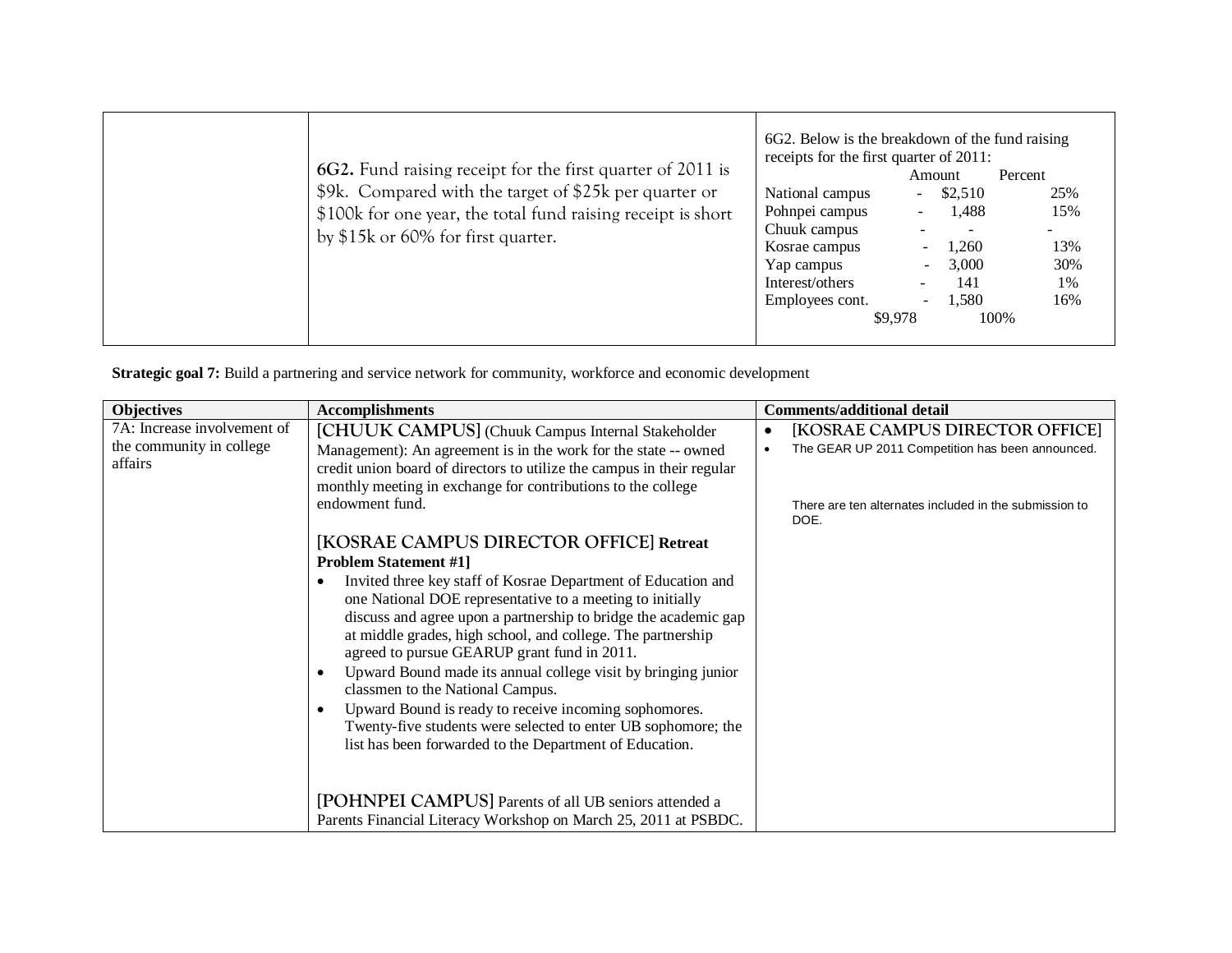| The purpose of the workshop was mainly to educate parents and<br>their children the available resources we have within our own | [POHNPEI CAMPUS] Invited guest speakers<br>were FSM Scholarship coordinator, Mr. Wayne                |
|--------------------------------------------------------------------------------------------------------------------------------|-------------------------------------------------------------------------------------------------------|
| country to financially assist the students. The turn-out was 31                                                                |                                                                                                       |
| parents along with 31 UB seniors.                                                                                              | Mendiola, Pohnpei State Scholarship Coordinator, Mr.<br>Mitaro Simina, COM FSM Pohnpei Campus Student |
| AHEC Health Camp concluded its 120 hours of program with a                                                                     |                                                                                                       |
| certificate ceremony on Saturday, April 2, 2011. Twenty five                                                                   | Services Specialist II, Mrs. Yoneko Kanichy, and                                                      |
| high school juniors from PICS attended after school                                                                            | National Campus Admission and Records Director                                                        |
| classes/training from 4:30 to 7:30 p.m. from Monday through                                                                    | Mr. Joey Oducado.                                                                                     |
| Thursday and all day Saturday. The program was considered a                                                                    |                                                                                                       |
| success since it meets the purpose of the program of                                                                           |                                                                                                       |
| introducing healthcare field careers to high school students.                                                                  |                                                                                                       |
| PCTI signed MOA with Pohnpei State Government to provide<br>$\bullet$                                                          |                                                                                                       |
| computer applications training to 54 employees of Pohnpei                                                                      |                                                                                                       |
| State Government. The trainees were divided into three groups.                                                                 |                                                                                                       |
| The first group of 22 participants started training on March                                                                   |                                                                                                       |
| $21st$ . The second group will begin on April 22, and the third in                                                             |                                                                                                       |
| May.                                                                                                                           |                                                                                                       |
| Arboriculture training of 22 participants and training of 6 tree                                                               |                                                                                                       |
| cutting participants will be held in May 2011.                                                                                 |                                                                                                       |
| The Pohnpei Campus Director, Penny Weilbacher and<br>$\bullet$                                                                 |                                                                                                       |
| Morehna Rettin-Santos attended the GEAR UP Capacity                                                                            |                                                                                                       |
| Building Workshop in Orlando, Florida. They met with the                                                                       |                                                                                                       |
| Program Officer, Francesca Paris-Albertson who gave them                                                                       |                                                                                                       |
| guidance and information about the GEAR UP Project. Upon                                                                       |                                                                                                       |
| returning from their trip, they provided first-hand information                                                                |                                                                                                       |
| about the GEAR UP program to the stakeholders and partners.                                                                    |                                                                                                       |
| Several meetings with DOE and key staff members were held                                                                      |                                                                                                       |
| at the DOE to revisit their partnership commitments and                                                                        |                                                                                                       |
| support of the GEAR UP Project. The outcomes of both                                                                           |                                                                                                       |
| meetings were successful and ended on a positive note.                                                                         |                                                                                                       |
| During the month of March, the Acting Director facilitated                                                                     |                                                                                                       |
| several meetings with the target schools' teachers and parents                                                                 |                                                                                                       |
| to provide information about the GEAR UP program and its                                                                       |                                                                                                       |
| goals and objectives. At these meetings, a total of 216 parents                                                                |                                                                                                       |
| were provided with GEAR UP information and completed                                                                           |                                                                                                       |
| surveys.                                                                                                                       |                                                                                                       |
| PSBDC submitted 1 <sup>st</sup> Quarter Report to Governor's office                                                            |                                                                                                       |
| PSBDC Coordinator attended and gave a promotional                                                                              |                                                                                                       |
| presentation of PSBDC to members of Pohnpei Farmers                                                                            |                                                                                                       |
| Association.                                                                                                                   |                                                                                                       |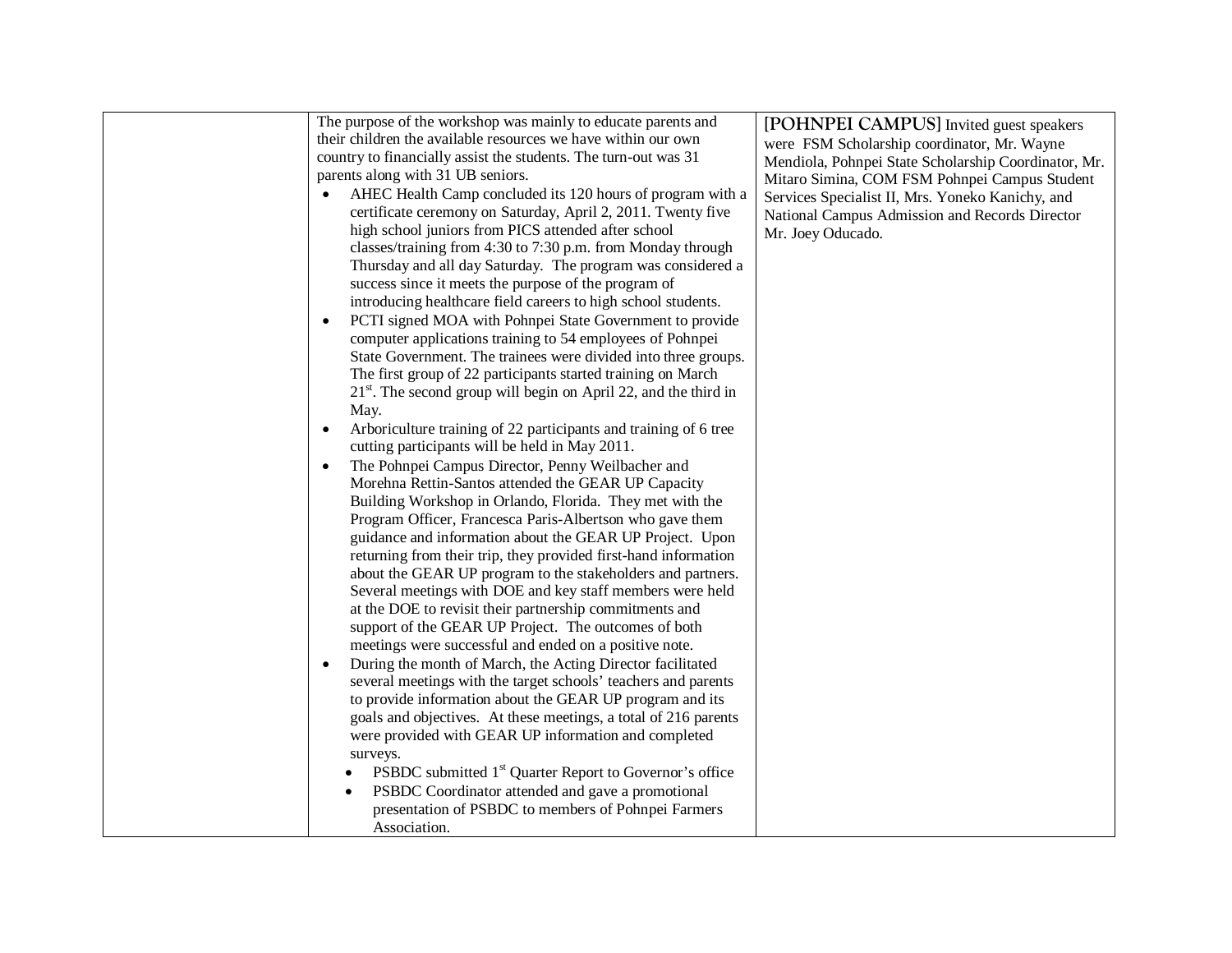| PSBDC Coordinator met with ADV Visiting Team<br>$\bullet$<br>regarding private sector training<br>PSBDC Coordinator attended Pohnpei Visitor's Bureau<br>$\bullet$<br>PSBDC Coordinator attended legislative hearing on foreign<br>investment legislation as advisor to Pohnpei Chamber of<br>Commerce<br>PSBDC Coordinator attended community meeting in<br>Lohpah Madolenihmw and promoted the Household<br>Integrated Farm project<br>PSBDC Coordinator met with FSM Secretary of Resources<br>$\bullet$<br>and Development to seek support for the Household<br>Integrated Farm through FAO assistance<br>PSBDC Coordinator attended the Planning Committee<br>meeting on World Park Project at old Governor's<br>Conference Room                                                                                                                                                                                              |                                                                                                                          |
|------------------------------------------------------------------------------------------------------------------------------------------------------------------------------------------------------------------------------------------------------------------------------------------------------------------------------------------------------------------------------------------------------------------------------------------------------------------------------------------------------------------------------------------------------------------------------------------------------------------------------------------------------------------------------------------------------------------------------------------------------------------------------------------------------------------------------------------------------------------------------------------------------------------------------------|--------------------------------------------------------------------------------------------------------------------------|
| [VPAS] Still serve on the Banking and Insurance Board.<br>Attended several meetings from the insurance side<br>pertaining to Captive Insurance scheme with major<br>Japanese companies pursuing using FSM as their home<br>base.<br>[VPAS] Justify the budget for both Banking and the<br>Insurance Board along with the commissioners.<br>[VPSS] Partnership with 33 off-campus employers under the SEG<br>work-study program.<br>[VPIA] National<br>10 Japanese medical students visit Pohnpei communities as part of<br>learning exchange with our Public Health Students to learn about<br>health services in rural communities.<br>Marine Science students visit Tokyo Marine University's research<br>ship Umi Taka while in port on Pohnpei<br>4 students and Director of Voc/Continuing Education participate in<br>workshop on Guam for Island Sustainability<br>LRC/MITC staff, Karleen Manuel was requested by the PREL | [VPSS] A total of students 94 are employed off-<br>campus with the government agencies as per their field<br>of studies. |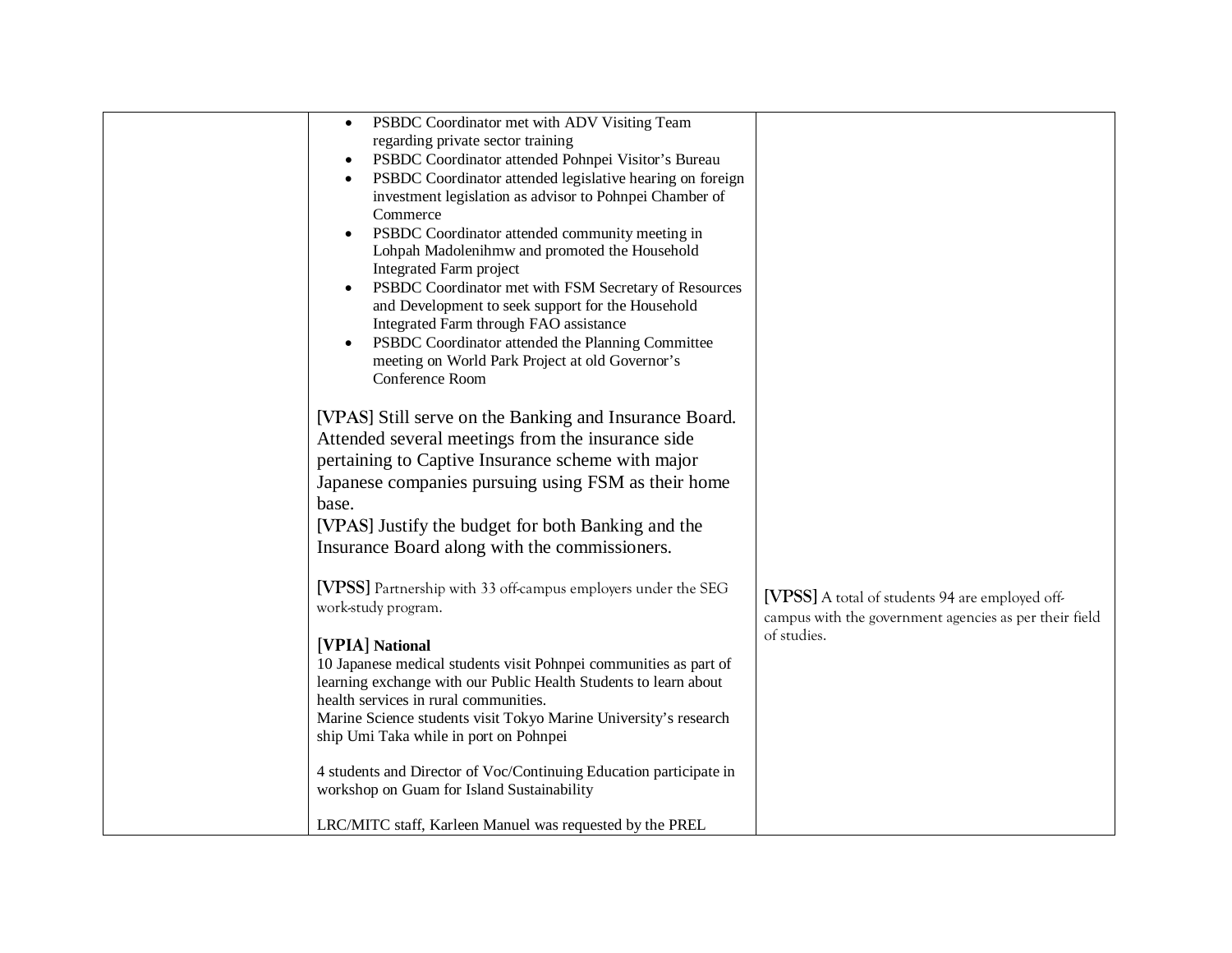|                                                     | Director Jane Barnwell to do a presentation in Digitization of<br>Pacific Materials in Majuro Marshall Islands last January 12-17,<br>2011.<br>COM-FSM LRC hosts Pacific Library Leadership Workshop for<br>school and public library staff on Pohnpei.<br>Social Science Professor Haglelgam serving as president of new<br>Micronesia- China Friendship Association<br>Meeting with PREL new CEO, Sharon Nelson Barber sets action<br>steps to increase communication and collaboration in teacher<br>training efforts.<br>[Retreat Problem Statement #1]                                                                                                                                                                                                                                                                                                                                                                                                                                                                                                                                            |                                             |
|-----------------------------------------------------|--------------------------------------------------------------------------------------------------------------------------------------------------------------------------------------------------------------------------------------------------------------------------------------------------------------------------------------------------------------------------------------------------------------------------------------------------------------------------------------------------------------------------------------------------------------------------------------------------------------------------------------------------------------------------------------------------------------------------------------------------------------------------------------------------------------------------------------------------------------------------------------------------------------------------------------------------------------------------------------------------------------------------------------------------------------------------------------------------------|---------------------------------------------|
| 7B: Enhance and promote<br>employment opportunities | [POHNPEI CAMPUS] To promote and enhance<br>$\bullet$<br>employment opportunities, the selection committees for the<br>GEAR UP Project had successfully completed their screening<br>& selection of key positions for the Project Director, Education<br>Specialist, Counselor, and Administrative Specialist.<br>To address the delay in personnel and delay in getting the grant<br>moving forward with its activities, Morehna Rettin-Santos,<br>former Student Support Services Program Director was hired on<br>a part-time basis as the GEAR UP Acting Director on February<br>21, 2011.<br>PSBDC received and booked 37 clients for business planning<br>and loan packaging. Of the 37, 13 loan applications have been<br>completed and exit conference held with clients before<br>submission of packages to SBGFC; 24 are being set up for<br>appointments with Coordinator to finalize business plan;<br>PSBDC conducted business consultation meetings with 12<br>٠<br>clients<br>PSBDC developed a Household Integrated Farm Project<br>Proposal for Woman of the Household and High School | [POHNPEI CAMPUS]<br>16 participants present |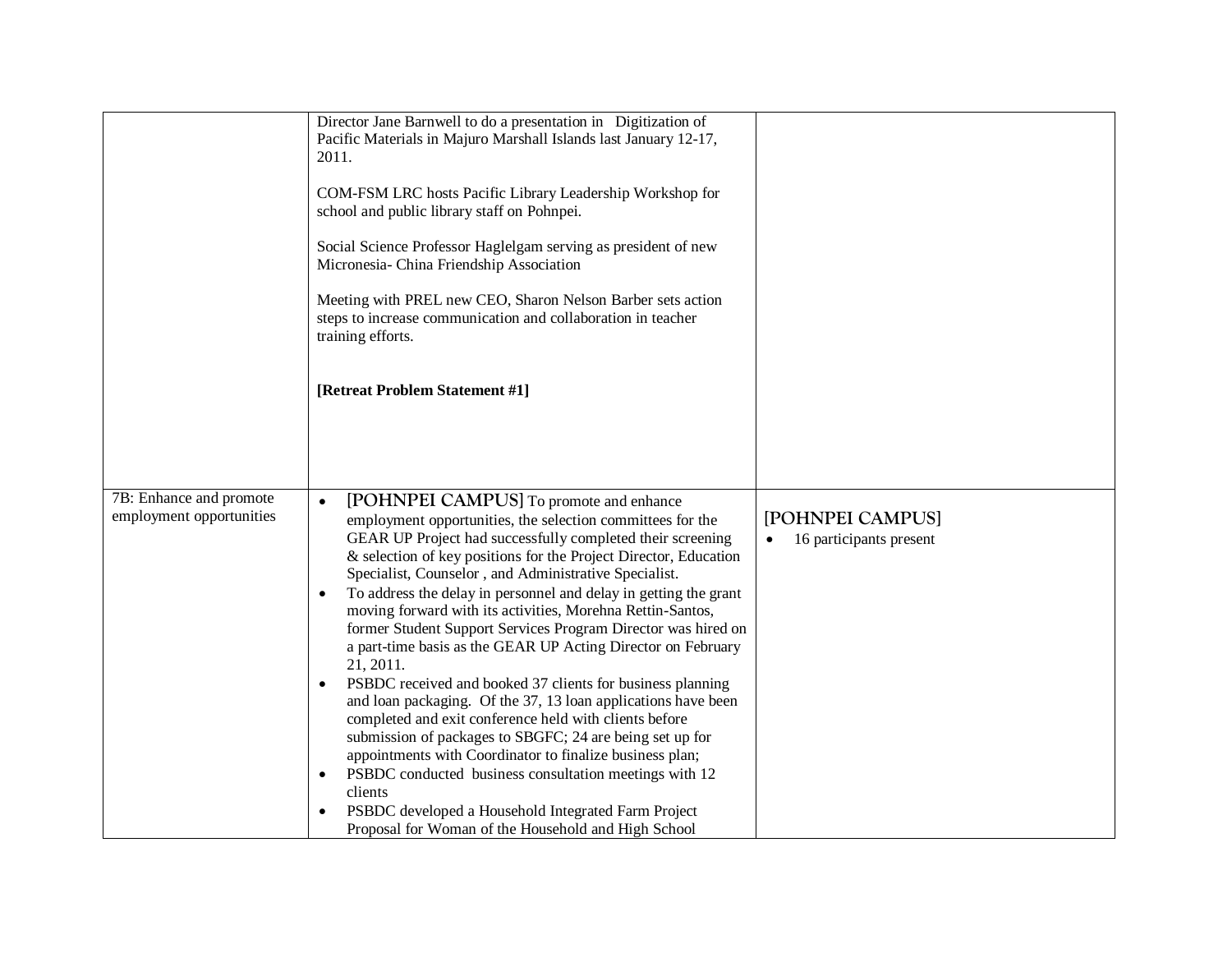|                                                                                                                                   | dropouts.<br>PSBDC Coordinator held consultation meeting with Mayor of<br>Pingelap on potential business opportunities on Pingelap atoll.<br>PSBDC Coordinator conducted a workshop/meeting with a group of<br>women for the Household Integrated Farming. This workshop was<br>accompanied by Cheryl Burkendine from Rural Development; CES<br>specialists; and Kiped Albert who is familiar with the chicken layer<br>project                                                                                                                                                                                                                                                                                                                                                                                                                                                                                                                                                                                                                                        |  |
|-----------------------------------------------------------------------------------------------------------------------------------|------------------------------------------------------------------------------------------------------------------------------------------------------------------------------------------------------------------------------------------------------------------------------------------------------------------------------------------------------------------------------------------------------------------------------------------------------------------------------------------------------------------------------------------------------------------------------------------------------------------------------------------------------------------------------------------------------------------------------------------------------------------------------------------------------------------------------------------------------------------------------------------------------------------------------------------------------------------------------------------------------------------------------------------------------------------------|--|
|                                                                                                                                   | [YAP CAMPUS] - job announcements are announced on radio<br>and posted in town                                                                                                                                                                                                                                                                                                                                                                                                                                                                                                                                                                                                                                                                                                                                                                                                                                                                                                                                                                                          |  |
|                                                                                                                                   | [VPIA] Chuuk AHEC and CTOP meeting with community groups<br>to promote career-training opportunities with the college.                                                                                                                                                                                                                                                                                                                                                                                                                                                                                                                                                                                                                                                                                                                                                                                                                                                                                                                                                 |  |
| 7C: Develop new and<br>enhance existing programs to<br>meet the changing<br>educational and workforce<br>needs of our communities | [PRESIDENT'S OFFICE] IP signed a Communication and<br>$\bullet$<br>Cooperation Memorandum between COM-FSM and Zhejiang<br>Ocean University, People's Republic of China. The items<br>included recruit and enroll up to 10 students from the FSM to<br>enroll at Zhejiang Ocean University as undergraduate or<br>graduate students in one of the program majors offered by<br>ZOU. The student's tuition, room and board will be provided by<br>ZOU. Conduct faculty exchange that will include faculty to<br>study for a master's degree or postdoctoral studies at ZOU and<br>to jointly establishing and hosting a China-FSM marine science<br>workshop. Indentify areas of collaborating in research and<br>jointly conduct research in areas of mutually agreed upon by<br>both institutions as beneficial.<br>A dinner was hosted by the COM-FSM team that included VPIA<br>Jean Thoulag, Director Grilly Jack, Chinese Instructor and his<br>students, selected faculty members, and the PRC Charge's Affairs<br>from the PRC Embassy in honor of the ZOU team. |  |
|                                                                                                                                   | [CHUUK CAMPUS] IP signed a Communication and<br>$\bullet$<br>Cooperation Memorandum between COM-FSM and Zhejiang<br>Ocean University, People's Republic of China. The items<br>included recruit and enroll up to 10 students from the FSM to<br>enroll at Zhejiang Ocean University as undergraduate or<br>graduate students in one of the program majors offered by<br>ZOU. The student's tuition, room and board will be provided by                                                                                                                                                                                                                                                                                                                                                                                                                                                                                                                                                                                                                                 |  |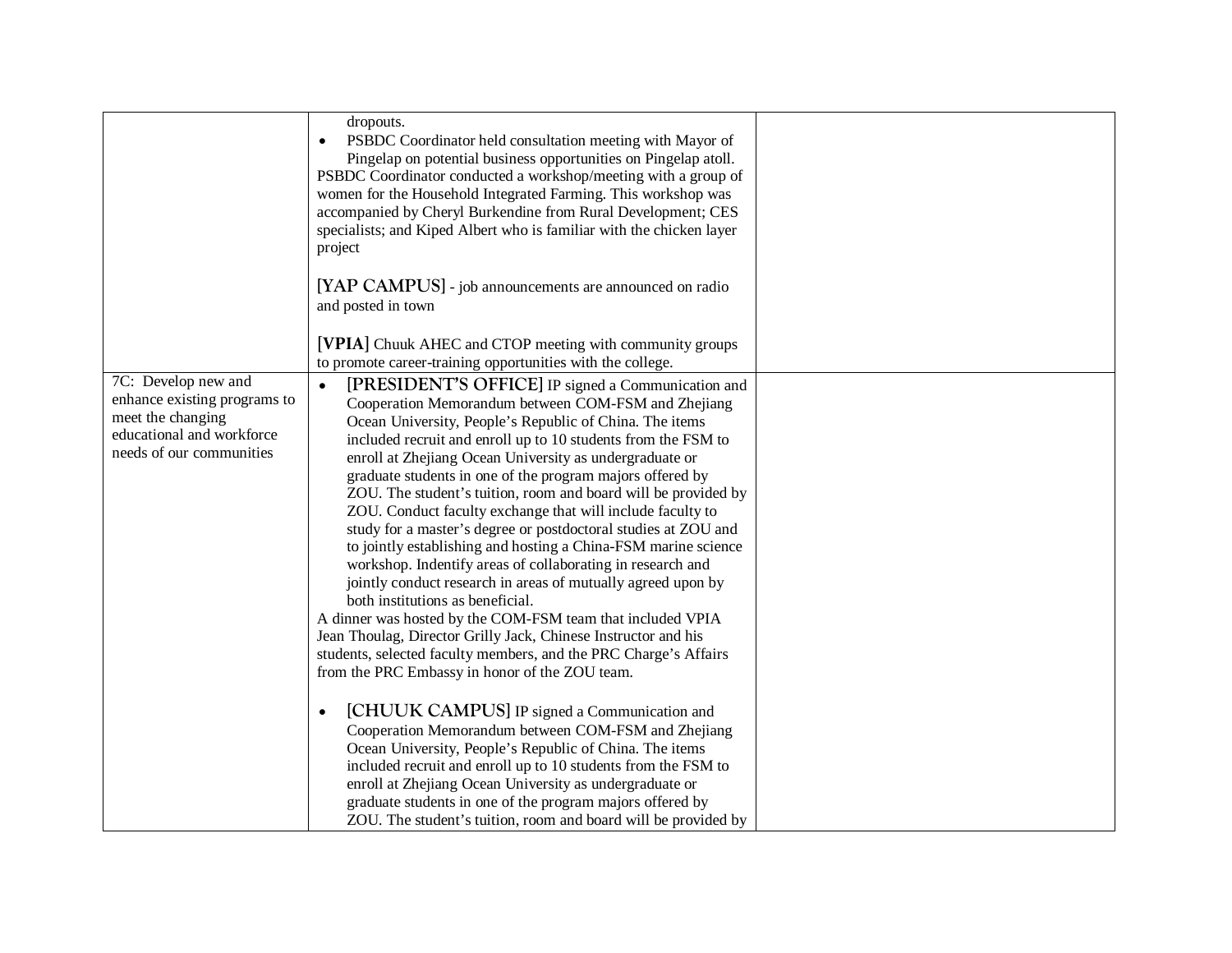| ZOU. Conduct faculty exchange that will include faculty to<br>study for a master's degree or postdoctoral studies at ZOU and<br>to jointly establishing and hosting a China-FSM marine science<br>workshop. Indentify areas of collaborating in research and<br>jointly conduct research in areas of mutually agreed upon by<br>both institutions as beneficial.<br>A dinner was hosted by the COM-FSM team that included VPIA<br>Jean Thoulag, Director Grilly Jack, Chinese Instructor and his<br>students, selected faculty members, and the PRC Charge's Affairs<br>from the PRC Embassy in honor of the ZOU team.                                                                                                                                                                                                                                                |                                                                                                                                                                                                                                                                                                                                                                                                                                                                                                                                                                                                                                                                                   |
|-----------------------------------------------------------------------------------------------------------------------------------------------------------------------------------------------------------------------------------------------------------------------------------------------------------------------------------------------------------------------------------------------------------------------------------------------------------------------------------------------------------------------------------------------------------------------------------------------------------------------------------------------------------------------------------------------------------------------------------------------------------------------------------------------------------------------------------------------------------------------|-----------------------------------------------------------------------------------------------------------------------------------------------------------------------------------------------------------------------------------------------------------------------------------------------------------------------------------------------------------------------------------------------------------------------------------------------------------------------------------------------------------------------------------------------------------------------------------------------------------------------------------------------------------------------------------|
| [FMI YAP CAMPUS] Submitted to the Curriculum<br><b>Committee a Short Course on Basic Shipboard Security</b><br>Familiarization which is in line with the intent of the<br><b>International Ship and Port Facility Security Code</b>                                                                                                                                                                                                                                                                                                                                                                                                                                                                                                                                                                                                                                   |                                                                                                                                                                                                                                                                                                                                                                                                                                                                                                                                                                                                                                                                                   |
| [KOSRAE CAMPUS DIRECTOR OFFICE]<br>A Memorandum of Agreement was forwarded to the President,<br>VPAS, and Director of Maintenance & Facilities regarding a<br>zero-dollar lease agreement on a four-classroom building to<br>house vocational education and technical training.                                                                                                                                                                                                                                                                                                                                                                                                                                                                                                                                                                                       | [KOSRAE CAMPUS DIRECTOR OFFICE]<br>As of this writing, Kosrae State is still waiting for<br>comments from the college.                                                                                                                                                                                                                                                                                                                                                                                                                                                                                                                                                            |
| [POHNPEI CAMPUS] Upward Bound Program:<br>Tutorial services on all sites are now in operation but geared<br>toward the prep for the COMET. All the lower grades are<br>following their normal tutorial schedule except for the seniors<br>Number of 31 UB seniors took the COMET from January 31 to<br>$\bullet$<br>February 8, 2011 from each target school.<br>Report Cards from three target schools (PICS, MHS, & NMHS)<br>$\bullet$<br>were collected in February.<br>UB midterm was held on February 5, 2011.<br>$\bullet$<br>On February 12, 2011, the UB staff and students celebrated the<br>TRIO day at Lidakika . The students were divided into four<br>groups/teams and they did canoe race $\&$ swimming competition.<br>On Saturday, Feb. 19, 2011 the TRIO celebration continued with<br>educational activities. Four guest UB alumni were invited as | [POHNPEI CAMPUS]<br>Report cards from NMHS participants were<br>collected on February 7, 2011<br>Guest speakers were as follows: Shanty Sigrah<br>$\bullet$<br>from UB Kosrae graduated from Chaminade<br>University in Hawaii with a Master's Degree in<br>Criminal Justice Administration, The other three<br>from UB Pohnpei were as follows: Ms.Delphin<br>Abraham graduated from Fiji with a Bachelor's<br>degree in Public Health &, Ms. Chayleen<br>Chaieda graduated with a Bachelor's degree in<br>Pharmacy. The last one, Sylvia Elias, is currently<br>attending COM-FSM National Campus and will<br>be graduated this Spring Semester 2011 in<br>Micronesian Studies. |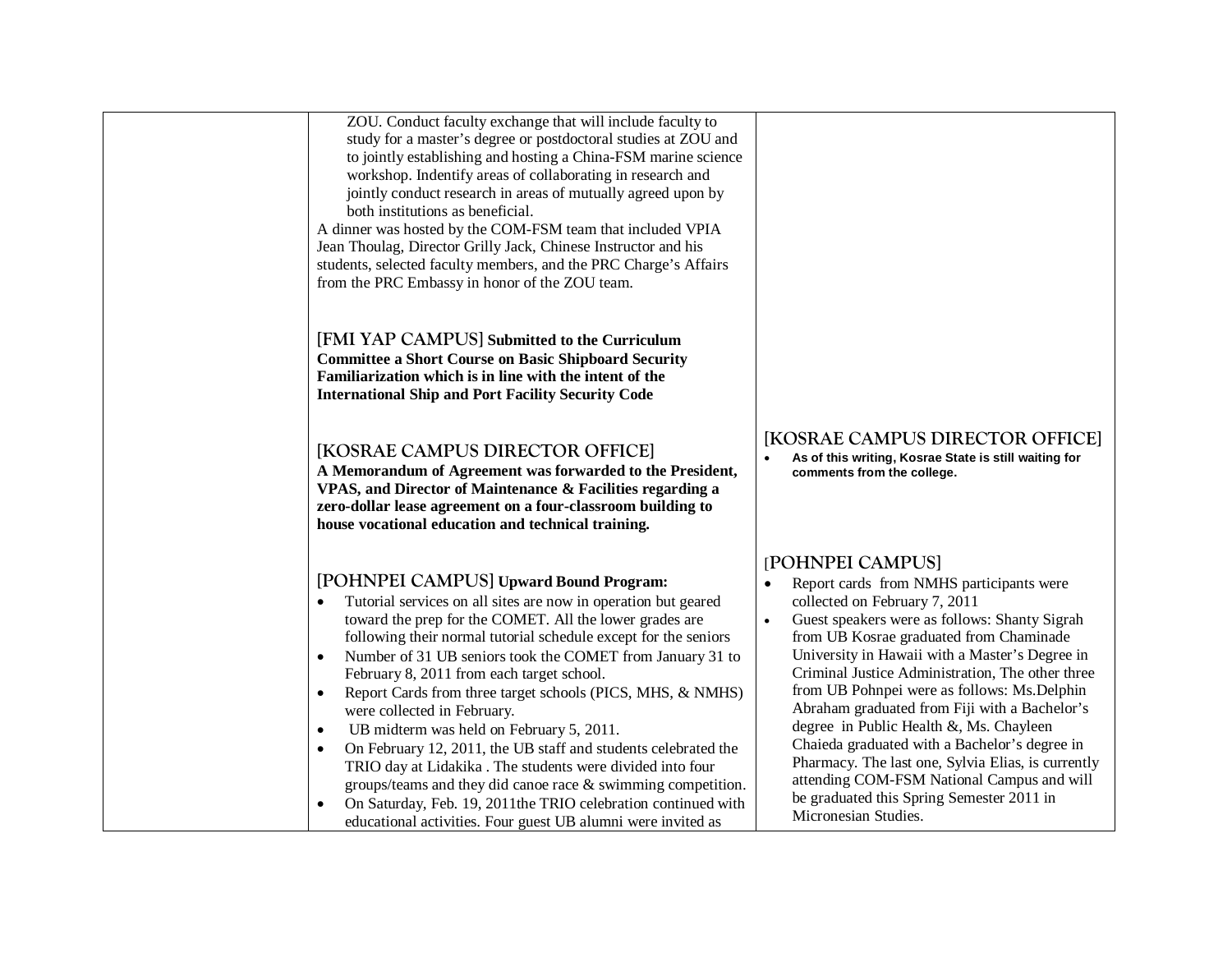| guest speakers for the day celebration which finally ended up<br>with a quiz bowl.<br>Trio Program sisters from Yap and Kosrae had their annual<br>$\bullet$<br>college Visit from March 26 - April 5, 2011. Trio Programs in<br>Pohnpei helped with the coordination of their visit with National<br>Government and their leaders, State Government and their<br>leaders, MIC Sem, Dr. Isaac's clinic. They also had a chance to<br>witness the Pohnpei cultural day celebration. | UB & ETSP hosted dinner for them in the Gym<br>on the night of March 31, 2011 on behalf of the<br>Pohnpei Campus Family. |
|------------------------------------------------------------------------------------------------------------------------------------------------------------------------------------------------------------------------------------------------------------------------------------------------------------------------------------------------------------------------------------------------------------------------------------------------------------------------------------|--------------------------------------------------------------------------------------------------------------------------|
| <b>Educational Talent Search Program:</b><br>January 17-21: Local Close Up was held. Students participated were<br>Lilly Billen, Samantha Ehpel, and Michelle Hainrich from PICS and<br>Evangeline Albert from MHS.                                                                                                                                                                                                                                                                |                                                                                                                          |
| January 18-20 2011: FAFSA application workshop was held at the<br>three high schools (MHS, NMHS and PICS). 90% of parents showed<br>up and completed the applications.                                                                                                                                                                                                                                                                                                             |                                                                                                                          |
| January 29, 2011: Concurrent Workshops for students on variety of<br>topics from health and social issues and other academic skills<br>development were held for all NMHS underclassman. The program<br>was fortunate to receive Ms. Mercedes Gilmete from HIV/AIDS,<br>Ms. Marci Lorrin from Adult Education and Mrs. Veronica Andon<br>from Drugs and Substance Abuse/Mental Health Pohnpei State.<br>They gave an excellent training to the students.                           |                                                                                                                          |
| January 31, 2011: Seniors from Nanpei Memorial High School took<br>the COMET.                                                                                                                                                                                                                                                                                                                                                                                                      |                                                                                                                          |
| MHS TSP Ms. Evangeline Albert<br>February 18, 2011<br>participated in the Debate hosted by the<br>FSM National Government and the group<br>won first place.                                                                                                                                                                                                                                                                                                                        |                                                                                                                          |
| March 2011: TSP alumni Ms. Loveleen James completed her<br>Master's Degree in Public Health from Walden<br>University online program.                                                                                                                                                                                                                                                                                                                                              |                                                                                                                          |
| March 2011: The month of March was one of the busiest<br>$\bullet$<br>months in the program. TRIO Day celebration was the main                                                                                                                                                                                                                                                                                                                                                     |                                                                                                                          |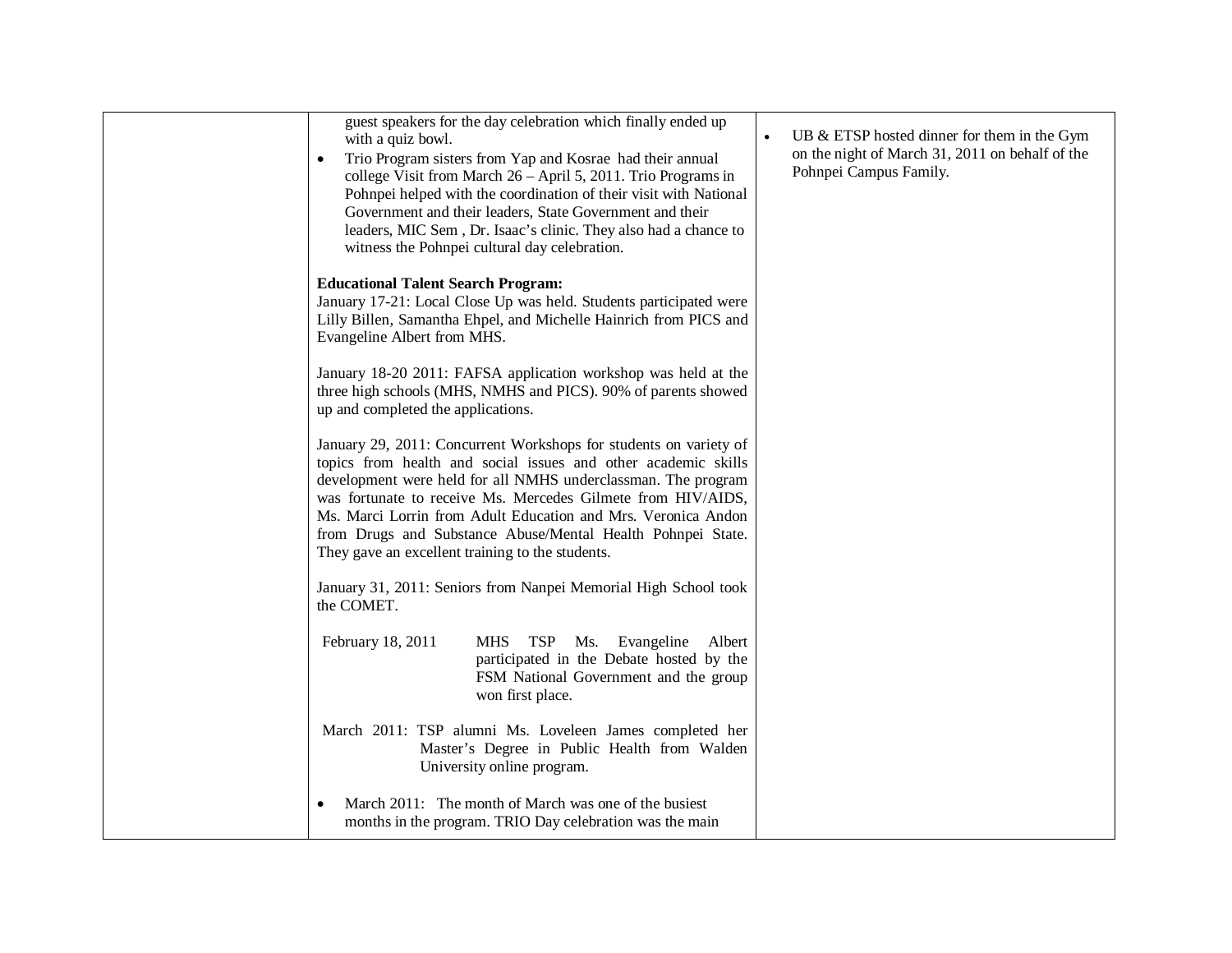| focus of the month. With the large number we have, we decided      |                                              |
|--------------------------------------------------------------------|----------------------------------------------|
| to have three sites celebration separately. Our activities focused |                                              |
| on student writing, math competitions and student presentation     |                                              |
| on current issues. Prior to the celebrations, students were given  |                                              |
| chances to do preparations. They were given chances to write       |                                              |
| the positive impacts of the programs on their lives in poems,      |                                              |
| students were also given research projects to research and find    |                                              |
| out more about current issue topics that were assigned.            |                                              |
| Activities were held at Madolenihmw High School on March           |                                              |
| 19, 2011. Activities for PICS high school was held on March        |                                              |
| 25, 2011 while NMHS was held on March 26, 2011. Among the          |                                              |
| many activities for each site two young TRIO alumni were           |                                              |
| represented as guest speakers and shared their trials and          |                                              |
| successes in their education endeavor that really inspired the     |                                              |
| students to follow their footsteps. Guest Speakers were Ms.        |                                              |
| Loveleen James who recently received her Master's Degree in        |                                              |
| Public Health from Walden University online and Mrs. Shanty        |                                              |
| Sigrah Asher who also completed her Education (Master's            |                                              |
| Degree) from Chaminade University in Hawaii. The activities        |                                              |
| were a blast.                                                      |                                              |
|                                                                    |                                              |
| <b>PCTI:</b>                                                       |                                              |
| Enrichment Committee hosted a lecture forum presented by the<br>٠  |                                              |
| US Embassy on Self Defense on March 03, 2011. There were           |                                              |
| 31 attendees, staff, students, and faculty.                        |                                              |
| PCTI Coordinator is participating in the Pilot Project for         |                                              |
| Pohnpei State World Park as a proxy for the PC Director. The       |                                              |
| project is ready to be implemented. Committee members will         |                                              |
| meet with Mwoalen Wahu to present the project before               |                                              |
| soliciting assistance from the community for the exhibit           |                                              |
| presentations.                                                     |                                              |
| <b>GEAR UP:</b>                                                    |                                              |
| The Pohnpei Campus Director and GEAR UP Acting Director            |                                              |
| met with Publishers on resource materials. These resources         |                                              |
| materials will be used for supplementing the academic              |                                              |
| curriculum for the target schools. At such, these supplemental     |                                              |
| resources materials will enhance the current curriculum.           |                                              |
|                                                                    |                                              |
| <b>Major Outcomes and successes of GEAR UP:</b>                    | Delay in hiring of personnel for the GEAR UP |
|                                                                    |                                              |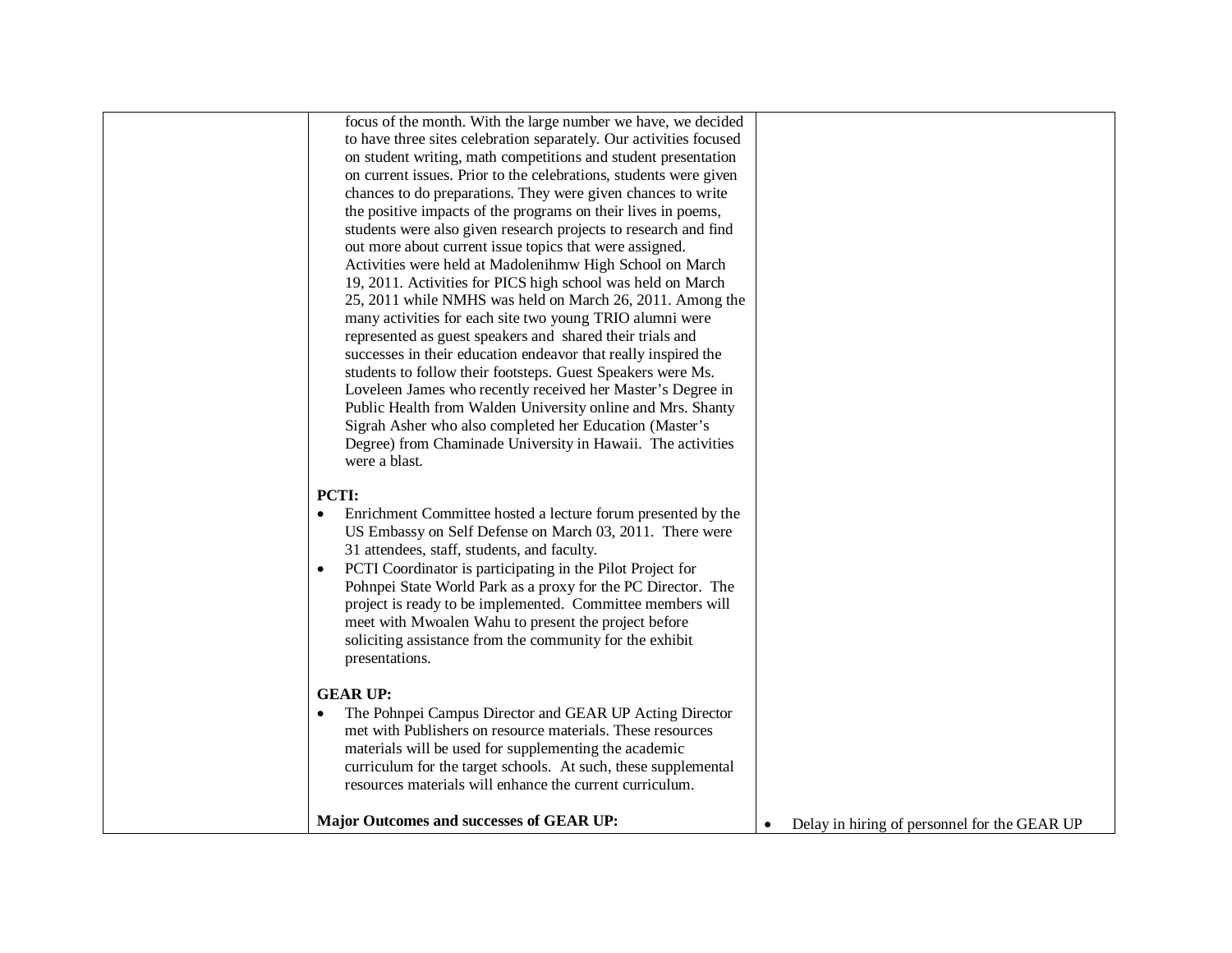| Ground work for after-school activities have been worked on<br>$\bullet$<br>and is expected to begin in mid-April.<br>Site Coordinators, teachers, and tutors have been identified.<br>$\bullet$<br>Department of Education Director and his designated staff have<br>$\bullet$<br>worked closely with the Acting Director to facilitate and<br>expedite necessary actions and procedures to implement GEAR<br>UP services and activities at the target schools.                                                                                                                                                                                                                                                                                                                                                                                                                                                      | Project impacts the implementation of services<br>and activities and the expenditure of funds on a<br>timely manner. |
|-----------------------------------------------------------------------------------------------------------------------------------------------------------------------------------------------------------------------------------------------------------------------------------------------------------------------------------------------------------------------------------------------------------------------------------------------------------------------------------------------------------------------------------------------------------------------------------------------------------------------------------------------------------------------------------------------------------------------------------------------------------------------------------------------------------------------------------------------------------------------------------------------------------------------|----------------------------------------------------------------------------------------------------------------------|
| [YAP CAMPUS] teacher training is continuing with DOE<br>teachers taking courses toward obtaining associate degrees as well as<br>third year certificate in teacher prep.<br>Health assistant classes are also being offered this semester<br>to staff from Health Service Dept.<br>2 Trial counselor courses are also being offered for the first time this<br>semester. Most of students taking these courses are non-traditional<br>students.                                                                                                                                                                                                                                                                                                                                                                                                                                                                       |                                                                                                                      |
| [VPAS] Continue to meet with the Streamlining Committee on the<br>restructuring to help with the implementation aspects of the<br>approved board of regents directives with regards to the college<br>streamlining efforts. Recommended that we look into ways to create<br>a Pre College institute to bridge the gap from High School to<br>College. Possible funding can come from the SEG funding which<br>the states usually returned.                                                                                                                                                                                                                                                                                                                                                                                                                                                                            |                                                                                                                      |
| [VPSS] as IP signed a Communication and Cooperation<br>Memorandum between COM-FSM and Zhejiang Ocean University,<br>People's Republic of China. The items included recruit and enroll<br>up to 10 students from the FSM to enroll at Zhejiang Ocean<br>University as undergraduate or graduate students in one of the<br>program majors offered by ZOU. The student's tuition, room and<br>board will be provided by ZOU. Conduct faculty exchange that will<br>include faculty to study for a master's degree or postdoctoral studies<br>at ZOU and to jointly establishing and hosting a China-FSM marine<br>science workshop. Indentify areas of collaborating in research and<br>jointly conduct research in areas of mutually agreed upon by both<br>institutions as beneficial.<br>A dinner was hosted by the COM-FSM team that included VPIA<br>Jean Thoulag, Director Grilly Jack, Chinese Instructor and his |                                                                                                                      |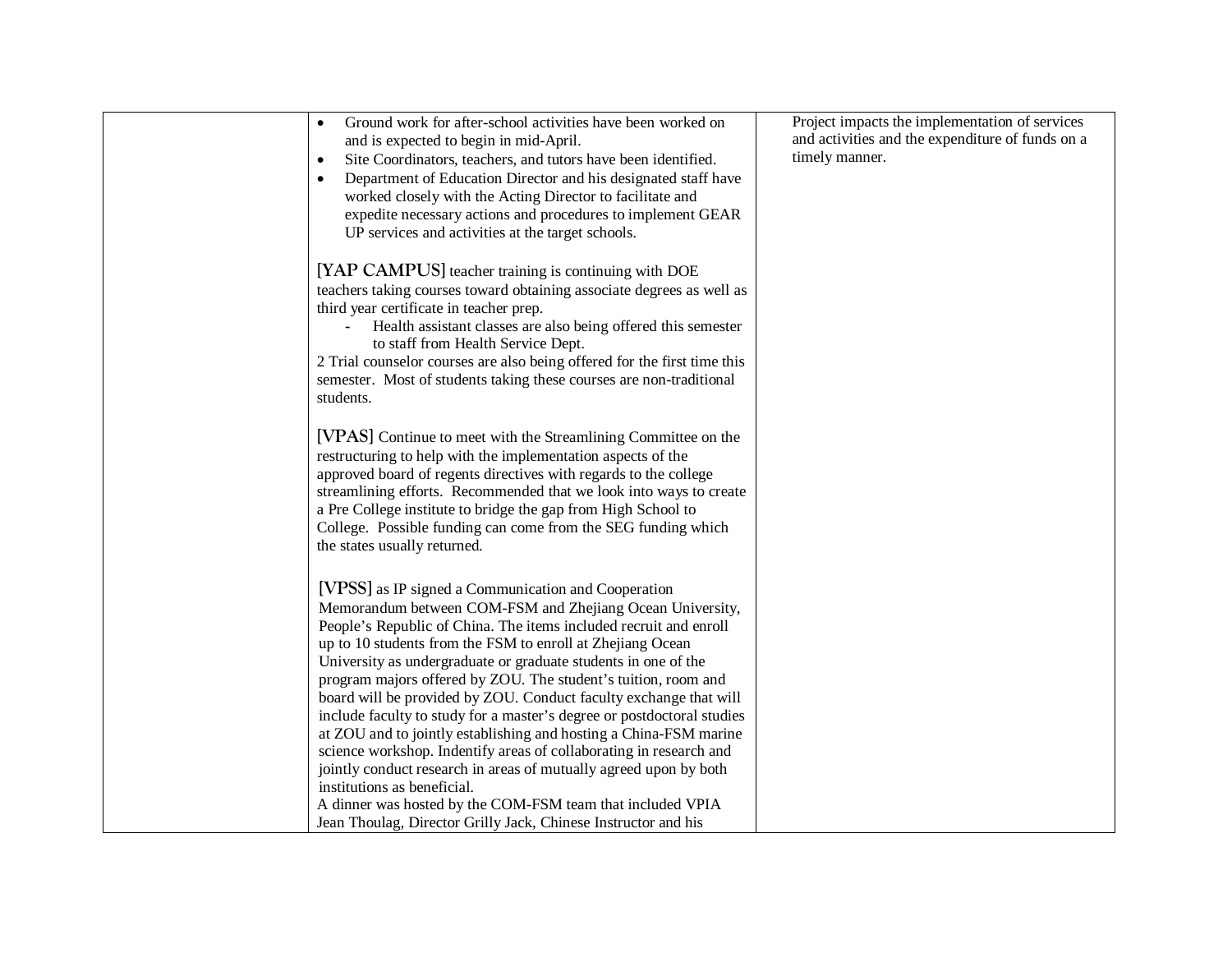|           |                                                      |                                                                            | from the PRC Embassy in honor of the ZOU team.<br>in Guam with target date June 1, 2011<br>program hosted by college and FSM Telecom.             | students, selected faculty members, and the PRC Charge's Affairs<br>[VPIA] Proposal developed with CME and Pohnpei Campus to<br>have 5 HTM grads and 5 Building Maintenance grads acquire jobs<br>8 new apprentices enrolled in US Dept of Labor apprenticeship |                                                                                                                                                                                                                                                                                                                                                                                                                                                                                                                                                                                                                                                                                                                                |
|-----------|------------------------------------------------------|----------------------------------------------------------------------------|---------------------------------------------------------------------------------------------------------------------------------------------------|-----------------------------------------------------------------------------------------------------------------------------------------------------------------------------------------------------------------------------------------------------------------|--------------------------------------------------------------------------------------------------------------------------------------------------------------------------------------------------------------------------------------------------------------------------------------------------------------------------------------------------------------------------------------------------------------------------------------------------------------------------------------------------------------------------------------------------------------------------------------------------------------------------------------------------------------------------------------------------------------------------------|
| community | 7D: Provide Cooperative<br>Extension Services to the | [VPCRE]<br>Performed research activities<br>Performed extension activities | [VPAS] No activities performed under this goal.<br>Five active research and extension projects<br><b>Below is VPCRE's table for Objective 7D.</b> |                                                                                                                                                                                                                                                                 | [VPCRE]<br>An abstract on <i>In Vitro</i> Salt Tolerance Selection<br>and Multiplication of Giant Swamp Taro<br>(Cyrtosperma merkusii (Hassk.) Schott) and Soft<br>Taro (Colocasia esculenta (L.) Schott) was<br>prepared and submitted to the Program<br>Committee for the 2011 Meeting on In Vitro<br>Biology.<br>M than1,000 taro and 3,800 sweet potato<br>seedlings were produced, and 900 taro, 3,694<br>sweet potato plants were distributed to<br>interested farmers.<br>In the reporting period, more than 2,000<br>eggplant, green onion, Chinese cabbage,<br>cucumber, watermelon, bell pepper, chili, papaya<br>and tomato seedlings were produced, and 1,317<br>seedlings were distributed to interested farmers. |
| Date      | Activity/<br>workshop                                | Location                                                                   | # participants                                                                                                                                    | Subjects covered                                                                                                                                                                                                                                                |                                                                                                                                                                                                                                                                                                                                                                                                                                                                                                                                                                                                                                                                                                                                |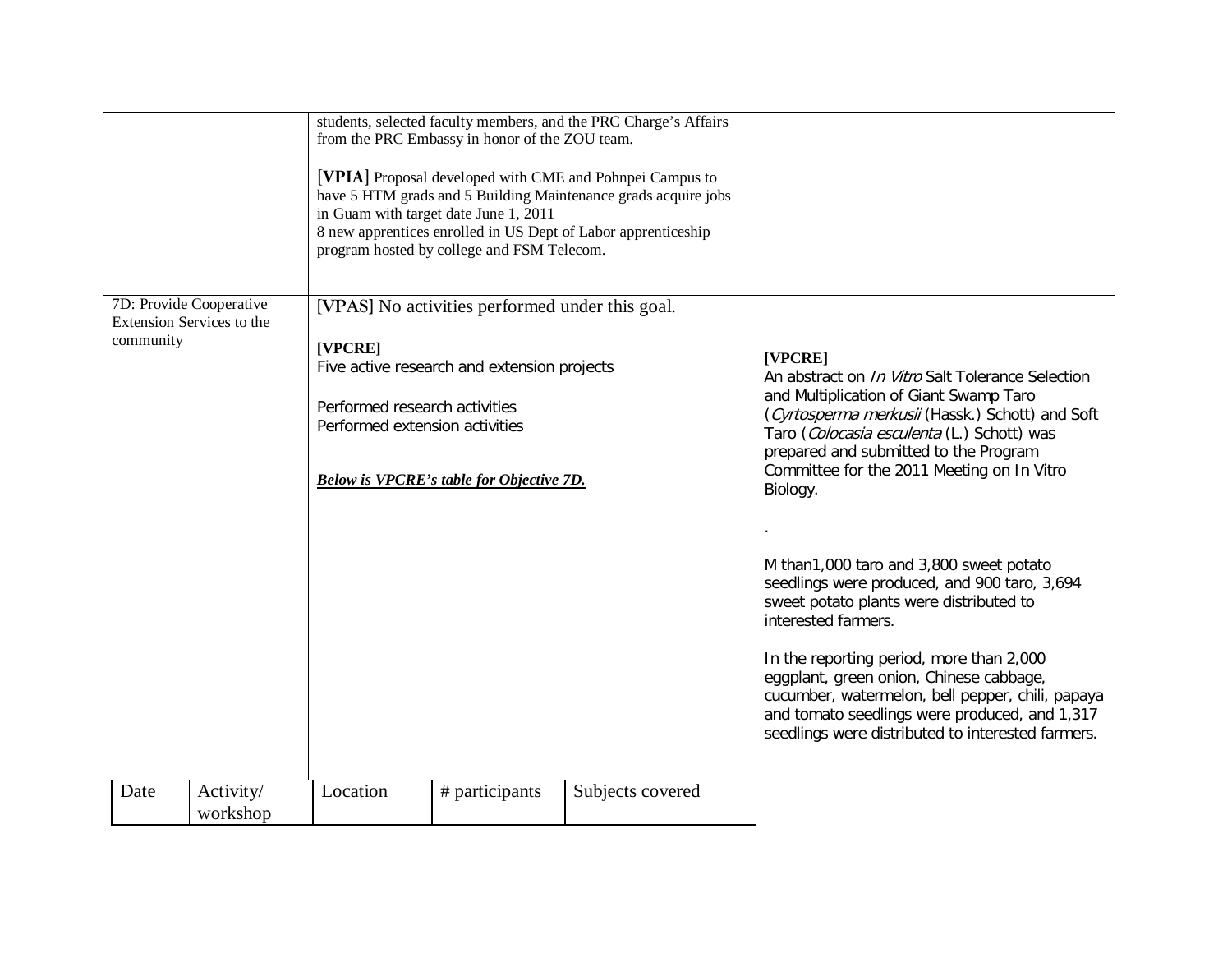| 2/12/11 | Prevening soil<br>effect           | Yap                       | 75                                     | Gagil Youth Association                                                                                                                                                                                                                    |
|---------|------------------------------------|---------------------------|----------------------------------------|--------------------------------------------------------------------------------------------------------------------------------------------------------------------------------------------------------------------------------------------|
| 1/26/11 | Technical<br>Assistance            | Pentecost<br>School, Weno | 3, Principal,<br>teacher,<br>secretary | <b>Exploratory discussion</b><br>in introducing organic<br>gardening to health and<br>science classes                                                                                                                                      |
| 1/31/11 | Information<br>sharing             | Pentecost<br>School, Weno | 14 grade 9 and<br>10 students          | Nature of organic<br>gardening, Integrated<br>Pest Management, Soil<br>fertility management                                                                                                                                                |
| 2/10/11 | Demonstration                      | CRE Campus,<br>Weno       | 18 students                            | Improving soil fertility<br>under poor, medium<br>and good soils, planting<br>pechay, eggplant, carrot,<br>sweet potato and beans<br>for observations<br>for several months<br>growth and reproduce<br>tion under soil fertility<br>levels |
| 2/14/11 | Demonstration                      |                           | 21 grade 9 and<br>10                   | Hole gardening for<br>carrots, squash, sweet<br>potato,                                                                                                                                                                                    |
| 2/18/11 | Professional<br>Development<br>Day |                           | 48 faculty and<br>staff                | beans, squash<br>Promotion of charcoal<br>oven or low-cost fuel<br>for food preparation;<br>and cooking demo                                                                                                                               |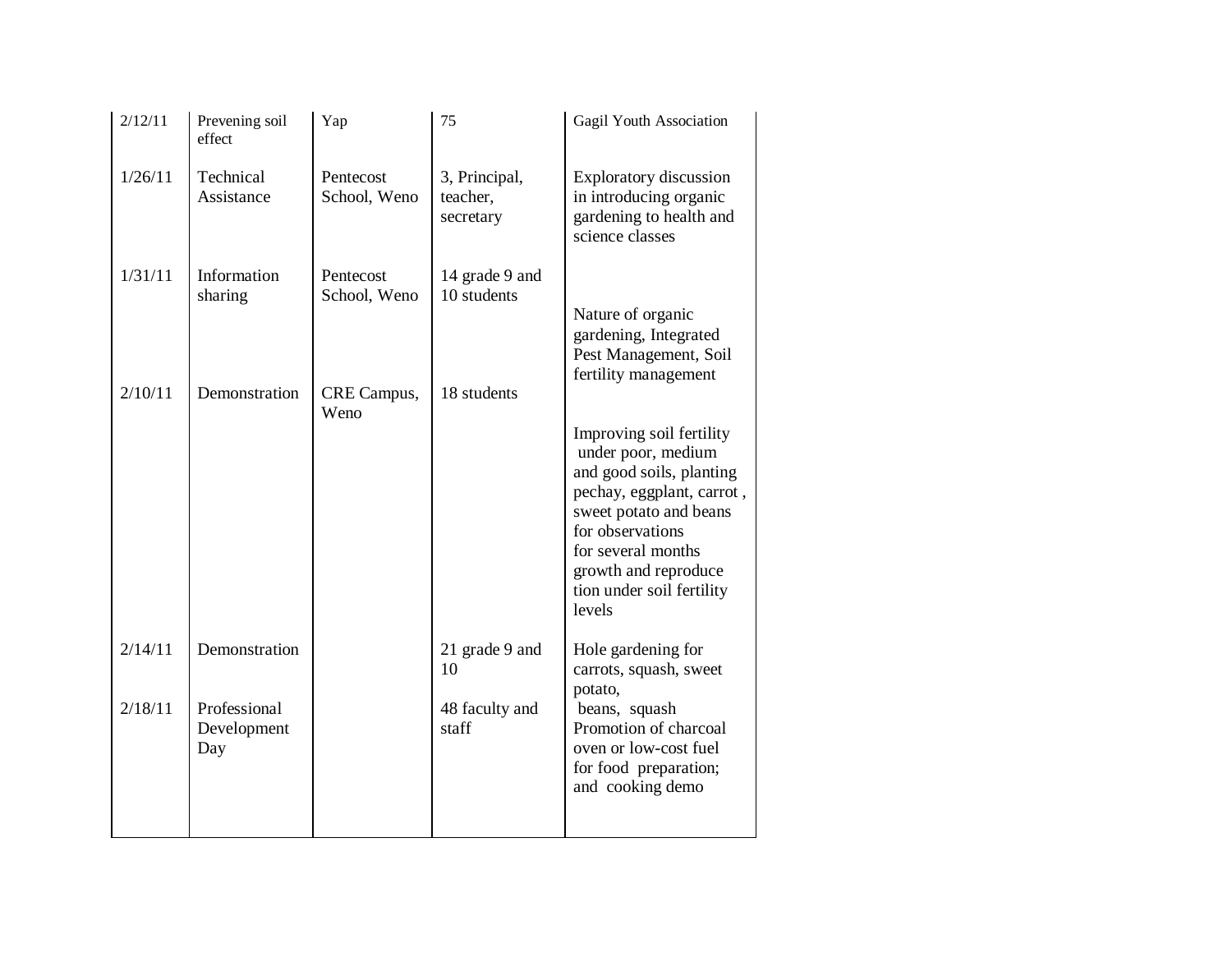| Jan | <b>Black Pearl</b><br>production<br>training | Pakin Island                                        | Whole<br>community | Half-pearl seeding and<br>Crafting for pendants                                                                                                                       |
|-----|----------------------------------------------|-----------------------------------------------------|--------------------|-----------------------------------------------------------------------------------------------------------------------------------------------------------------------|
| Feb | 24-hr food<br>recall                         | Wenik ECE                                           | 31                 | Survey, cooking<br>demonstration on fish<br>processing recipes                                                                                                        |
| Feb | Food<br>Processing<br>Demo                   | Pohnpei State<br><b>CRE</b>                         | 15 parents         | Nutrition Assessment,<br>fish processing recipes<br>demonstrations, food<br>safety, meal planning,<br>and food processing<br>with<br>cooking demonstration            |
| Feb | Staff<br>Development                         | Pohnpei<br><b>Business</b><br>Development<br>Center | 33                 | Presentation on best<br>Practices in swine<br>husgan-<br>Dry and use of herbal<br>plants<br>As alternative medicine<br>for livestock/cooking<br>demonstration of fish |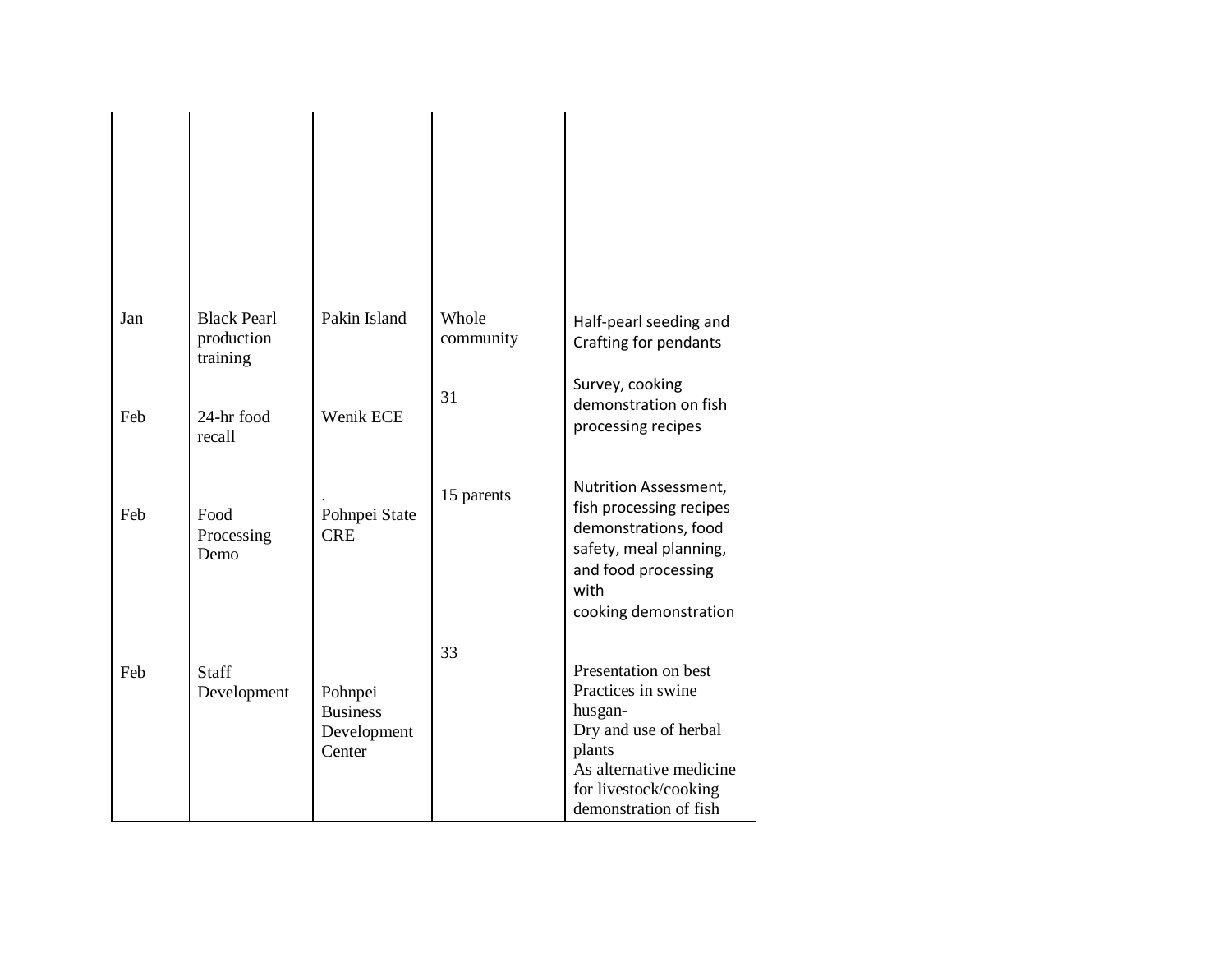| Feb | Paravet<br>training | 16 | pro-<br>cessing recipes.                                                             |
|-----|---------------------|----|--------------------------------------------------------------------------------------|
|     |                     |    | Livestock production<br>and<br>post-mortem specimen<br>collection and GPS<br>marking |

**Strategic goal 8:** Promote the uniqueness of our community, cultivate respect for individual differences and champion diversity

| <b>Objectives</b>              | <b>Accomplishments</b>                                                                                                                                                                                                                                                                                                                                                                                                                                                                                                                                                                                                                                                                                                                                                                                                                                                                                                                                         | <b>Comments/additional detail</b>                                                                       |
|--------------------------------|----------------------------------------------------------------------------------------------------------------------------------------------------------------------------------------------------------------------------------------------------------------------------------------------------------------------------------------------------------------------------------------------------------------------------------------------------------------------------------------------------------------------------------------------------------------------------------------------------------------------------------------------------------------------------------------------------------------------------------------------------------------------------------------------------------------------------------------------------------------------------------------------------------------------------------------------------------------|---------------------------------------------------------------------------------------------------------|
| 8A: Increase community         | [PRESIDENT'S OFFICE] IP Ringlen accepted a check                                                                                                                                                                                                                                                                                                                                                                                                                                                                                                                                                                                                                                                                                                                                                                                                                                                                                                               | [PRESIDENT'S OFFICE] The project will                                                                   |
| involvement in college affairs | \$53,000 from Japan Ambassador to the FSM for the Nel Project in                                                                                                                                                                                                                                                                                                                                                                                                                                                                                                                                                                                                                                                                                                                                                                                                                                                                                               | benefit Nel community and interested farmers and                                                        |
|                                | Yap on improving pig production in Nel Village.                                                                                                                                                                                                                                                                                                                                                                                                                                                                                                                                                                                                                                                                                                                                                                                                                                                                                                                | families in Yap.                                                                                        |
|                                | [CHUUK CAMPUS] IP Ringlen accepted a check \$53,000<br>from Japan Ambassador to the FSM for the Nel Project in Yap on<br>improving pig production in Nel Village.<br>[POHNPEI CAMPUS] Pohnpei Campus team came together to<br>plan and build a float for the campus to celebrate COM-FSM<br>Founding Day. The float reflected not only the Pohnpei Culture but<br>also the diversity of the campus' characteristics. In reflecting the<br>Pohnpei culture, the float depicted males and females in local garbs<br>working on traditional chores such as pounding of sakau roots in a<br>traditional hut surrounded by local plants and vegetations. In the<br>display of another important characteristic of the campus which is<br>the diverse cultural background of the campus staff, flags from the<br>countries where the staff come from were also displayed as part of<br>the decoration of the float. The float won third prize in the<br>competition. | [CHUUK CAMPUS] The project will benefit Nel<br>community and interested farmers and families in<br>Yap. |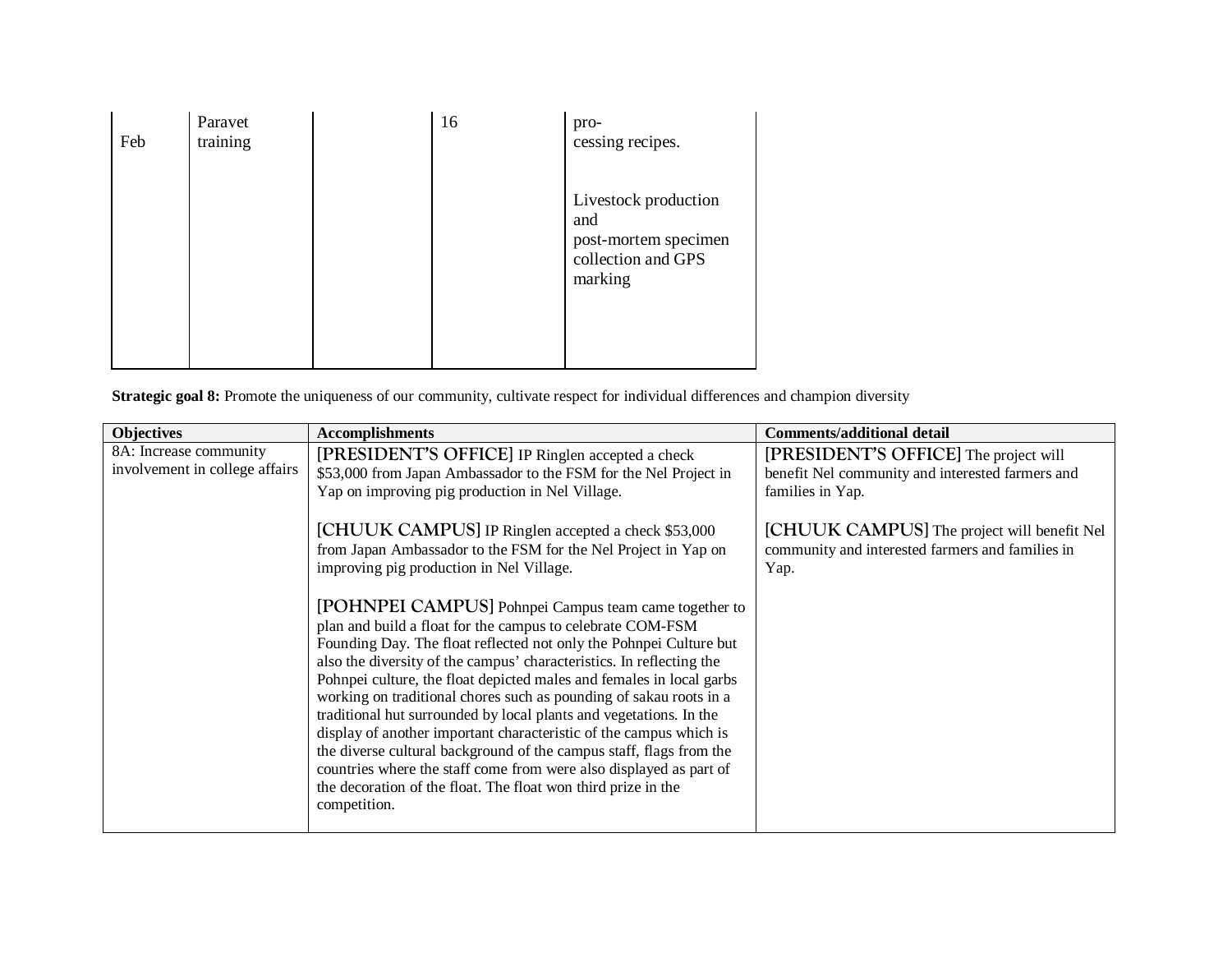|                                                                                | [VPIA] Music and creative arts performance conducted at national<br>campus with faculty and community performers.                                                                                                                                                                                                                                                                                                  |                                                                                                                                                  |
|--------------------------------------------------------------------------------|--------------------------------------------------------------------------------------------------------------------------------------------------------------------------------------------------------------------------------------------------------------------------------------------------------------------------------------------------------------------------------------------------------------------|--------------------------------------------------------------------------------------------------------------------------------------------------|
| 8B: Cultivate respect for<br>individual differences, and<br>champion diversity | [PRESIDENT'S OFFICE] IP gave opening remarks during the<br>Founding Day 2011. The theme "Culture Unite Learning Through<br>Unity, Respect, and Ethnicity" is to promote different CULTURE at<br>the college.                                                                                                                                                                                                       |                                                                                                                                                  |
|                                                                                | [CHUUK CAMPUS] IP gave opening remarks during the<br>Founding Day 2011. The theme "Culture Unite Learning Through<br>Unity, Respect, and Ethnicity" is to promote different CULTURE at<br>the college.<br>(Chuuk Campus Internal Stakeholder Management):<br>Campus Director delivered the opening remarks at the<br>annual college cultural Day celebrations. The culture Day<br>celebration was very successful. | [CHUUK CAMPUS] The students built six<br>huts for the campus as one of the many<br>activities and cultural practice and displays for<br>the day. |
|                                                                                | [VPAS] Through the A-Team, spent time with the<br>management team and discuss good management<br>practices. Respect, professionalism, honesty, teamwork,<br>professional behavior, and accountability. Every<br>management team we spent time to talk about good<br>management practices to improve ourselves.                                                                                                     |                                                                                                                                                  |
|                                                                                | [VPSS] as IP accepted a check \$53,000 from Japan Ambassador to<br>the FSM for the Nel Project in Yap on improving pig production in<br>Nel Village.                                                                                                                                                                                                                                                               | [VPSS] The project will benefit Nel community and<br>interested farmers and families in Yap.                                                     |
|                                                                                | [VPSS] as IP gave opening remarks during the Founding Day<br>2011. The theme "Culture Unite Learning Through Unity, Respect,<br>and Ethnicity" is to promote different CULTURE at the college.                                                                                                                                                                                                                     |                                                                                                                                                  |
|                                                                                | [VPIA] Presentation on V-day of skits about ending violence to<br>women conducted by drama class, faculty and students.<br>Founding Day and Culture Day activities conduct at Chuuk campus.                                                                                                                                                                                                                        |                                                                                                                                                  |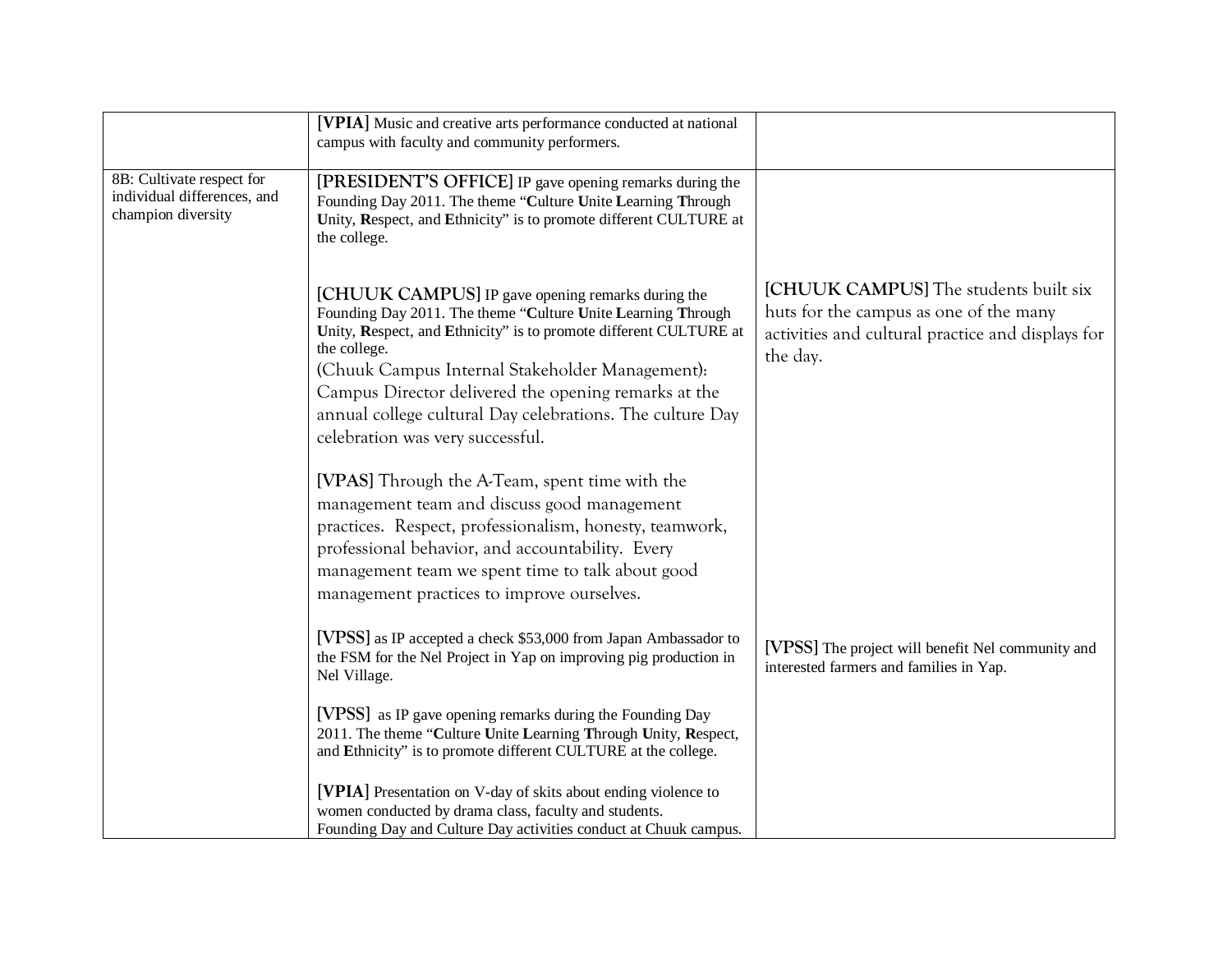| Pohnpei and National campus conduct cultural activities for<br>Founding Day |  |
|-----------------------------------------------------------------------------|--|
|                                                                             |  |

**Strategic Goal 9**: Provide for continuous improvement of programs, services and college environment

| <b>Objectives</b>         | <b>Accomplishments</b>                                                              | <b>Comments/additional detail</b>            |
|---------------------------|-------------------------------------------------------------------------------------|----------------------------------------------|
| 9A: Improve institutional | [IPRO] Governance Policy Evaluation completed, presented                            | [IRPO]                                       |
| assessment and evaluation | cabinet and posted on IPRO web site http://www.comfsm.fm/irpo/                      | Implementation plan being developed for      |
|                           | for ready access by college community.                                              | governance policy evaluation recommendations |
|                           |                                                                                     | for submission to PRC in March 2011.         |
|                           | [FMI YAP CAMPUS] Completed the course and program                                   |                                              |
|                           | assessments of all the Safety Courses and the watchkeeping                          |                                              |
|                           | courses for ratings.                                                                |                                              |
|                           | [POHNPEI CAMPUS] On February 18, 2011 UB staff                                      |                                              |
|                           | participated the Staff Development Workshop held in the practice                    |                                              |
|                           | court at national Campus from 8:00am to 4:30 pm.                                    |                                              |
|                           |                                                                                     |                                              |
|                           | [YAP CAMPUS] assessment for last fiscal year already done                           |                                              |
|                           | with copies provided to President James and all Vice Presidents,                    |                                              |
|                           | IRPO, & ALO.<br>Campus units are working hard to refer to objectives and strategies |                                              |
|                           | identified for this fiscal year and work to achieve them.                           |                                              |
|                           |                                                                                     |                                              |
|                           | [VPSS] The Director of OARR/Registrar travelled to Chuuk                            |                                              |
|                           | Campus as part of his scheduled site visit last January 24 to February              |                                              |
|                           | 1, 2011. During his site visit, the Director of OARR/Registrar                      |                                              |
|                           | facilitated workshops for student services staff on Assessment and                  |                                              |
|                           | Evaluation.                                                                         |                                              |
|                           | [VPSS] As a member of the Assessment Committee, the                                 |                                              |
|                           | Director continued to attend and involve with the                                   |                                              |
|                           |                                                                                     |                                              |
|                           | institutional assessment and evaluation of the college.                             |                                              |
|                           | [VPIA] Yap campus distributes report on assessment of SLO's for                     |                                              |
|                           | first 2010 assessment cycle for all departments at Yap Campus                       |                                              |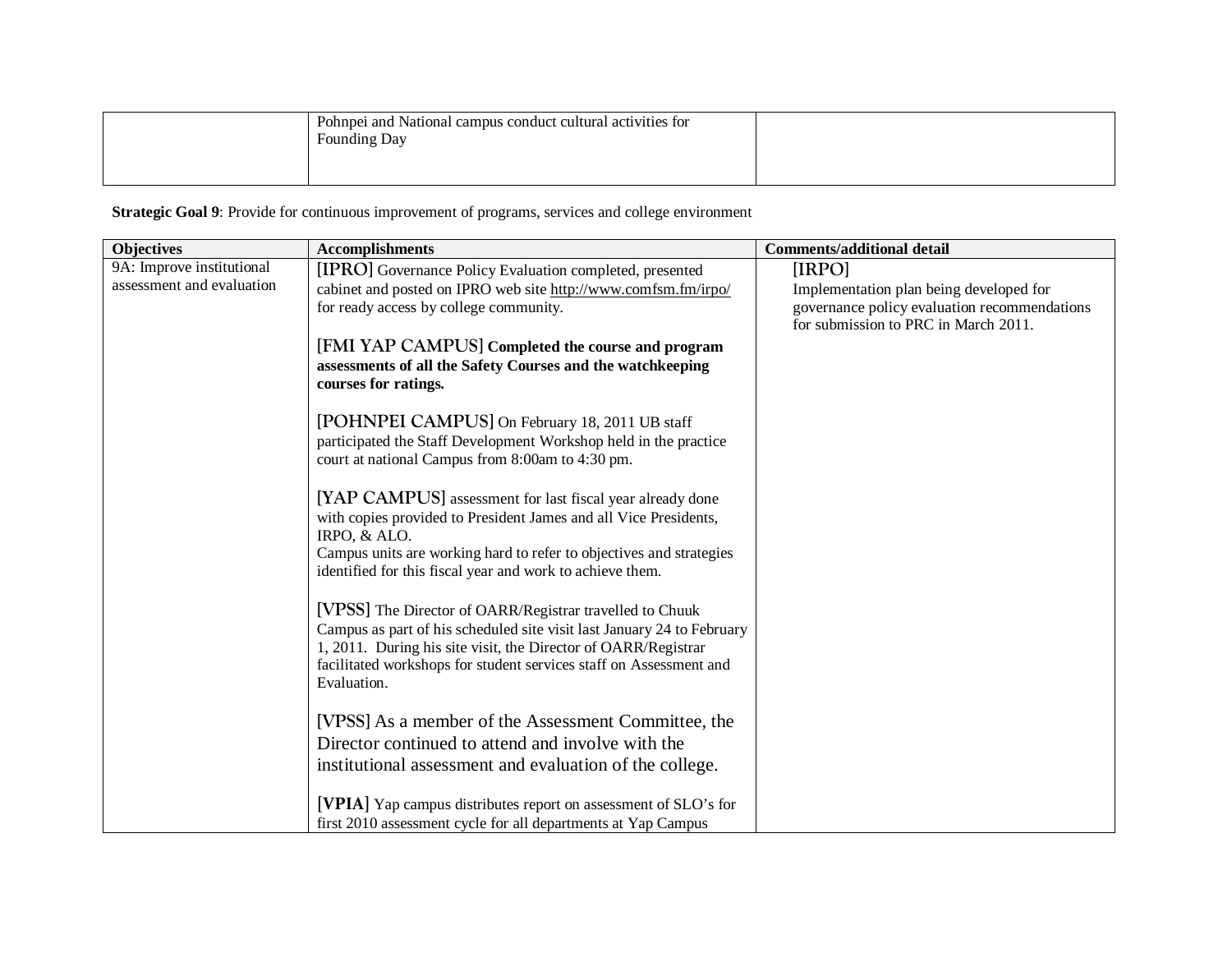| 9B: Integrate planning,<br>evaluation and resource<br>allocation for continuous<br>improvement | [PRESIDENT'S OFFICE] IP Ringlen welcomed the<br>$\bullet$<br>members of the WASC visiting team at a dinner hosted by the<br>college. All Vice Presidents, Directors of various offices, PNI<br>Campus Director, ALO, Faculty Staff Senate Representative,<br>SBA President, and staff were invited. These are the people that<br>were asked by the team to be interviewed. This is a scheduled<br>visit to confirm the responses to the recommendations in the<br>Follow Up Report that was due on March 15, 2011.<br>IP met with the team leader Chancellor Sandra Serrano<br>regarding the recommendations in the Follow Up Report.<br>Responses to Recommendations 1, 2, 6, 7, 8, $\&$ 9 were<br>discussed with the Chancellor. |                                                                                                                                                                                                               |
|------------------------------------------------------------------------------------------------|------------------------------------------------------------------------------------------------------------------------------------------------------------------------------------------------------------------------------------------------------------------------------------------------------------------------------------------------------------------------------------------------------------------------------------------------------------------------------------------------------------------------------------------------------------------------------------------------------------------------------------------------------------------------------------------------------------------------------------|---------------------------------------------------------------------------------------------------------------------------------------------------------------------------------------------------------------|
|                                                                                                | [IRPO] Comprehensive master plan development, IRPO<br>coordinated development of the college's master plan. Current<br>master plans includes: instructional, facilities and campus<br>environment, long term financial and technology components. See<br>attached.                                                                                                                                                                                                                                                                                                                                                                                                                                                                 | [IRPO]<br>⊔<br>Additional components to be added in the next<br>two quarters include:<br>Enrollment management plan<br>$\circ$<br>Human Resources plan<br>O<br>Communication plan<br>O<br>Endowment plan<br>O |
|                                                                                                | [CHUUK CAMPUS] IP Ringlen welcomed the members of<br>$\bullet$<br>the WASC visiting team at a dinner hosted by the college. All<br>Vice Presidents, Directors of various offices, PNI Campus<br>Director, ALO, Faculty Staff Senate Representative, SBA<br>President, and staff were invited. These are the people that were<br>asked by the team to be interviewed. This is a scheduled visit to<br>confirm the responses to the recommendations in the Follow Up<br>Report that was due on March 15, 2011.<br>IP met with the team leader Chancellor Sandra Serrano<br>regarding the recommendations in the Follow Up Report.<br>Responses to Recommendations 1, 2, 6, 7, 8, $\&$ 9 were<br>discussed with the Chancellor.       | Disaster preparedness plan<br>O<br><b>CRE</b><br>O                                                                                                                                                            |
|                                                                                                | [VPAS] Chaired a meeting for PRC, Planning and<br>Resources Committee and discussed implementation of<br>the Key Performance Indicators for the newly developed                                                                                                                                                                                                                                                                                                                                                                                                                                                                                                                                                                    |                                                                                                                                                                                                               |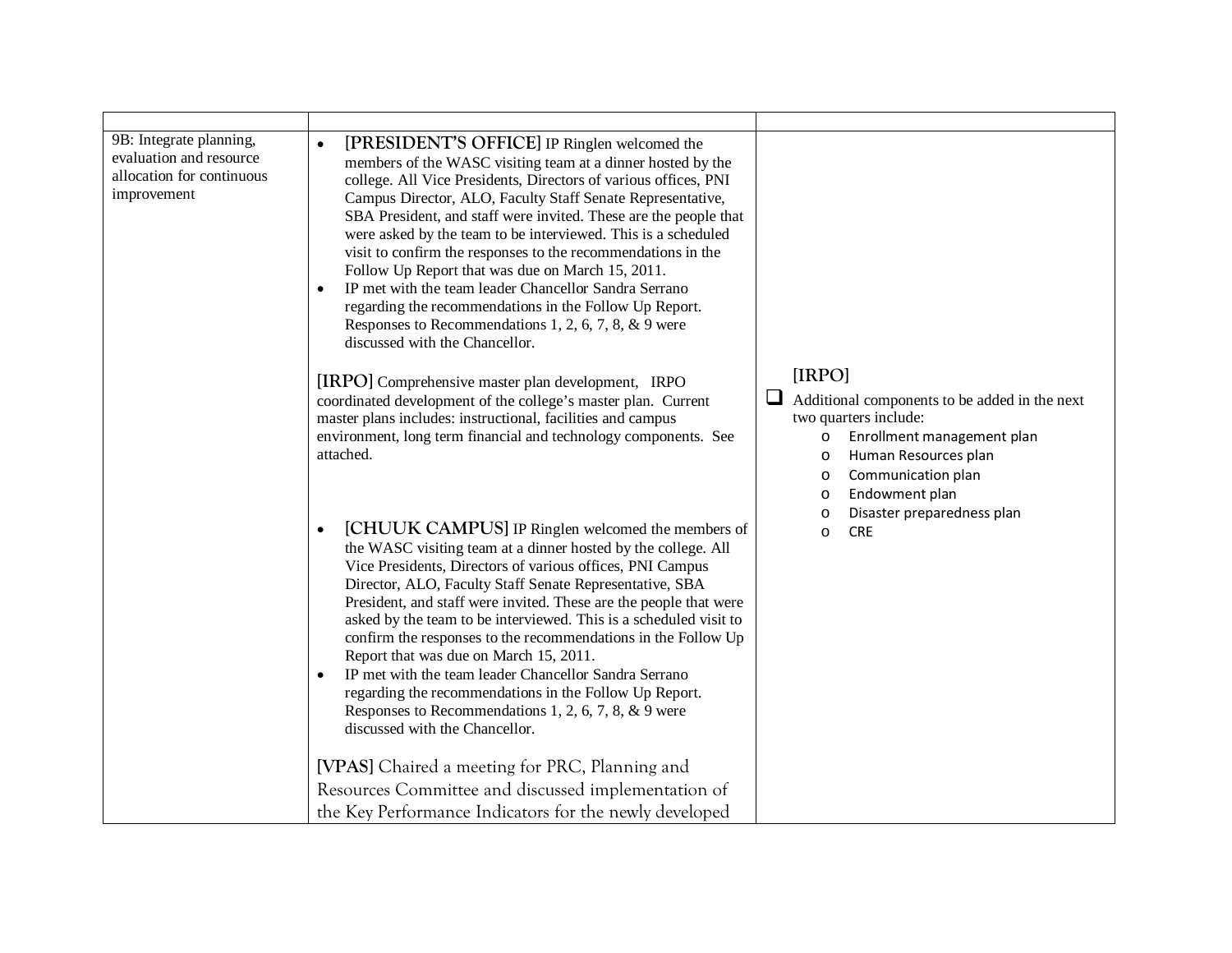|                                                          | master plans.                                                                                                                                                                                                                                                                                                                                                                                                                                                                                                                                                                                                                                                                                                                                                                |  |
|----------------------------------------------------------|------------------------------------------------------------------------------------------------------------------------------------------------------------------------------------------------------------------------------------------------------------------------------------------------------------------------------------------------------------------------------------------------------------------------------------------------------------------------------------------------------------------------------------------------------------------------------------------------------------------------------------------------------------------------------------------------------------------------------------------------------------------------------|--|
|                                                          | [VPSS] as IP welcomed the members of the WASC visiting team<br>at a dinner hosted by the college. All Vice Presidents, Directors of<br>various offices, PNI Campus Director, ALO, Faculty Staff Senate<br>Representative, SBA President, and staff were invited. These are the<br>people that were asked by the team to be interviewed. This is a<br>scheduled visit to confirm the responses to the recommendations in<br>the Follow Up Report that was due on March 15, 2011.<br>VPSS as IP met with the team leader Chancellor Sandra Serrano<br>regarding the recommendations in the Follow Up Report.<br>Responses to Recommendations 1, 2, 6, 7, 8, & 9 were<br>discussed with the Chancellor.<br>[VPIA] Instructional master plan shared with others for integration. |  |
|                                                          | [Retreat Problem Statement #2]                                                                                                                                                                                                                                                                                                                                                                                                                                                                                                                                                                                                                                                                                                                                               |  |
|                                                          |                                                                                                                                                                                                                                                                                                                                                                                                                                                                                                                                                                                                                                                                                                                                                                              |  |
| 9C: Increase research and<br>data driven decision making | [IRPO] Data Researcher, Provided information for 10+ data<br>requests ranging from enrollment, retention, persistence to graduates                                                                                                                                                                                                                                                                                                                                                                                                                                                                                                                                                                                                                                           |  |
|                                                          | [IRPO] Data Researcher, Completed IPEDS Financial Aid,<br>Finance, Fall Enrollment, Graduation Rates 150 & 200 percent<br>Surveys during spring semester 2011.                                                                                                                                                                                                                                                                                                                                                                                                                                                                                                                                                                                                               |  |
|                                                          | [VPAS] Continue to monitor the results of the data<br>generated by the SIS to determine trends of enrollment,<br>migration and other important data and plan strategies to<br>improve services at the college.                                                                                                                                                                                                                                                                                                                                                                                                                                                                                                                                                               |  |
| 9D: Develop an integrated                                |                                                                                                                                                                                                                                                                                                                                                                                                                                                                                                                                                                                                                                                                                                                                                                              |  |
| data system                                              | [VPAS] Work on SIS phase II is now complete. The<br>database developer completed his final site visit on the                                                                                                                                                                                                                                                                                                                                                                                                                                                                                                                                                                                                                                                                 |  |
|                                                          | SIS phase II contract to finalize improvements for SIS                                                                                                                                                                                                                                                                                                                                                                                                                                                                                                                                                                                                                                                                                                                       |  |
|                                                          | phase II. We need to continue to make improvements                                                                                                                                                                                                                                                                                                                                                                                                                                                                                                                                                                                                                                                                                                                           |  |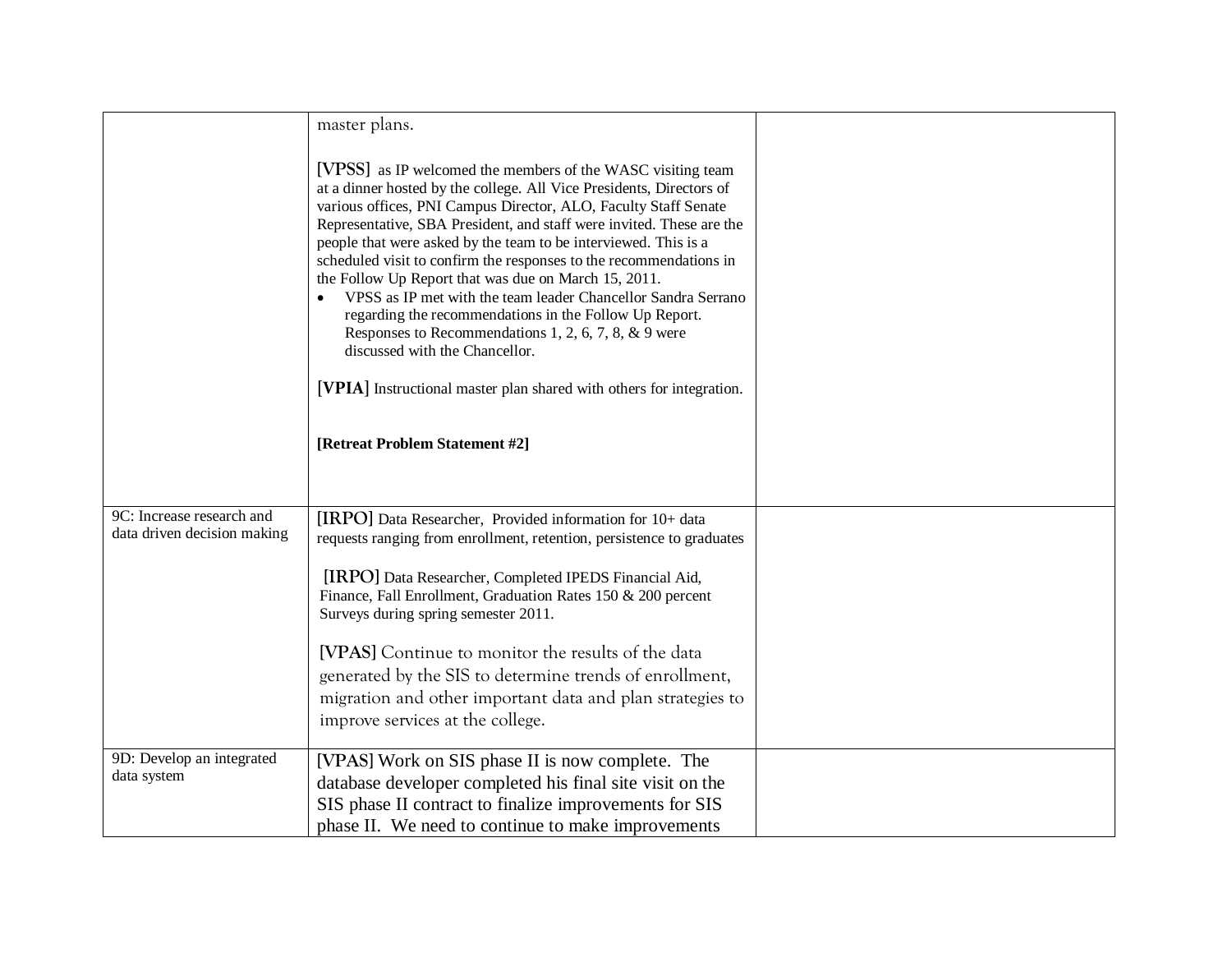| and expand the capabilities to the current SIS system. As    |  |
|--------------------------------------------------------------|--|
| mentioned in our accreditation report, the SIS is a          |  |
|                                                              |  |
| positive development and we should continue to expand        |  |
| its capabilities.                                            |  |
|                                                              |  |
| Further expansion or a 'Phase III' has been put together     |  |
| after careful consultation with stakeholders and             |  |
|                                                              |  |
| administration at COM-FSM. Funds needed to continue          |  |
| the positive work of the SIS project have been requested     |  |
| by the VPA and approved by Finance committee and the         |  |
| President. The details for a phase III will be to be able to |  |
| introduce these additions:                                   |  |
|                                                              |  |
| Migrate MySQL database server to current                     |  |
| hardware (current platform approaching end of 5-             |  |
|                                                              |  |
| year life cycle)                                             |  |
| Campus-managed announcement and news items (for              |  |
|                                                              |  |
| display in myShark and other locations in the                |  |
| COM-FSM web site)                                            |  |
|                                                              |  |
| Online Registration                                          |  |
| - implementation planning (procedural                        |  |
| changes and policy development)                              |  |
| - software development to follow                             |  |
|                                                              |  |
| E-Mail distribution by campus or other grouping              |  |
| - to be used for sending emergency notices                   |  |
| or other high-priority messages                              |  |
|                                                              |  |
| Course schedule planning and projection                      |  |
|                                                              |  |
| Wait-listing                                                 |  |
| - implementation planning (procedural                        |  |
| change and policy development)                               |  |
| - software development to follow                             |  |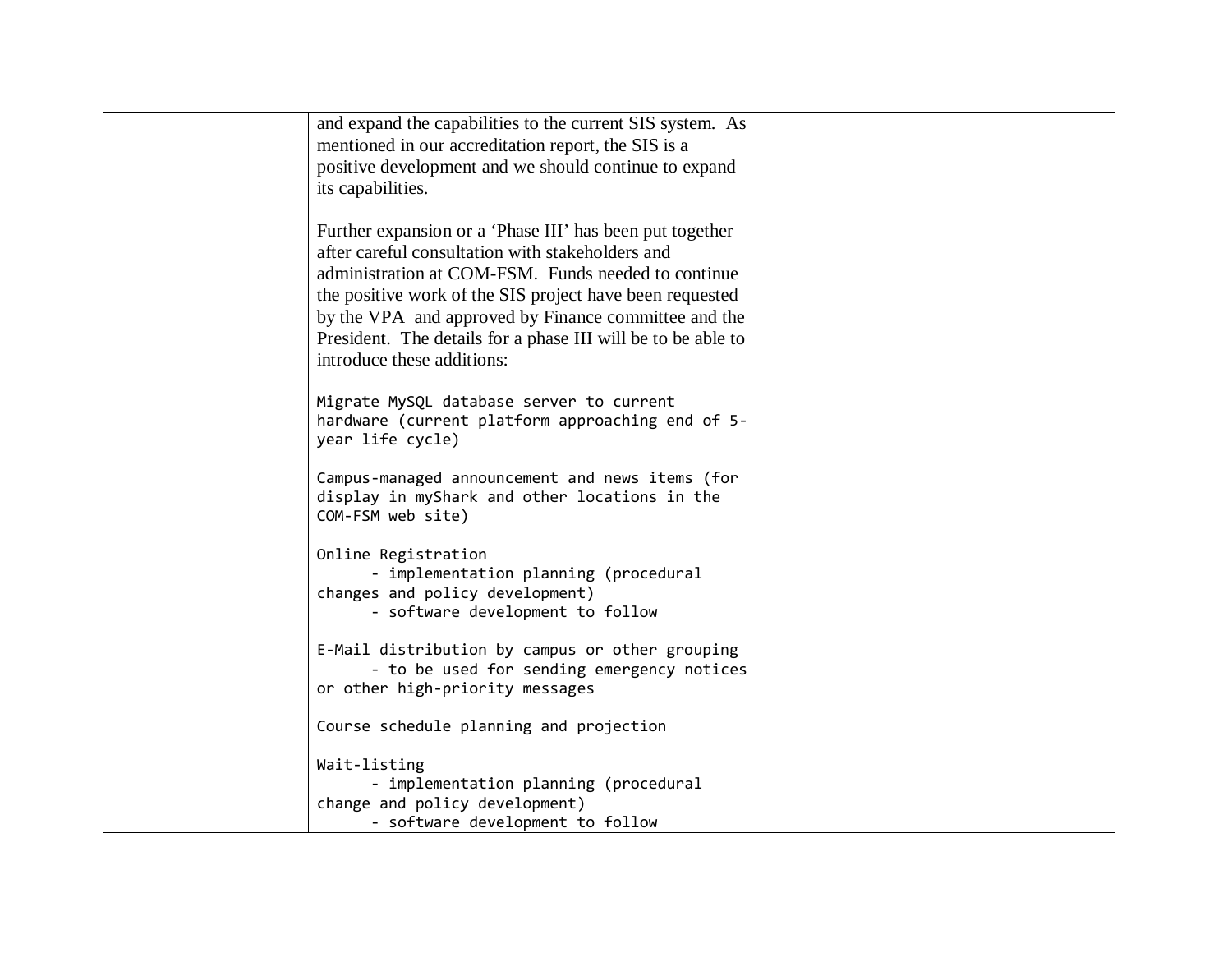|                                                                                                                                                                                                             | We have made further improvements to the capability of<br>the SIS to provide our research office with capabilities to<br>be able to extract information. We also are near<br>completion of a modification to allow for instructors to<br>submit grades via the MyShark portal. Interviews<br>continue to be conducted with individual offices to<br>understand the experience and entertain request for<br>further potential changes.                                                                                                                                                                                                                                                                                                                                                                                                                                                                                                                                                                                                                                                                               |                                                                                                                                                                                                                                                                   |
|-------------------------------------------------------------------------------------------------------------------------------------------------------------------------------------------------------------|---------------------------------------------------------------------------------------------------------------------------------------------------------------------------------------------------------------------------------------------------------------------------------------------------------------------------------------------------------------------------------------------------------------------------------------------------------------------------------------------------------------------------------------------------------------------------------------------------------------------------------------------------------------------------------------------------------------------------------------------------------------------------------------------------------------------------------------------------------------------------------------------------------------------------------------------------------------------------------------------------------------------------------------------------------------------------------------------------------------------|-------------------------------------------------------------------------------------------------------------------------------------------------------------------------------------------------------------------------------------------------------------------|
| 9e: Enhance decision making<br>and communications at the<br>college through<br>implementation, monitoring<br>and evaluation of the new<br>governance policy and<br>revised standing committee<br>structure. | [PRESIDENT'S OFFICE] IP Ringlen met with Chairman Mida<br>and Legal Counsel Steve Finnen regarding the sudden termination of<br>President Spensin James and its legal implications. During the<br>meeting Chairman Mida indicated that he would be meeting with<br>President James to convey the result of the Board of Regent<br>members' decision to not renew President James' contract that<br>expired on March 31, 2011.<br>IP met with the members of the cabinet to share the decision of<br>$\bullet$<br>the Board and to convey his best wishes and gratitude to<br>President James.<br>IP Ringlen briefed Chairman Mida on the impressions of the Visiting<br>Team Leader, Chancellor Serrano. The college is on track but the<br>College has work to do regarding the master plans. Communication<br>has improved. Chairman Mida appreciated my meeting with him and<br>instructed me to forward the team leader's impressions to the rest of<br>the BOR members. This is done in a effort to enhance<br>communication between the college and the board members.<br>[DEVELOPMENT & COMMUNITY RELATIONS] | <b>IDEVELOPMENT &amp; COMMUNITY</b><br><b>RELATIONS</b> Attended the following committee<br>meetings during the second quarter<br>Planning and Resources Committee<br>Recruitment Admission and Retention Committee<br>$\bullet$<br>Master plan working committee |
|                                                                                                                                                                                                             | Ensure that the continuous improvement cycle is progressing by<br>participating in committee meetings and completing committee<br>assignments. Serving as committee member of the following<br>committees or working groups:                                                                                                                                                                                                                                                                                                                                                                                                                                                                                                                                                                                                                                                                                                                                                                                                                                                                                        |                                                                                                                                                                                                                                                                   |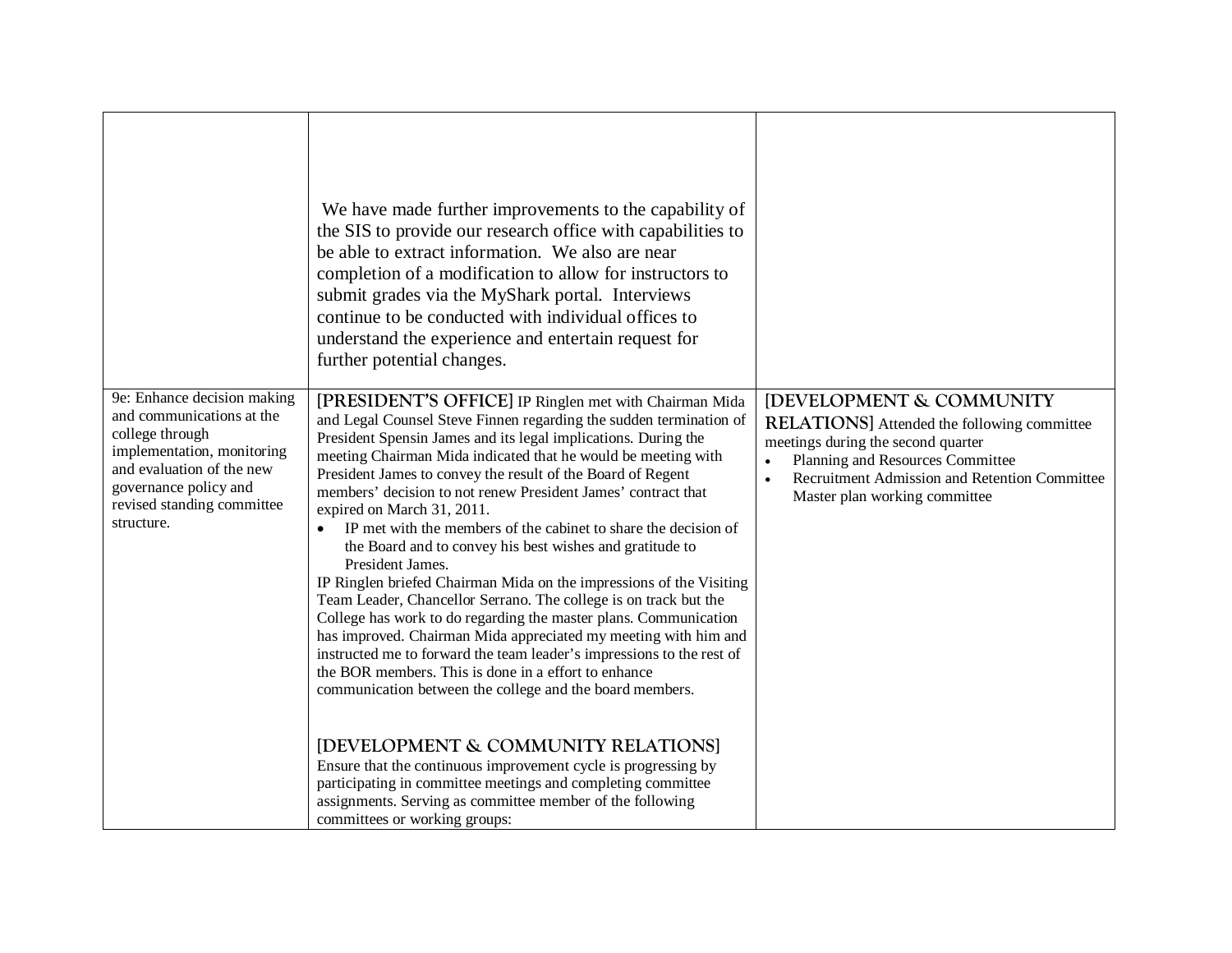| <b>Accreditation Committee</b><br>$\circ$<br><b>Publication Committee</b><br>$\circ$<br><b>Endowment Fundraising Steering Committee</b><br>$\circ$<br>Planning and Resources Committee<br>$\circ$<br>Recruitment Admission and Retention Committee<br>$\circ$<br><b>Assessment Committee</b><br>$\circ$<br>Sponsored Programs Committee<br>$\circ$<br>Facilities, Security and Maintenance Committee<br>$\circ$                                                                                                                                                                                                                                                                                                                                                                                                                                                                                                                                                                                                                                                        |  |
|------------------------------------------------------------------------------------------------------------------------------------------------------------------------------------------------------------------------------------------------------------------------------------------------------------------------------------------------------------------------------------------------------------------------------------------------------------------------------------------------------------------------------------------------------------------------------------------------------------------------------------------------------------------------------------------------------------------------------------------------------------------------------------------------------------------------------------------------------------------------------------------------------------------------------------------------------------------------------------------------------------------------------------------------------------------------|--|
| <b>Information Communication Technology Committee</b><br>[IRPO] Completed the 1 <sup>st</sup> Quarter 2011 Performance report. The<br>report has been placed on the IRPO website. IRPO staff<br>disseminated copies to the FSM National Government.                                                                                                                                                                                                                                                                                                                                                                                                                                                                                                                                                                                                                                                                                                                                                                                                                    |  |
| [CHUUK CAMPUS] IP Ringlen met with Chairman Mida and<br>Legal Counsel Steve Finnen regarding the sudden termination of<br>President Spensin James and its legal implications. During the<br>meeting Chairman Mida indicated that he would be meeting with<br>President James to convey the result of the Board of Regent<br>members' decision to not renew President James' contract that<br>expired on March 31, 2011.<br>IP met with the members of the cabinet to share the decision of<br>$\bullet$<br>the Board and to convey his best wishes and gratitude to<br>President James.<br>IP Ringlen briefed Chairman Mida on the impressions of the Visiting<br>Team Leader, Chancellor Serrano. The college is on track but the<br>College has work to do regarding the master plans. Communication<br>has improved. Chairman Mida appreciated my meeting with him and<br>instructed me to forward the team leader's impressions to the rest of<br>the BOR members. This is done in a effort to enhance<br>communication between the college and the board members. |  |
| [KOSRAE CAMPUS DIRECTOR OFFICE]<br>Involved in the implementation of the restructuring plan.<br>Conducted a meeting with supervisors to share the new<br>$\bullet$                                                                                                                                                                                                                                                                                                                                                                                                                                                                                                                                                                                                                                                                                                                                                                                                                                                                                                     |  |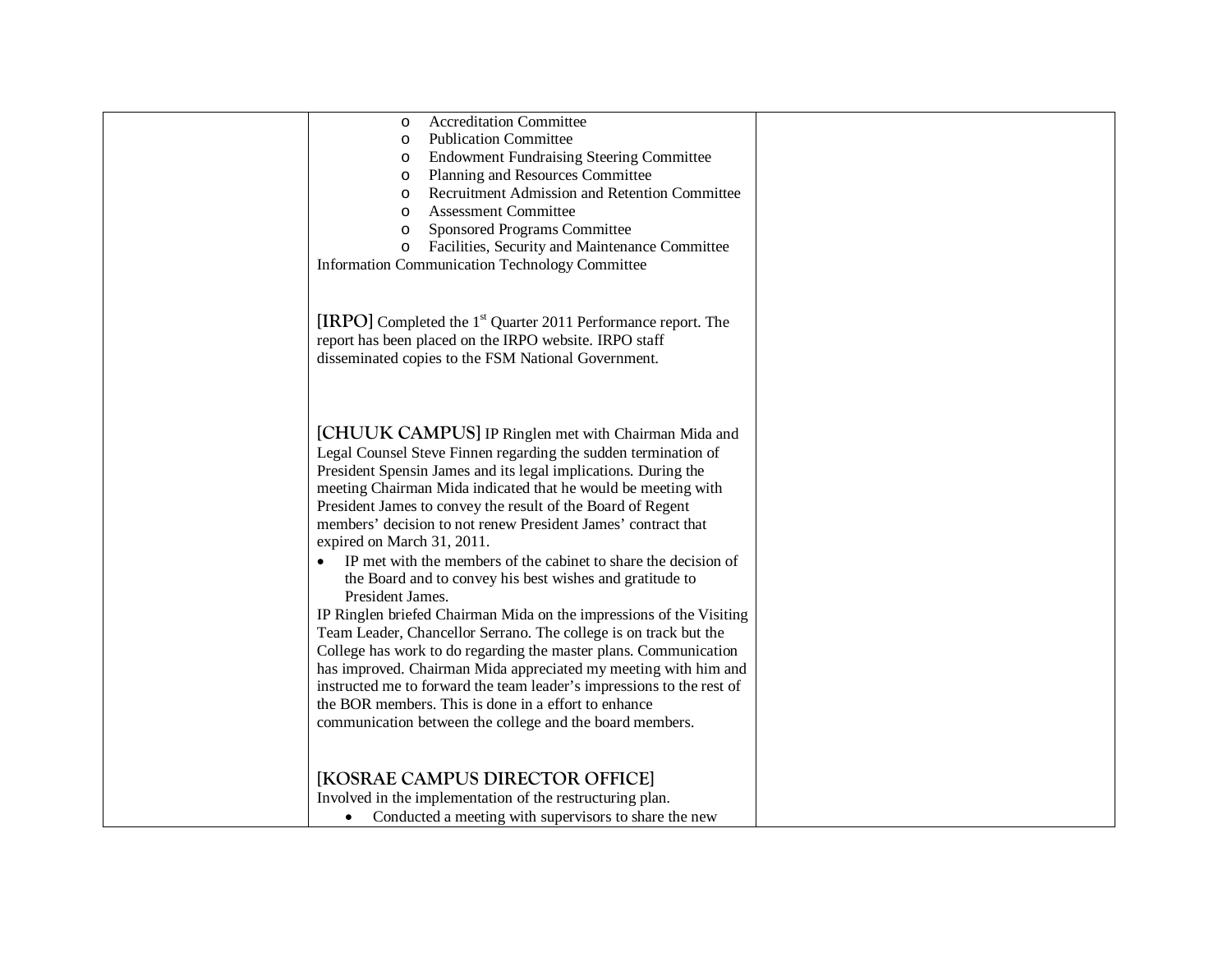| organizational structure of the college and reporting                |  |
|----------------------------------------------------------------------|--|
| channels.                                                            |  |
| Attended the Board of Regents meeting in Guam.                       |  |
|                                                                      |  |
| [POHNPEI CAMPUS] The Upward Bound Program Annual                     |  |
| Performance report was scheduled to submit to the US Department      |  |
| of Education electronically on December 15, 2010. Due to some        |  |
| technical problem with the report itself, it was extended to January |  |
| 14, 2011. So it was signed by the President, Mr. Spensin James and   |  |
| was successfully submitted on the 20 <sup>th</sup> of December 2010. |  |
|                                                                      |  |
| [VPSS] as IP met with Chairman Mida and Legal Counsel Steve          |  |
| Finnen regarding the sudden termination of President Spensin James   |  |
| and its legal implications. During the meeting Chairman Mida         |  |
| indicated that he would be meeting with President James to convey    |  |
| the result of the Board of Regent members' decision to not renew     |  |
| President James' contract that expired on March 31, 2011.            |  |
| VPSS as IP met with the members of the cabinet to share the          |  |
| decision of the Board and to convey his best wishes and              |  |
| gratitude to President James.                                        |  |
| VPSS as IP briefed Chairman Mida on the impressions of the           |  |
| Visiting Team Leader, Chancellor Serrano. The college is on track    |  |
| but the College has work to do regarding the master plans.           |  |
| Communication has improved. Chairman Mida appreciated my             |  |
| meeting with him and instructed me to forward the team leader's      |  |
| impressions to the rest of the BOR members. This is done in an       |  |
| effort to enhance communication between the college and the board    |  |
| members.                                                             |  |
|                                                                      |  |

# **[IRPO]** Spring 2011 Enrollment by Campus & Major

| Major Description                   | degree | Chuuk | Kosrae | National  | Pohnpei | Yap | Total |
|-------------------------------------|--------|-------|--------|-----------|---------|-----|-------|
| Health Career Opportunities Program | AA     |       |        | フロ<br>כ ו |         |     | 88    |
| Liberal Arts                        | AA     |       | 31     | 181       | 41      | 29  | 282   |
| Liberal Arts / Education            | AA     |       |        |           |         |     |       |
| Micronesian Studies                 | AA     |       |        | 106       | ᆠ       |     | 121   |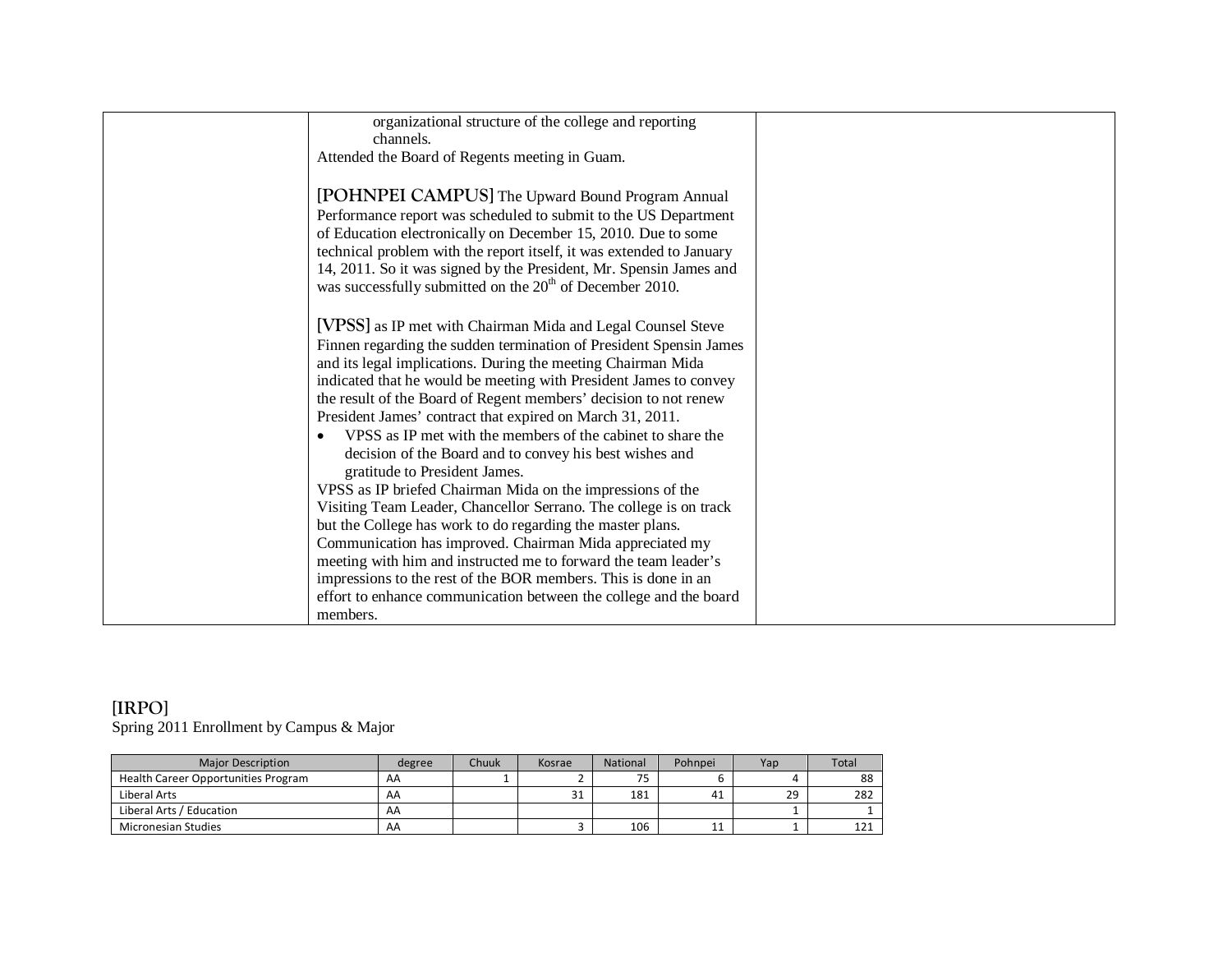| <b>Teacher Preparation</b>               | AA         | 167            | 42             | 115            | 13             | 30           | 367            |
|------------------------------------------|------------|----------------|----------------|----------------|----------------|--------------|----------------|
| <b>Building Technology</b>               | AAS        |                |                |                | 29             |              | 29             |
| <b>Electronic Engineering Technology</b> | AAS        |                |                |                |                | $\mathbf{1}$ | $\mathbf{1}$   |
| <b>Electronics Technology</b>            | AAS        |                | 20             |                | 27             |              | 47             |
| <b>Telecommunication Technology</b>      | AAS        |                | $\overline{2}$ |                | 30             |              | 32             |
| Agriculture                              | AS         |                |                | 16             | $\overline{7}$ | $1\,$        | 24             |
| <b>Business Administration</b>           | AS         | 10             | 9              | 140            | 14             | 15           | 188            |
| <b>Computer Information Systems</b>      | AS         |                | $\overline{2}$ | 134            | 14             | 18           | 168            |
| <b>Early Childhood Education</b>         | AS         |                |                | 3              |                |              | $\overline{3}$ |
| <b>Hospitality Management</b>            | AS         |                | $\mathbf{1}$   | $\overline{7}$ | 46             | $\mathbf{1}$ | 55             |
| Liberal Arts / Media Studies             | AS         |                | $\mathbf{1}$   |                |                |              | $\mathbf{1}$   |
| Marine Science                           | AS         |                | 5              | 48             | 3              |              | 56             |
| Nursing                                  | AS         |                | 3              |                |                |              | 3              |
| <b>Public Health</b>                     | AS         |                |                | 15             | $\mathbf{1}$   |              | 16             |
| <b>Teacher Education - Elementary</b>    | AS         | 62             | 14             |                |                | 19           | 95             |
| <b>Elementary Education</b>              | <b>BA</b>  |                |                | 38             |                |              | 38             |
| Agriculture and Food Technology          | CA         |                | 24             |                | 77             | 17           | 118            |
| Bookkeeping                              | CA         | 63             |                |                | 55             | 4            | 122            |
| <b>Building Maintenance and Repair</b>   | CA         |                |                |                | 19             |              | 19             |
| Cabinet Making/Furniture Making          | CA         | $\overline{2}$ |                |                | 16             |              | 18             |
| Career Education: Motor Vehicle Mechanic | CA         |                |                |                | 17             |              | 17             |
| Carpentry                                | CA         |                | 5              |                | $\overline{7}$ | $\mathbf{1}$ | 13             |
| <b>Construction Electricity</b>          | CA         |                |                |                | 18             | $\mathbf{1}$ | 19             |
| <b>Electronic Engineering Technology</b> | CA         |                | 17             |                | 49             | 13           | 79             |
| <b>General Studies</b>                   | CA         | 98             | 4              |                | 8              | 16           | 126            |
| <b>Health Assistant Training Program</b> | CA         |                |                |                | $\mathbf{1}$   | 12           | 13             |
| Law Enforcement                          | CA         |                | $\mathbf{1}$   |                | $\overline{2}$ |              | 3              |
| <b>Public Health</b>                     | CA         |                | 23             | $\overline{2}$ |                |              | 25             |
| Refrigerator and Air Conditioning        | CA         |                |                |                | 17             |              | 17             |
| Secretarial Science                      | CA         | 22             |                |                | 32             | 4            | 58             |
| Small Engine, Equipment, and Outboard    | CA         |                |                |                | $\mathbf{1}$   |              | $\mathbf{1}$   |
| <b>Trial Counselor</b>                   | CA         |                |                | 13             |                | 5            | 18             |
| Accounting                               | <b>TYC</b> |                |                | 6              |                |              | 6              |
| <b>General Business</b>                  | <b>TYC</b> |                |                | 8              |                |              | 8              |
| <b>Public Health</b>                     | <b>TYC</b> |                |                | 17             |                |              | 17             |
| Teacher Preparation - Elementary         | <b>TYC</b> | 8              | $\overline{7}$ | 59             |                |              | 74             |
| unclassified                             | UC         |                | 3              | $\mathbf{1}$   |                | $\mathbf{1}$ | 5              |
| Undeclared                               | <b>UD</b>  |                |                |                |                | $\mathbf 1$  | $\mathbf{1}$   |
| Total                                    |            | 433            | 219            | 984            | 561            | 195          | 2392           |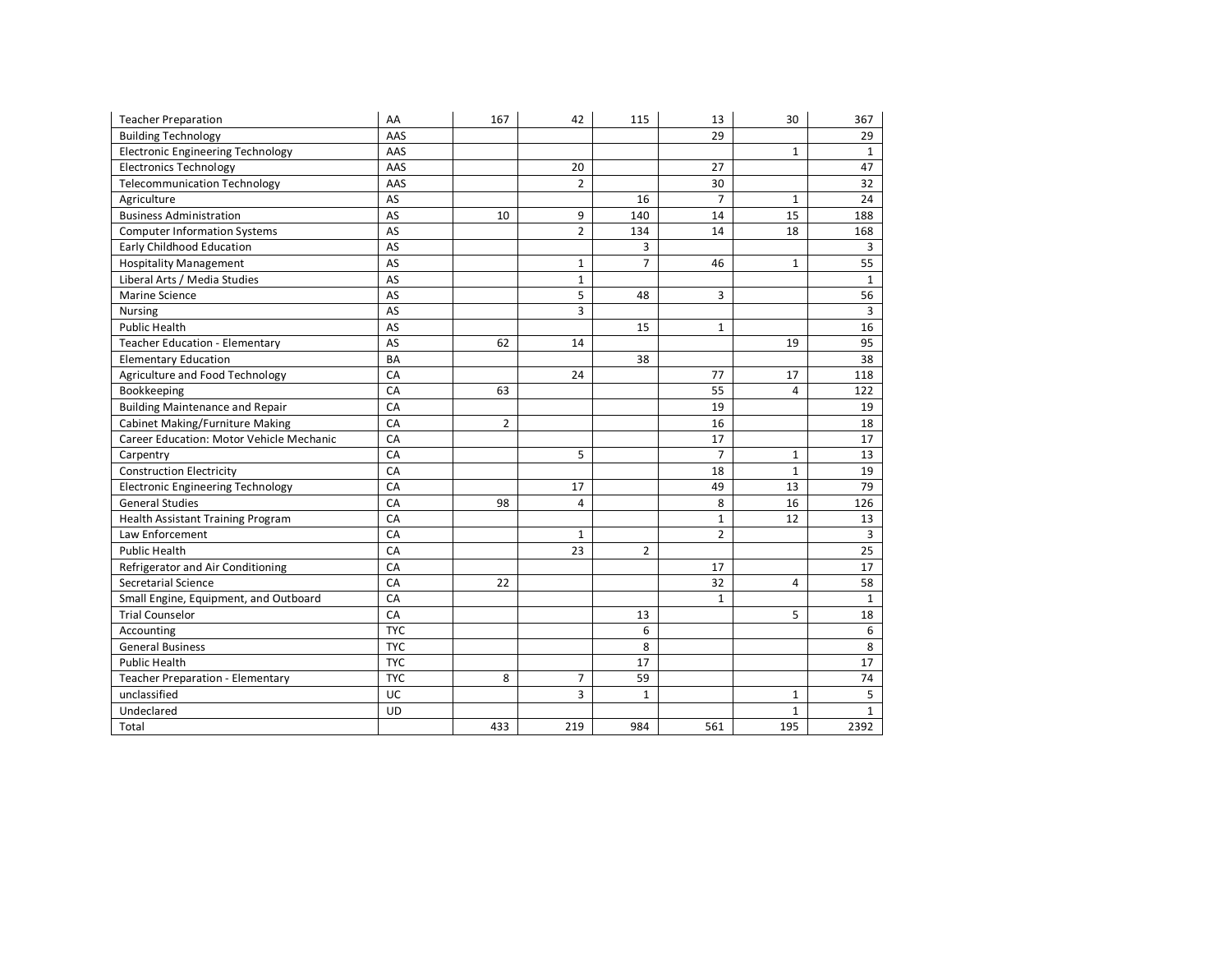| #              | Indicator                             | Target ratios                                                                                                                                                                                                                                         | National | Pohnpei                  | Chuuk | Kosrae | Yap            | <b>FMI</b>      |
|----------------|---------------------------------------|-------------------------------------------------------------------------------------------------------------------------------------------------------------------------------------------------------------------------------------------------------|----------|--------------------------|-------|--------|----------------|-----------------|
|                | Student/Faculty Ratio                 | # of faculty                                                                                                                                                                                                                                          |          | 31                       |       |        | $\overline{5}$ | 5               |
| $\overline{2}$ | Learning resources staff ratio        | # LRC staff                                                                                                                                                                                                                                           |          | $\overline{2}$           |       |        |                |                 |
| 3              | LRC volume capacity                   | # of LRC volumes                                                                                                                                                                                                                                      |          | 9711                     |       |        | 8802           | 1713            |
| 4              | LRC seating capacity                  | # LRC seats                                                                                                                                                                                                                                           |          | 22                       |       |        | 38             | 8               |
| 5              | Counselors (FAO, OAR & Counseling)    | 1 counselor of each type for every 250 students                                                                                                                                                                                                       |          |                          |       |        |                |                 |
| 5a             | Counselor FAO                         | # of FAO Counselor                                                                                                                                                                                                                                    |          | $\overline{2}$           |       |        | 0.5            | $\Omega$        |
| 5 <sub>b</sub> | Counselor OAR                         | # of OAR counselor                                                                                                                                                                                                                                    |          | $\overline{2}$           |       |        | 0.5            | $\overline{2}$  |
| 5c             | Counselor General Counseling          | # of general counselor                                                                                                                                                                                                                                |          |                          |       |        |                | 3               |
| 6              | Student life specialists              | # of recreation staff                                                                                                                                                                                                                                 |          |                          |       |        | $\Omega$       | $\Omega$        |
|                | Nurse/Health                          | # of nurse                                                                                                                                                                                                                                            |          |                          |       |        |                | $\Omega$        |
| 8              | Administrative staff                  | # of administrative staff                                                                                                                                                                                                                             |          | $\overline{\phantom{a}}$ |       |        | 4              | 4               |
| 9              | Overall Environmental                 | Electrical power & email access during all school hours; 1 female toilet<br>for every 30 students & 1 male toilet facility for every 40 students,<br>accessible drinking water per building; a bookstore and campus store or<br>available food source |          |                          |       |        |                |                 |
| 9a             | Electrical power                      | Is power available 100% of instructional day?                                                                                                                                                                                                         |          | No                       |       |        | Yes            | Yes             |
| 9 <sub>b</sub> | Email access                          | Is email accessible all school hours?                                                                                                                                                                                                                 |          | N <sub>o</sub>           |       |        | Yes            | Yes             |
| 9 <sub>c</sub> | Toilets (female)                      | # of female toilet                                                                                                                                                                                                                                    |          | 11                       |       |        | 5              | 3               |
| 9d             | Toilets (male)                        | # of male toilet                                                                                                                                                                                                                                      |          | 11                       |       |        | $\overline{4}$ | 8               |
| 9e             | Accessible drinking water             | # of buildings w/ accessible drinking water                                                                                                                                                                                                           |          | 11                       |       |        |                | 3               |
| 9f             | Building                              | # of buildings                                                                                                                                                                                                                                        |          | 15                       |       |        | 5              | $\overline{3}$  |
| 9g             | Bookstore                             | Is there a bookstore available?                                                                                                                                                                                                                       |          | Yes                      |       |        | Yes            | No              |
| 9h             | Refreshment source                    | Is there a food source/store available?                                                                                                                                                                                                               |          | Yes                      |       |        | Yes            | Yes             |
| 10             | Daytime security                      | # of security guard                                                                                                                                                                                                                                   |          | $\overline{2}$           |       |        | $\overline{5}$ | $\overline{4}$  |
| 11             | Classroom capacity                    | # of classroom                                                                                                                                                                                                                                        |          | 19                       |       |        | 5              | 4               |
| 12             | Maintenance                           | # of maintenance staff                                                                                                                                                                                                                                |          | 5                        |       |        | $\overline{2}$ | $\overline{4}$  |
| 13             | <b>Janitors</b>                       | $#$ of janitor                                                                                                                                                                                                                                        |          | 6                        |       |        | $\overline{c}$ |                 |
| 14             | IT technicians                        | # of IT technician                                                                                                                                                                                                                                    |          |                          |       |        | $\overline{2}$ |                 |
| 15             | Student computers                     | # of student computer                                                                                                                                                                                                                                 |          | 73                       |       |        | 51             | 10 <sup>°</sup> |
| 16             | <b>Faculty computers</b>              | 1 computer for every full time faculty & 1 for each 1 part time FTE                                                                                                                                                                                   |          |                          |       |        |                |                 |
| 16a            | Faculty computers (full time)         | # of full time-faculty computer                                                                                                                                                                                                                       |          | 20                       |       |        | 5              | 5               |
|                | 16b   Faculty computers (partly time) | # of FTE part time-faculty computer                                                                                                                                                                                                                   |          | 16                       |       |        |                | 3               |

**COLLEGE OF MICRONESIA - FSM, Enrollment Management Indicator Data Spring 2011**